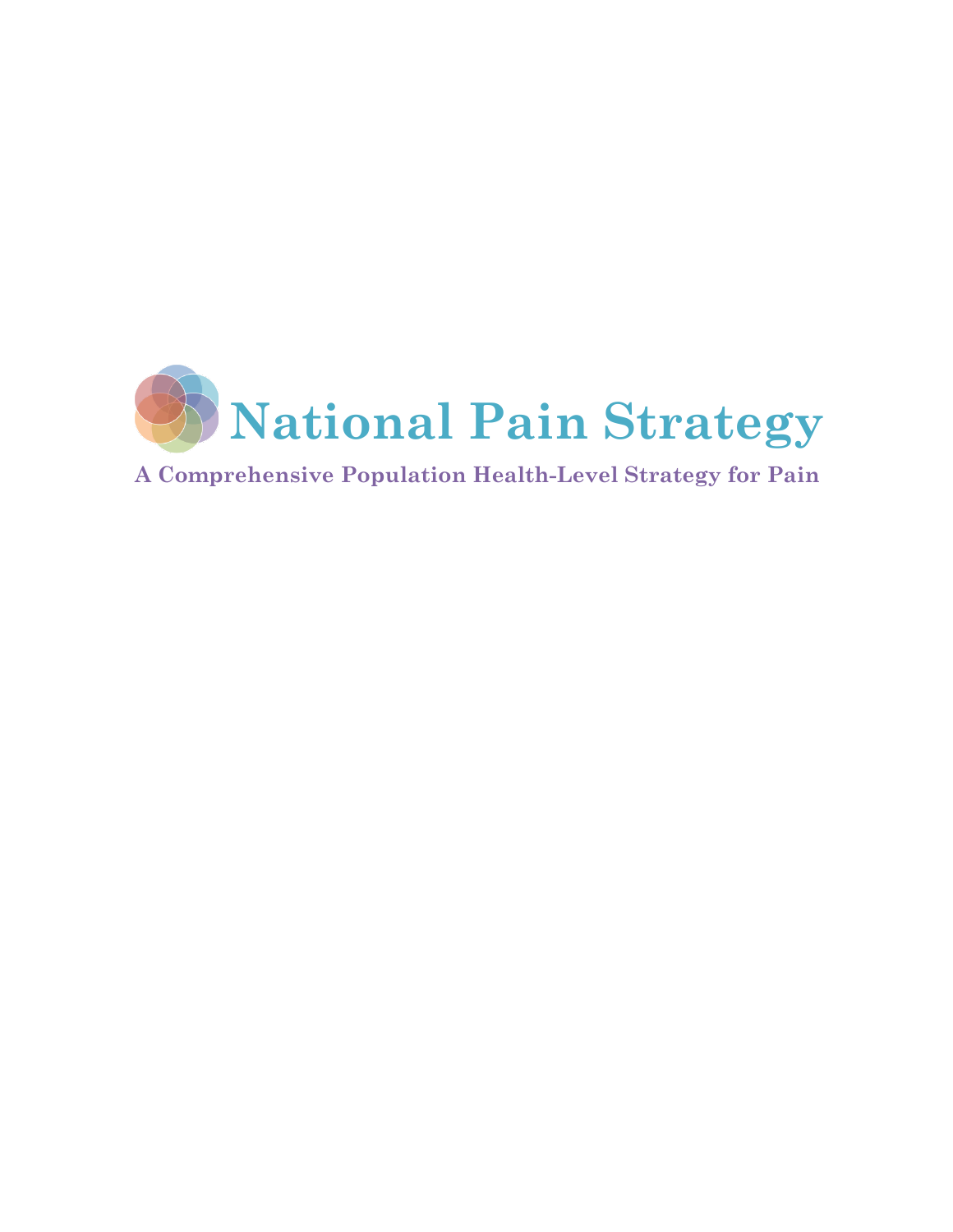

# **Table of Contents**

| Appendix G. Pain treatment indicators: Health care services for pain measurable with electronic health |  |
|--------------------------------------------------------------------------------------------------------|--|
| Appendix H. Public and private payer coverage and payment methodologies for pain-related               |  |
|                                                                                                        |  |
|                                                                                                        |  |
|                                                                                                        |  |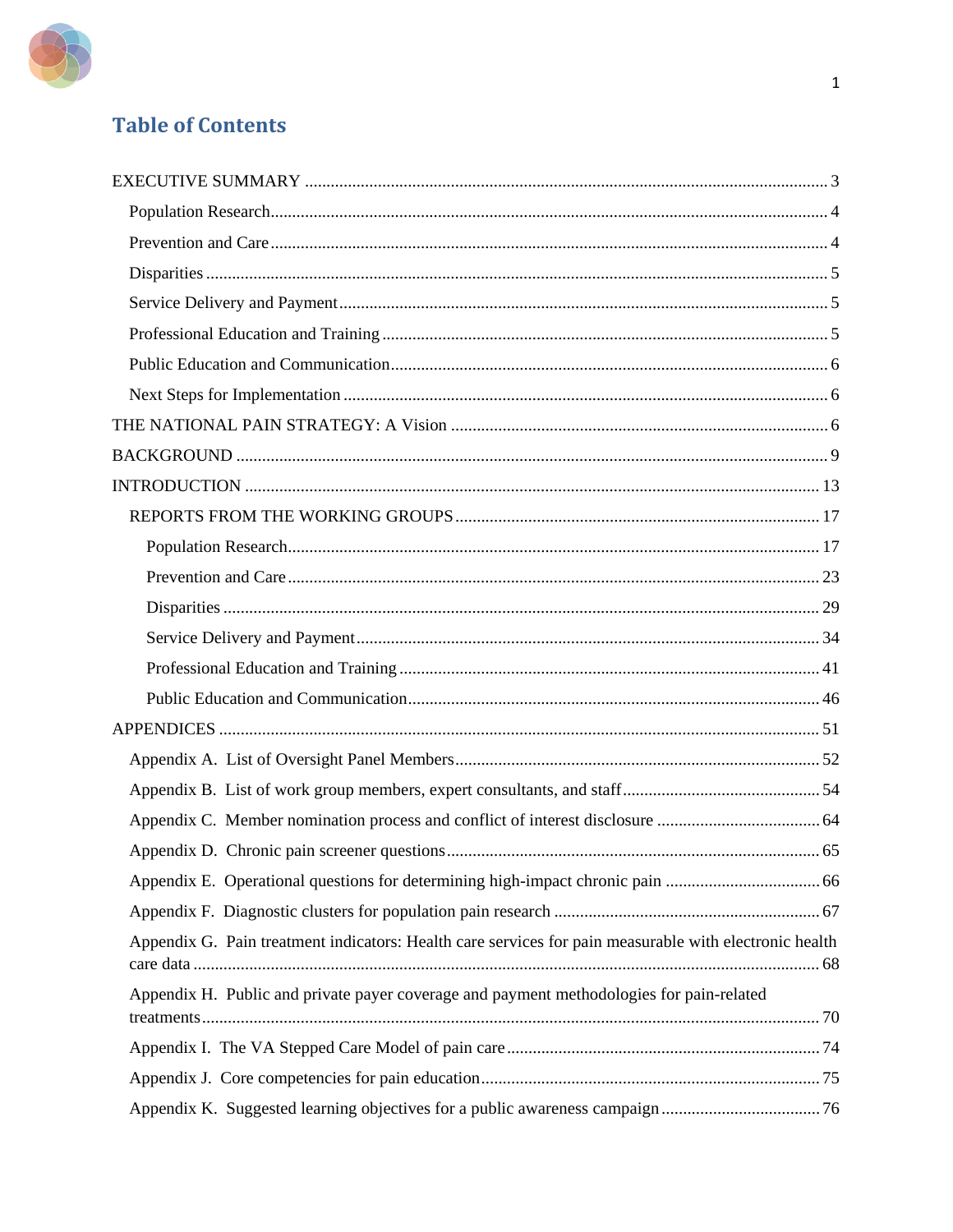

| Appendix L. Learning objectives and potential outcome measures for an educational campaign on |  |
|-----------------------------------------------------------------------------------------------|--|
|                                                                                               |  |
|                                                                                               |  |
|                                                                                               |  |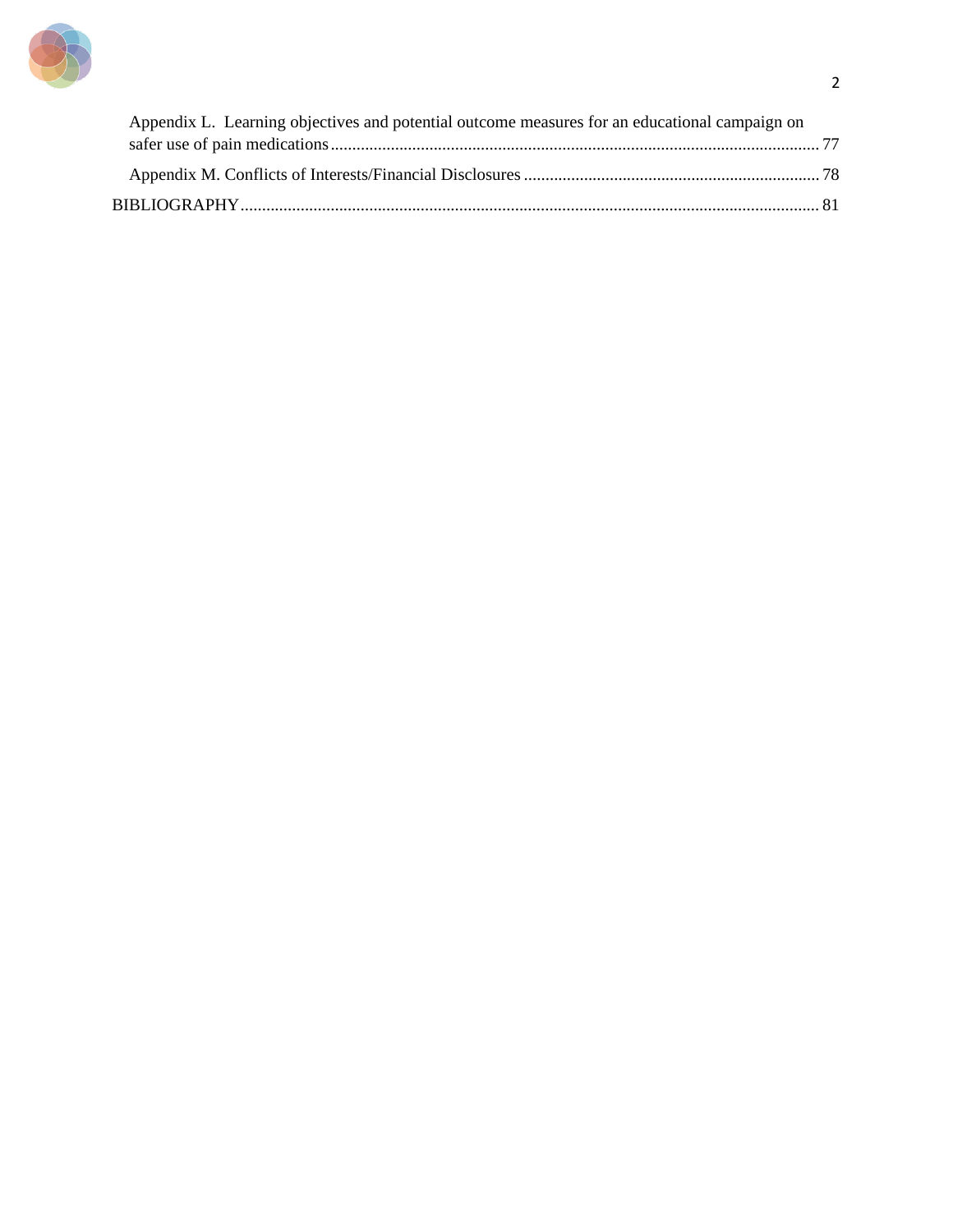

 $\overline{a}$ 

# <span id="page-3-0"></span>**EXECUTIVE SUMMARY**

In 2010, the National Institutes of Health (NIH) contracted with the Institute of Medicine (IOM) to undertake a study and make recommendations "to increase the recognition of pain as a significant public health problem in the United States." The resulting 2011 IOM report called for a cultural transformation in pain prevention, care, education, and research and recommended development of "a comprehensive population health-level strategy" to address these issues.<sup>[1](#page-82-0)</sup> In response to the report, the Assistant Secretary for Health, Department of Health and Human Services (HHS) asked the Interagency Pain Research Coordinating Committee (IPRCC) to oversee creation of this National Pain Strategy (NPS). Experts from a broad array of public and private organizations explored areas identified in the core IOM recommendations—population research, prevention and care, disparities, service delivery and reimbursement, professional education and training, and public awareness and communication. A companion effort is underway to address the IOM's call for further research to support the cultural transformation.

As articulated in the IOM report, efforts to reduce the burden of pain in the United States cannot be achieved without an expanded and sustained investment in basic and clinical research on the biopsychosocial mechanisms that produce and maintain chronic pain and development of safe and effective pain treatments. As a first step to respond to the full set of research recommendations of the IOM, the IPRCC and the NIH completed a comprehensive analysis of the existing federal pain research portfolio. **[i](#page-3-1)** The next step is development of the Federal Pain Research Strategy which will complement the NPS. It will identify gaps in our research agenda and recommend directions for new research to guide federal entities in their support of essential pain research programs.

# **Findings and recommendations from the IOM report1 guided the development of the National Pain Strategy (NPS). These included:**

- The public at large and people with pain would benefit from a better understanding of pain and its treatment in order to encourage timely care, improve medical management, and combat stigmatization.
- Increased scientific knowledge regarding the pathophysiology of pain has led to the conclusion that chronic pain can be a disease in itself that requires adequate treatment and a research commitment.
- Chronic pain is a biopsychosocial condition that often requires integrated, multimodal, and interdisciplinary treatment, all components of which should be evidence-based.
- Data are lacking on the prevalence, onset, course, impact, and outcomes of most common chronic pain conditions. The greatest individual and societal benefit would accrue from a focus on chronic pain.
- Every effort should be made to prevent illnesses and injuries that lead to pain, the progression of acute pain to a chronic condition, and the development of high-impact chronic pain.
- Significant improvements are needed to ensure that pain assessment techniques and practices are high-quality and comprehensive.

<span id="page-3-1"></span><sup>&</sup>lt;sup>i</sup> The Interagency Pain Research Data Base and Summary Report can be found at: [http://iprcc.nih.gov/portfolio\\_analysis/portfolio\\_analysis-index.htm](http://iprcc.nih.gov/portfolio_analysis/portfolio_analysis-index.htm)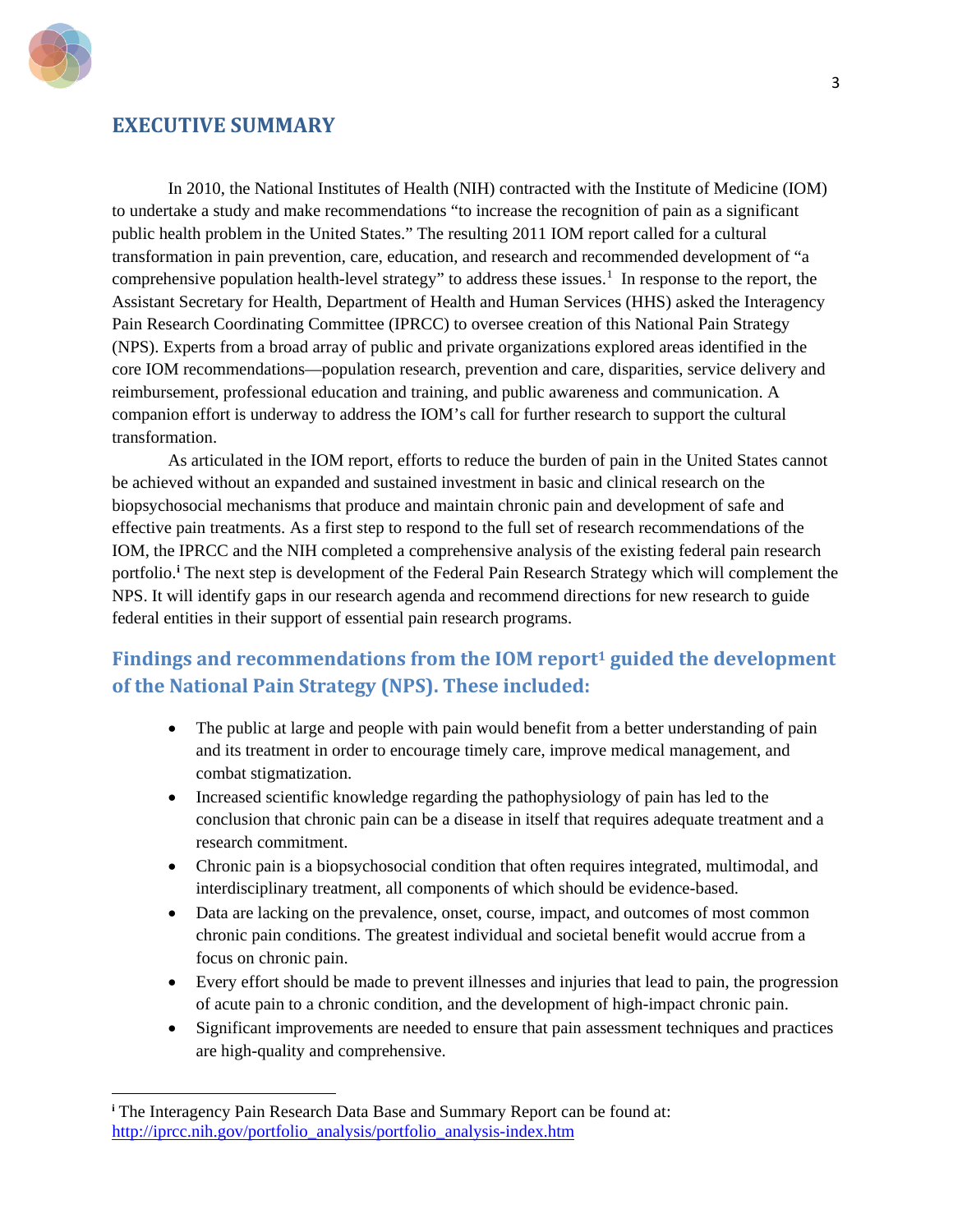

- Self-management programs can improve quality of life and are an important component of acute and chronic pain prevention and management.
- People with chronic pain need treatment approaches that take into account individual differences in susceptibility for pain and response to treatment, as well as improved access to treatments that take into account their preferences and are in accord with best evidence on safety and effectiveness.
- Treatments that are ineffective, whose risks exceed their benefits, or that may cause harm for certain subgroups need to be identified and their use curtailed or discontinued.
- Much of the responsibility for front-line pain care rests with primary care clinicians who are not sufficiently trained in pain assessment and comprehensive, evidence-based treatment approaches.
- Greater collaboration is needed between primary care clinicians and pain specialists in different clinical disciplines and settings, including multispecialty pain clinics.
- Significant barriers to pain care exist, especially for populations disproportionately affected by and undertreated for  $\text{pain}^{2,3, 4}$  $\text{pain}^{2,3, 4}$  $\text{pain}^{2,3, 4}$  $\text{pain}^{2,3, 4}$  $\text{pain}^{2,3, 4}$  $\text{pain}^{2,3, 4}$  and need to be overcome.
- People with pain are too often stigmatized in the health care system and in society, which can lead to delayed diagnosis or misdiagnosis, bias in treatment, and decreased effectiveness of care<sup>[5](#page-82-4)</sup>

# **The objectives and action plans developed in this report to address the core IOM findings and recommendations are summarized below by work group topics and include:**

# <span id="page-4-0"></span>**Population Research**

Understanding the significance of health problems in a population is a core public health responsibility. To increase the quantity and quality of what is known about chronic pain within the U.S. population, the NPS recommends specific steps to increase the precision of information about chronic pain prevalence overall, for specific types of pain, and in specific population groups and to track changes in pain prevalence, impact, treatment over time, to enable evaluation of population-level interventions and identification of emerging needs. It also recommends development of the capacity to gather information electronically about pain treatments, their usage, costs, effectiveness, and safety.

# <span id="page-4-1"></span>**Prevention and Care**

Prevention of acute and chronic pain, especially primary prevention strategies, needs greater emphasis throughout the health care system, including delivery of long term services and supports, and in environments where injuries are likely to occur (e.g. the workplace), and among people at increased risk of developing chronic pain. When chronic pain develops, treatment should begin with a comprehensive assessment, followed by creation of a care plan that can evolve over time to address the full range of biological, psychological, and social effects of pain on the individual. The NPS recommends strengthening the evidence base for pain prevention strategies, assessment tools, and outcome measures particularly those relevant for primary care—in part through the development of new, rigorously researched approaches. It also recommends improvements in pain self-management programs that can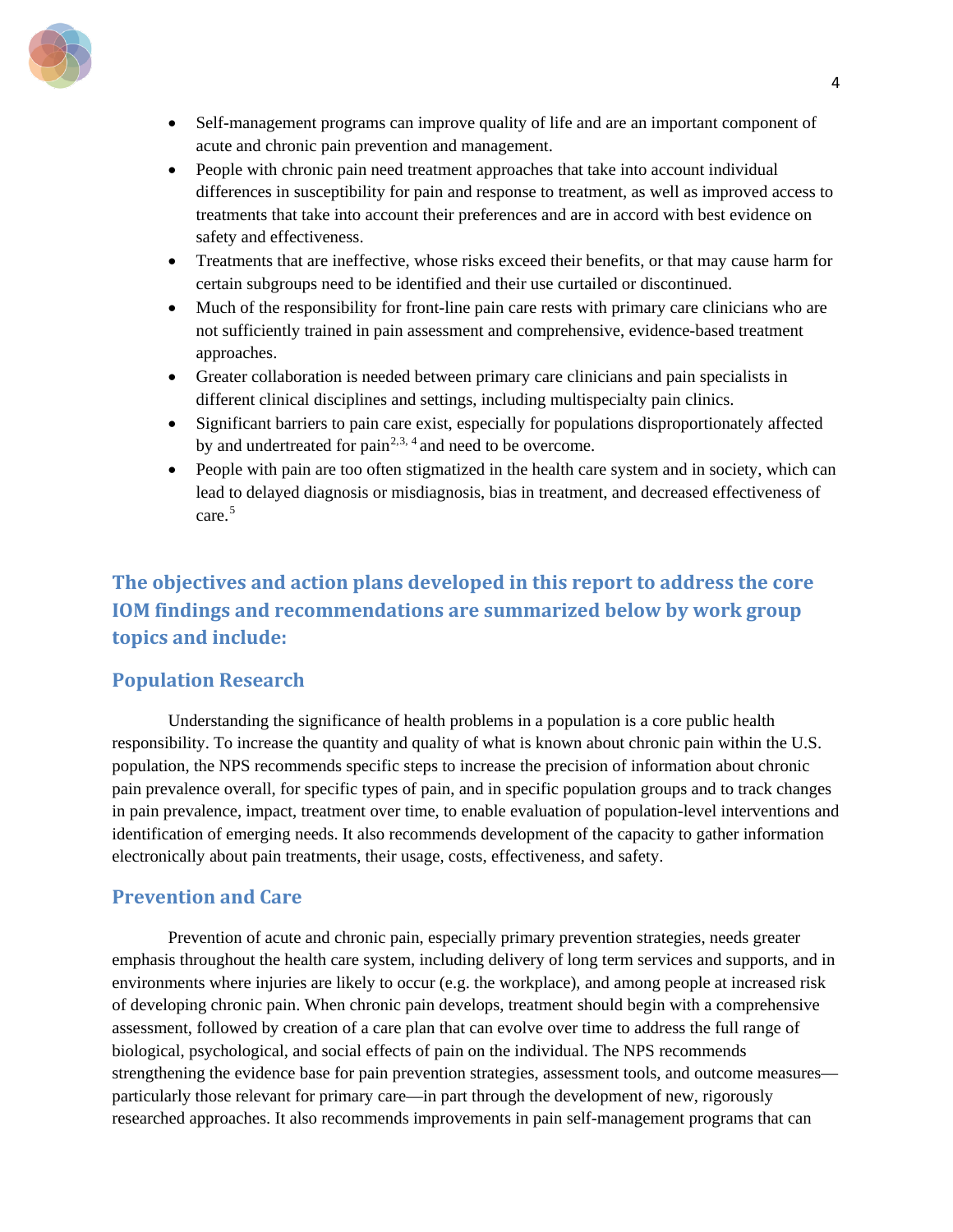

help affected individuals improve their knowledge, skills, and confidence to prevent, reduce, and cope with pain, and minimize treatment risks and adverse effects.

# <span id="page-5-0"></span>**Disparities**

 $\overline{a}$ 

Pain is more prevalent or disabling and/or care is inadequate in certain vulnerable populations including people with limited access to health care services, racial and ethnic minorities, people with low income or education, children, older adults, and those at increased risk because of where they live or work, or because of limited communication skills.<sup>2,3</sup> Many of these groups face additional problems of stigmatization and bias in pain care.<sup>3,4,5</sup> To eliminate disparities and promote equity in pain assessment and treatment, the NPS recommends efforts aimed at increasing understanding of the impact of bias and supporting effective strategies to overcome it; increasing access to high-quality pain care for vulnerable population groups; and improving communication among patients and health professionals.

# <span id="page-5-1"></span>**Service Delivery and Payment**

Evidence suggests that wide variations in clinical practice, inadequate tailoring of pain therapies to individuals, and reliance on relatively ineffective and potentially high risk treatments such as inappropriate prescribing of opioid analgesics, or certain surgical interventions, not only contribute to poor quality care for people with pain, but also increase health care costs.<sup>1,[6](#page-82-5),[7](#page-82-6)</sup> The NPS recommends a population-based, biopsychosocial approach to pain care that is grounded in scientific evidence, integrated, multimodal, and interdisciplinary, while tailored to an individual patient's needs. Research and demonstration efforts are needed that build on current knowledge, develop new knowledge, and support further testing and diffusion of model delivery systems.

# <span id="page-5-2"></span>**Professional Education and Training**

Although pain is one of the most common reasons for health care visits, most health profession education programs have yet to give it adequate attention.<sup>[8](#page-82-7)</sup> The NPS recommends steps to improve discipline-specific core competencies, including basic knowledge, assessment, effective team-based care, empathy, and cultural competency. It encourages educational program accreditation bodies and professional licensure boards to require pain teaching and clinician learning at the undergraduate and graduate levels. The NPS also recommends development of a web-based pain education portal that would contain up-to-date, comprehensive, and easily accessed educational materials. These training efforts should be made in coordination with current HHS efforts to develop tools for providers to recognize the risk factors and symptoms of opioid use disorders.<sup>[ii](#page-5-3)</sup>

<span id="page-5-3"></span>ii Examples of ongoing government efforts, such as the prescriber training developed as part of opioid risk mitigation strategies appropriate prescribing of extended-release and long-acting (ER/LA) opioid analgesics is included in the FDA Blueprint for Prescriber Education that is part of the FDA-approved Risk Evaluation and Mitigation Strategy for Extended-Release and Long-Acting Opioid Analgesics. <http://www.fda.gov/Drugs/DrugSafety/InformationbyDrugClass/ucm163647.htm> and the Secretary's Initiative on Opioids: Objectives to improve clinical decision making: http://aspe.hhs.gov/basicreport/opioid-abuse-us-and-hhs-actions-address-opioid-drug-related-overdoses-and-deaths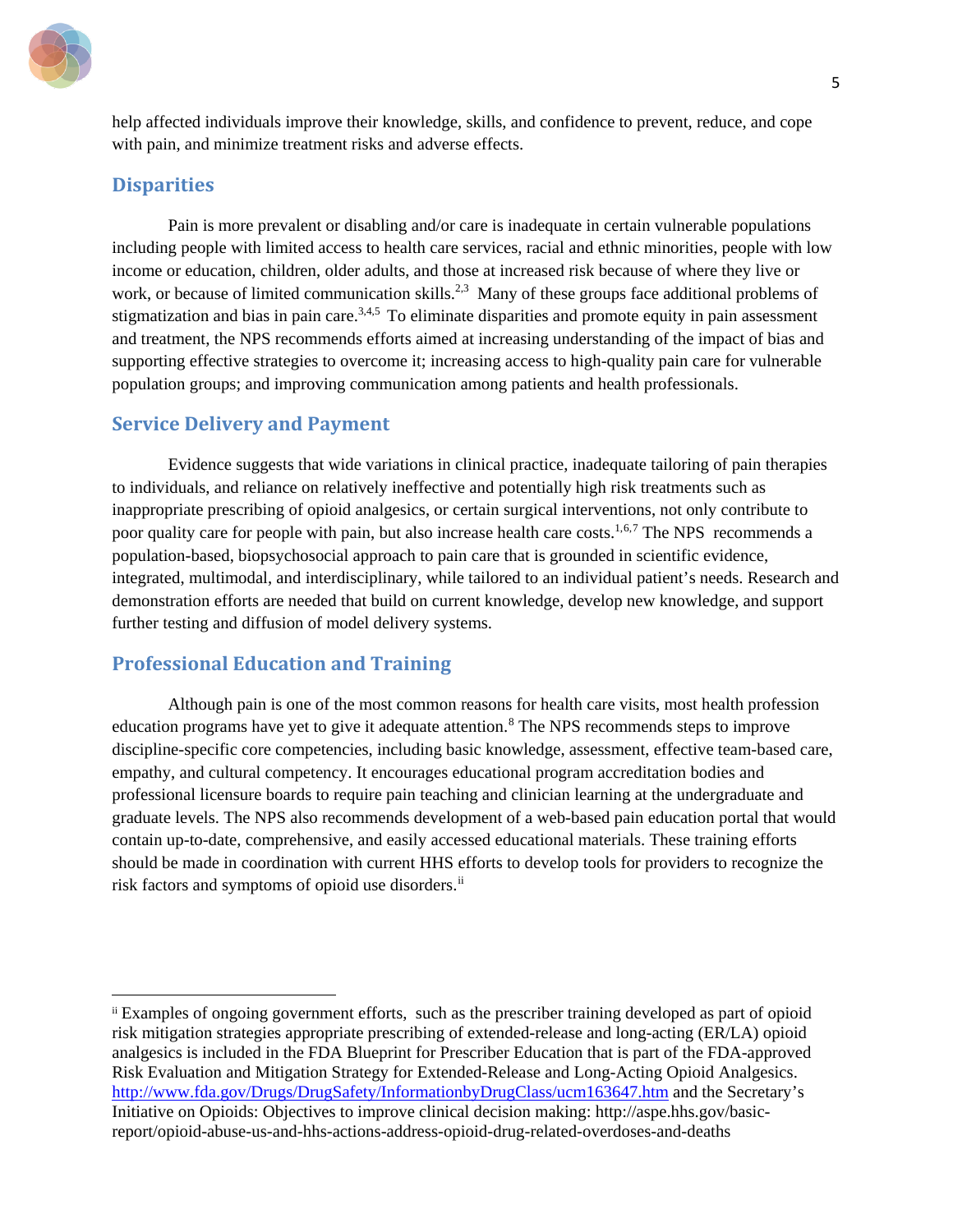

## <span id="page-6-0"></span>**Public Education and Communication**

Key to a cultural transformation in pain care is a greater understanding—among members of the public and people with pain alike—of important aspects of chronic pain and its appropriate treatment. The National Pain Strategy recommends a national public awareness campaign involving public and private partners to address misperceptions and stigma about chronic pain. The learning objectives of the campaign would emphasize the impact and seriousness of chronic pain and its status as a disease that requires appropriate treatment. In addition, an educational campaign on the safer use of pain medications that is targeted to people with pain whose care includes these medications is recommended.

## <span id="page-6-1"></span>**Next Steps for Implementation**

Sustained efforts across HHS, working through operating divisions, staff divisions, and also with non-governmental partners, will be required in order to implement the public health, clinical, and research initiatives described in this Strategy. These efforts will help to prevent pain, improve patient care and outcomes, assure appropriate patient and provider education, and advance pain-related applied research. The Office of the Assistant Secretary for Health (OASH), in conjunction with HHS operating and staff divisions, will consider the recommendations included in the Strategy and develop an implementation and evaluation plan based on this process.

# <span id="page-6-2"></span>**THE NATIONAL PAIN STRATEGY: A Vision**

The objectives of the National Pain Strategy aim to decrease the prevalence of pain across its continuum from acute to high-impact chronic pain and its associated morbidity and disability across the lifespan. The intent is to reduce the burden of pain for individuals, their families, and society as a whole. The Strategy envisions an environment in which:

- People experiencing pain would have timely access to patient-centered care that meets their biopsychosocial needs and takes into account individual preferences, risks, and social contexts, including dependence and addiction.
- People with pain would have access to educational materials and learn effective approaches for pain self-management programs to prevent, cope with, and reduce pain and its disability.
- Patients, including those with low literacy or communication disabilities, would have access to information they can understand about the benefits and risks of treatment options, such as those associated with prescription opioid analgesics.
- All people with pain would be assured of receiving needed preventive, assessment, treatment, and self-management interventions, regardless of race, color, nationality, ethnicity, religion, income, gender, sex, age (neonatal through end of life), mental health and substance use disorders, physical or cognitive disability, sexual orientation and gender identification, geographic location, education, language proficiency, health literacy, or medical condition. All pain-related services would be provided without bias, discrimination, or stigmatization.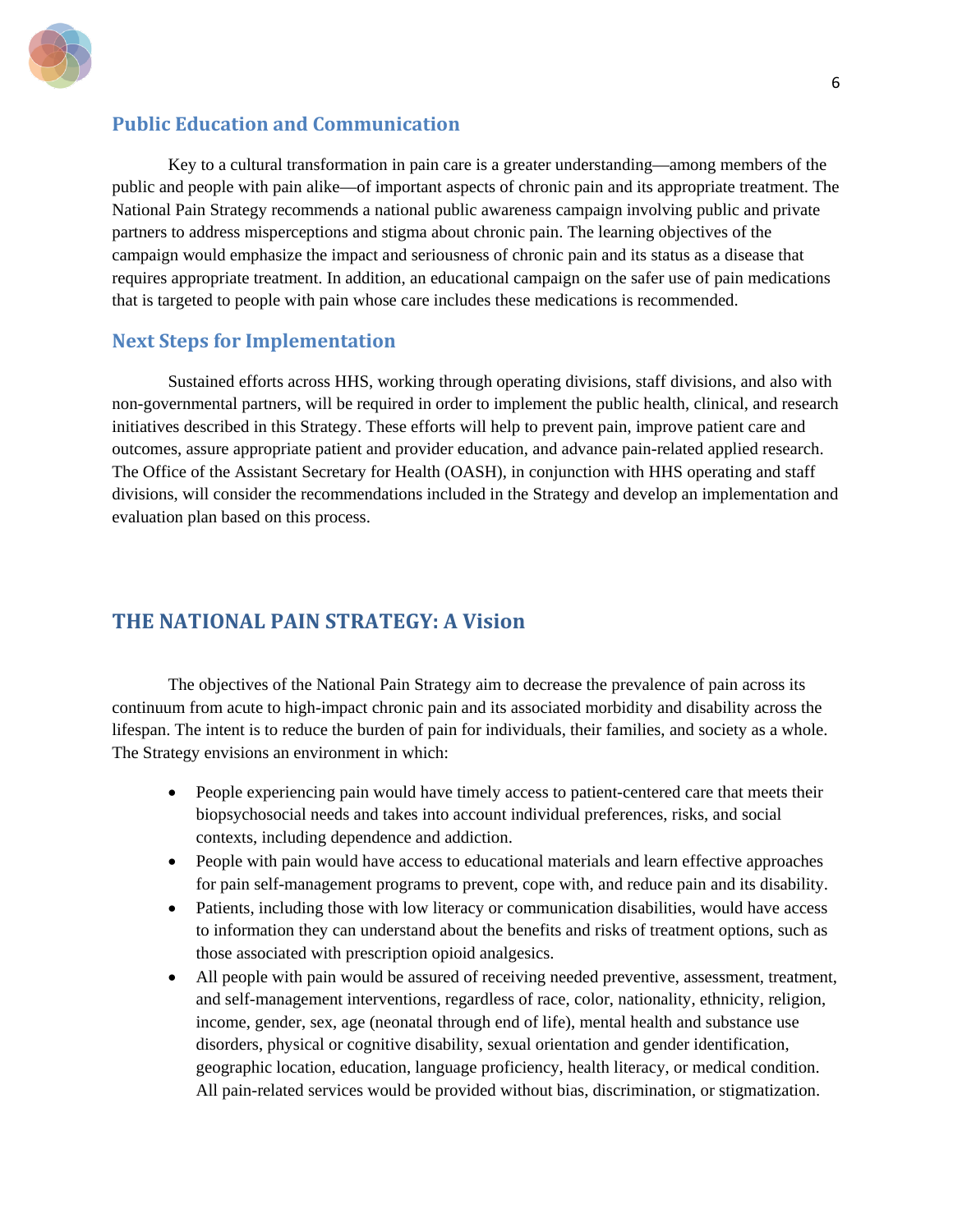

- Americans would recognize chronic pain as a complex disease and a threat to public health and productivity. Individuals who live with chronic pain would be viewed and treated with compassion and respect.
- Clinicians would take active measures to prevent the progression of acute to chronic pain and its associated disabilities.
- Clinicians would undertake comprehensive assessments of patients with chronic pain, leading to an integrated, patient-centered plan of coordinated care, managed by an interdisciplinary team, when needed. Treatment would involve high-quality, state-of-the-art, multimodal, evidence-based practices. While most pain care would be coordinated by primary care practitioners, specialists would be involved in the care of patients who have increased comorbidities, complexity, or are at risk for dependence or addiction.
- Clinicians would receive better education and training on biopsychosocial characteristics and safe and appropriate management of pain. Clinician's knowledge would be broadened to encompass an understanding of individual variability in pain susceptibility and treatment response, the importance of shared (patient-providers) and informed decision-making, ways to encourage pain self-management, appropriate prescribing practices, how empathy and cultural sensitivity influence the effectiveness of care, and the role of complementary and integrative medicine.
- Payment structures would support population-based care models of proven effectiveness in interdisciplinary settings and encourage multimodal care aimed at improving a full range of patient outcomes.
- Electronic data on pain assessment and treatment would be standardized, and health systems would maintain pain data registries that include information on the psychosocial/functional impact of chronic pain and the costs and effectiveness of pain management interventions. These data resources would be used in an ongoing effort to evaluate, compare, and enhance health care systems, identify areas for further research, and assess therapies for quality and value.
- The evolution toward a public health approach to pain prevention and care would be facilitated by epidemiologic, health services, social science, medical informatics, implementation, basic, translational, and clinical research, informed by clinician/scientist interactions.
- Data on the health and economic burdens of chronic pain would guide federal and state governments and health care organizations in their efforts to work toward these objectives. Such data would lay the groundwork for enhancing the effectiveness and safety of pain care overall and for specific population groups and would enable monitoring of the effectiveness of policy initiatives, public education efforts, and changing treatment patterns.
- A more robust and well trained behavioral health work force would be available to support the needs of patients who suffer from chronic pain, including those at risk who need mental health care and substance abuse prevention and recovery treatment.
- The actions in this strategy would be undertaken in the context of the dual crises of pain and opioid dependence, overdose, and death in the United States. Actions to improve pain care and patient access to and appropriate use of opioid analgesics for pain management would be coordinated and balanced with the need to curb inappropriate prescribing and use practices. To achieve this balance a broad range of stakeholders including those engaged in pain care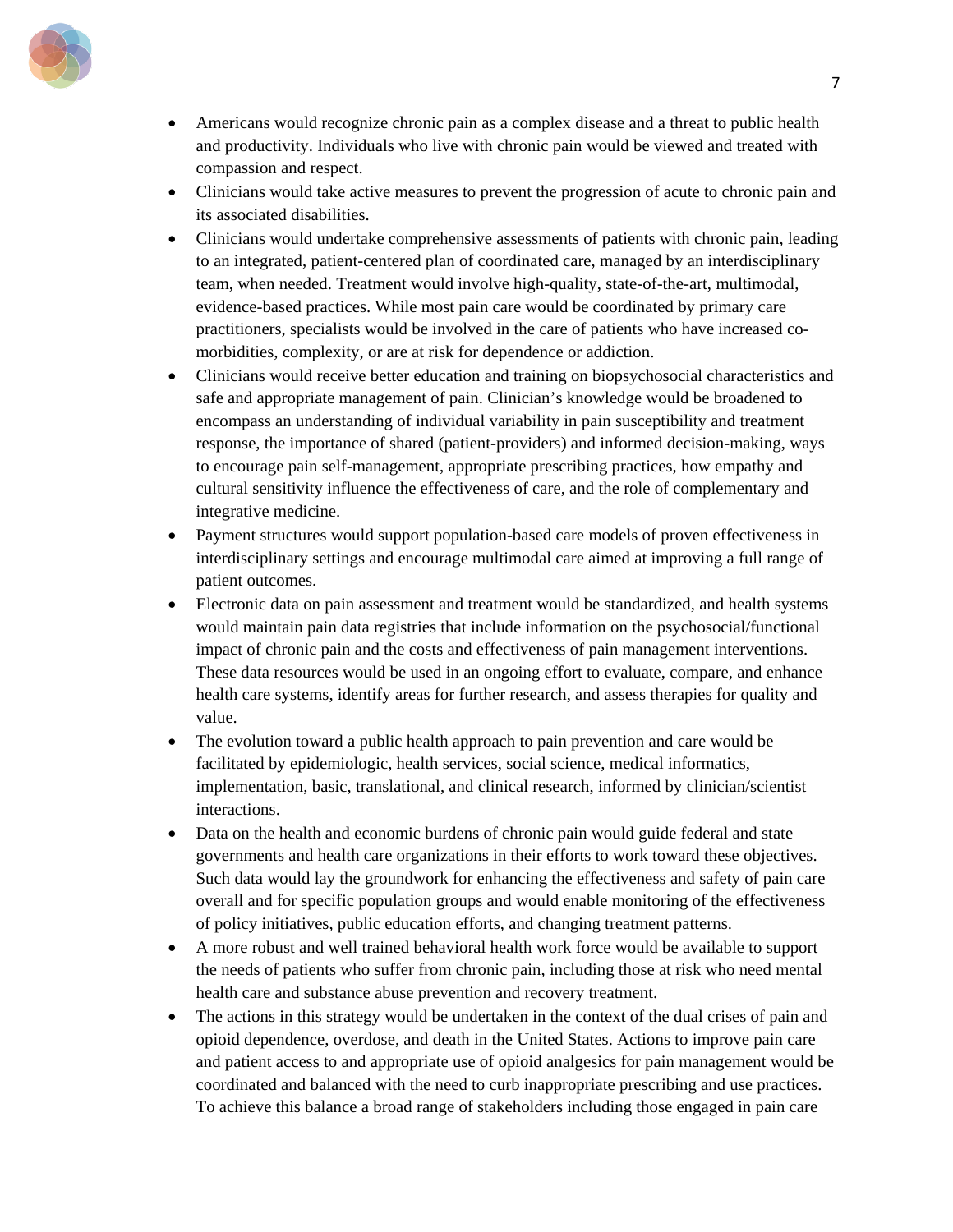

and pain care policies, as well as those working in substance use prevention, treatment, and recovery, would be engaged as the actions of the NPS are undertaken.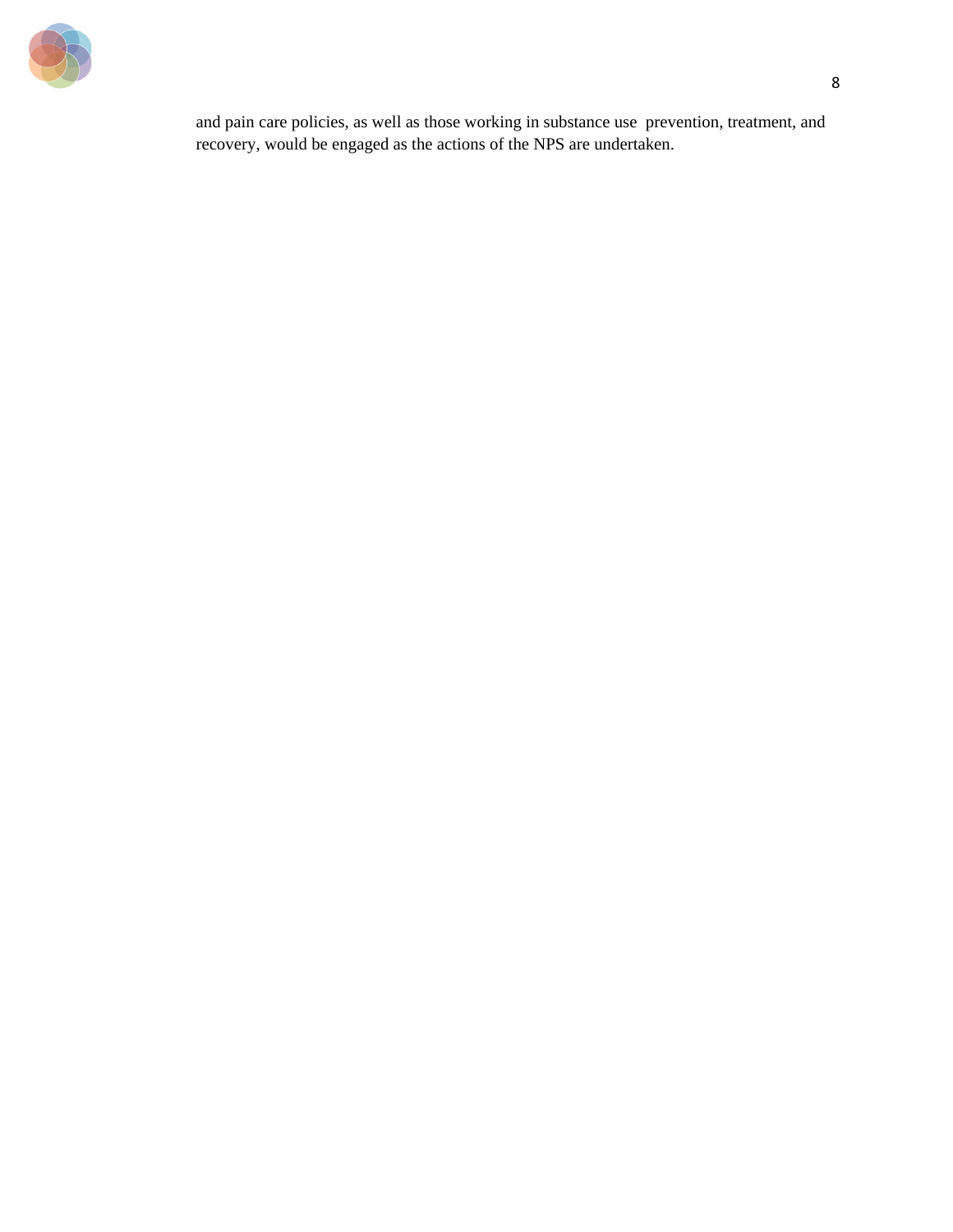

# <span id="page-9-0"></span>**BACKGROUND**

The 2010 Patient Protection and Affordable Care Act (PPACA) Section 4305, required the Secretary of HHS to enter into an agreement with the IOM for activities to increase the recognition of pain as a significant public health problem, identify and reduce barriers to appropriate care, evaluate the adequacy of assessment, diagnosis, treatment, and management of acute and chronic pain across the population, and improve pain care research, education and care. As a result, HHS, working through the NIH, commissioned an IOM study to assess the state of pain care. The IOM report, issued in June  $2011<sup>1</sup>$ included 16 recommendations for improvements in:

- data collection and reporting
- the availability and effectiveness of pain care
- public, patient, and professional education about pain
- relevant basic, translational, and clinical research

The IOM's emphasis on pain as a significant public health challenge, amenable to population health-level interventions, placed a large share of responsibility for implementing these recommendations on federal health agencies (Institute of Medicine, 2011, p. 5). Specifically, Recommendation 2-2 called for creation of "a comprehensive population health-level strategy for pain prevention, treatment, management, and research."

The following year, HHS created the IPRCC<sup>[iii](#page-9-1)</sup> to coordinate all pain research efforts within HHS and across other Federal Agencies. In October 2012, the Assistant Secretary for Health asked the IPRCC to oversee the creation of the comprehensive population health-level strategy envisioned in IOM Recommendation 2-2. The IPRCC and NIH established a framework for developing a National Pain Strategy, in consultation with the Chair and Vice Chair of the IOM Committee.<sup>iv</sup>

The six key areas addressed in the National Pain Strategy are:

- population research
- prevention and care
- disparities

 $\overline{a}$ 

- service delivery and payment
- professional education and training
- public education and communication

The IPRCC selected expert working group members to address each of these key areas and created an oversight panel (Appendices A and B) to guide and coordinate the working groups' interrelated efforts. Nominations for working group and oversight panel membership were solicited from professional

<span id="page-9-1"></span>iii A list of the federal agency, scientific, public, and ex-officio members of the IPRCC can be found at [http://iprcc.nih.gov/about/committee/committee-roster.htm.](http://iprcc.nih.gov/about/committee/committee-roster.htm)

<span id="page-9-2"></span>iv Philip Pizzo, MD, former dean, Stanford University School of Medicine; Noreen Clark, PhD, Director, Center for Managing Chronic Disease, University of Michigan (deceased).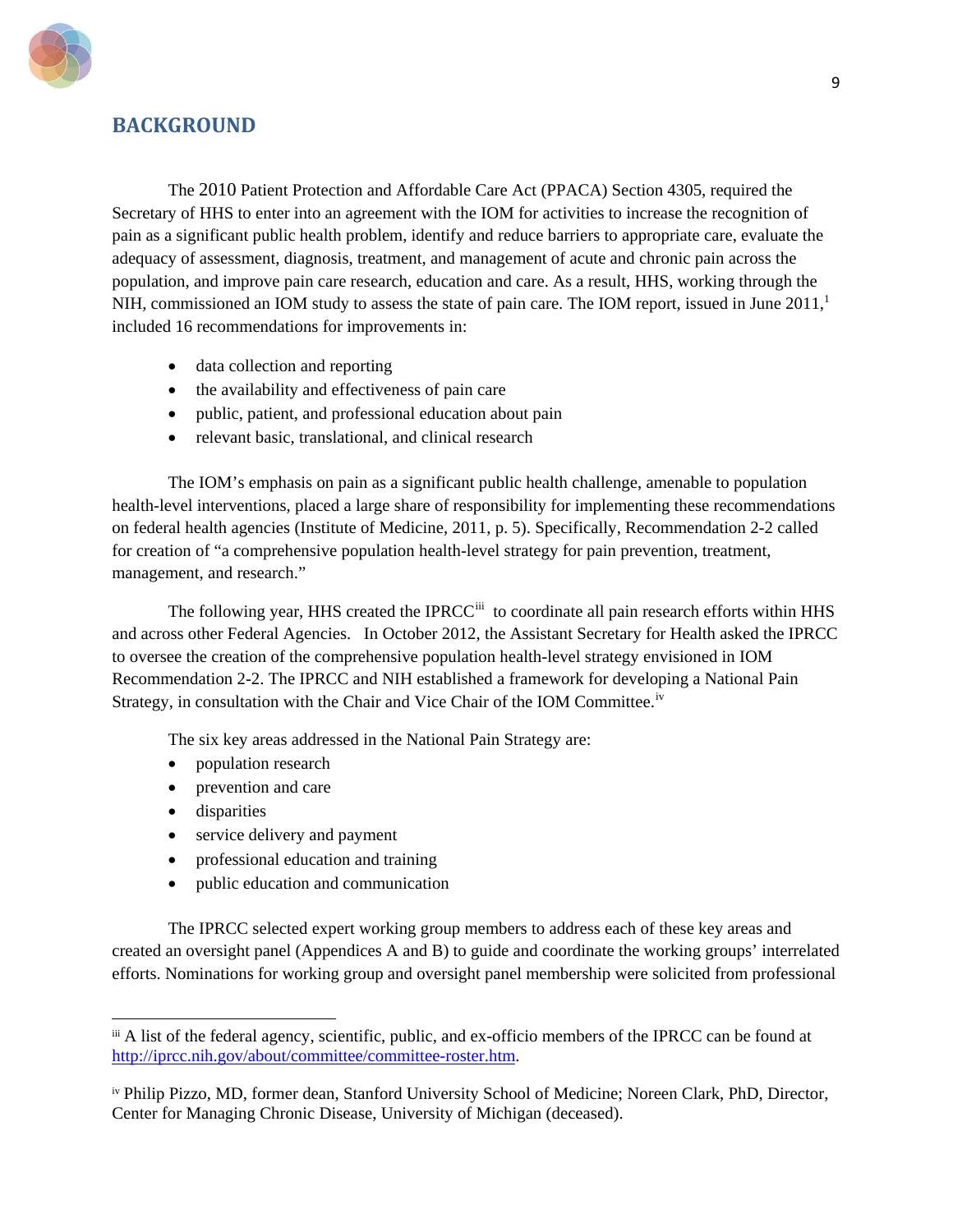

societies, federal and state agencies, private foundations, advocacy organizations, and through the Federal Register (Appendix C). The goal was broad representation from relevant public and private organizations, health care providers, insurers, and people with pain and their advocates, as recommended by the IOM committee. The body of this report is structured to reflect the results of the work groups' deliberations. Each of the six sections includes a statement of the problem and a set of priority objectives with accompanying discrete and achievable deliverables to address the problem. The time frame for completion of deliverables is presented as short (approximately one year), medium (two to four years), and long term (within five years). Stakeholders best positioned to achieve the deliverables are identified and metrics to assess progress are suggested.

The report is intended to initiate a longer-term effort to create a cultural transformation in how pain is perceived, assessed, and treated—a significant step toward the ideal state of pain care. An ensuing companion strategy to address the crucial contribution of research to the NPS objectives also is being developed by the IPRCC.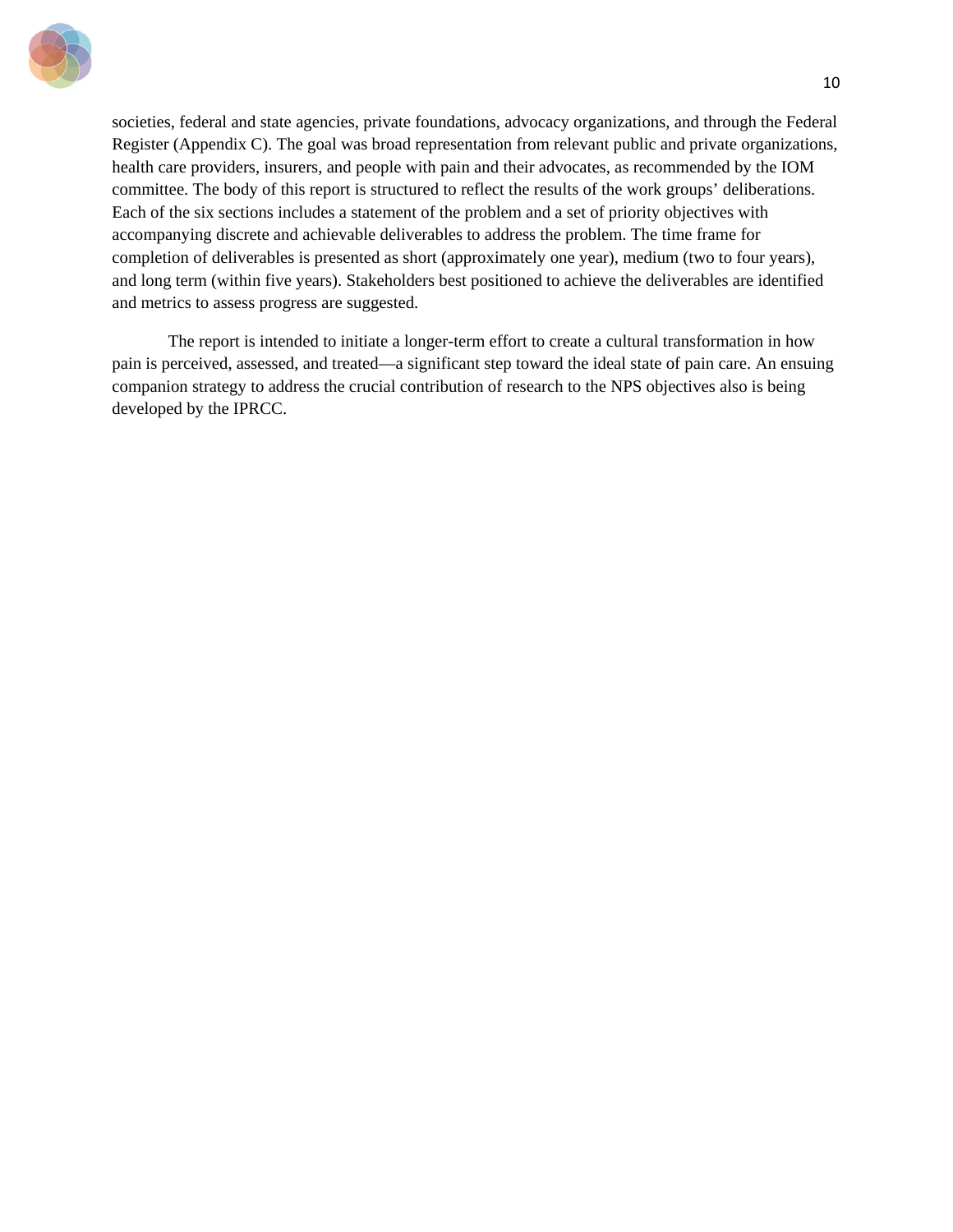

# **Box 1 contains definitions of terms frequently used in this report.**

## **Box 1 Definitions**

*Acute pain* is an expected physiologic experience to noxious stimuli that can become pathologic, is normally sudden in onset, time limited, and motivates behaviors to avoid actual or potential tissue injuries.

*Biopsychosocial* refers to a medical problem or intervention that combines biological, psychological, and social elements or aspects.

*Chronic pain* is pain that occurs on at least half the days for six months or more.

*Complementary health approaches* are mind and body practices and natural products of non-mainstream origin, including chiropractic and osteopathic manipulation, meditation, massage, relaxation, yoga, acupuncture, and naturopathic medicine.

*Continuum of pain* is the characterization of pain as a temporal process, beginning with an acute stage, which may progress to a chronic state of variable duration.

*Disease management* refers to a system of integrated, multidisciplinary interventions and communications for populations with chronic disorders in which self-care efforts are significant.

Disparities refers to the definition created by Healthy People 2020,<sup>[v](#page-11-0)</sup> terming disparities "a particular type of health difference that is closely linked with social, economic, and/or environmental disadvantage. Health disparities adversely affect groups of people who have systematically experienced greater obstacles to health based on their racial or ethnic group; religion; socioeconomic status; gender; age; mental health; cognitive, sensory, or physical disability; sexual orientation or gender identity; geographic location; or other characteristics historically linked to discrimination or exclusion." The work group recognizes that this definition is not tailored to the unique nature of pain and, further, that age disparities in this report include those faced by children from infancy to adolescence and those in older adulthood.

*High-impact chronic pain* is associated with substantial restriction of participation in work, social, and self-care activities for six months or more. This term is introduced in the NPS for development of research tools that will allow population level data collection on the degree to which pain interferes with peoples' lives.

*Integrated care* is the systematic coordination of medical, psychological and social aspects of health care and includes primary care, mental health care, and, when needed, specialist services.

<span id="page-11-0"></span> $\overline{a}$ <sup>v</sup> http://www.healthypeople.gov/sites/default/files/PhaseI\_0.pdf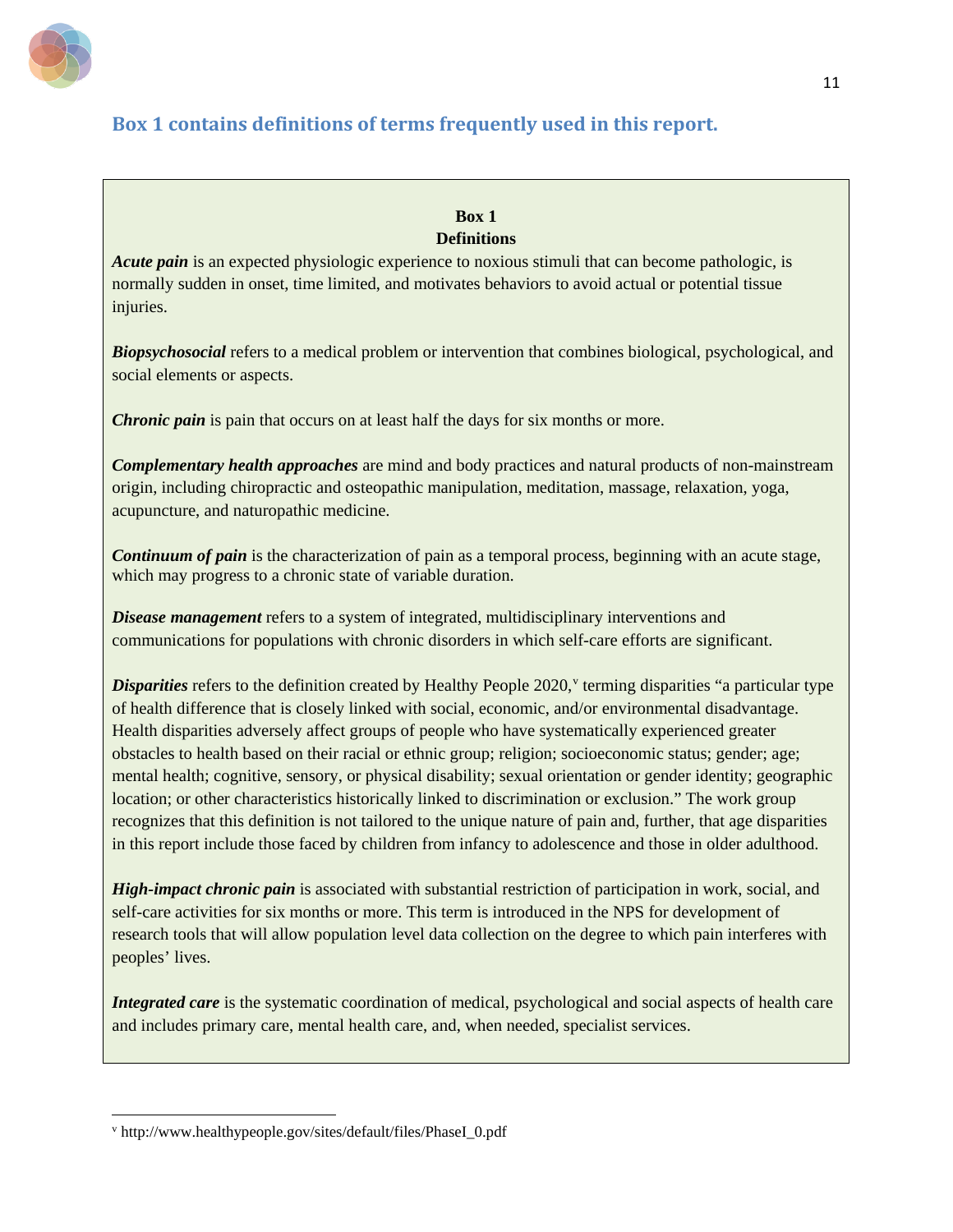

*Integrative health care* incorporates complementary approaches into mainstream health care to achieve health and wellness.

*Interdisciplinary care* is provided by a team of health professionals from diverse fields who coordinate their skills and resources to meet patient goals.

*Intractable pain* is defined as pain that is not relieved by appropriate treatment.

*Levels of care* are offered by *primary care* practitioners, who provide routine screenings and assessment and management of common pain conditions due to headache, diabetes, arthritis, and low back pain, for example; *pain medicine specialists* who provide secondary-level consultations, which can include multidisciplinary team-based care, including rehabilitation therapy and behavioral health care; and *interdisciplinary pain centers* which provide tertiary care through advanced pain medicine diagnostics and interventions.

*Multimodal pain treatment* addresses the full range of an individual patient's biopsychosocial challenges by providing a range of multiple and different types of therapies that may include medical, surgical, psychological, behavioral, and integrative approaches as needed.

*Opioid Use Disorder occurs when recurrent use of prescription opioid analgesics (opioid based pain* relievers) and /or illegal opioids such as heroin, causes clinically and functionally significant impairment and failure to meet major responsibilities at work, school, or home. Diagnosis is based on inability to control or reduce use, social impairment, tolerance and other physiological signs, and pharmacological criteria.

*Pain self-management programs* address the systematic provision of education and supportive interventions by health care providers to strengthen patients' skills and confidence in medical management, role management, and emotional management of their health problems, including regular assessment of progress and problems, decision making, goal setting, self-monitoring, and problem solving. Specifically for pain self-management, these programs involve acquiring knowledge about pain and building skills and confidence to prevent, cope with, and reduce pain. These programs can include a broad range of complementary health approaches. These programs can stand alone and be individually directed, be integrated into health care settings, or offered by community agencies.

*Prevention* as it relates to pain addresses three tiers. *Primary prevention* includes efforts to reduce injuries or diseases that may result in pain. *Secondary prevention* includes interventions designed to reduce the likelihood that acute pain transitions into chronic pain. *Tertiary prevention* interventions attempt to limit the development of disabilities and other complications of chronic pain after it has developed.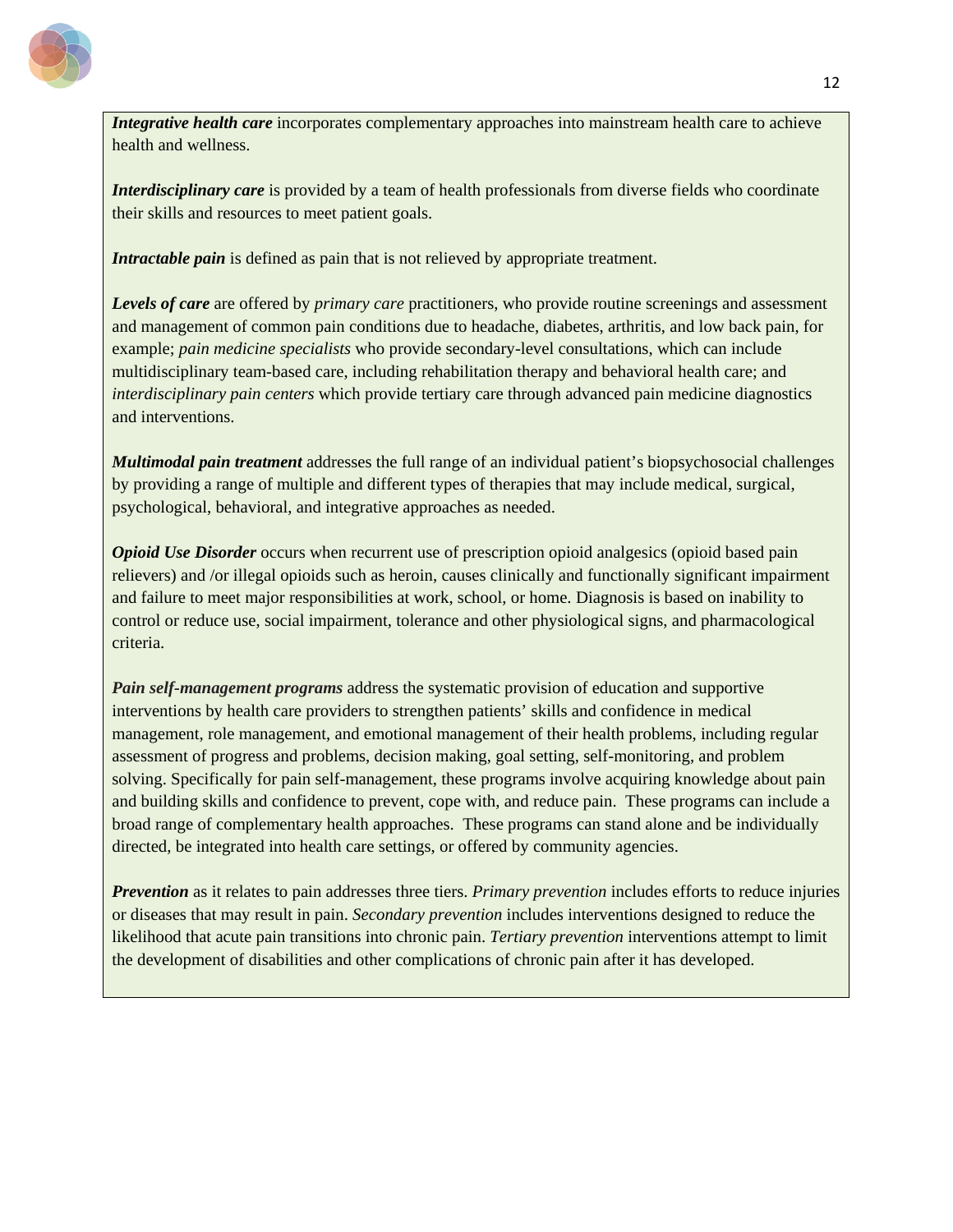

# <span id="page-13-0"></span>**INTRODUCTION**

Acute pain is an unpleasant, though normal sensory experience in response to a noxious stimulus and plays an important protective role by alerting a person to actual or potential physical injury. Painful symptoms often can be self-managed while the underlying cause resolves and recovery occurs. Such instances generally require little or no professional intervention. Acute pain does not always resolve as expected however, especially if it is associated with a serious disease or condition, or begins with an injury that does not receive timely or appropriate medical care. When pain persists after the underlying cause is resolved, it may signal that pain-initiated changes in the central nervous system have occurred. If so, this chronic pain is no longer a symptom of another disorder and has become the disease itself.<sup>[9](#page-83-0)</sup>

The persistence of pain creates a complex biopsychosocial phenomenon that may interfere with many aspects of a person's life—ability to work, social activities, and both physical and mental health.<sup>[10](#page-83-1),[11](#page-83-2)</sup> Secondary psychosocial and physical problems in turn, can worsen pain, posing escalating threats to health and well-being<sup>[12](#page-83-3)</sup> and chronic pain has been linked to premature death.<sup>[13](#page-83-4)</sup> These overwhelming challenges of living with chronic pain contribute to a suicide rate that is higher than that of the general population.<sup>[14,](#page-83-5)[15](#page-83-6)</sup> Many factors influence the way individual patients perceive and cope with pain and the likelihood they will seek and receive care and respond to treatment. Past experiences, familial and genetic factors (including race, sex, and gender), comorbidities, cultural background, and psychological, economic, and environmental factors all play a role.<sup>[16,](#page-83-7)[17](#page-83-8)</sup> Despite the complexity of pain and its care, pain education, research, and treatment historically have focused narrowly on the pathophysiological mechanisms involved in chronic pain. This approach inadvertently encourages a "magic bullet" approach to treatment, deemphasizing the many other factors that, if overlooked, may result in futile treatment and rehabilitation. Other factors affect quality of patient care throughout the continuum of pain and are exemplified by wide variations that exist in clinical practices related to pain prevention, assessment, and treatment. Care is often fragmented and lacks a comprehensive assessment or treatment plan, and patients may encounter difficulty accessing the full range of potential treatments.<sup>6</sup> According to the IOM report, most Americans who live with chronic pain do not receive appropriate  $care.<sup>1</sup>$ 

Chronic pain and its treatment can be a lifelong challenge at the individual level and is a significant public health problem. Population level surveys indicate that between 11% and 40% of the U.S. population report some level of chronic pain, with millions suffering from daily, severe, and disabling pain.<sup>[18](#page-83-9),[19,](#page-83-10)[20](#page-83-11),[21](#page-83-12)</sup> Some population groups, whether defined by age, sex, gender, race/ethnicity, geographic isolation, socioeconomic status, occupation, or other characteristics are differentially affected by certain pain conditions, have less access to pain prevention, assessment, and treatment services, and experience worse outcomes.<sup>3,4</sup> Nationwide, patients face many systemic hurdles to appropriate care, including those driven by provider attitudes, biases and stereotyping of patients.<sup>5,6</sup> Inadequate provider training and payment policies may contribute to unnecessary diagnostic tests and procedures and ineffective, risky treatments.<sup>6,7</sup> These situations likely contribute to the high health care costs associated with chronic pain. High direct medical care costs, as well as costs associated with disability programs,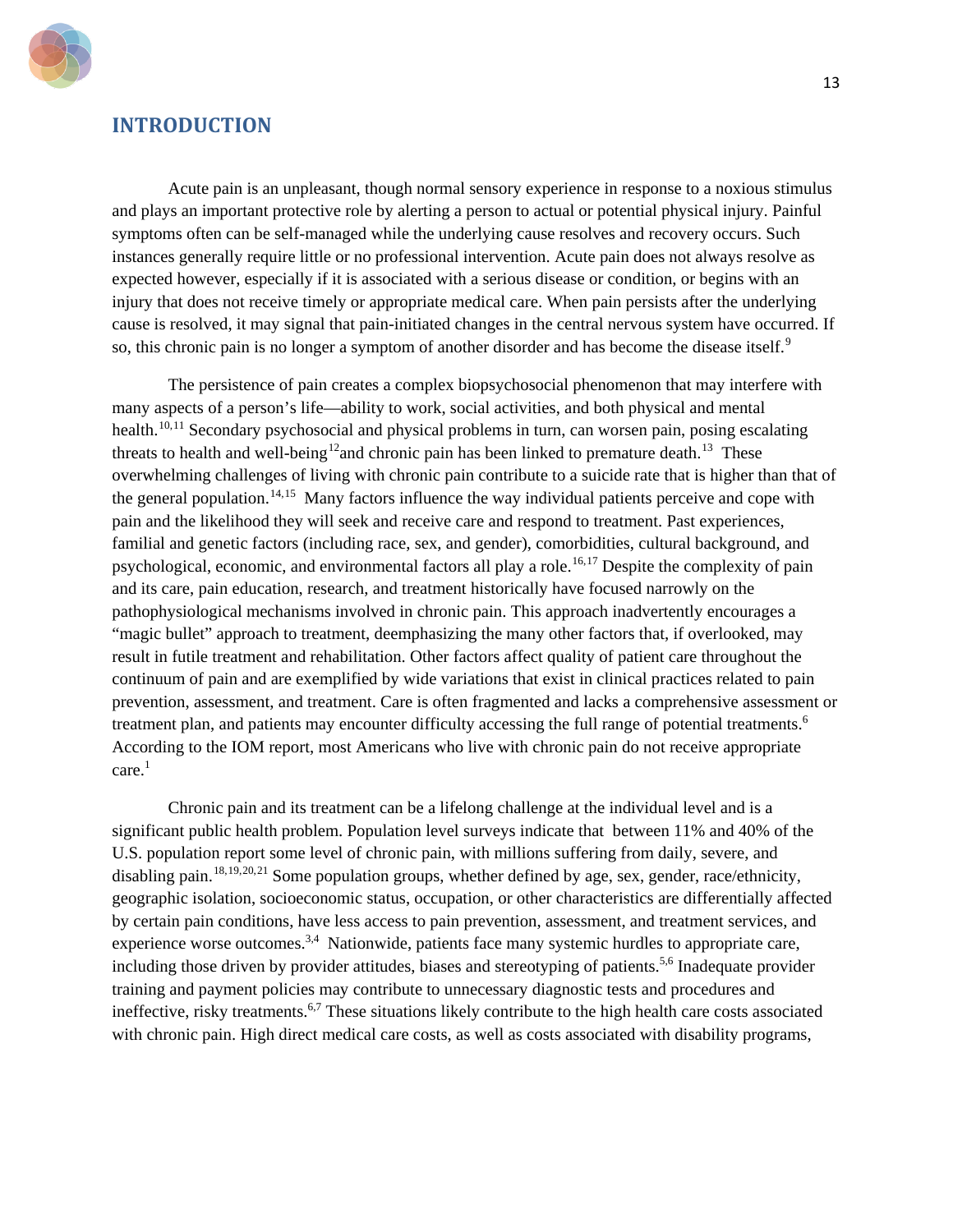

 $\ddot{\phantom{a}}$ 

lost productivity, and family burden all contribute to the IOM annual cost estimate of \$560 billion to \$635 billion. [vi](#page-14-0),[22,](#page-83-13)[23](#page-83-14)

More precise assessments of the incidence, prevalence, and disability associated with pain in the U.S. population and subpopulations are needed to establish a reliable basis for population-wide interventions, and a baseline to assess treatments for the physical, psychological, social, and economic burdens of pain, as well as barriers to quality care. Viewing chronic pain from a public health perspective allows patients, families, clinicians, and policymakers to benefit from available public health knowledge and disease models and adds precision to the concept of pain prevention. This melding of a public health mindset and personalized treatment offers the best chance to improve all Americans' access to highquality and more cost-effective pain care. Public health concerns related to the misuse or diversion of prescription opioid pain medications and risk for dependence and overdose with long term opioid prescribing add another layer of complexity to the management of chronic pain and need to be considered during development of policies and programs related to pain management. As part of a public health effort over the past few decades to improve pain management, the broader prescribing of opioids led to a significant rise in adverse health consequences, including misuse, addiction, and overdose deaths. Prescribing practices, marketing, and misleading information on safety drove a steady and significant increase in the number of opioid prescriptions dispensed, rising from 76 million in 1999 to 219 million in  $2011<sup>24</sup>$  $2011<sup>24</sup>$  $2011<sup>24</sup>$  The amount per prescription, the duration of the supply, and the cumulative dose prescribed also increased.[25](#page-83-16) These dramatic increases paralleled rises in opioid-related substance abuse treatment admissions<sup>[26](#page-83-17)</sup> and rates of opioid-involved overdose deaths, which reached 28,647 in 2014.<sup>[27,](#page-83-18)28</sup> Certain behaviors and risk factors that make people vulnerable to prescription opioid pain medication abuse or overdose have been identified.<sup>29</sup> Understanding these factors is important to enable identification of populations at highest risk and for development of and improved access to interventions that target these high-risk groups.

Programs to curb inappropriate prescribing practices and prescription opioid abuse must be balanced with the use of and access to these drugs for appropriate and quality pain management. Primary care physicians treat the majority of chronic pain patients and some primary care physicians report reluctance to prescribe opioids for chronic non-cancer pain because of concerns over dependence, addiction and abuse behaviors.<sup>[30](#page-83-21),[31,](#page-83-22)[32,](#page-83-23)[33](#page-83-24)</sup> Pharmacy shortages and regulated dispensing policies<sup>[34](#page-83-25)</sup> might result in inadequate treatment for those patients where the benefits of opioids outweigh the risks. While all patients who are on opioid therapy for chronic pain are at risk for opioid use disorder, limited recent studies have shown that most (74-96%) of these patients use their prescriptions without suffering from opioid addiction.[35](#page-83-26),[36](#page-83-27),[37](#page-83-28) All people with pain should receive adequate care.

In some clinical contexts, opioids can help manage pain when other pain medicines have not or are not expected to provide enough pain relief. A recent conference to assess the safety and efficacy of long-term opioid use for chronic pain found no studies on their long term effects (more than one year) on pain, function, or quality of life. While the report states clearly that there are some patients for whom opioids are the best treatment for their chronic pain, it concluded that further research is needed to guide appropriate patient assessment, opioid selection, dosing strategies, and risk mitigation. However, for

<span id="page-14-0"></span>v<sup>i</sup> These cost estimates were based on the U.S. adult non-institutionalized civilian population and, therefore, exclude children, prisoners, people in nursing homes or other institutional settings, and the military.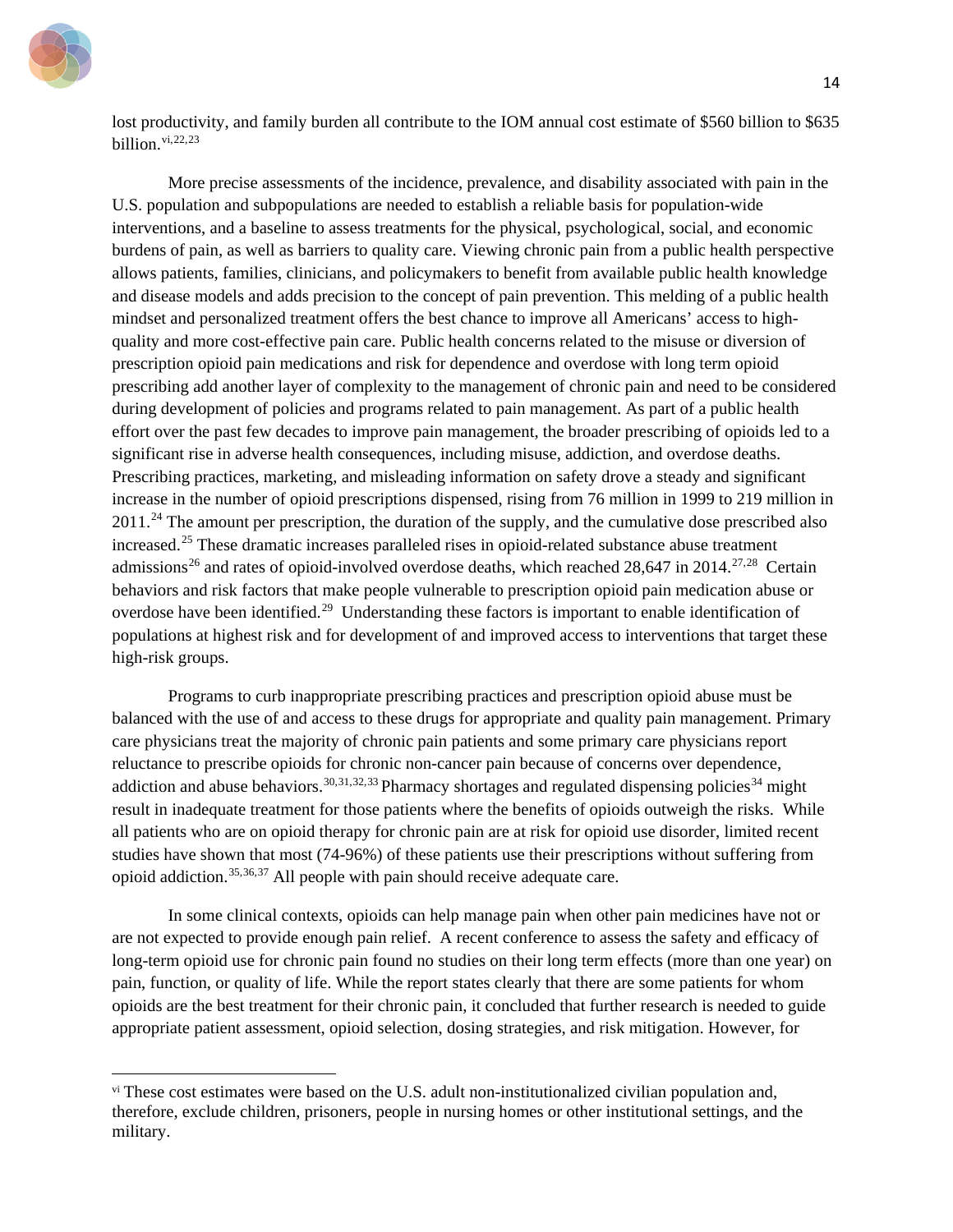

many more, there are likely to be more effective approaches.<sup>[38](#page-83-29)</sup> The Centers for Disease Control and Prevention is developing a guideline for opioid prescribing for chronic pain outside of active cancer treatment, palliative care, and end-of-life care. Improving the way opioids are prescribed through clinical practice guidelines will help to improve the safety of treatment and reduce risks associated with long-term opioid therapy including abuse, dependence, overdose, and death. Providers also need better training in safer and more effective prescribing practices, recognizing risks of adverse effects, and approaches to proactively facilitate access to addiction treatment for patients at risk. These efforts represent areas in need of more research and development to ensure that pain management is team based, personalized, multidisciplinary, patient-centered, and available to those who need it.

Access to safe and effective care for people suffering from pain remains a priority that needs to be balanced in parallel with efforts to curb inappropriate opioid prescribing and use practices. A population with improved pain prevention and care and less pain would mitigate the need for prescription opioid analgesics. This need for balance underscores the importance of engaging with a broad range of stakeholders, including those engaged in pain care and pain care policies, as well as those working in opioid abuse prevention and treatment, as the actions of the NPS are undertaken.

The NPS recognizes that opportunities to prevent the conditions and events that lead to chronic pain, such as those associated with the work place and lifestyles must not be missed. Furthermore, evidence-based strategies to intervene early to prevent acute pain from becoming a chronic condition and the research to develop them are needed. It notes that effective pain care must emphasize shared decisionmaking, informed pain assessment, and integrated, multimodal, and interdisciplinary treatment approaches that balance effectiveness with safety. These objectives require a better trained workforce. Even though pain is a leading cause of primary care visits, clinicians are generally under-trained in ways to assess and effectively manage pain. Improvements in professional education about state-of-the-art care for pain, in all its dimensions, including better communication, empathy, cultural sensitivity, and risk management will yield significant care improvements. In parallel with provider training, a robust public education effort may lend support and knowledge to people with pain, and to the clinicians, researchers, and advocates working to prevent and reduce the impact of pain among Americans. This effort will improve understanding of chronic pain and its significance among individuals, families, and society and increase knowledge about the availability of more effective treatment approaches.

The U.S. health care system is evolving toward a care model that is patient-centered, evidenceand outcomes-guided yet personalized, and provided through high-performing, interdisciplinary care teams. This evolution suggests that development of a National Pain Strategy is timely. Opportunities for improvements in care may arise with the increasing emphasis on team-based care and care coordination, facilitated by the adoption of health information technology, including electronic health records (EHRs) continued health services delivery research, and implementation of better models. More effective delivery of services, supported by appropriate health care system features and payment are essential to the "cultural transformation" called for in the IOM report.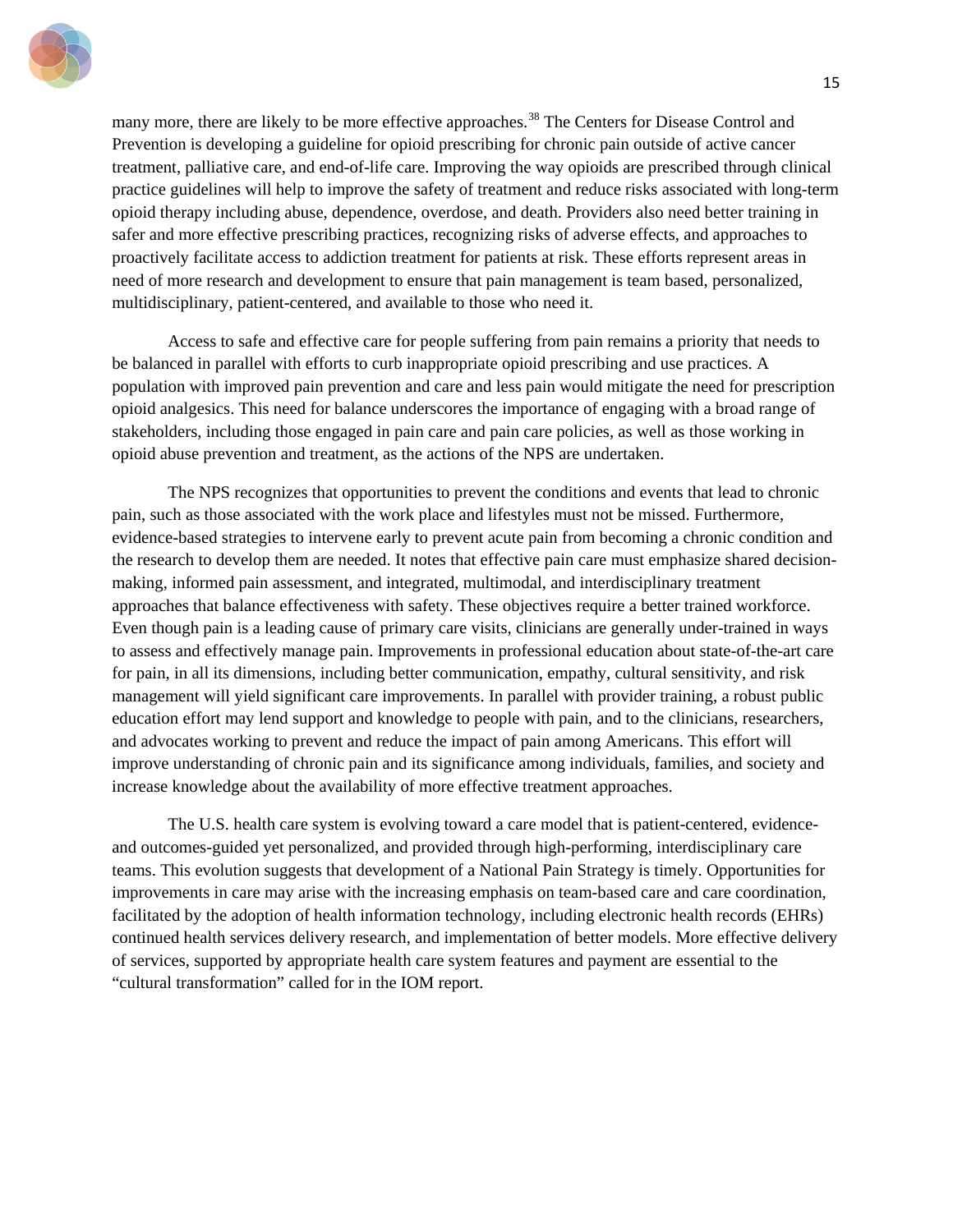

# **IOM underlying principles that informed development of this National Pain Strategy (Box 2)**

## **Box 2 IOM Committee Underlying Principles\***

- *A moral imperative.* Effective pain management is a moral imperative, a professional responsibility, and the duty of people in the healing professions.
- *Chronic pain can be a disease in itself.* Chronic pain has a distinct pathology, causing changes throughout the nervous system that often worsen over time. It has significant psychological and cognitive correlates and can constitute a serious, separate disease entity.
- *Value of comprehensive treatment.* Pain results from a combination of biological, psychological, and social factors and often requires comprehensive approaches to prevention and management.
- *Need for interdisciplinary approaches.* Given chronic pain's diverse effects, interdisciplinary assessment and treatment may produce the best results for people with the most severe and persistent pain problems.
- *Importance of prevention.* Chronic pain can have such severe impacts on all aspects of the lives of people who have it that every effort should be made to achieve both primary prevention (e.g., workplace ergonomics) and secondary prevention (of the transition from the acute to the chronic state) through early intervention.
- *Wider use of existing knowledge.* While there is much more to be learned about pain and its treatment, even existing knowledge is not always used effectively, and thus substantial numbers of people suffer unnecessarily.
- *The conundrum of opioids*. The committee recognizes the serious problem of diversion and abuse of opioid drugs, as well as questions about their usefulness long-term, but believes that when opioids are used as prescribed and appropriately monitored, they can be safe and effective, especially for acute, post-operative, and procedural pain, as well as for patients near the end of life who desire more pain relief.
- *Roles for patients and clinicians.* The effectiveness of pain treatments depends greatly on the strength of the clinician-patient relationship; pain treatment is never about the clinician's intervention alone, but about the clinician and patient (and family) working together.
- *Value of a public health and community-based approach.* Many features of the problem of pain lend themselves to public health approaches--a concern about the large number of people affected, disparities in occurrence and treatment, and the goal of prevention cited above. Public health education can help counter the myths, misunderstandings, stereotypes, and stigmatization that hinder better care.

\*Institute of Medicine, 2011, *op. cit*., p. 3.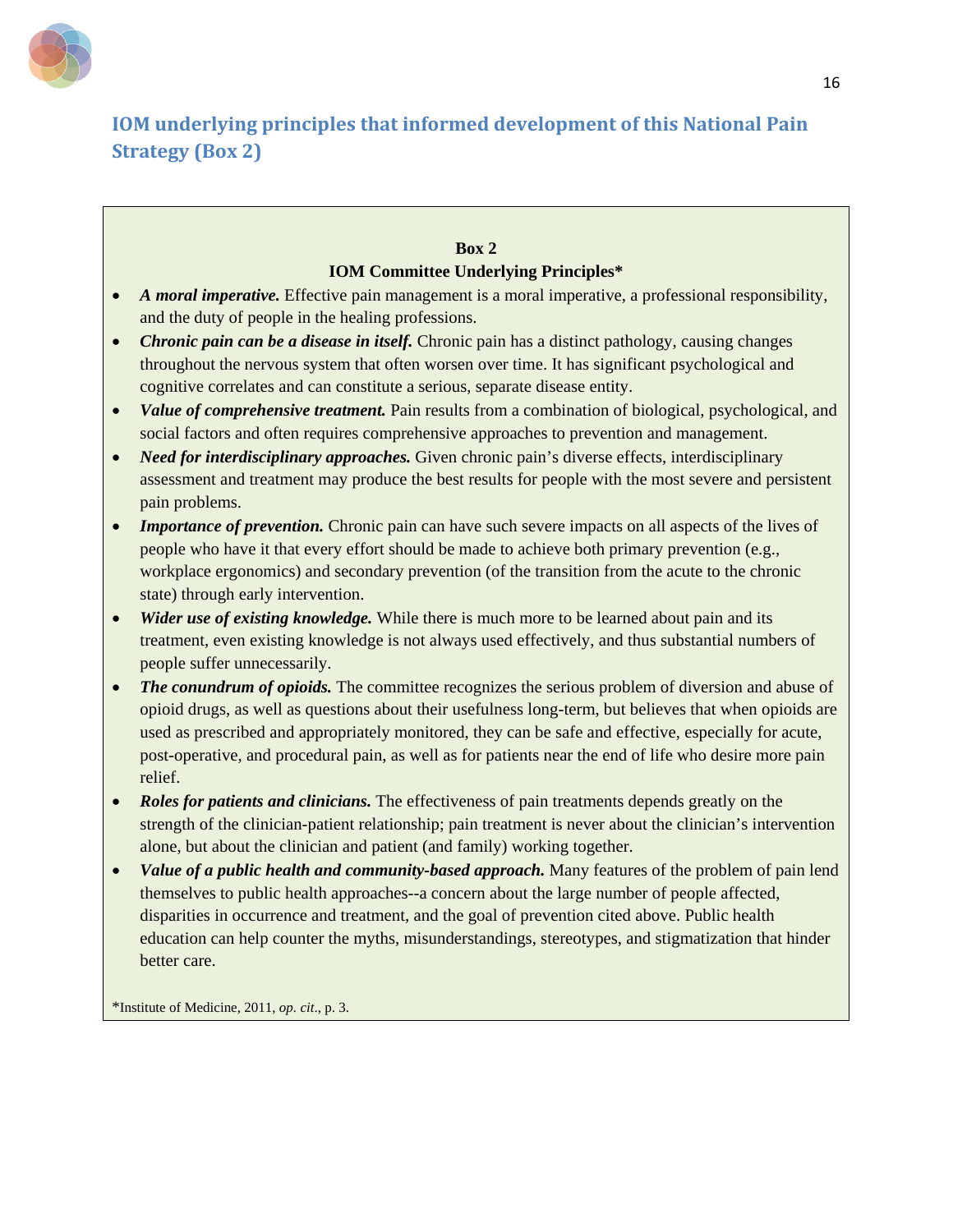

## <span id="page-17-0"></span>**REPORTS FROM THE WORKING GROUPS**

#### <span id="page-17-1"></span>**Population Research**

The 2011 IOM report led to growing recognition of the impact of pain on the health, productivity, and well-being of the U.S. population. Efforts to lower the impact of chronic pain at the individual and population levels need to be guided by population-based data. The quality and quantity of information being gathered on pain and its treatment needs to be improved in order to collect essential data on the prevalence, onset, course, impact, and outcomes for most common chronic pain conditions. These data will help guide policies and initiatives of federal and state governments, health care organizations, and insurers.

A core responsibility of public health agencies is assessing the significance of health problems in the population. These calculations typically reflect a problem's incidence, prevalence, and severity (morbidity, mortality, and disability) in the population as a whole, across the lifespan, and in relevant groups defined by demographic characteristics, geography, or other parameters of interest. For chronic pain, better data are needed to understand the scope of the problem and to guide action, including efforts to reduce the impact of chronic pain through primary, secondary, and tertiary prevention. Such estimates of impact are needed in order to define health care workforce and service delivery needs and priorities for insurance benefits, as well as for monitoring the quality, safety, effectiveness, and costs of relevant programs and policies. Population research is an essential tool in the implementation of the NPS.

The World Health Organization's International Classification of Functioning, Disability and Health (ICF) considers determinants of health and disability from the perspective of the biopsychosocial model.<sup>39</sup> The following ICF concepts are relevant to defining chronic pain:  $40,41,42,43$  $40,41,42,43$  $40,41,42,43$  $40,41,42,43$  $40,41,42,43$ 

> *Impairments:* Problems with body structure or function *Activities:* The execution of a task or action by an individual *Activity limitations:* Difficulties an individual may have in executing activities *Participation:* Involvement in a life situation *Participation restrictions:* Problems experienced in life situation or social role involvement

Three inter-related manifestations of chronic pain define its overall individual and societal impact: perception, activity limitations, and participation restrictions. Lower to intermediate levels of pain severity are less likely to significantly impact social, recreational and vocational functioning, while more severe levels are associated with activity limitations and participation restrictions.<sup>25</sup> The IOM report emphasized that chronic pain affects to some extent, and estimated that over 100 million adults in the U.S.<sup>1</sup> It is important to differentiate people with *high-impact chronic pain* from those who maintain normal activities although experiencing chronic pain. Accordingly, the pain assessment tools proposed for population research in chronic pain (Appendixes D-F) are designed to identify people in the general population who suffer from chronic pain at various levels of severity, including those who have *highimpact chronic pain* based on the degree to which pain limits their ability to participate in work, social, or self-care activities.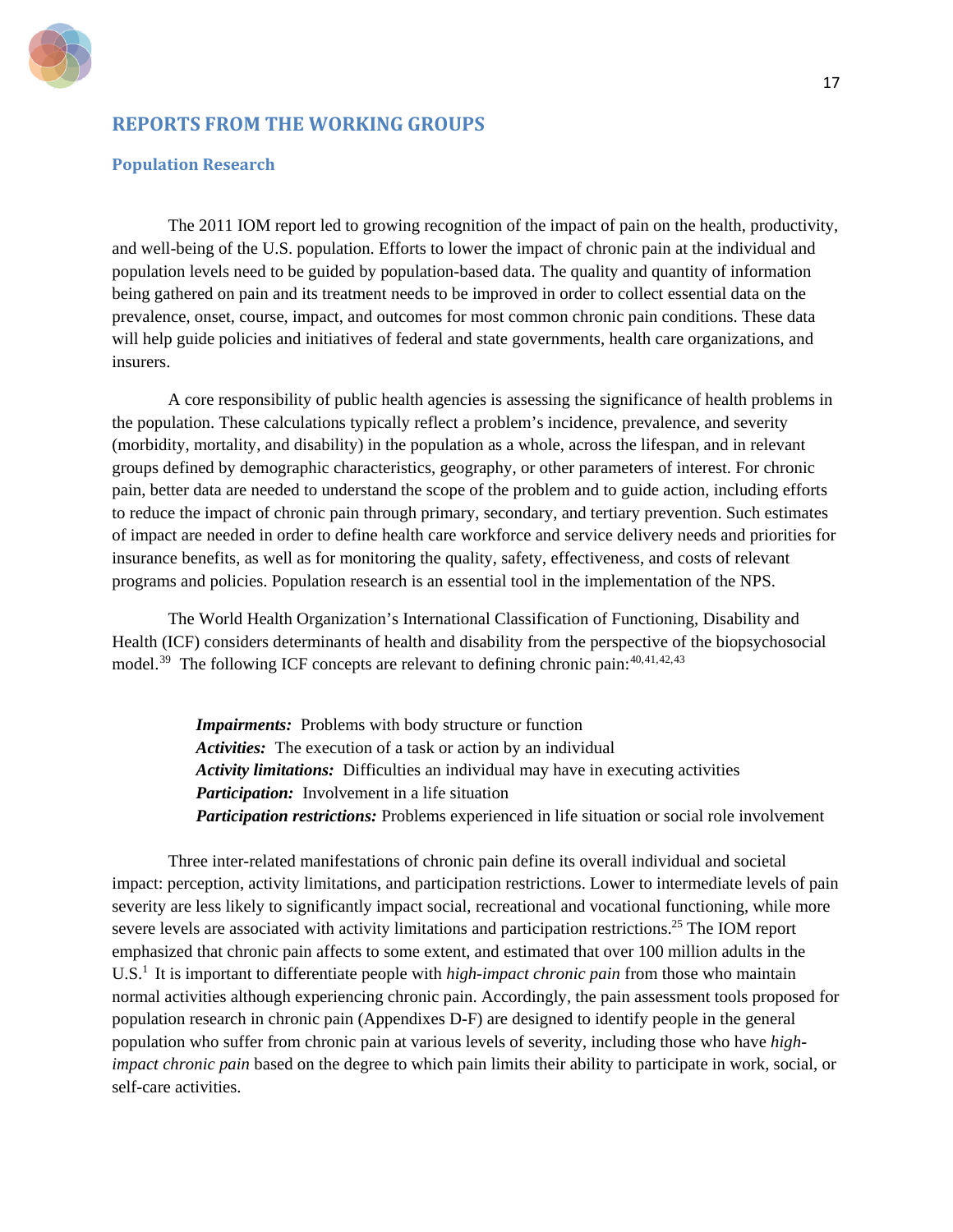

 $\ddot{\phantom{a}}$ 

The pain assessment tools proposed for population research use the definitions of chronic pain and high-impact chronic pain, which are based in part on the widely used definition of chronic pain recommended by the International Association for the Study of Pain,<sup>[44](#page-83-13)</sup> modified to account for intermittent pain.

*The Problem*: Population level data on prevalence, onset, course, impact, and outcomes are not adequate to guide policies, and practices to improve pain care. Improvements in data methods and measures are needed to:

(1) guide efforts to reduce the burden of chronic pain through more accurate estimates of the prevalence of chronic pain and high-impact chronic pain in the general population and within population groups defined by demographic factors (age, sex, gender, race, ethnicity, education, and socioeconomic status) and geographic areas, including identification of risk factors that predispose towards the development of chronic pain;

(2) provide standard methods and metrics for the analysis of electronic health care data related to pain treatment, which can reveal patterns of health services utilization, including over- and undertreatment, costs, and, most important, quality of care; (analyses should consider the need to gather information on use of self-care practices and complementary approaches that are not captured through health records);

(3) develop a system of metrics for tracking changes in pain prevalence, impact, treatment and barriers to treatment, and costs over time that will enable assessment of progress, evaluation of the effectiveness of interventions at the population health level—such as public education or changes in public policy, insurance benefits, treatments, and organization of care—and identification of emerging needs; (analyses should consider the need to track and account for lack of access to services).

*The intent of the Population Research section* is to provide methods and metrics to guide progress toward achieving improved prevention (primary, secondary, and tertiary) and management of pain in the United States.

*Objective 1:* **Estimate the prevalence of chronic pain and "high-impact chronic pain" in the general population and in primary care settings, both overall and for anatomically defined pain conditions and for various population groups. [vii](#page-18-0)**

*Short-term (approximately one year) strategies and deliverables:* 

- Engage active population researchers to test a set of proposed pain screener questions (Appendix D) and brief self-assessment questions about high-impact chronic pain (Appendix E) in an existing and representative population sample and among those whose pain treatment pattern suggests high-impact chronic pain is likely.
- Convene key stakeholders to review questions related to pain in current national population surveys<sup>[45](#page-83-34)</sup> and make recommendations regarding the appropriateness of standardizing, adding, or revising questions to bring these surveys in line with the NPS-proposed self-assessment questions in Appendixes D and E.

<span id="page-18-0"></span>vii Stratified by age, sex, gender, race and ethnicity, education, socioeconomic status, health status, and indicators of biopsychosocial resiliencies and vulnerabilities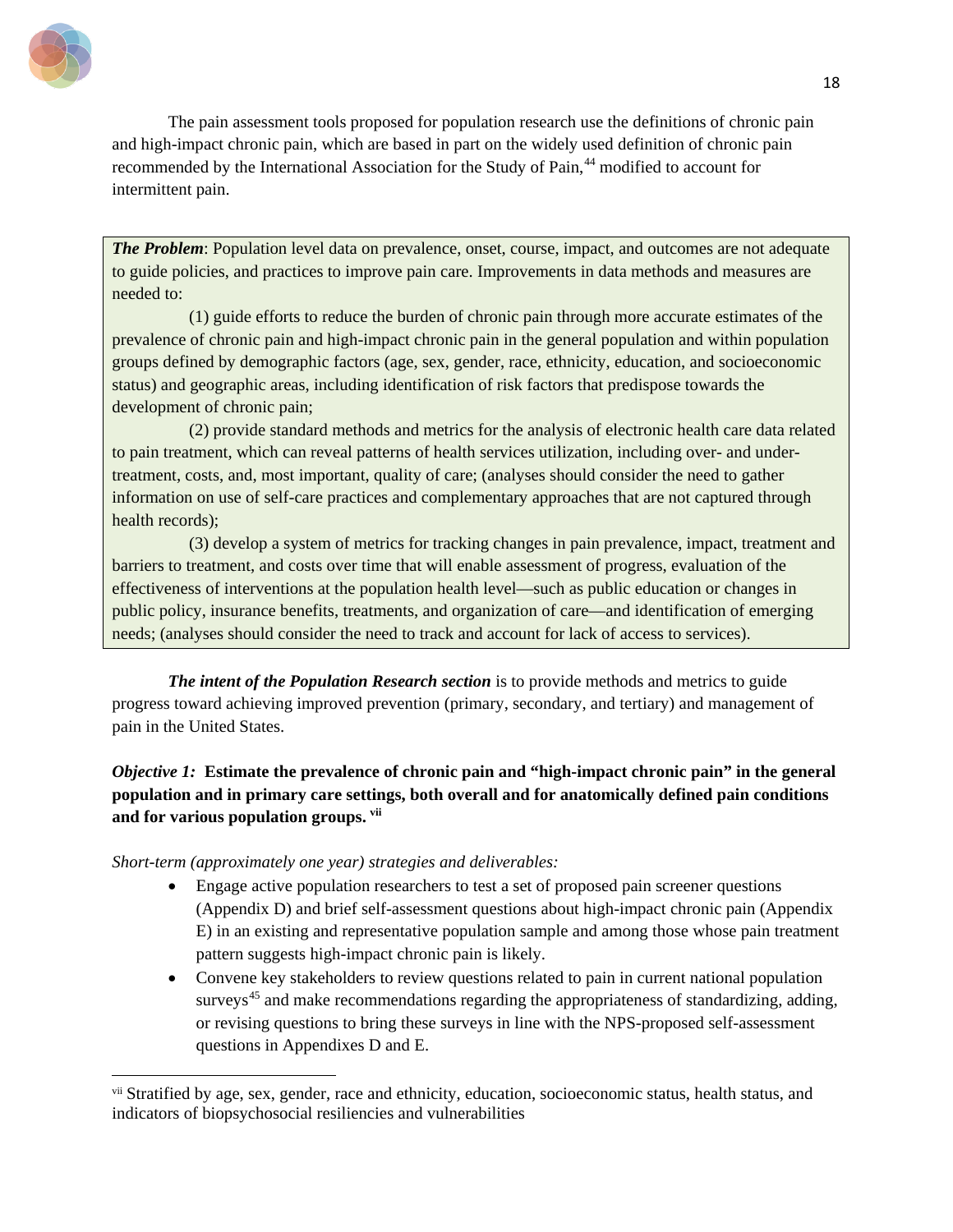

- Conduct additional evaluative studies of the NPS-proposed self-assessment questions and any alternative questions including cognitive testing and translation into other languages.
- Prepare a manuscript for submission to a peer-reviewed journal reporting the results of the tests of the proposed brief pain self-assessment questionnaire.

## *Medium-term (two to four years) strategies and deliverables:*

- Convene key stakeholders to refine self-assessment questions and measurement strategies and to build support for and facilitate implementation of the proposed population-based measurement and evaluation components of the National Pain Strategy.
- Incorporate a brief pain self-assessment questionnaire resulting from this process into at least one national morbidity survey, and schedule initial implementation of data collection using these items.

## *Long-term (within five years) strategies and deliverables:*

- Use the increasingly refined measures developed to evaluate longitudinal pain outcomes including post-acute care evaluations, the Minimum Data Set, and other comparable population-based tools, from among populations covered through Medicare, Medicaid, and then those privately insured.
- Modify the measures as needed to evaluate longitudinal pain outcomes among vulnerable and special populations (including workers in high risk occupations, pediatric populations, those exposed to early trauma, individuals with physical and cognitive disabilities, and older adults).

## *Federal Stakeholders:*

• Administration for Community Living (ACL), Agency for Healthcare Research Quality (AHRQ), Centers for Disease Control and Prevention (CDC), Centers for Medicare & Medicaid Services (CMS), Department of Defense (DoD), NIH, National Prevention Council (NPC), Veterans Health Administration (VHA)

## *Collaborators:*

- public and private health insurers
- researchers
- health care provider and professional organizations
- patient advocacy organizations and people with pain
- *Metrics:* The screener tool should be validated through a larger population level study (short-term). The progress of the refinement of the assessment tool by expert panels (medium-term) and its incorporation into national morbidity surveys and its application to determining longitudinal pain outcomes among public and private health care beneficiaries (long-term) should be monitored.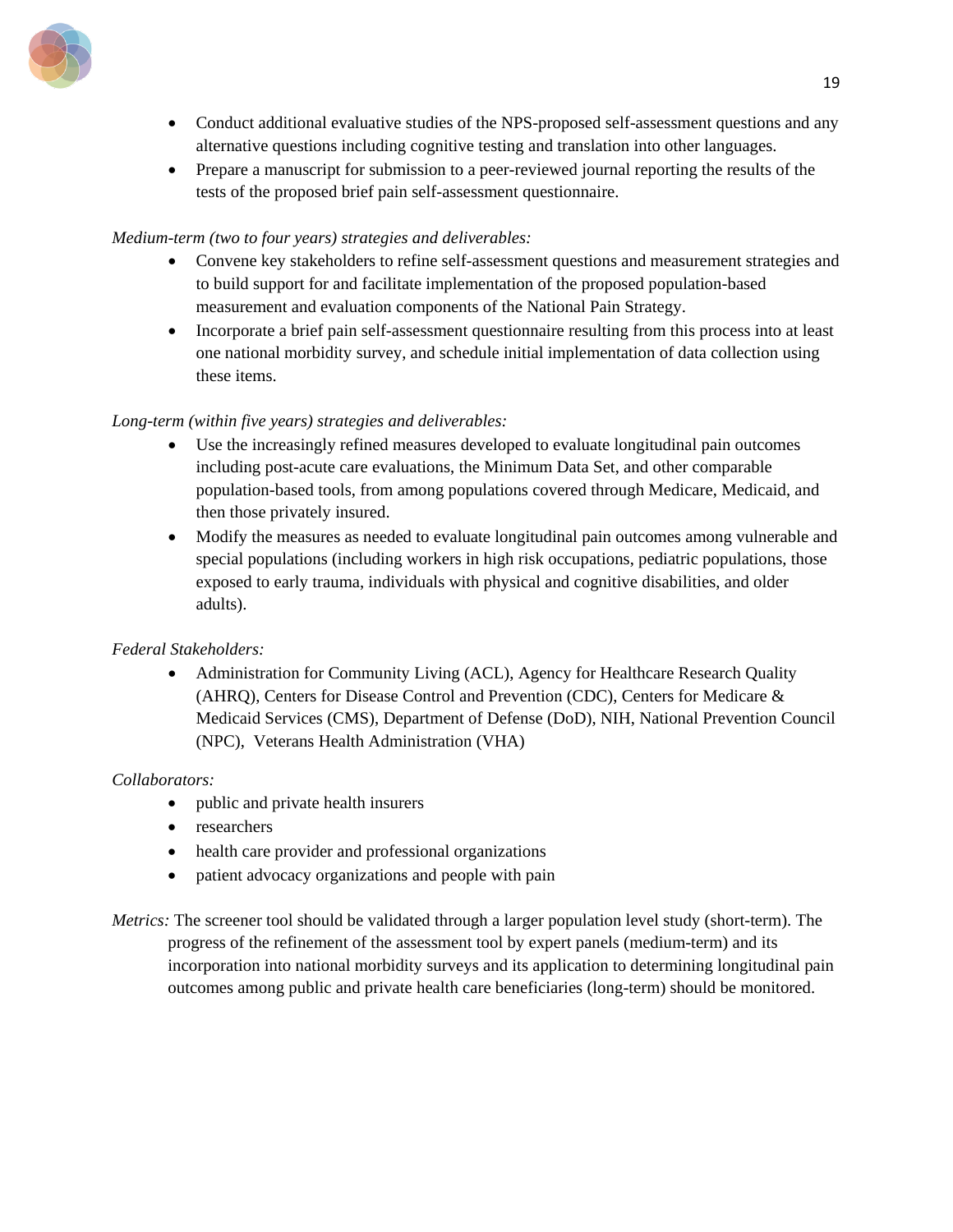

*Objective 2:* **Refine and employ standardized electronic health care data methods to determine the extent to which people with common pain conditions, including those from vulnerable groups, receive various treatments and services, the costs of these services, and the extent of use of treatments that evidence has shown are effective and underused or ineffective and overused.** 

#### *Short-term (approximately one year) strategies and deliverables:*

- Carry out proof-of-concept analyses with large public and private health care databases to identify patterns of pharmacological and non-pharmacological treatments among people in specified diagnostic clusters<sup>[viii](#page-20-0)</sup> (Appendix F) and their associated costs. This activity would provide insights regarding disparities in pain care, as well as how different payment models affect both patterns of treatment and costs across a sampling of the general population.
- Prepare a manuscript for submission to a peer-reviewed journal reporting the results of the proof-of-concept analyses of health care data on diagnostic clusters and pain treatment indicators and related recommendations.
- Encourage CMS to issue rules to make adequate pain control measures, including clinical quality measures, a component of its Medicare and Medicaid incentive programs for establishing meaningful use of electronic health record (EHR) technology, an action deemed especially helpful in monitoring care for vulnerable populations.

## *Medium-term (two to four years) strategies and deliverables:*

- Refine the initially proposed diagnostic clusters and treatment indicators, including adaptation of the diagnostic clusters to ICD-10 nomenclature.
- Convene key stakeholders to consider standardization and widespread use of the resulting diagnostic clusters and treatment indicators in population research using electronic health care data. Ideally, the resulting analyses would be accompanied by evidence-based characterization of treatment indicators (Appendix G), including the relative value of specific pain treatments, as emphasized in the Service Delivery and Payment section.

## *Long-term (within five years) strategies:*

 $\overline{a}$ 

• Establish a pain research network to study risk factors for the initiation and maintenance of chronic pain and high-impact chronic pain and patterns of pain treatment using the diagnostic clusters and pain treatment indicators.<sup>[ix](#page-20-1)</sup> Use the network to develop data, including EHRs and patient reported outcomes, on trends in pain treatment in different population groups (including vulnerable populations) including and costs of specific pain treatment services and to identify opportunities and priorities for primary prevention.

<span id="page-20-0"></span>viii Diagnostic clusters refer to clinical groups of painful conditions, grouped on the basis of anatomical location of the pain rather than diagnostic specificity. They allow analysis of electronic data on use of health services for common pain conditions in clinically meaningful groups (e.g., back pain, headache).

<span id="page-20-1"></span>ix Recognizing that these categories are subject to continued refinement based on experience, new research findings, and external factors, such as the implementation of ICD-10.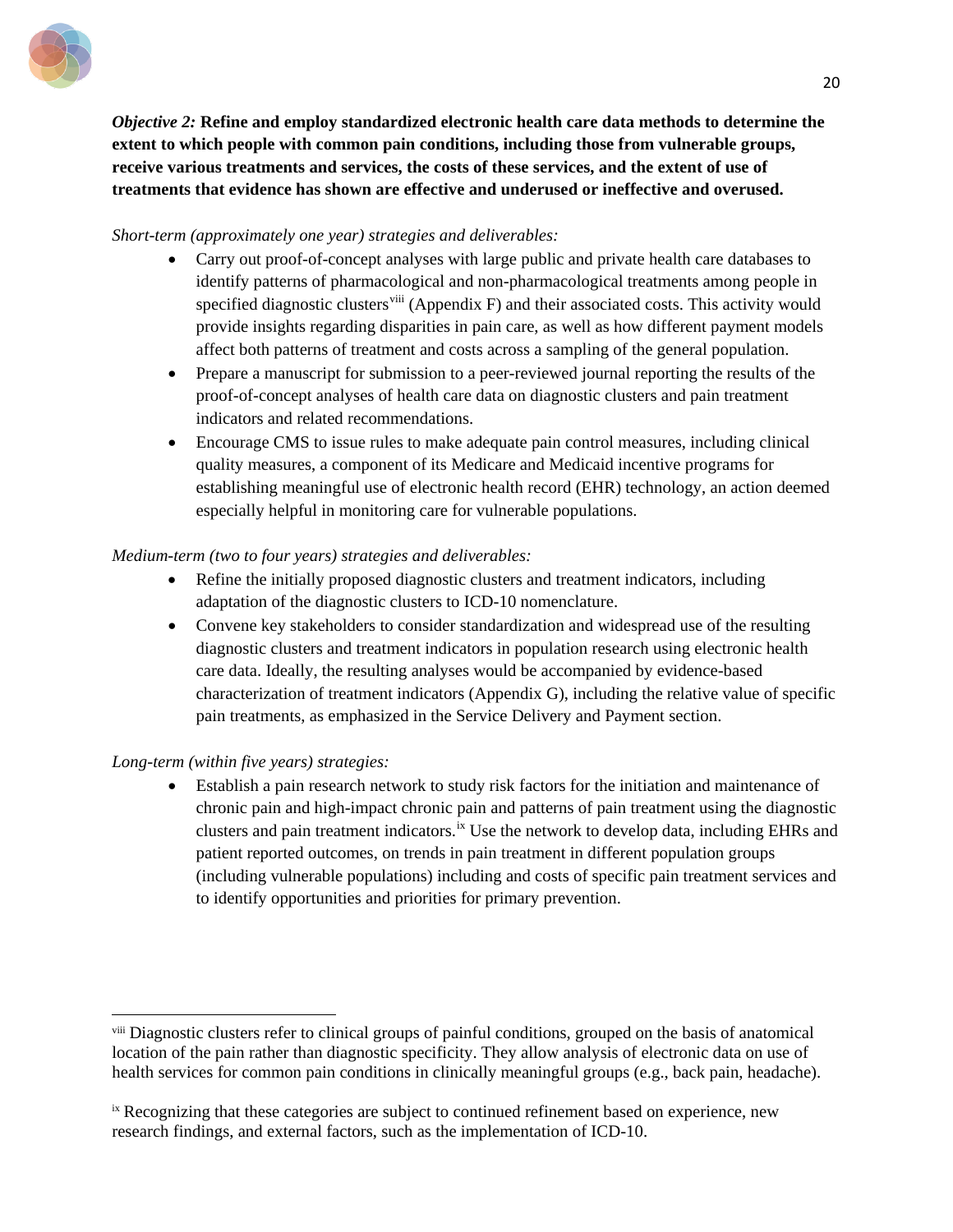

## *Federal Stakeholders:*

• ACL, AHRQ, CDC, CMS, DoD, Indian Health Service (IHS), Office of the National Coordinator for Health Information Technology (ONC), NIH, NPC, VHA

## *Collaborators:*

- evidence-based practice centers in universities
- relevant primary care and specialty professional societies
- long-term services and supports providers
- public and private sector health care financing and delivery systems that have large patient and health maintenance organizations and support research
- public and private health insurers
- patient advocacy organizations; and people with pain

*Metrics:* The progress of the refinement of the diagnostic clusters and related treatment indicators, their incorporation into ICD-10 nomenclature and their standardization and use in population research should be monitored (medium-term). The adoption of diagnostic cluster and pain treatment indicator methodology within CMS and outside government-funded programs should be assessed (long-term). The development of the research network and its subsequent progress in generating quality data on trends in pain treatment in population subgroups, associated costs of specific pain treatment services should be evaluated (long-term).

*Objective 3:* **Develop a system of metrics for tracking changes in pain prevalence, impact, treatment, and costs over time to assess progress, evaluate the effectiveness of interventions at the population health level—such as public education or changes in public policy, payment, and care—and identify emerging needs. Apply these metrics to evaluate the effectiveness of primary, secondary and tertiary prevention interventions.** 

## *Short-term (within one year) strategies and deliverables:*

- Set measurable goals for reducing the prevalence of high-impact chronic pain and for increasing the value of health care and preventive services for chronic pain to be incorporated into Healthy People 2020.
- Coordinate across the federal agencies that gather data related to primary prevention strategies (primarily injury prevention and improved management of certain chronic conditions).

## *Medium-term (two to four years) strategies and deliverables:*

- Develop approaches to assessing pain's impact in longitudinal studies that consider pain perceptions, activity limitations, and participation restrictions in work, social and self-care roles, work productivity, utilization of disability benefits and other services, family effects, and utilization and costs of health care services.
- Evaluate outcomes of Healthy People 2020 chronic pain objectives to inform and guide appropriate objectives/questions for a dedicated chronic pain objective to be included in HP 2030.

*Long-term (within five years) strategies and deliverables:*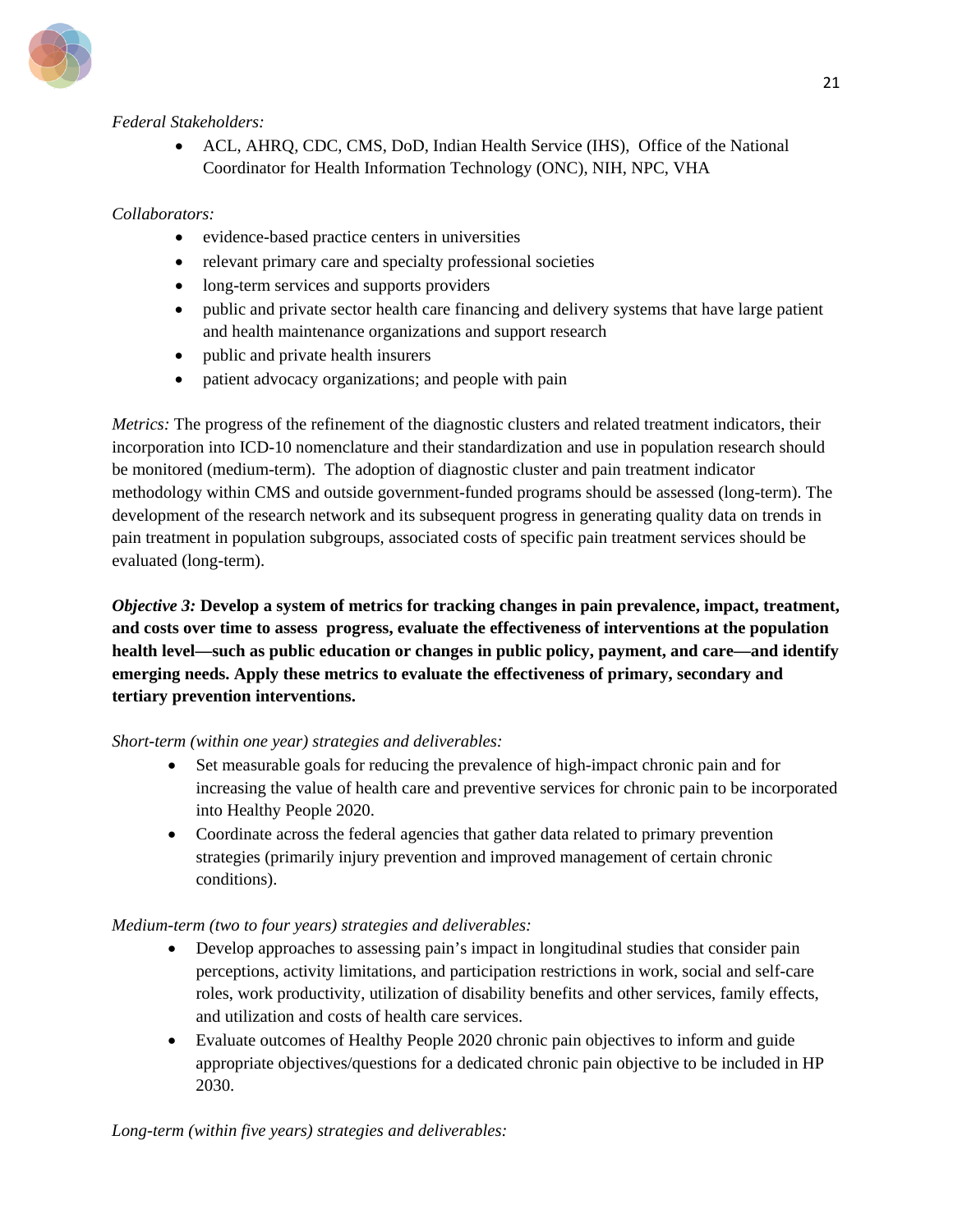

- Encourage health care providers, including long-term services and supports and insurers to use data developed under these initiatives and the collaborative relationships established to guide enhancements to health care and preventive services.
- Encourage health care providers and insurers to use data developed under these initiatives and the collaborative relationships established to evaluate the effectiveness of interventions at the population health level, such as public policy initiatives, demonstration projects in the organization or payment for care, or public education efforts.<sup>[x](#page-22-0)</sup>

## *Federal Stakeholders:*

• ACL, AHRQ, CMS*,* CDC, DoD, IHS, NIH, NPC, VHA

## *Collaborators:*

- entities that collect data on pain, pain treatment, use of disability programs, and public benefits
- employer and employee organizations
- public and private sector health care financing and delivery systems that have large patient and health maintenance organizations and support research
- patient advocacy organizations, and people with pain

*Metrics:* The extent of adoption of the pain assessment and treatment metrics and their use in assessing programmatic interventions should be assessed. The adoption of the proposed measures in the Healthy People data tools and reporting system should be monitored and expanded (ongoing). The extent of use of diagnostic clusters in program planning, implementation, and evaluation at the community, state, and federal levels should be assessed.

<span id="page-22-0"></span><sup>x</sup> For example, the [Bree Collaborative recently developed strategies to e](http://www.breecollaborative.org/topic-areas/spine)nhance the value of health care for low back pain (see http://www.breecollaborative.org/topic-areas/spine) [.](http://www.ninds.nih.gov/exit_disclaimer.htm) Washington State's Bree Collaborative provides a model for such collaboration.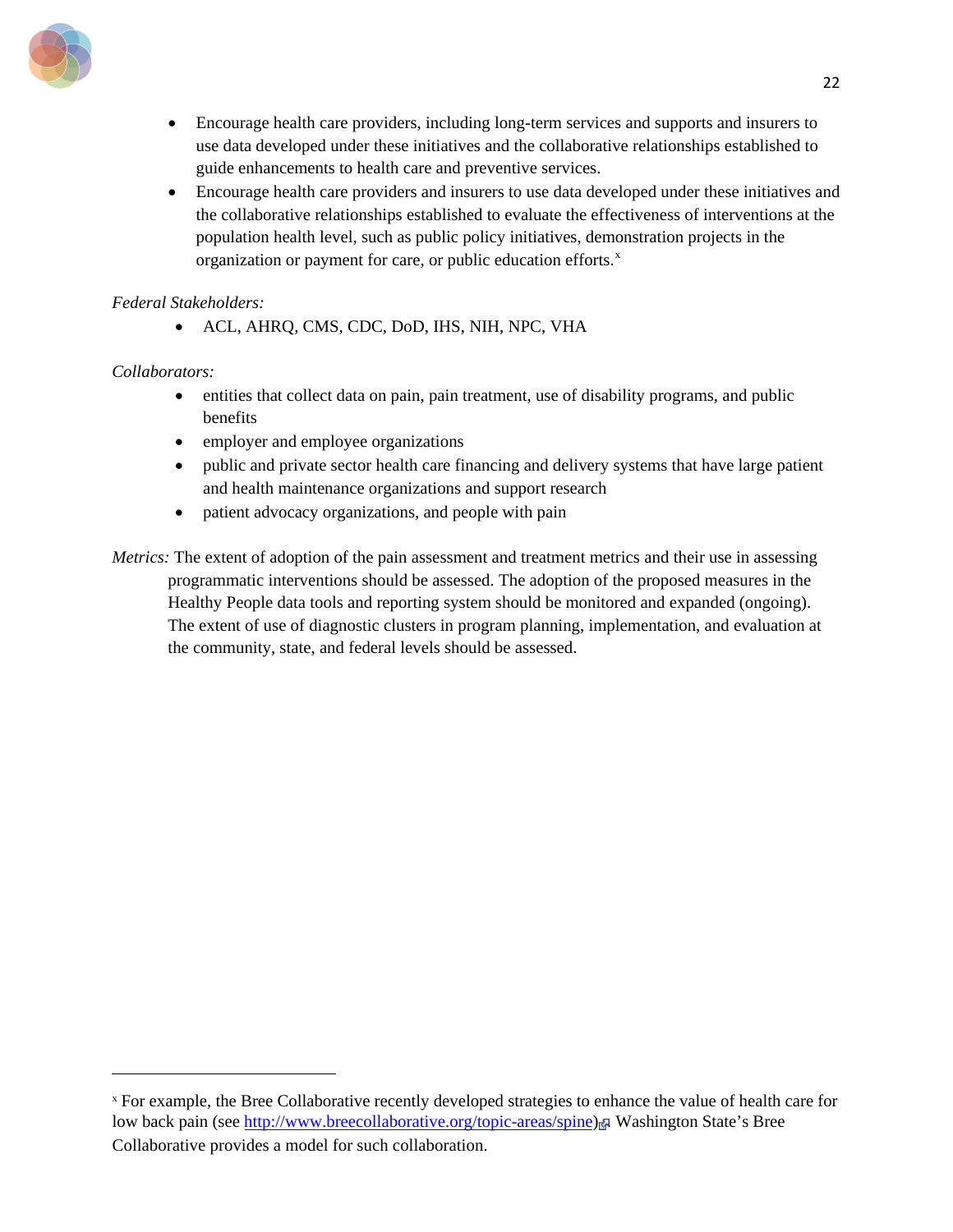

## <span id="page-23-0"></span>**Prevention and Care**

Preventable causes of acute and chronic pain should be identified and addressed throughout the health care delivery system. When acute pain from injury or disease is present, or when a persistent pain state has developed, clinicians should assess and comprehensively manage it using practice guidelines based upon best available evidence of effectiveness. Current opportunities to manage the continuity of care during transitions across health care settings and to expand real-time access to a carefully selected and synthesized body of relevant evidence should be enhanced in order to improve coordination of care and optimal use of resources.

The quality and quantity of evidence needed to guide appropriate and comprehensive clinical approaches to the prevention, assessment, and treatment of pain across the lifespan is inadequate, in part because of the complex nature of pain. Given that acute pain can progress to chronic pain, which is a disease in itself, certain principles are clear:

- Evidence-based care should follow the public health prevention model and address primary, secondary, and tertiary prevention.
- Evidence-based pain care should involve an interdisciplinary team approach that includes the patient, and family when appropriate, and covers the different levels of pain care—from prevention to self-care to acute to chronic pain management—as needed.
- High-quality pain care should be available to all and in all settings and at all levels of care, from primary care to interdisciplinary pain care centers, to functional rehabilitation settings, and nursing homes as the intensity of pain management efforts increases.

*The Problem:* Chronic pain can affect people of any age and may begin with an injury, disease process, or procedure that evolves into a persistent painful condition. Often, the cause of its onset is uncertain however, and the mechanisms by which it persists are complex. There is a great need to better understand the factors that cause pain to become persistent and to develop and apply measures to prevent acute pain and its transition to a chronic state. Opportunities to prevent acute to chronic pain progression depend not only on the nature of the initial insult and treatment, but also upon various patient-related risk factors. While there is much more to learn about chronic pain prevention and treatment, existing knowledge could be used more effectively to reduce substantially the numbers of people who suffer unnecessarily. Most people who have pain do not receive appropriate assessments or evidence-based care that is coordinated across providers and personalized for specific higher-risk situations.<sup>1</sup> A robust basic, translational, and health services research effort is needed to validate the effectiveness of pain prevention and management strategies already in use across the spectrum of care settings, and to develop new ones.

*The intent of the Prevention and Care section* is to advance evidence-based, culturally sensitive and personalized prevention and care of pain, using the biopsychosocial model and providing value determined by accepted, validated, and systematically collected outcomes.

*Objective 1:* **Characterize the benefits and costs of current prevention and treatment approaches.** A thorough benefit-to-cost analysis of current prevention and treatment approaches, including work place injury prevention programs, self-management methods and programs for prevention and care, should be performed to identify and create incentives for use of interventions having high benefit-to-cost ratios.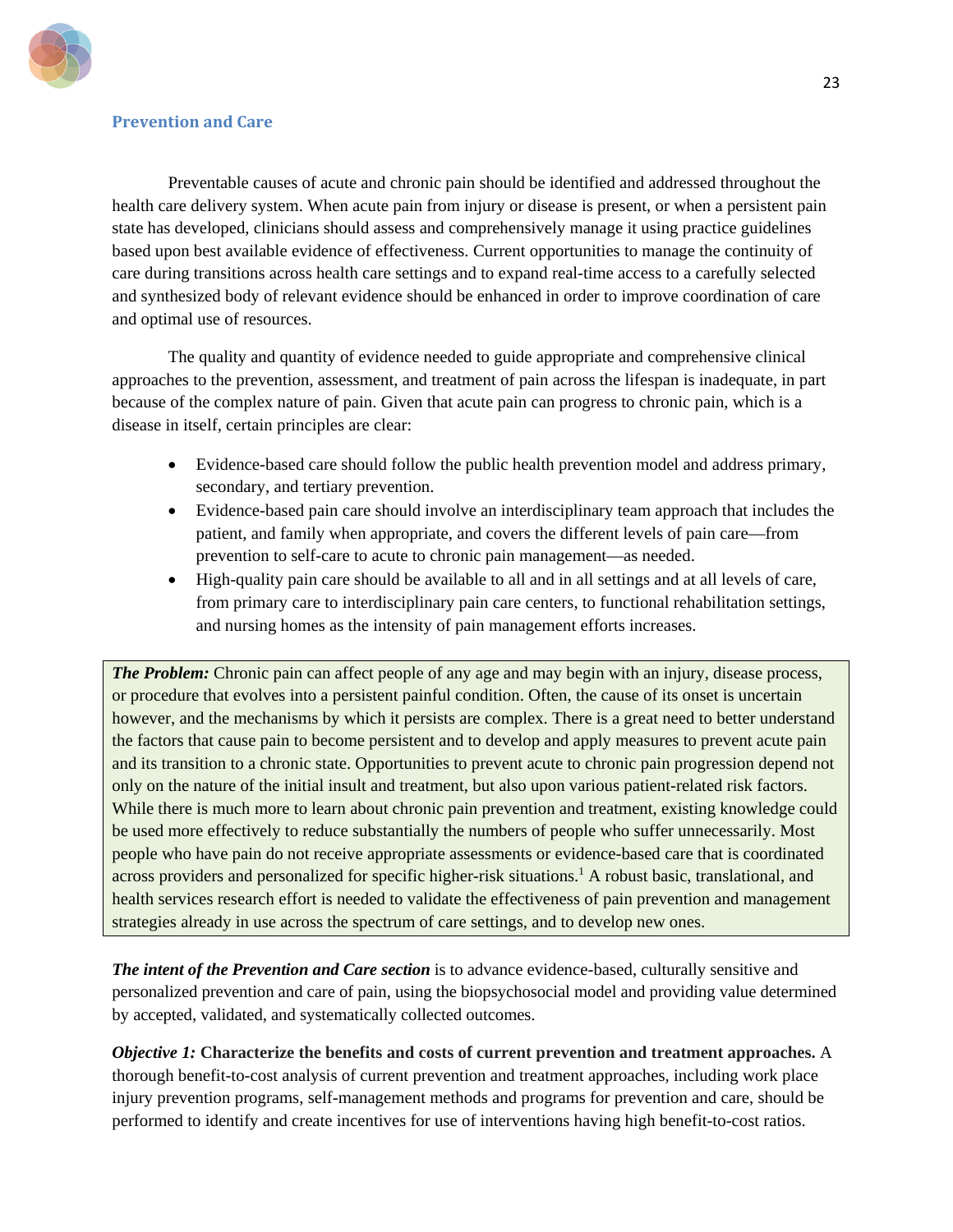

Conversely, approaches and treatments with little absolute benefit or a low benefit-to-risk ratio should be identified through clinical studies, and efforts made to dis-incentivize their use. In judging the benefit of treatments, clinicians and payers should bear in mind that an individual may belong to a specific population group in which the treatment may be either more beneficial (or more risky) than in the population at large. Providers and payers should tailor care to address such individual variation in patient response.

## *Short-term (approximately one year) strategies and deliverables:*

- Perform a benefit-to-cost analysis of existing methods and programs to prevent and treat pain for which the best available evidence suggests benefit (and for which benefits outweigh risks). Such an analysis may help guide the choice between therapies that are equally efficacious but whose cost differs.
- Prepare a manuscript for submission to a peer-reviewed journal reporting the results of the benefit-to-cost analyses of current prevention and treatment approaches and related recommendations.

## *Medium-term (two to four years) strategies and deliverables:*

- Develop a best-estimate synthesis of causes of preventable injuries nationwide, including both workplace and non-workplace related injuries and physical trauma by:
	- o Identifying areas where more evidence is needed (for example, linking work relatedness to EHRs, evaluate occupational injuries that may be substantially underreported $46$ ).
	- o Reviewing existing programs for primary prevention, the evidence for their effectiveness and the barriers to their implementation.
	- o Estimating the number of people with chronic pain whose condition is preventable as a first step in developing more robust preventive efforts.
- Begin research efforts geared toward dissemination of existing effective programs and development of new prevention and treatment methods likely to have high benefit-to-cost ratios.

#### *Long-term (within five years) strategies and deliverables:*

- Incorporate the most clinically effective and cost-efficient treatments into practice guidelines and other quality-related efforts, with inclusion of standards-based clinical decision support to enable providers and patients to make decisions in line with best practice guidelines. Followed by:
- Assessment of insurer practices that either deny payment for clinically effective and costefficient treatments for patients who could benefit from them or insurer practices that continue to pay for less effective treatments.
	- o Development of a patient-centered framework for measuring treatment outcomes on pain, level of disability, and the full range of psychosocial impacts.

*Federal Stakeholders:* ACL, AHRQ, CDC, CMS, ONC, National Institute for Occupational Safety and Health, Occupational Safety and Health Administration, VHA, and other relevant federal entities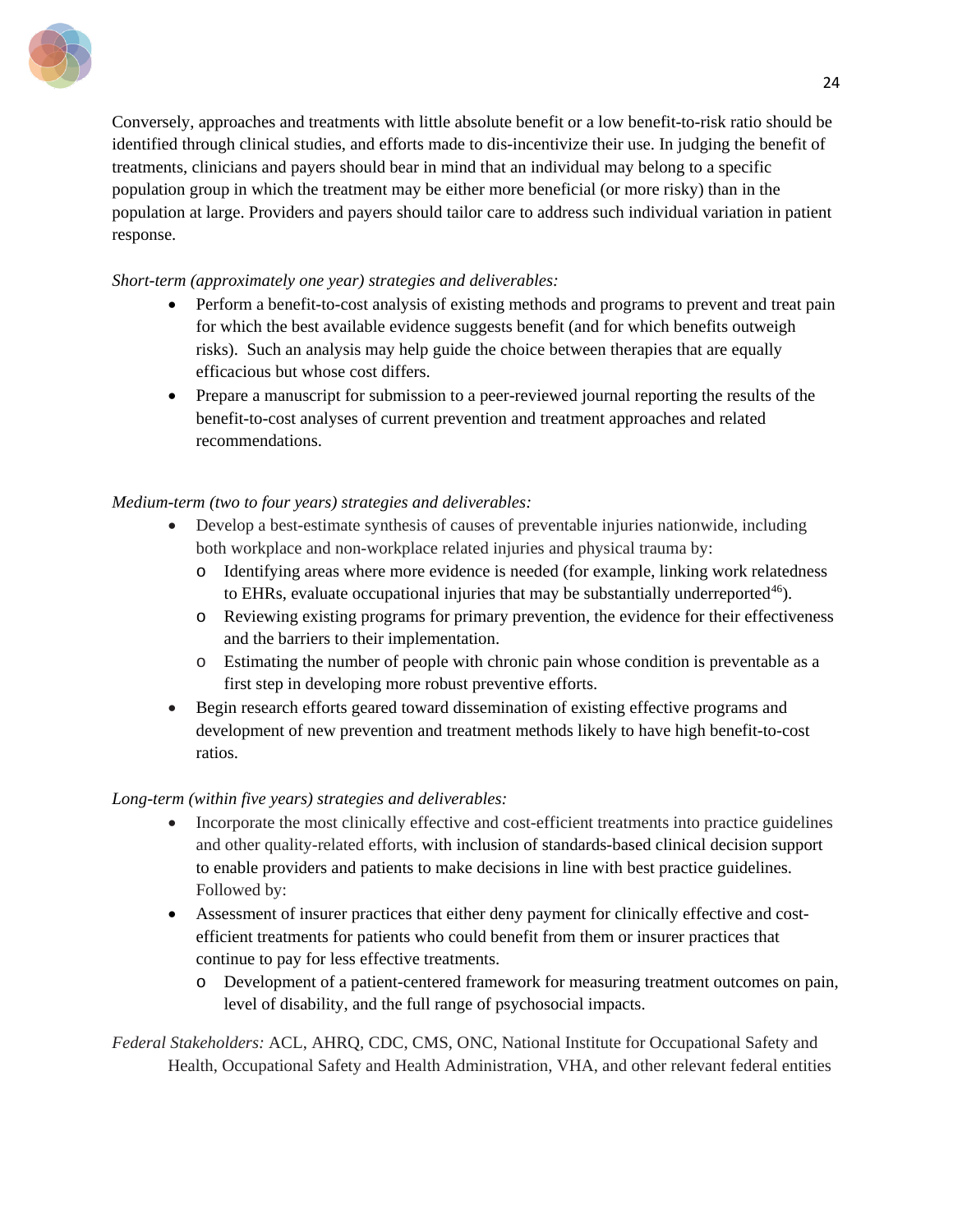

#### *Collaborators:*

 $\overline{a}$ 

- private health insurers
- employers, labor unions and trade associations
- patient advocacy organizations, and people with pain

*Metrics:* The level of integration of effective, cost-efficient pain treatments into the health care system and the impact on outcomes for people with pain should be assessed at five years, which ideally could be compared with baseline data to determine any short-term trends.

*Objective 2:* **Develop nationwide pain self-management programs.[xi](#page-25-0)** Despite evidence to support teambased, self-management programs for pain their implementation has lagged. This is a missed opportunity to provide people with pain the appropriate skills, education, and resources to play an active role in managing their pain, which includes understanding when clinical consultation is needed. These programs should be integrated into the health care systems and other services' networks to bolster their use and prevalence and to guide patients through multiple levels of pain care. Goal setting (action planning), problem solving, decision making and psychosocial aspects of care should be included in the programs. Team based programs should be multidisciplinary including integrative health professionals, patientcentered, developed with provider input and monitoring, and paralleled with clinical care when needed.

#### *Short-term (approximately one year) strategies and deliverables:*

- Perform an environmental scan of pain self-management programs<sup>[xii](#page-25-1)</sup> that:
	- o cover the continuum of prevention and pain care; foster skills and integrative health self-management approaches to prevent, cope with, and reduce pain; and provide people having pain with the practice and confidence to utilize the core selfmanagement skills of goal setting (action planning), problem solving, and decision making.
	- o are offered in differing health care settings, by community agencies (e.g. aging services providers), patient advocacy organizations, or that stand alone.
	- o are culturally neutral and sensitive, allow for tailoring of the intervention as needed for special populations, apply across the lifespan to include children and older adults, and are available in multiple languages and formats.

*Medium-term (two to four years) strategies and deliverables:*

• Evaluate the efficacy of existing pain self-management programs and support research and development of new programs and models, as necessary, to address the continuum of pain.

<span id="page-25-0"></span>xi See definitions, Box 1. In addition, to meet people's various circumstances and learning preferences, self-management programs must be offered in multiple models (in groups of varying sizes, electronically via smartphone or computer, by mail, or by telephone).

<span id="page-25-1"></span>xii Specific programs that warrant an evaluation include the American Chronic Pain Association's program, Stanford Patient Education Research Center Programs, and model falls prevention programs. Existing models from integrative healthcare disciplines also should be evaluated.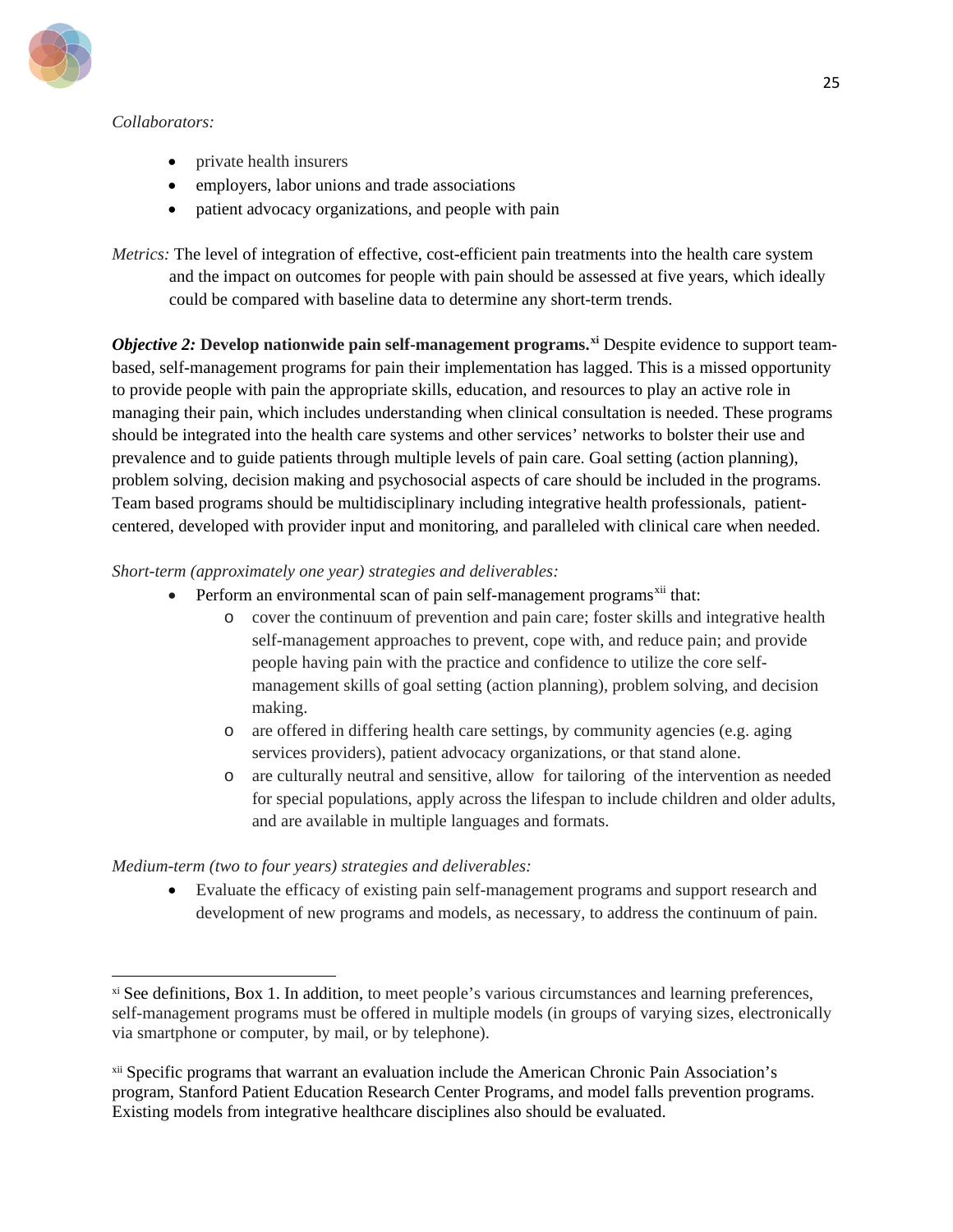

- Leverage existing programs, such as the extensive number of self-management tools for patients with chronic disease.<sup>[xiii](#page-26-0)</sup>
- Develop new types of patient tools for pain management and provider feedback using, for example, mobile applications, that also integrate with EHRs, personal health records/patient portals, wearable devices, and other technologies.

## *Long-term (within five years) strategies and deliverables:*

- Implement, evaluate, and disseminate nationally evidence-based pain self-management programs that are effective, as documented by high-quality research methods, and that have developed materials and a structure enabling them to be transferred to one or more additional sites.
- Encourage the inclusion of evidence-based programs as covered benefits under public and private integrated health systems, including Patient Centered Medical Homes and the VHA, especially for people with indicators or risk factors for transitioning to chronic pain.
	- o Disseminate broadly, information on effective pain self-management programs through various health information directories, such as<http://www.health.gov/> and nongovernmental resources for patients.
	- o Through various means, direct those with indicators or risk factors for transitioning to chronic pain to effective self-management programs.

*Federal Stakeholders:* ACL, AHRQ, CMS, DoD, IHS, VHA in collaboration with the Health Resources and Services Administration (HRSA, as appropriate to their statutory priorities and within their authority), and other relevant federal agencies

#### *Collaborators:*

 $\overline{a}$ 

- private entities that support health care assessments and outcomes monitoring
- the Patient-Centered Outcomes Research Institute (PCORI)
- professional organizations, including those representing rehabilitation medicine, athletic trainers, and licensed complementary and integrative health fields
- public and private payers
- health care provider organizations, and other potential funders
- patient advocacy organizations, and people with pain

*Metrics:* The short-term progress of the programs should be assessed through data on the outcomes for people with pain and collected through established tools, such as the NIH and Department of Defense's collaborative Pain Assessment Screening Tool and Outcomes Registry/Patient Reported Outcomes Information System PASTOR/PROMIS, the NIH Pain Consortium, Stanford University's Collaborative Health Outcomes Information Registry (CHOIR), and those developed by the Joint Commission; and by innovative use of data from EHRs. The level of integration of

<span id="page-26-0"></span>xiii Examples of program models include: Stanford's Patient Education Research Center, Arthritis Self-Management Program, and Chronic Pain Self-Management Program ; the University of New Mexico's telehealth program, Project ECHO; the A Matter of Balance program developed by Boston University; or the National Institute of Disorders and Stroke's program for pediatric migraine, under development.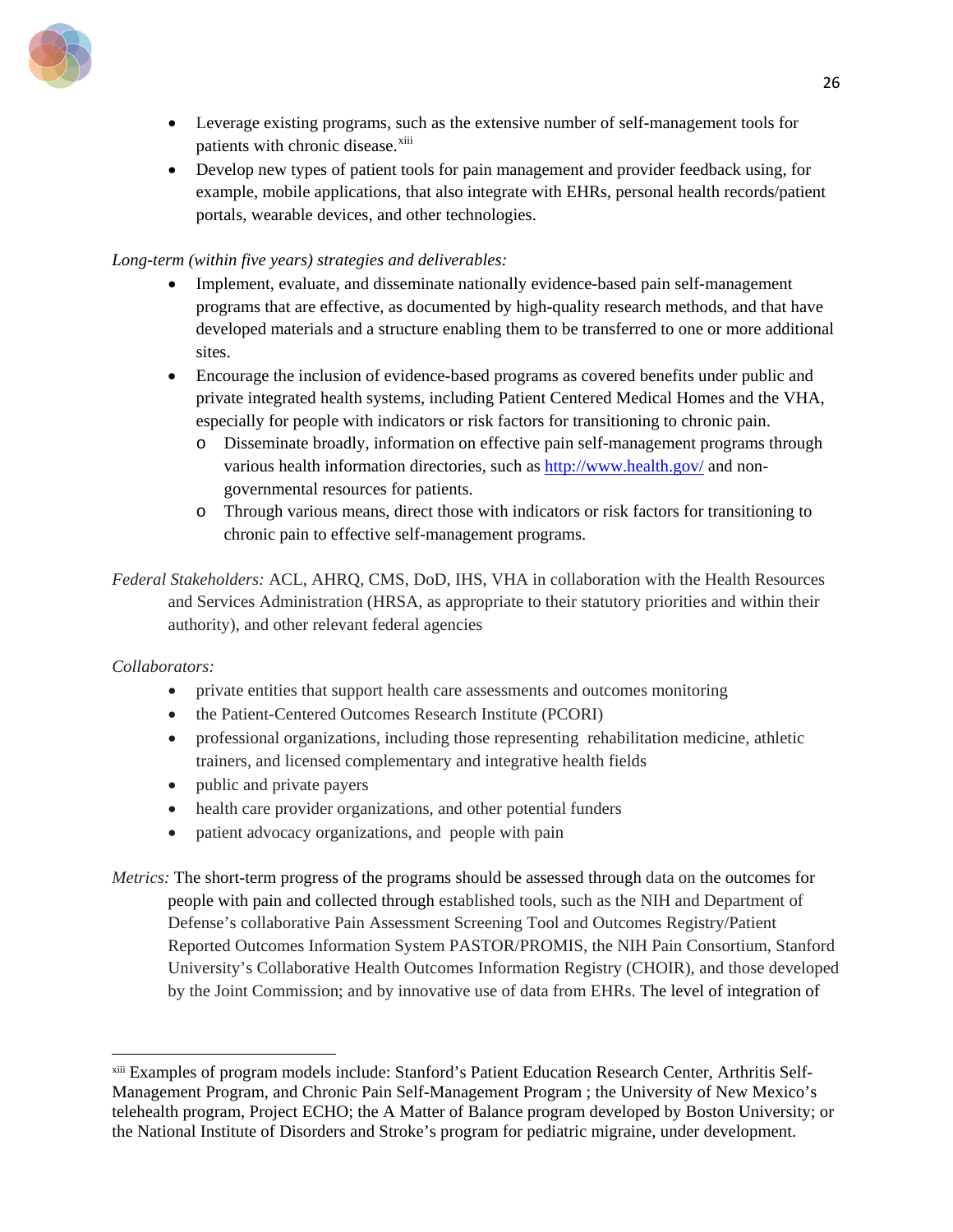

and payment for effective pain self-management into the health care system should be assessed at five years, which ideally could be compared with baseline data (environmental scan).

*Objective 3:* **Develop standardized, consistent, and comprehensive pain assessments and outcome measures across the continuum of pain.** Pain assessment should be multifaceted and include self-report, as well as clinician examination. Assessment and outcome measures should include relevant pain, physical, psychological, emotional, and social domains of functioning that conform to the biopsychosocial model of pain, as well as patient-reported outcomes and patient-defined goals. Assessments and outcomes should accommodate patient communication challenges (e.g. through behavioral symptoms measures), be used for point-of-care decision-making by clinicians, longitudinal outcomes monitoring, estimations of value of optional treatment approaches, and practice-based effectiveness studies.

## *Short-term (approximately one year) strategies and deliverables:*

- Develop comprehensive quality assessments and outcome measures for the continuum of pain
	- o Establish expert working groups to survey and identify gaps in available assessment and outcomes tools for the continuum of pain, including both general assessments and condition-specific modules, as well as opportunities to leverage outcome data from existing resources such as registries, especially taking into consideration their usefulness for primary care providers and for population research.<sup>[xiv](#page-27-0)</sup>
	- o Conduct research and developmental studies to create new assessment tools and identify models.
	- o Integrate appropriate pain self-assessment tools into EHRs, patient portals, and other forms of health information technology (health IT) to aid providers and patients in clinical decision making.
	- o Recommend ways to integrate outcomes measures into existing assessment systems, as necessary.

## *Medium-term (two to four years) strategies and deliverables:*

- Disseminate existing assessment tools and outcome measurement systems that prove most effective and are easily managed, and create incentives for using them.
- Conduct pilot studies of new models that emerge from research.

## *Long-term (within five years) strategies and deliverables:*

 $\overline{a}$ 

- Evaluate the benefits and costs of improved, standardized assessment tools and outcome measures.
- Assess health insurer practices to improve appropriate use of pain treatments, including opioid and non-opioid therapies.

*Federal Stakeholders:* ACL, AHRQ, CDC, CMS, FDA, ONC, NIH, and other relevant federal entities.

<span id="page-27-0"></span>xiv The NIH Task Force on Research Standards for Chronic Low Back Pain is an example of such a task force.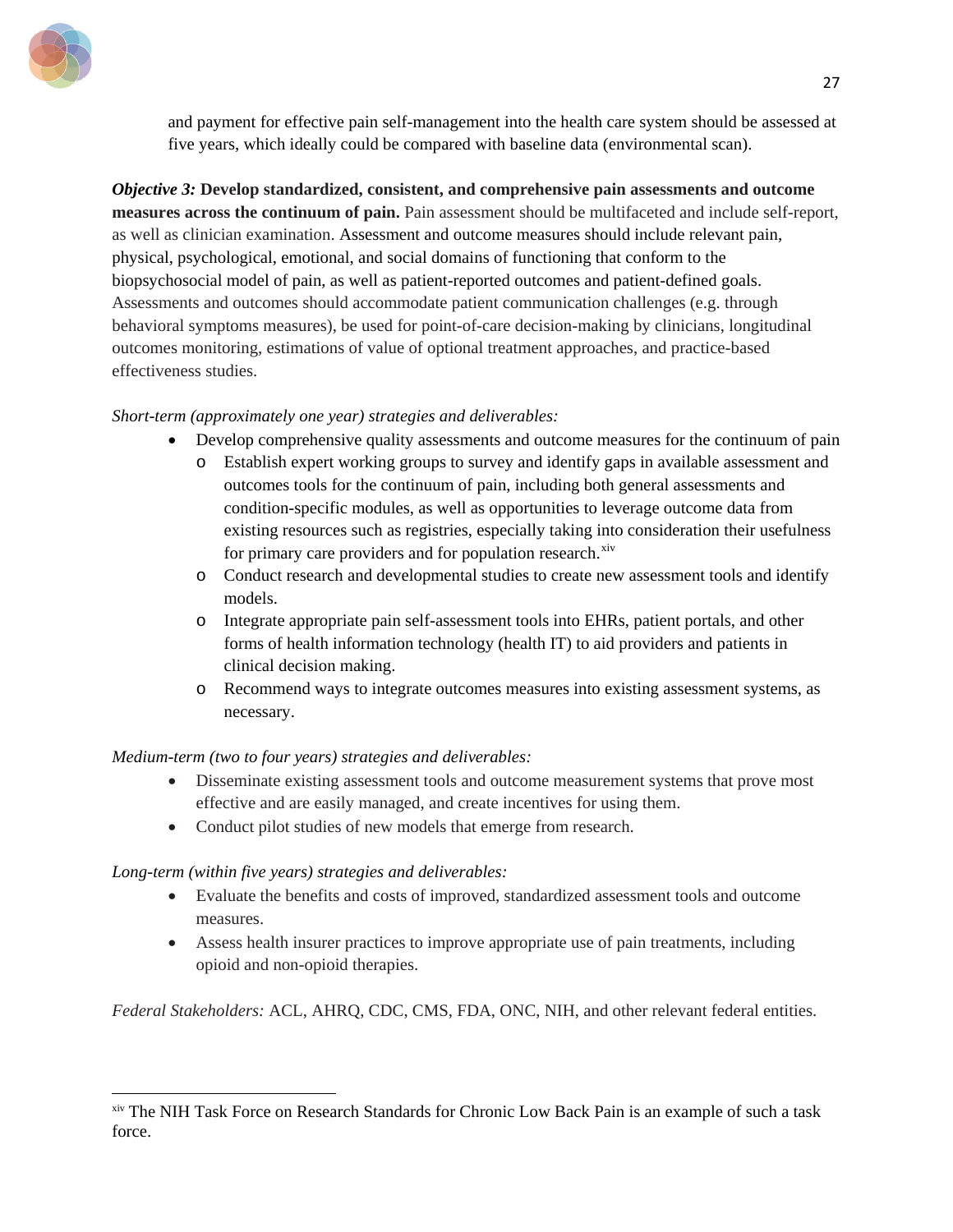

## *Collaborators:*

- public and private health insurers
- PCORI
- professional organizations (especially primary care)
- National Committee for Quality Assurance (NCQA) and other relevant health care systems accrediting bodies
- pain advocacy organizations, and people with pain
- *Metrics:* The extent of adoption of improved assessment tools and outcome measurement systems into existing assessment systems, provider practices, EHRs, patient portals, and other forms of health IT should be monitored annually over five years. The costs and benefits of the tools should be evaluated at five years.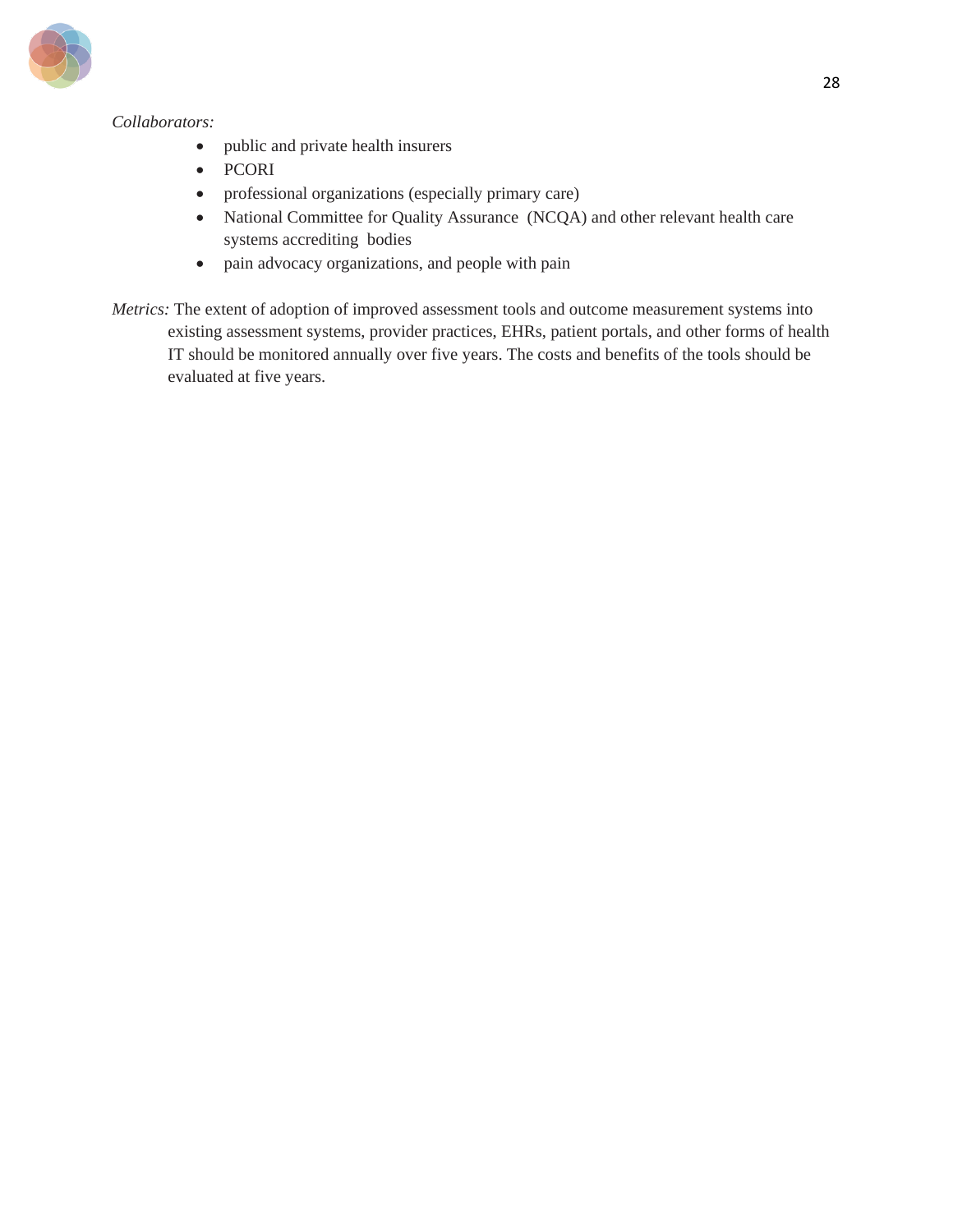

#### <span id="page-29-0"></span>**Disparities**

Pain care disparities are complex, due to myriad contributing factors within and outside the health care sector. Elimination of disparities and equity in care cannot be achieved without increased access to high-quality treatment, development of strategies and expectations for equitable assessment and treatment of pain, and creation of appropriate supporting programs and services (such as effective patient communication strategies, and disability and addiction services as needed) for people with pain. A more robust and well trained workforce is needed to address the need for access to quality care for all people with pain and especially for those in vulnerable populations. Specific needs include expansion of the nation's behavioral health workforce to support the needs of patients with chronic pain and those at risk for substance use and mental health disorders. Also needed is improved communication between service providers and people with pain and their families.

The IOM report, extensive research, and patient reports indicate that substantial disparities in pain prevention, occurrence, assessment, treatment, and outcomes are common; U.S. data indicate a greater prevalence of pain conditions among specific population groups. The Healthy People 2020 current definition of health disparities is included in the Background section of the strategy.

While many factors affect an individual's experience of pain and willingness to seek or adhere to treatment, and while more comprehensive efforts are needed to prevent pain in higher risk groups, this section of the National Pain Strategy focuses on improving the quality of pain care for vulnerable populations, especially as it may be affected adversely by provider attitudes and behaviors that result in discrimination, bias, or stigmatization, which themselves can lead to or exacerbate pain. When this section of the NPS discusses bias, stigmatization, and discrimination, it is referring to all higher-risk groups that comprise vulnerable populations. Examples of patient groups and conditions for which bias has been reported are diverse and widespread and include: women experiencing pain from chronic fatigue syndrome, fibromyalgia, and other conditions; people who are on prescription opioids for intractable pain; children—especially infants and others who cannot communicate; older adults—especially those in nursing home settings who have limited communication; people with substance use and mental health disorders; and patients with sickle cell disease or pain associated with human immunodeficiency virus (HIV) infection.

*The Problem:* A significant problem facing vulnerable populations arises from conscious and unconscious biases and negative attitudes, beliefs, perceptions, and misconceptions about higher-risk population groups (e.g. sex, gender, age, disability, ethnic, or racial bias) or about pain itself.<sup>6[,47,](#page-83-35)[48,](#page-83-36)[49](#page-83-37)</sup> If held by clinicians, social service program administrators, or other decision-makers, these attitudes can negatively affect the care and services they provide. For example, inappropriate or inadequate treatment may result if clinicians fail to understand or accept that individuals differ in pain sensitivity and treatment response due to a wide range of factors. People with pain who encounter these biases can feel stigmatized, which may decrease their willingness to report pain in a timely way, participate in decisions about their care, adhere to a recommended treatment plan, or follow a self-care protocol. This perception also may negatively affect their psychological state.

An additional barrier to eliminating pain disparities is the lack of sufficient knowledge of behavioral and biological issues that arise from age (infancy through older adults), genomic variability, pharmacokinetic and pharmacodynamics differences, which affect pain onset, chronicity, and management and data to understand patterns of pain and its treatment in higher risk and vulnerable populations.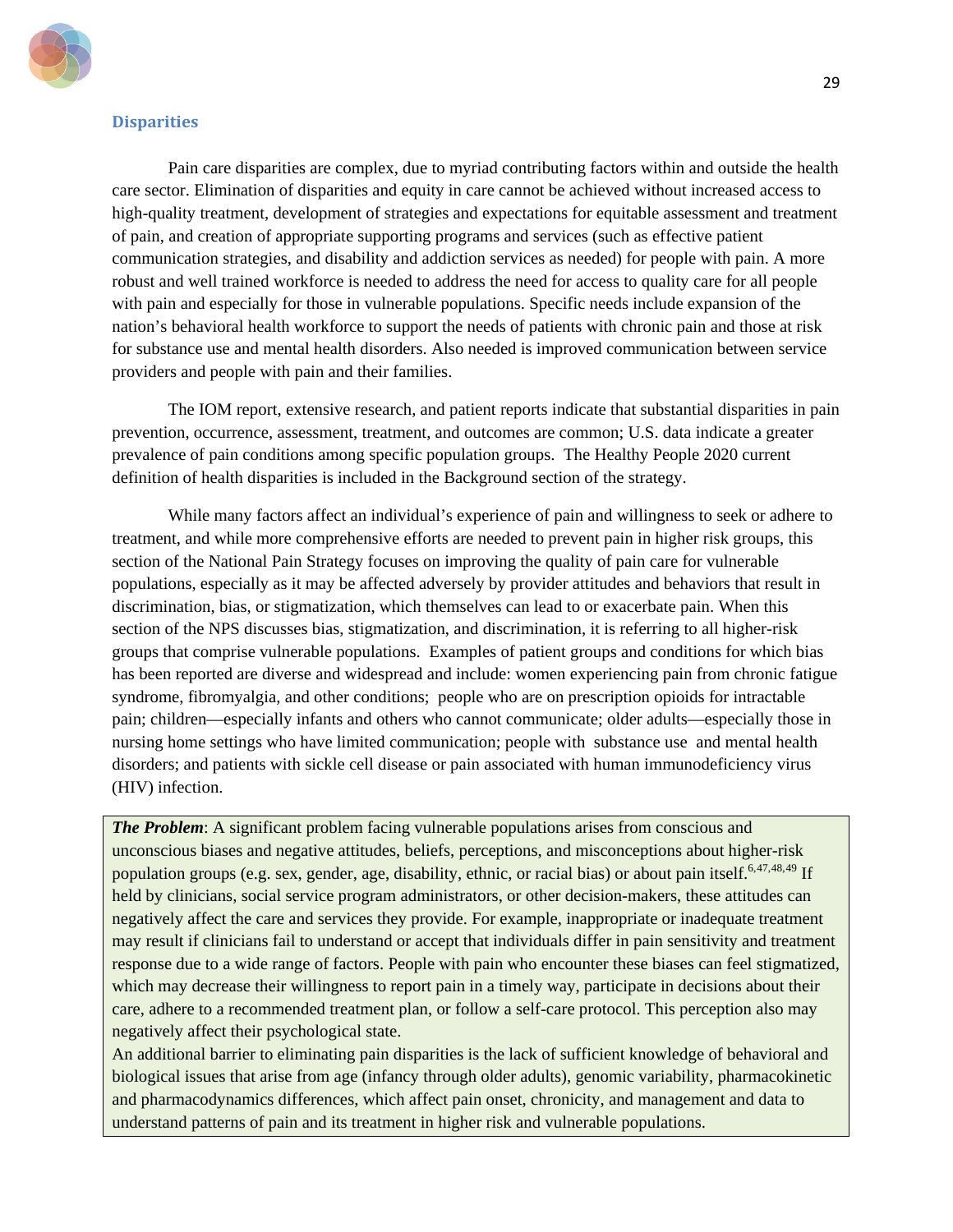

*The intent of the Disparities section* is to improve the quality of pain care and reduce barriers for all vulnerable, stigmatized, and underserved populations at risk of pain and pain care disparities.

## *Objective 1:* **Reduce bias (implicit, conscious, and unconscious) and its impact on pain treatment by improving understanding of its effects and supporting strategies to overcome it.**

#### *Short-term (approximately one year) strategies and deliverables:*

- Document the evidence base of adverse effects of clinician bias on the pain experience for use in developing, validating and implementing clinician and public education, policy recommendations, and health system reforms:
	- o Conduct a baseline survey, using quantitative and qualitative research design, of health care and social services providers to assess their biases, attitudes, beliefs, knowledge, and behavior regarding pain among people from vulnerable populations.
	- o Convene an expert group to review evidence on effects of health care, long-term services and supports, and social services provider bias in decision-making regarding integrated, multimodal, and interdisciplinary pain care, strategies to overcome bias (at the patient, clinician, institutional, and health system levels), and to identify gaps in knowledge. These gaps should support a research strategy to improve clinician education, pain care, and direct pain policy.
	- o Convene an expert group to assess the state of the science and promote a better understanding of biological variability, including genetic and other influences, affecting pain sensitivity and treatment response across diverse populations.

#### *Medium-term (two to four years) strategies and deliverables:*

- Disseminate the proceedings of these groups to health care and social service providers, policy makers, and other stakeholders through a manuscript in a relevant journal and other appropriate means.
- Develop pilot projects, designed to reduce bias in pain care at the provider, health care, longterm services and supports, and social service systems levels, using the conclusions of the expert groups.
- Conduct demonstration projects to evaluate bias reduction strategies in health care systems or other large population-based service delivery systems, based on the results of the pilot projects.

## *Longer-term (within five years) strategies and deliverables:*

• Develop, implement, and evaluate policy recommendations and guidelines on bias reduction for health care, long-term services and supports, and social service providers, based on outcomes of the demonstration projects.

## *Federal Stakeholders:* ACL, AHRQ, HRSA, Office of Minority Health (OMH), NIH

#### *Collaborators:*

• professional medical organizations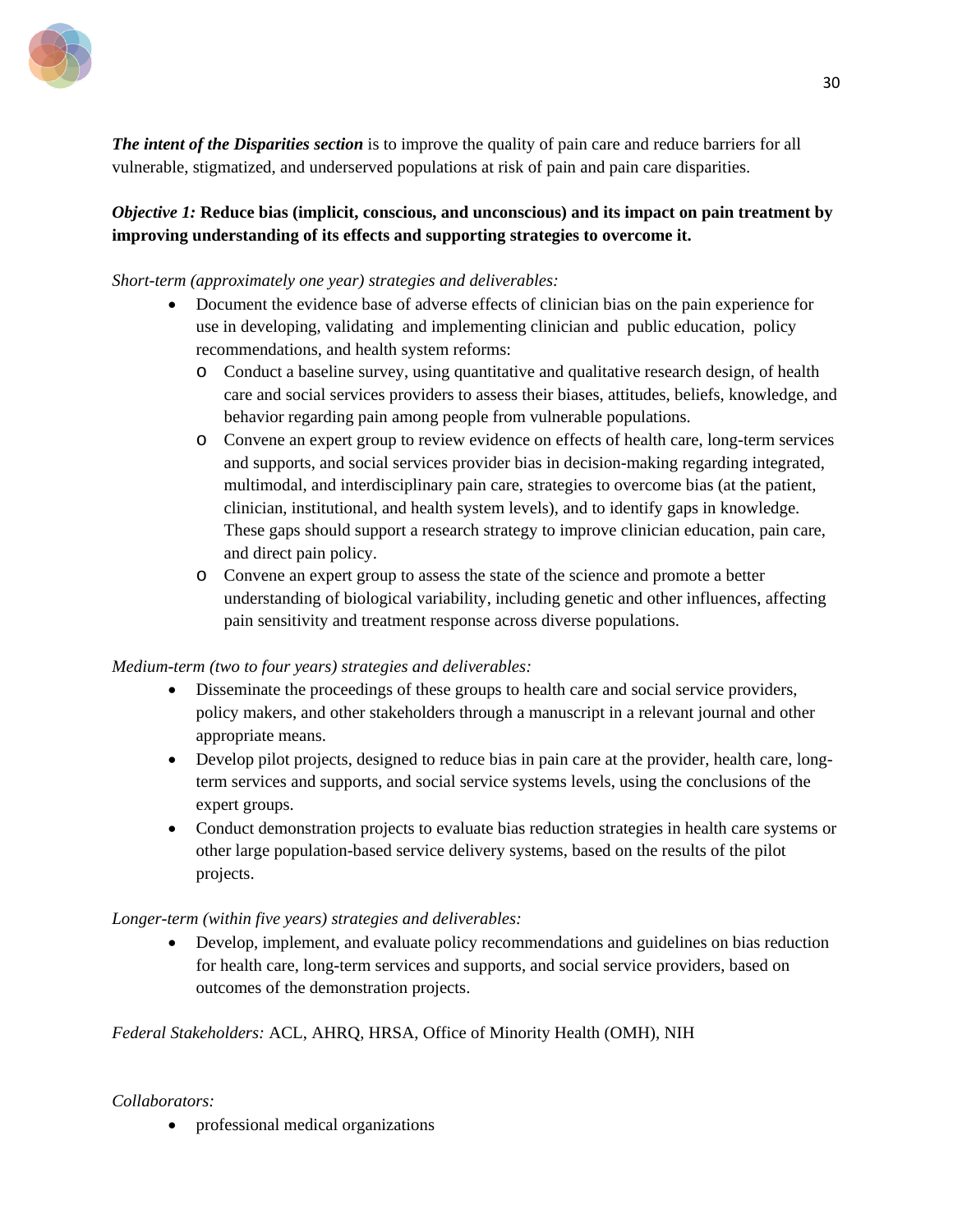

- researchers (including social sciences)
- health care, long-term services and supports, and social services providers (including licensed practitioners who provide integrative and complementary health approaches)
- state and federal policymakers
- community representatives
- patient advocacy organizations and people with pain

*Metrics:* Identified knowledge gaps on effects of provider bias in health care outcomes should be included in a long term research strategy. Practices to reduce bias, based on demonstration projects, should be incorporated into health care, long-term services and supports, and social service systems. The extent of implementation of policy recommendations and guideline adoption should be assessed at five years through a follow-up survey to determine changes in health care, long-term services and supports, and social service provider biases, attitudes, beliefs, knowledge, and behavior.

## *Objective 2:* **Facilitate communication among patients and health professionals.**

#### *Short-term (approximately one year) strategies and deliverables:*

- Convene an expert group to review and make recommendations on effects of disparities in pain care and means to heighten its national awareness.
- Disseminate findings of the review group to the general public, researchers, health care and social services providers, and professional organizations.

#### *Medium-term (two to four years) strategies and deliverables:*

- Improve the health literacy of people with pain through promotion and dissemination of the National Action Plan for Health Literacy and the National CLAS standards to relevant health care providers and health care systems.
- Perform an environmental scan for existing communication guidelines that are specific to pain care and relevant to patients with limited English proficiency or health literacy, communications disabilities, or age related communication limitations.

## *Long-term (within five years):*

• Develop needed communication guidelines in accord with the gaps from the environmental scan, that are consistent with the National Standards for Culturally and Linguistically Appropriate Services in Health and Health Care (National CLAS Standards: [www.thinkculturalhealth.hhs.gov](http://www.thinkculturalhealth.hhs.gov/) ).*[xv](#page-31-0)*

<span id="page-31-0"></span>xv Title VI of the Civil Rights Act of 1964 requires federally assisted programs to take reasonable steps to provide meaningful access for persons who have limited English proficiency which may include the provision of language assistance services at no cost to the person being served. Section 504 of the Rehabilitation Act of 1973 and Title II of the Americans with Disabilities Act of 1990 require that recipients ensure that communication with individuals with disabilities is equally effective as communication with persons without disabilities.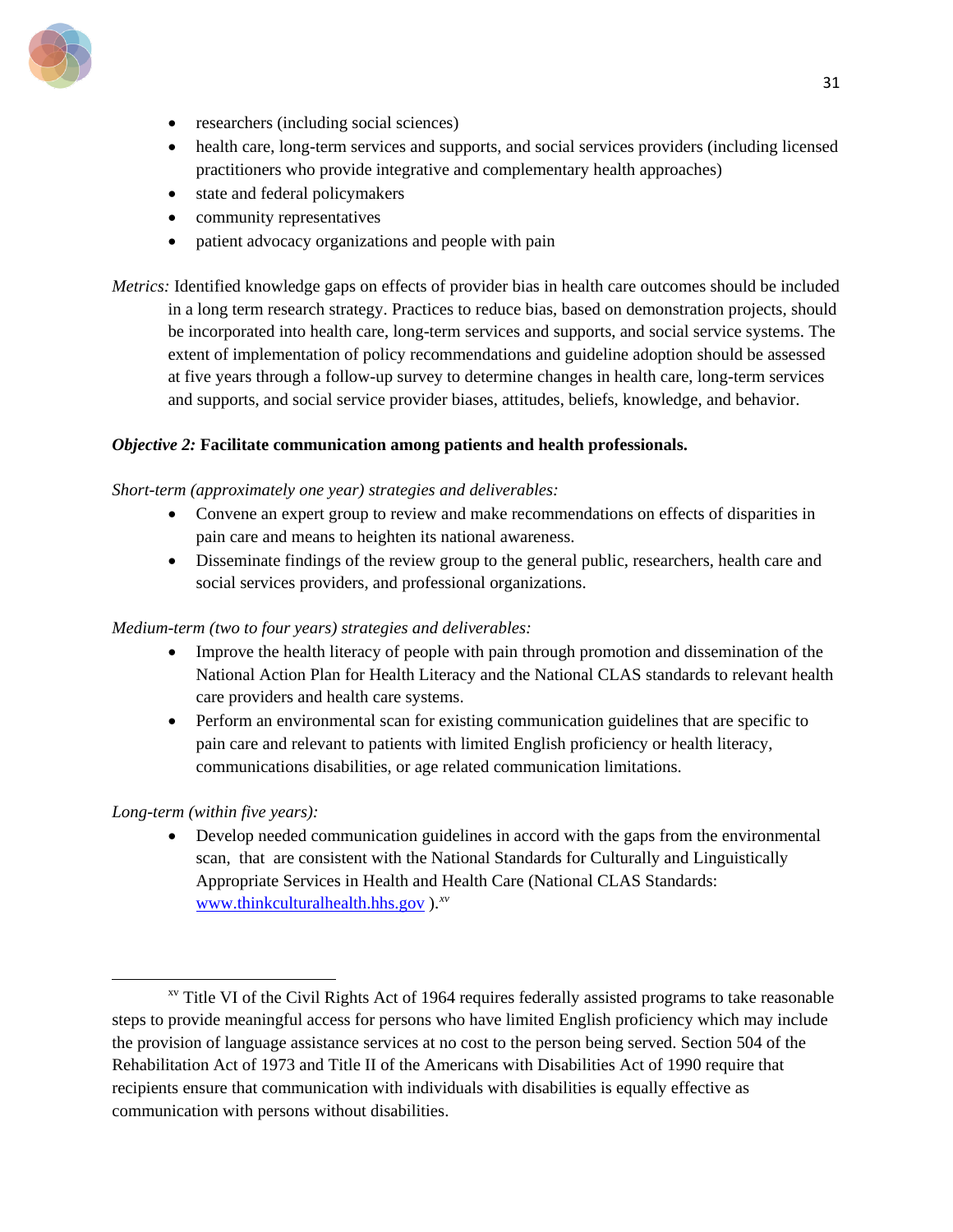

# *Federal Stakeholders:* ACL, AHRQ, HRSA, OASH: ODPH, OMH, Substance Abuse and Mental Health Services Administration (SAMHSA)

## *Collaborators:*

- health care, long-term services and supports, and social service providers' credentialing agencies (certification standards and guidelines) and accrediting bodies (NCQA and other relevant health care systems accrediting bodies)
- health professional training programs and licensing bodies (to promote cultural and linguistic competency)
- patient advocacy organizations and people with pain
- *Metrics:* The establishment of payment models for payment of direct translation and interpreters should be tracked and linked to the number of staff and quality translation services available in pain care settings.

# *Objective 3***: Improve the quality and availability of data to assess the impact of pain and under or overtreatment for vulnerable populations, and the costs of disparities in pain care.**

## *Short-term strategies (approximately one year) and deliverables:*

• Develop data standards and definitions to track pain prevalence and treatment across vulnerable populations. These standards and definitions could be applied to EHRs, population-level surveys, and relevant clinical research

## *Medium-term (two to four years) strategies and deliverables:*

• Convene an expert group to assess the current costs of pain care disparities, including costs that result from health care utilization, lost work or educational opportunities, and use of disability and other benefits.

#### *Long-term (within five years):*

Use current and new data standards as developed above to enable national studies of inappropriate, under- and over-treatment among vulnerable populations, and to assess progress toward eliminating it.

## *Federal Stakeholders:* ACL, AHRQ, CDC, HRSA, NIH, ONC

## *Collaborators:*

- private entities (for research using new or existing data sets and data collection standards)
- the pain research community
- patient advocacy organizations and people with pain (for input on data needs, adequacy, and usability)
- *Metrics:* The number of studies published using the data standards and definitions developed to assess prevalence and treatment outcomes should be monitored. Data mining based on these standards and definitions from EHRs, population surveys and clinical studies should be tracked to assess effectiveness of dissemination.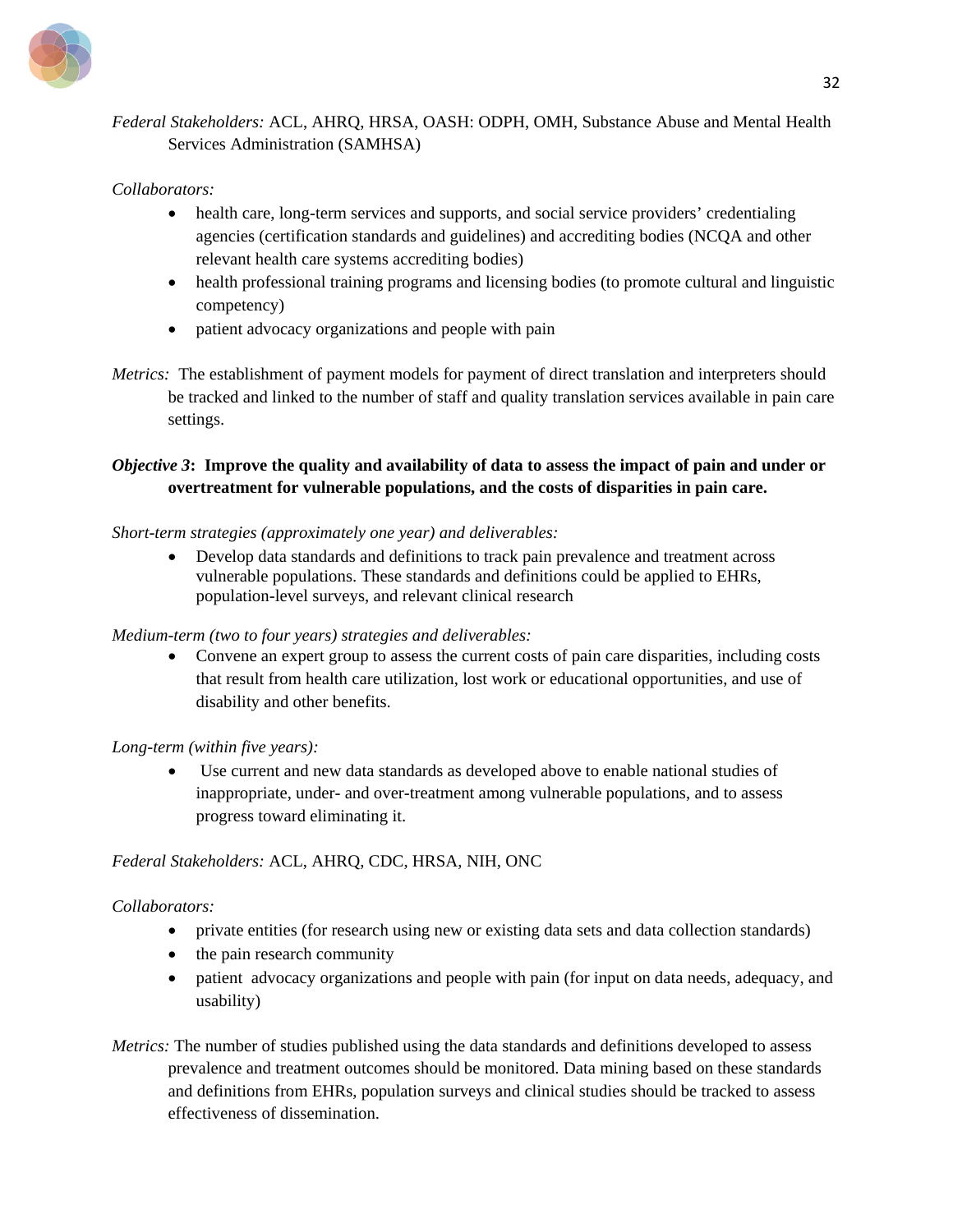

## *Objective 4:* **Improve access to high-quality pain services for vulnerable population groups.**

#### *Short-term (approximately one year) strategies and deliverables:*

- Conduct an environmental scan of current patient resources that link people with chronic pain to appropriate care (e.g., health centers, long-term services and supports, social services, and behavioral health providers, and clinician specialists).
- Promote awareness of these resources through stakeholder agencies (e.g. websites, social media) and professional organizations (e.g. websites, membership).
- Develop demonstration projects of ways to improve access to current resources (including means to determine the potential of patient-centered medical homes to serve people who are at risk for disparities in care and aging and disability resource centers.

#### *Medium-term (two to four years) strategies and deliverables:*

- Develop a web-based portal of resources to link patients and families to appropriate care (leverage [http://healthfinder.gov/,](http://healthfinder.gov/) [http://eldercare.gov\)](http://eldercare.gov/) and self-management tools.
- Develop demonstration projects to evaluate the web-based portal in improving access to highquality care among vulnerable populations.
- When appropriate, promote and disseminate telehealth for hard-to-reach populations and for clinicians who do not practice where multidisciplinary colleagues are available.
- Coordinate with ongoing efforts to expand the behavioral health workforce capacity for psychological needs related to pain care, mental and substance use disorders, through HHS sponsored programs to attract new students to the field.<sup>[xvi](#page-33-0)</sup>

#### *Long-term (within five years) strategies and deliverables:*

- Promote and disseminate effective models from the demonstration projects (access models, web-based tools), and provide incentives to adopt them.
- Develop, test, evaluate, and promote provider-facing clinical decision support tools to identify patients who are vulnerable to disparities in care, and to make treatment and referral decisions that prevent/reduce disparities.

#### *Federal Stakeholders:* ACL, CMS, DoD, HRSA, IHS, OMH, VHA

#### *Collaborators:*

 $\overline{a}$ 

- private entities to promote awareness of existing programs, develop demonstration projects, and evaluate existing tools
- health care, long-term services and supports, and social service systems
- professional medical organizations
- community representatives
- patient advocacy organizations, and people with pain

<span id="page-33-0"></span>xvi Examples can be found at <http://www.ncbi.nlm.nih.gov/pmc/articles/PMC2741399/>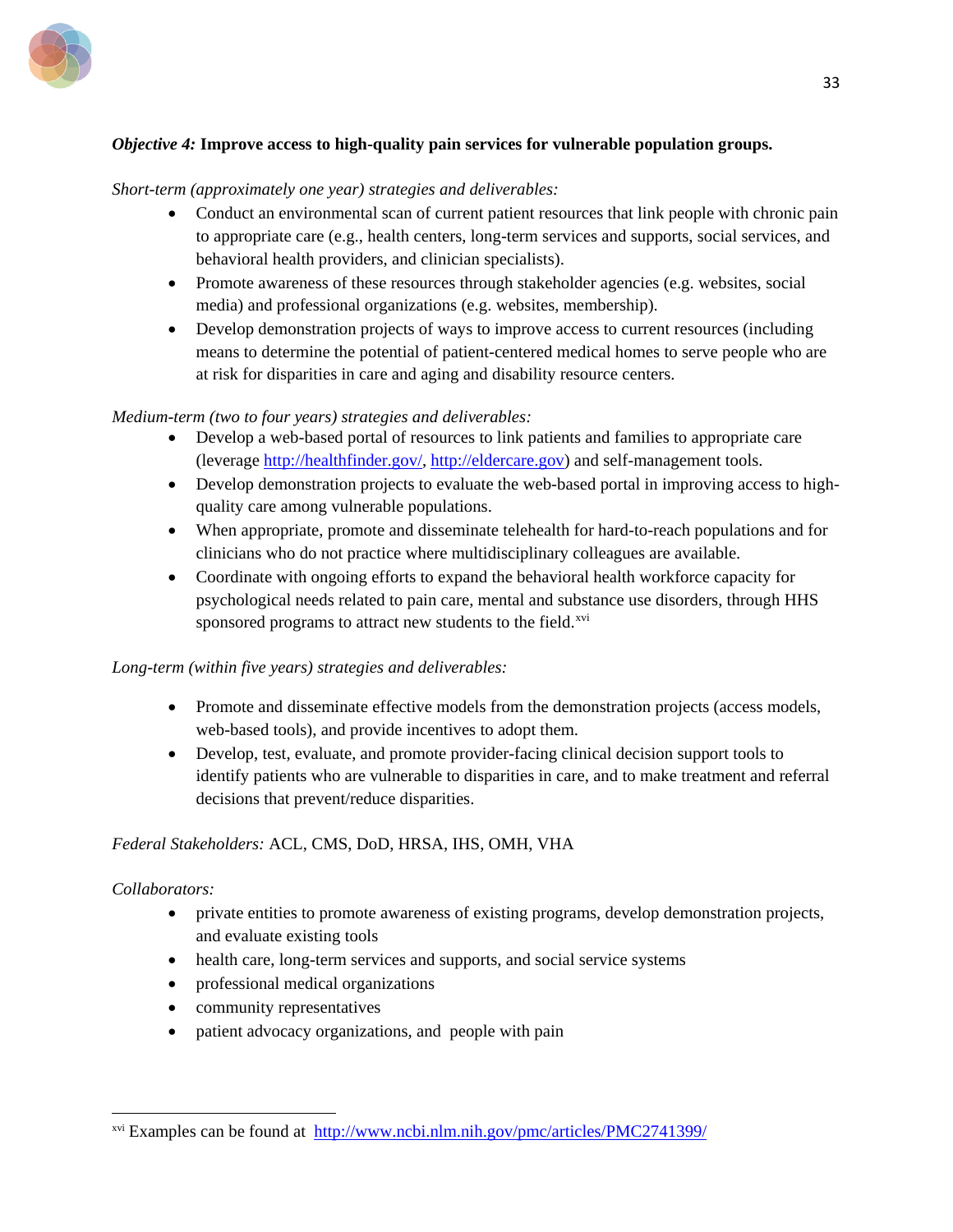

*Metrics:* The frequency of access to the information gateway portal and telehealth consultation should be tracked annually and outcomes of the demonstrations projects should be used to improve the gateway and the effectiveness of the telehealth programs.

#### <span id="page-34-0"></span>**Service Delivery and Payment**

A primary objective in enhancing the delivery of quality pain care is to make optimal and personalized pain management accessible to all. Wide variation in clinical practice and in patients' responses to therapies, along with inappropriate or repeated use of relatively ineffective and potentially risky treatments (e.g. prescription opioids and certain procedural/surgical interventions), has been linked to poor quality outcomes and high costs of pain care.<sup>1,6</sup> Given that commonly used single-modality treatments often fail as first-line therapies for chronic pain, attention among leaders in the field has shifted to improving pain assessment and delivery of integrated, multimodal, interdisciplinary care that is effective and safe.<sup>1,6</sup> The IOM report reflected this shift by advocating consistent and complete pain assessments, payment reform to foster coordinated interdisciplinary care, and greater support for primary care clinicians to deliver the most effective, safe, and timely care, including more opportunities for consultations with pain specialists. The recommendations of this workgroup support a framework for which the advances in prevention and care outlined in the IOM report can be provided to all individuals with pain.

Insurance policies have been shown to affect consumer choices of treatments and their adherence to treatment regimens. Payment policies also can affect the clinical strategies adopted by health care providers. Payment policies for different procedures and products, formulary placement of drugs, and managed care arrangements all can affect the choices made by patients and physicians about managing chronic pain. The structure of payment and coverage arrangements can therefore exert powerful effects on how pain is managed.

Patients suffering from chronic pain may have access to complementary and alternative strategies for pain management, but these strategies have diverse economic implications. For example, consider acupuncture, cognitive behavioral therapy (CBT) and use of various prescription opioids. Many insurance plans do not cover acupuncture, and if they do provide coverage, subject it to strict duration limits. Moreover, these treatments are time consuming, must often occur during "work hours" and may require substantial cost sharing (e.g., \$20 to \$50 per visit in the case of CBT). The cost to consumers of prescription opioid products varies according to the specific drug and its placement on the prescription drug formulary. Some generic products (e.g., methadone) have out- of- pocket costs of as little as \$10 to\$15 for a 30-day supply. Brand name drugs may have higher out of pocket costs in the range of \$20 to \$35 for a 30-day supply. Thus, consumers in many insurance plans may gravitate to prescription drugs over complementary or alternative treatments, creating risks for subsequent problems with opioid dependency.

Providers frequently are very constrained in the time they can spend with individual patients. The typical primary care visit is approximately 17 minutes in duration, and fees permitted for brief office visits are fixed. Such visits usually involve attending to a number of clinical issues as well as trying to develop a rational, individualized pain treatment regimen. Capitation schemes create incentives for clinicians to minimize the total resources devoted to addressing complex problems such as pain control. In pay-for-performance systems additional payments are earned based on favorable outcomes being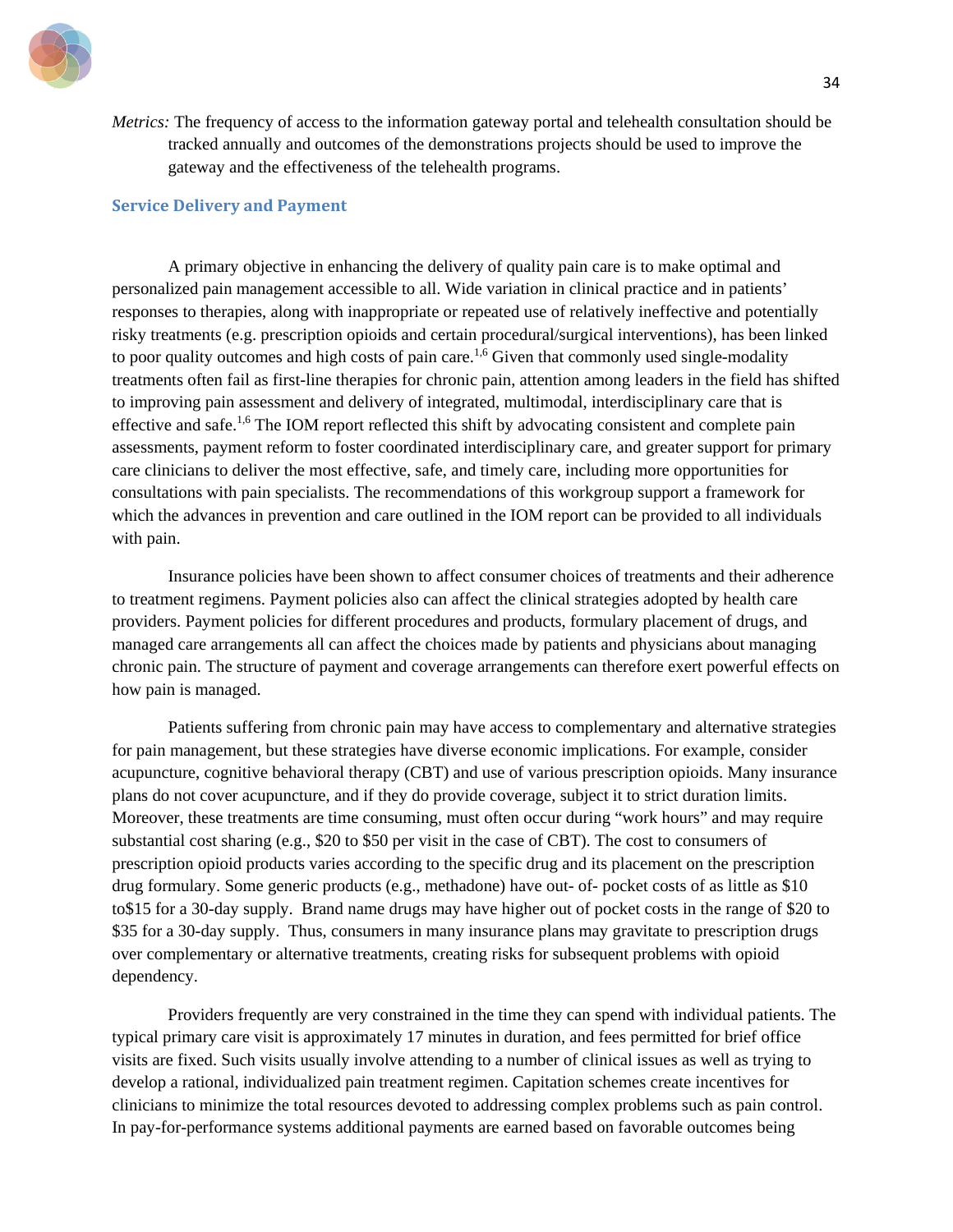

 $\overline{a}$ 

achieved. In pain management, there are no such systems. Providing referrals for acupuncture or CBT may require primary care providers or specialists to provide clinical services with which they have little experience. Specifically, monitoring such services for referred patients may be difficult, and patient outcomes are more uncertain and require more clinician time to assess. These complexities can create situations where clinical choices for physicians and patients are weighted towards use of prescription drugs.

Ideally, clinicians might face neutral economic consequences as a result of choosing among effective pain control strategies. This could allow reimbursement for longer visits when selecting a therapy that involves more clinician time and less prescription opioid use. Exploring coverage and payment mechanisms that align consumer and provider interests in choosing cost-effective treatment strategies that balance risks and benefits of care for individuals can make an important contribution to implementing an HHS pain management strategy.

The National Pain Strategy endorses a population-based, disease management<sup>[xvii](#page-35-0)</sup> approach to pain care that is delivered by integrated, interdisciplinary, patient-centered teams and is consistent with realworld experience. To succeed, the care model must shift from the current fragmented fee-for-service approach to one based on person-centered care, better incentives for prevention (primary, secondary, and tertiary) and for collaborative care along the continuum of the pain experience—from acute to chronic pain across the lifespan, including at the end of life—at all levels of care and in all settings.

*The Problem.* Access to high-quality integrated care based on clinical evidence is hindered by many challenges. Pain management often is limited to pharmacological treatment offered by a primary care practitioner or to procedure-oriented and incentivized specialty care that is neither coordinated nor aligned with best available evidence or expected outcomes.<sup>1,7</sup> This situation is especially relevant for people with high-impact chronic pain, where integrated care is likely to be most effective. Even when interdisciplinary care is provided, creating and executing a care plan is often fragmented, with poor communication and collaboration among clinicians and without consideration of patient preferences.<sup>1,7</sup> The clinician or team's choice of therapy may be based on practice experience or insurance coverage, rather than one informed by a comprehensive pain assessment, clinical evidence, or best practices.

More quality research is needed on the effectiveness of interventions, integrated care, models of care delivery, and payment innovations. Also needed are more effective methods to disseminate research findings and incentives to incorporate them into clinical practice. Level-I studies (e.g. high-quality randomized controlled trials or prospective studies) in pain are limited. Patient-reported outcomes are rarely collected outside of clinical trials. Observational data and registry studies sometimes lack detail and relevant outcomes. There is a need for research to enhance drug discovery for safer opioids and nonopioid analgesics, to raise the level of evidence for treatment approaches, and to improve evidence for clinical guidelines.

The incongruity between high-quality care and real-world clinical practice is however, only partly the result of limited evidence to support existing clinical guidelines. Current payment practices complicate use of integrated, interdisciplinary, patient-centered teams. Payers tend to cover mono-therapy

<span id="page-35-0"></span>xvii *Disease management* refers to a system of integrated, multidisciplinary interventions and communications for populations with chronic disorders in which self-care efforts are significant. (Disease Management Association of America. Disease State Management Definition. Accessed at www.dmaa.org/dm\_ definition.asp, March 30, 2006.)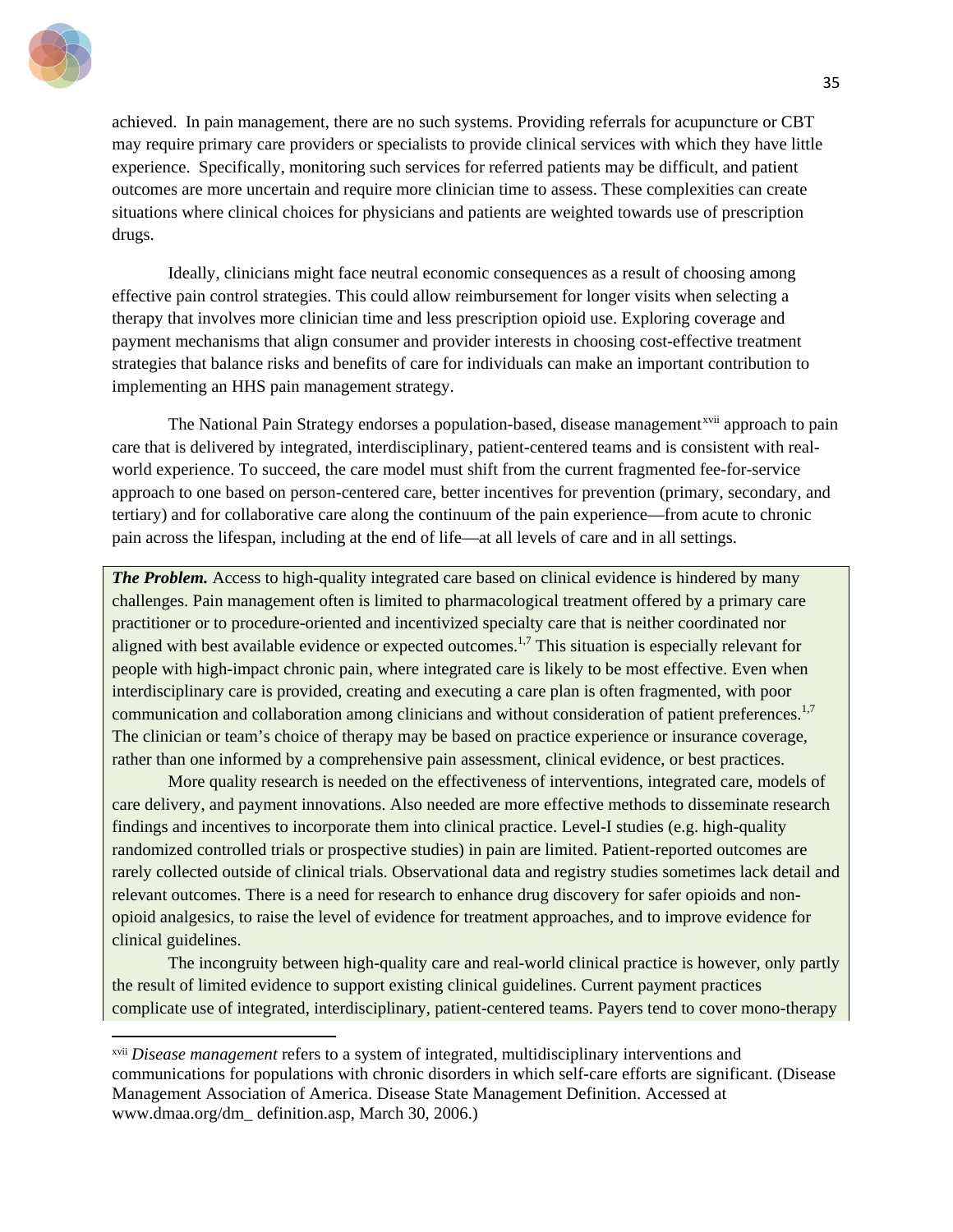

and interventional procedures instead of prevention programs and services that conform to the biopsychosocial model of care. Payment often is not provided for pain self-management programs, patient and family social services support, patient decision making, patient education on the biopsychosocial effects of pain, team-based medication management, psychological counseling, cognitive-behavioral therapy, physical medicine and rehabilitation, and complementary and integrative health approaches. Current payment mechanisms (Appendix H) tied to the fee-for-service payment system generally fail to support more value-driven approaches (for example, the stepped model of pain care and other emerging models of coordinated care).

Further hurdles to quality pain care delivery are lack of access to and payment for medications managed primarily by retail pharmacies and third-party payers. Although analgesics should not be the sole intervention for most pain conditions, they may be essential for improved quality of life. Rationing, medication shortages, and inadequate payment for medication management and monitoring, and the high cost of abuse deterrent formulations decrease patient's access to medications and cause considerable hardship, especially for vulnerable populations.<sup>3,6</sup>

*The intent of the Service Delivery and Payment section* is to create a payment and delivery environment that facilitates coordinated care across the continuum of pain and throughout the lifespan in order to conform to the biopsychosocial model and provide value, as defined by outcomes of care.

*Objective 1:* **Define and evaluate integrated, multimodal, and interdisciplinary care for people with acute and chronic pain, and end of life pain, which begins with a comprehensive assessment, creates an integrated, coordinated, evidence-based care plan in accord with individual needs and preferences and patient-centered outcomes, and is supported by appropriate payment incentives.**

#### *Short-term (approximately one year) strategies and deliverables:*

- Perform an environmental scan to access quality of care and costs of current treatment approaches and identify the existence of more effective models.
- Convene expert stakeholders to develop strategies to address the shortcomings in quality of care and the high costs of current pain treatment approaches, the existence of more effective models, and the steps that can be taken toward achieving high quality care and outcomes.

## *Medium-term (two to four years) strategies and deliverables:*

- Solicit proposals through the Center for Medicare and Medicaid Innovation for evaluating emerging and innovative models of integrated care for chronic pain conditions.
- Conduct rigorous evaluations of these models through independent evaluators, and others that have been initiated but not yet evaluated, especially those using the stepped model of pain care, the biopsychosocial model, team-based care, pain self-management approaches, and care planning based on comprehensive pain assessments based on a biopsychosocial model that includes the etiology of pain.
- Monitor and evaluate outcomes of the models tested.

## *Long-term (within five years) strategies and deliverables:*

• Evaluate optimal models in federal, state, and private provider contexts and implement as appropriate.

## *Federal Stakeholders:* ACL, CMS, DoD, HRSA, IHS, VHA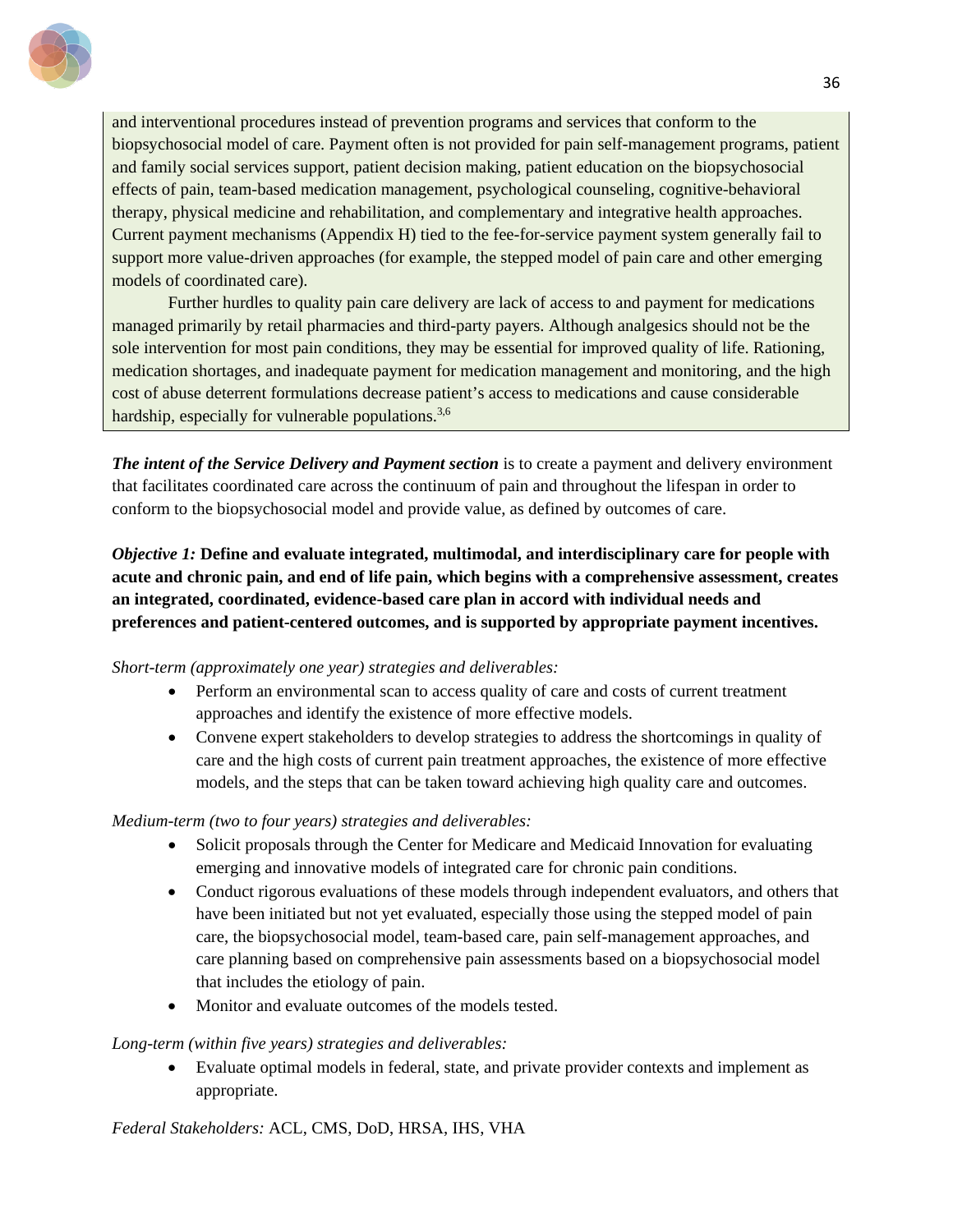

## *Collaborators:*

- primary and specialty care clinicians, neuro- and orthopedic surgeons, and licensed integrative health care practitioners)
- professional accreditation entities
- integrated health care systems
- large private third-party payers
- pain advocacy organizations, and people with pain

*Metrics:* Metrics used to determine positive outcomes from models on measures of physical,

psychological, and functional improvement for patients, as well as cost savings relative to conventional care should be used as a measure of progress. Incorporation of validated, successful models into health care systems and clinical practice should be monitored and assessed.

## *Objective 2:* **Enhance the evidence base for pain care and integrate it into clinical practice through defined incentives and payment strategies, to ensure that the delivery of treatments is based on the highest level of evidence, is population-based, and represents real-world experience.**

## *Short-term (approximately one year) strategies and deliverables:*

• Perform an environmental scan to assess barriers to quality care (e.g. identify outcomes of current insurers' practices of prior authorization, fail first protocols, and caps on treatments, and pharmacy benefit managers).

## *Medium-term (two to four years) strategies and deliverables:*

- Solicit population-based studies designed to develop and implement practices for primary care settings, pain self-management programs, and integrative health approaches that are cost-effective, represent real-world settings, and include patient representatives to provide practical approaches for assessing therapeutic effects. Evidence-based outcomes from these studies can be analyzed through available pain data registries, EHRs, population surveys, and other appropriate data sources, including the tools recommended in the Population Research section.
- Leverage existing pain registries or initiate development of new pain registries to track outcomes—including patient-reported outcomes—of the models tested in Objective 1 and develop, standardize and integrate process and outcomes measures into EHRs, which may then be compiled across networks.

## *Long-term (within five years) strategies and deliverables:*

- Integrate and disseminate study results:
	- o Compile and integrate outcomes of the population-based studies (above), the models tested (Objective 1), and those from the large national databases recommended in the Population Research section that are relevant to treatment choices.
	- o Inform the design of these research projects and integrate their findings with data obtained in the national survey activities described in the Population Research section.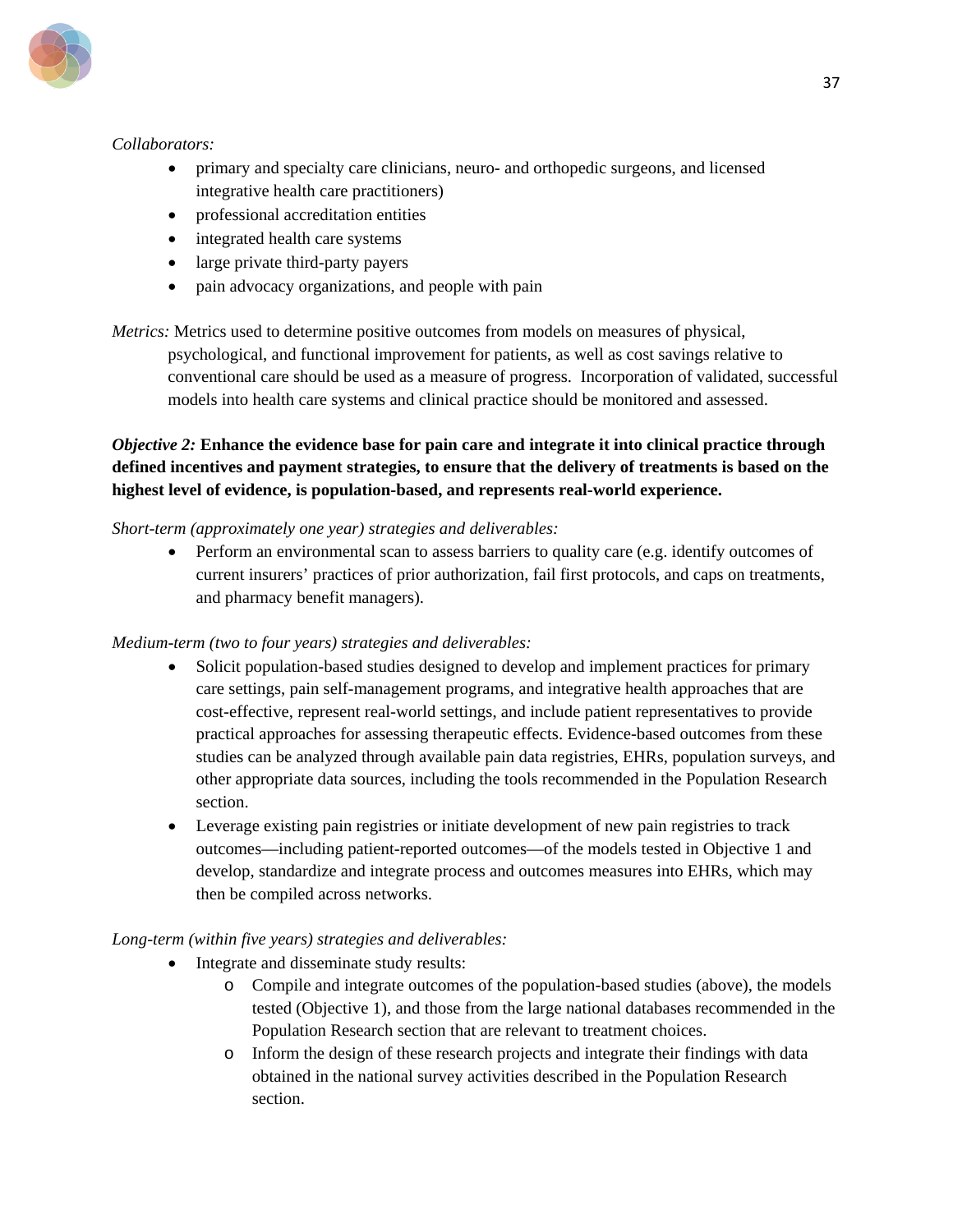

- o Disseminate their results to clinicians, quality improvement initiatives, public-private partnerships, patient and advocacy organizations, and others, to encourage implementation of more appropriate, evidence-based care.
- Expand the pilot pain registries to incorporate over time, findings from other studies, including randomized controlled trials, pragmatic trials, and other high-quality research methods.
- Convene expert stakeholders from appropriate disciplines to consider the outcomes of the pilot studies on emerging models of service delivery and payment and to discuss adoption of consistent clinical guidelines on pain care across clinical specialties.
- Use population-based data to inform national policy for opioid use and monitoring, including comparative effectiveness of opioids versus other forms of treatment, effectiveness of state prescription drug monitoring programs and point-of-care interventions to prevent abuse and misuse, and the effects of regulatory and enforcement policies (Food and Drug Administration and Drug Enforcement Administration), on abuse, misuse, and access to opioid medications.
- Assess the impact of potential changes in policies on opioid use and opioid use disorder.

## *Federal Stakeholders:* ACL, AHRQ, CDC, DoD, FDA, HRSA, NIH, VHA

## *Collaborators:*

- private entities that support population-level research, including PCORI, private payers, integrated health systems
- private agencies and software experts developing electronic medical records and other relevant programs
- health profession organizations
- health, long-term services and supports, and social service provider organizations
- credentialing bodies for primary care and specialty clinicians
- pain advocacy organizations and people with pain
- *Metrics:* The incorporation of validated, successful models and practices from the pilot projects into provider practices and health care systems should be assessed. The outcomes of evaluated interventions and care, including patient and family assessments and costs, as compared to usual treatment should be assessed. The adoption of evidence-based practice guidelines for multiple disciplines should be assessed.

## *Objective 3:* **Tailor payment to promote and incentivize high-quality, coordinated pain care through an integrated biopsychosocial approach that is cost-effective, value-based, patient-centered, comprehensive, and improves outcomes for people with pain.**

*Short-term (approximately one year) strategies and deliverables:*

• Identify and invest in the development and implementation of models of care that deliver high-value pain care that both maximizes patient benefit and minimizes risk and costs and accounts for potential need for long term and enduring care.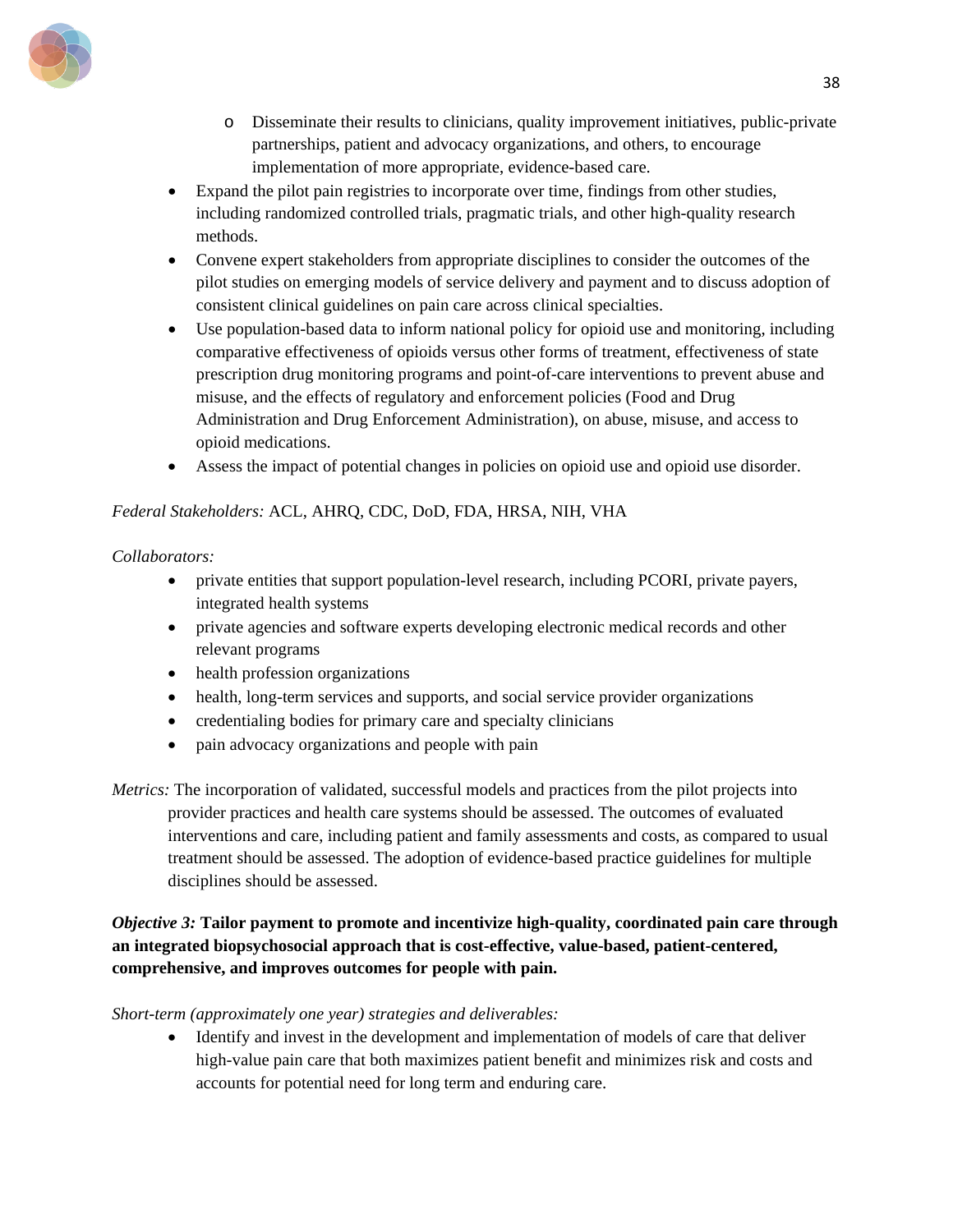

- Identify alternate strategies to serve those most likely to lack access to these innovative models and those with unique needs such as patients with or at risk for addiction, those who have suffered psychological trauma, pediatric populations, and older adults.
- Identify, measure, and recommend means to control variations in pain care and access to pain care that lead to low-quality or high-cost care.
- Develop new tools to fac[i](#page-39-0)litate payment for higher quality pain care.<sup>xviii</sup>
- Define, identify, and engage eligible pain care clinicians and health, long-term services and supports, and social service providers willing to participate in quality and utilization reporting that includes pain measures, including those participating in existing programs, such as the Medicare Physician Quality Reporting System, the Advancing Excellence campaign<sup>[xix](#page-39-1)</sup> and all of the other quality reporting systems that CMS hosts.

## *Medium-term (two to four years) strategies and deliverables:*

- Develop and test methodologies for defining episodes of care related to pain conditions to inform payment models and identify where pain should be included as a critical outcome of existing episode-based payment models.
- Develop clinical quality measures and clinical decision support for pain care.
- Assess their impact on outcomes of care to define further refinement of these tools and then discontinue support for tools that are not effective in improving safety or quality, while promoting those that do.

### *Long term (within five years) strategies and deliverables:*

- Develop and support pilot projects to test and rigorously evaluate the impact of payment innovations on pain care quality measures and cost savings. Include evaluation of adverse effects of payment innovations on evidence-based invasive interventions, devices and novel technologies, high cost drugs and access to quality pain care. Develop a plan for assessment of longer term outcomes of the pilots such as cumulative health care costs and comparison of long-term disability to productivity.
- Disseminate results of the pilot projects to public and private payers for consideration in updating their payment policies and practices.
- Make clinical quality measures for pain care and associated decision support part of incentive programs*.*

## *Federal Stakeholders:* ACL, AHRQ, CMS, DoD, HRSA, National Library of Medicine (NLM), ONC, VHA

#### *Collaborators:*

- accountable care organizations
- state Medicaid programs

<span id="page-39-0"></span>xviii An example would be episode groupers, which are software programs that organize claims data into clinically coherent episodes based, typically, on diagnosis. As designed for use by the Centers for Medicare & Medicaid Services and other payers, they help in identifying high-cost providers and also could be used for payment purposes, much as diagnosis-related groups have been used in hospital payment.<br>xix www.nhqualitycampaign.org

<span id="page-39-1"></span>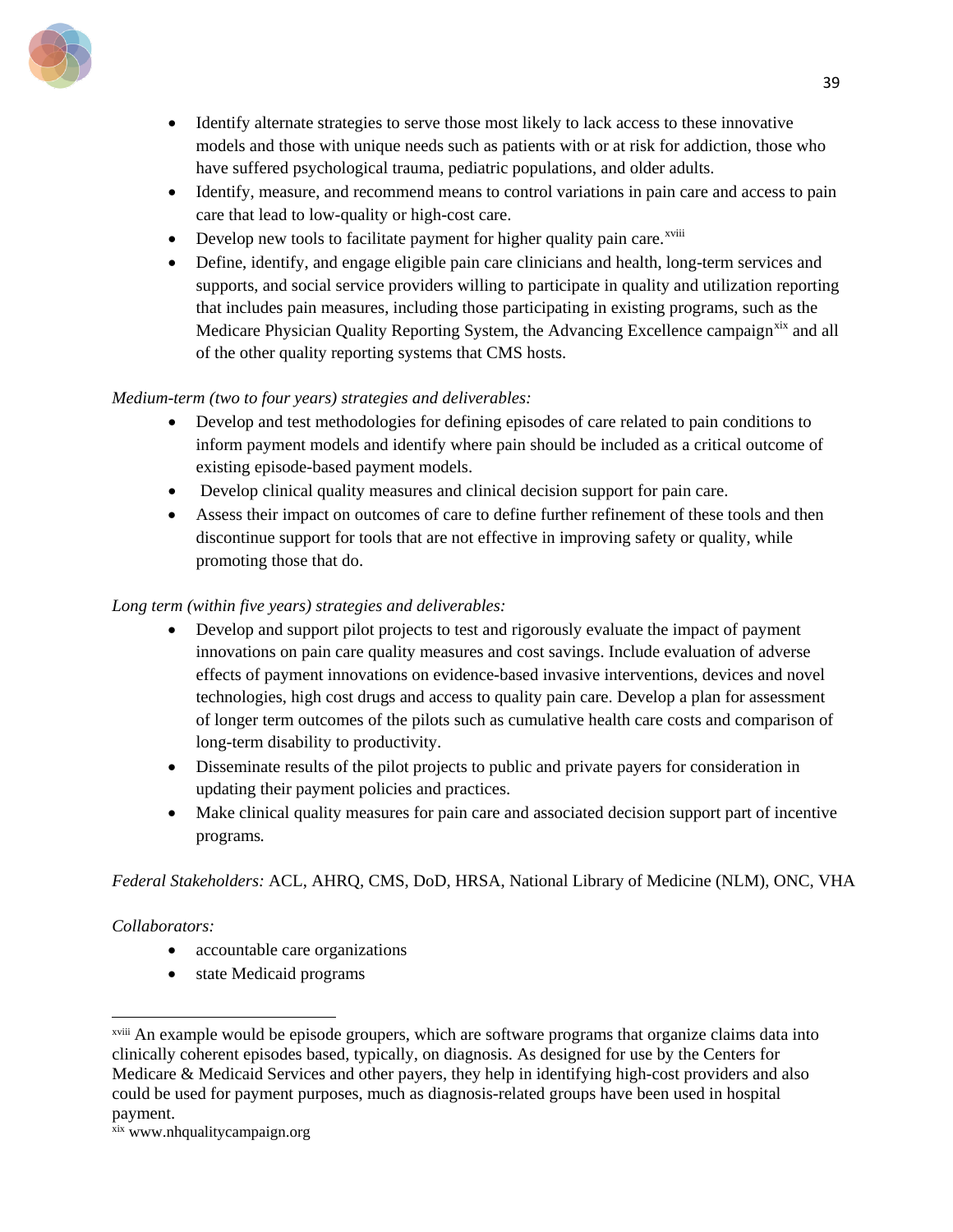

- integrated health care systems
- private agencies and software experts developing electronic medical records and other relevant programs
- health service researchers
- primary care, licensed integrative health care providers, and specialty clinicians, including surgeons
- long term services and supports and social services providers
- private payers
- professional medical organizations
- health care quality organizations
- pain advocacy organizations and people with pain

*Metrics:* The proportion of payments under the demonstrations that successfully support integrated care data should be monitored and assessed. The development of quality measures for integrated pain care, outcomes of care, including patient and family assessments, and impact on costs (for the demonstrations) should be assessed. The impact of clinical decision support on safety, quality, and outcomes of care should be assessed to guide further refinement of effective clinical decision support tools and allow for identification and discontinuation of support for tools that are not effective in improving safety, quality, or outcomes of care.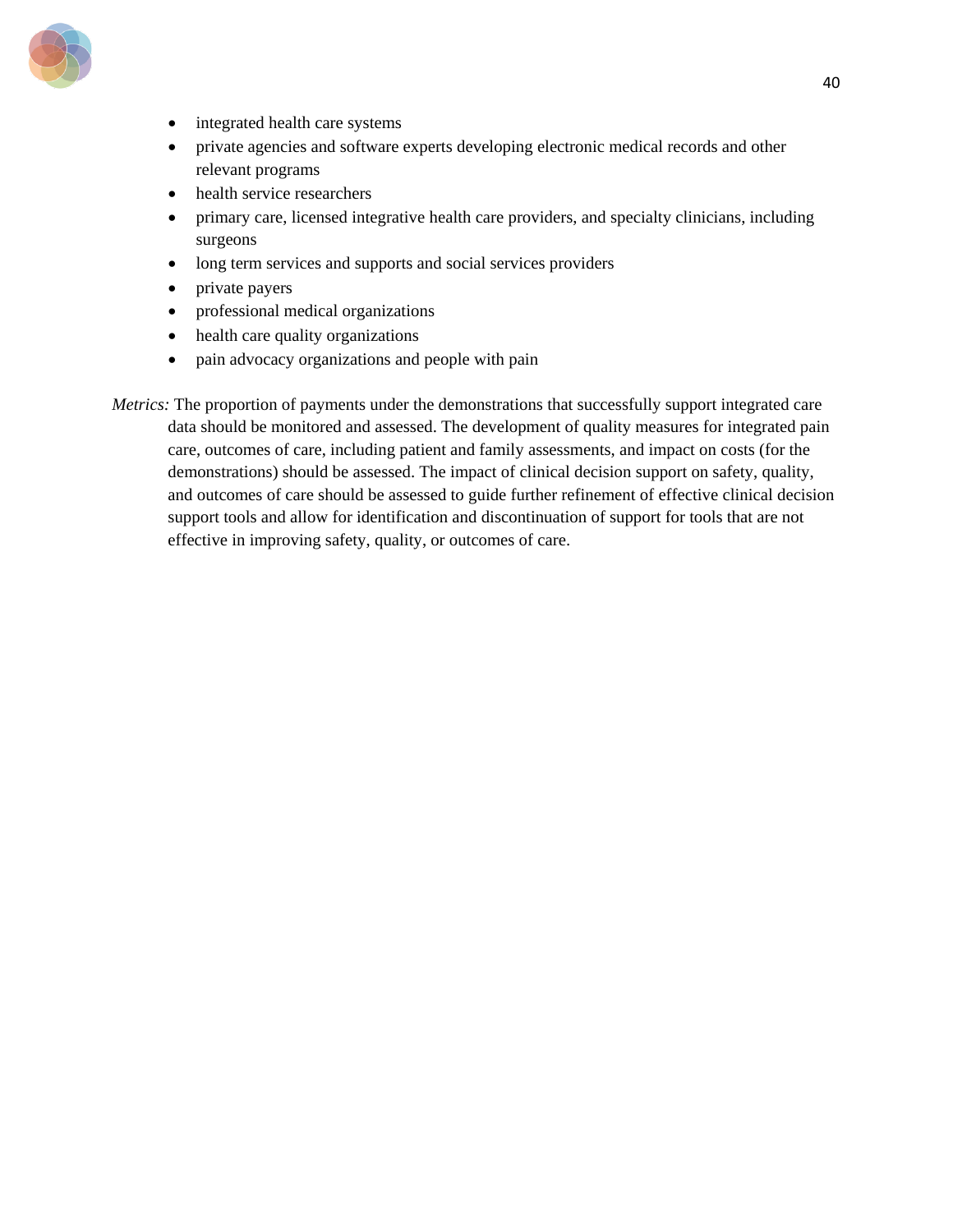

#### **Professional Education and Training**

Pain is one of the most common reasons for health care visits.<sup>1,[50](#page-83-0)</sup> Nonetheless, most health care professions' education programs devote little time to education and training about pain and pain care.<sup>9</sup> Given "strong indications that pain receives insufficient attention in virtually all phases of medical education," the IOM report found "education is a central part of the necessary cultural transformation of the approach to pain" and recommended improvement in the curriculum and education for health care professionals. [51](#page-83-1)

To assure the needed improvement, education and training must allow learners to achieve discipline-specific core competencies, which include empathy and cultural sensitivity across a broad range of disciplines, and prepare them to provide high quality team-based care for pain. Demonstration of competency in pain assessment, safe and effective pain care (including specific training on safe opioid prescribing practices), the risks associated with prescription analgesics, communication of these risks to patients, and prescriber education should be a requirement for licensure and certification of health professionals and should be considered in curriculum review for accreditation of health professional training programs.

Efforts to enhance health care provider knowledge and skills for safer prescribing practices and identification of risks for opioid use disorder should be coordinated with ongoing activities across HHS including the Secretary's Initiative on Prescription Opioids, the pending CDC Guideline for Prescribing Opioids for Chronic Pain, the FDA approved Risk Evaluation and Mitigation (REMS) for Extended-Release and Long-Acting Opioid Analgesic Products, the Office of Disease Prevention and Health Promotion's (ODPHP) [Pathways to Safer Opioid Use,](http://health.gov/hcq/trainings/pathways/index.html) SAMHSA's Providers' [Clinical Support System](http://www.pcss-o.org/) [for Opioid Therapies,](http://www.pcss-o.org/)and HHS's Behavioral Health Coordinating Council ...

These training enhancements should be developed in collaboration with relevant accrediting bodies and certifying boards to promulgate their use. Sub-specialty training and certification should include training in effective team management for patients with the most complex pain conditions.

*The Problem*: The high prevalence of pain across the population and its impact on individuals and families creates a significant responsibility for health care professionals. Despite the need to address this public health problem, many health, long-term services and supports, and social service professionals, especially physicians, are not adequately prepared and require greater knowledge and skills to contribute to the cultural transformation in the perception and treatment of people with pain.<sup>9</sup> Education and training of health, long-term services and supports, and social service professionals in the complex etiology, prevention, assessment, safe and effective treatment of pain, and risks associated with poor pain management is insufficient, in part because educators lack access to valid information about pain and pain care. Core competencies in pain care are not fully developed and generally do not inform undergraduate (pre-licensure) curricula in health, long-term services and supports, and social service professions schools or graduate training programs, even those in pain medicine. As a result, practitioners may rely primarily on procedural or pharmacological approaches that alone are not effective and may have significant unintended adverse consequences such as addiction and medication misuse for which many health care providers lack skills and knowledge to identify and manage.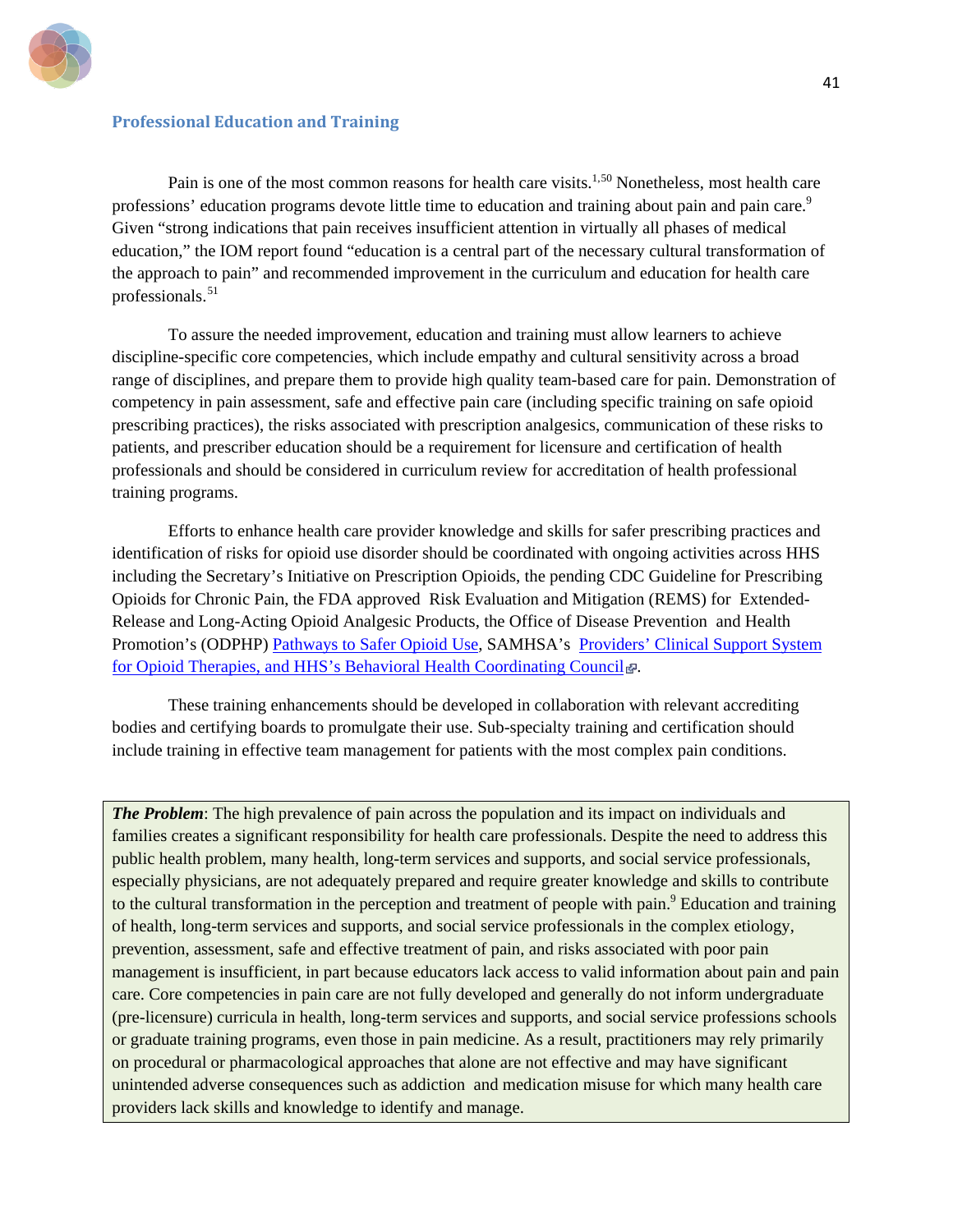

Moreover, cultural bias exists in the medical community against people with pain, especially those with chronic pain, which can negatively affect patient care and reinforce pain stigmatization.<sup>6,21</sup> This bias and the documented decline in empathy as medical training progresses<sup>[52](#page-83-2)</sup> may be interrelated, in the case of pain care, and exacerbated by knowledge deficits, frustration with the limited effectiveness of usual treatments for chronic pain, and the complex nature of pain and pain care and risks associated with treatments.

*The intent of the Professional Education and Training section* is to anchor an attitudinal transformation toward pain and a reorganization of pain management by the health care system across all care settings and in the education and training of health professionals. The mission includes grounding the pain-related education and training of physicians, nurses, advanced practice nurses, clinical pharmacists, dentists, podiatrists, clinical health psychologists, social workers, physician's assistants, nurse practitioners, physical and occupational therapists, behavioral health specialists for mental health and substance use disorders, and other health, long-term services and supports, and social service professionals in core competencies, and making available easily accessible, evidence-based information for educators to work toward this goal.

## *Objective 1:* **Develop, review, promulgate, and regularly update core competencies for pain care education and licensure and certification at the pre-licensure[xx](#page-42-0) (undergraduate) and post-licensure (graduate) levels.**

*Short-term strategies and deliverables:*

 $\overline{a}$ 

- Convene an expert group that includes all relevant pre-licensure health professions to review, revise, and promote the set of interdisciplinary core competencies that have been developed and widely accepted for pre-licensure education in pain and pain care<sup>[53](#page-83-3)</sup> (Appendix J). The expert group should develop a set of learning objectives to be achieved by the core competencies, devise plans to incorporate the competencies into their programs, beginning with selected sites for piloting curricular changes, and evaluate the effects of the core competencies. The relevant accrediting, certification, and licensing entities should be involved at early planning and subsequent phases of this strategy.
- Examine current specialist training and certification in pain medicine through the planned effort of the Accreditation Council for Graduate Medical Education (ACGME), to assure that pain specialists are effectively trained to lead clinical teams in managing the most complex and challenging patients with acute and chronic pain and to provide needed support for formal and informal clinical medical education. Enhance team management training in currently existing ACGME-accredited programs (e.g. ACGME pain medicine residency requirements). Extend this examination through the planned effort of discipline-specific accrediting and certifying bodies related to nursing, clinical pharmacy, clinical health psychology, and other relevant health, long-term services and supports, and social service professional training schools and programs.

<span id="page-42-0"></span><sup>&</sup>lt;sup>xx</sup> Pre-licensure (undergraduate) level refers to a health professional currently enrolled in their degree program (e.g. bachelor, master, doctorate) and not yet licensed. Post-licensure (graduate/postgraduate) refers to a health professional who holds a degree in their discipline, has obtained their license and may be enrolled in a clinical residency or training fellowship program (graduate/postgraduate).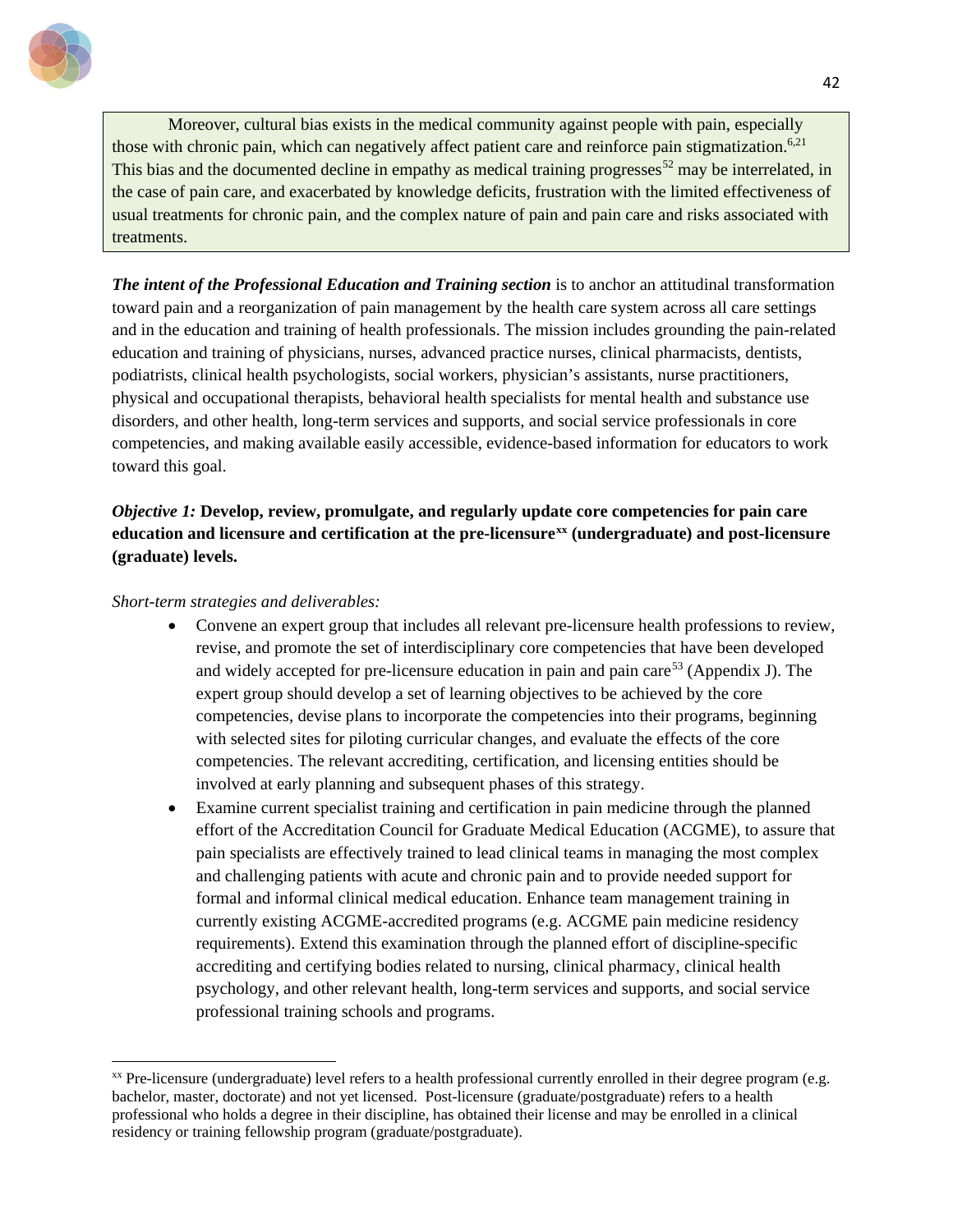

• Solicit input from the public, including people with pain, professional organizations, and students, to enhance clinical empathy, cultural competency, and expanded patient-centered communication for people with pain, based on impact, feasibility, and ease of dissemination.

### *Medium-term strategies and deliverables:*

- Promulgate interdisciplinary core competencies (include empathy and cultural sensitivity) for pre-licensure education, professional licensure examinations and educational accreditation standards.
- Convene an expert group from pain-relevant primary care specialties, including internal medicine, family medicine, pediatrics, obstetrics/gynecology, as well as advanced practice nursing and physician assistant fields to develop and promote core primary care competencies by building on the existing undergraduate (short term) interdisciplinary core competencies and to approach ACGME regarding incorporation into relevant ACGME program requirements.
- Convene accrediting (e.g. ACGME, LCME) and certifying entities and related groups relevant to health care providers who provide pain management within the scope of their practice, to develop consensus and an implementation plan on the depth with which competency in pain care is integrated into health professions education, accreditation, and certification.
- Publish and promulgate core competencies in post-licensure fields, including primary care education and training, through the work group convened for this purpose and in collaboration with relevant accrediting bodies.

## *Long-term (within five years) strategies and deliverables:*

- Convene an expert group from pain care specialties to develop and review, promote, and publish core competencies in pain care in relevant specialties, replicating the same general process used in primary care.
- Commission a baseline evaluation of the use of core competencies in pre-and post-licensure primary care and specialty education and training, evaluate them over time to determine progress, and regularly update them.
- Evaluate the projects for enhancing empathy to determine their suitability for widespread use, and implement them accordingly.

*Federal Stakeholders:* CDC, FDA, SAMHSA, and VHA, in collaboration with HRSA (as appropriate to their statutory priorities and within their authority)

#### *Collaborators:*

- relevant state and federal accreditation, certification, and licensing entities for physicians, nursing, dentistry, clinical pharmacy, physical therapy, physician assistants, clinical health psychology, long-term services and other relevant health disciplines
- relevant professional organizations for physicians, nursing, dentistry, clinical pharmacy, physical therapy, physician assistants, clinical health psychology, long-term services and other relevant health disciplines
- pain advocacy organizations and people with pain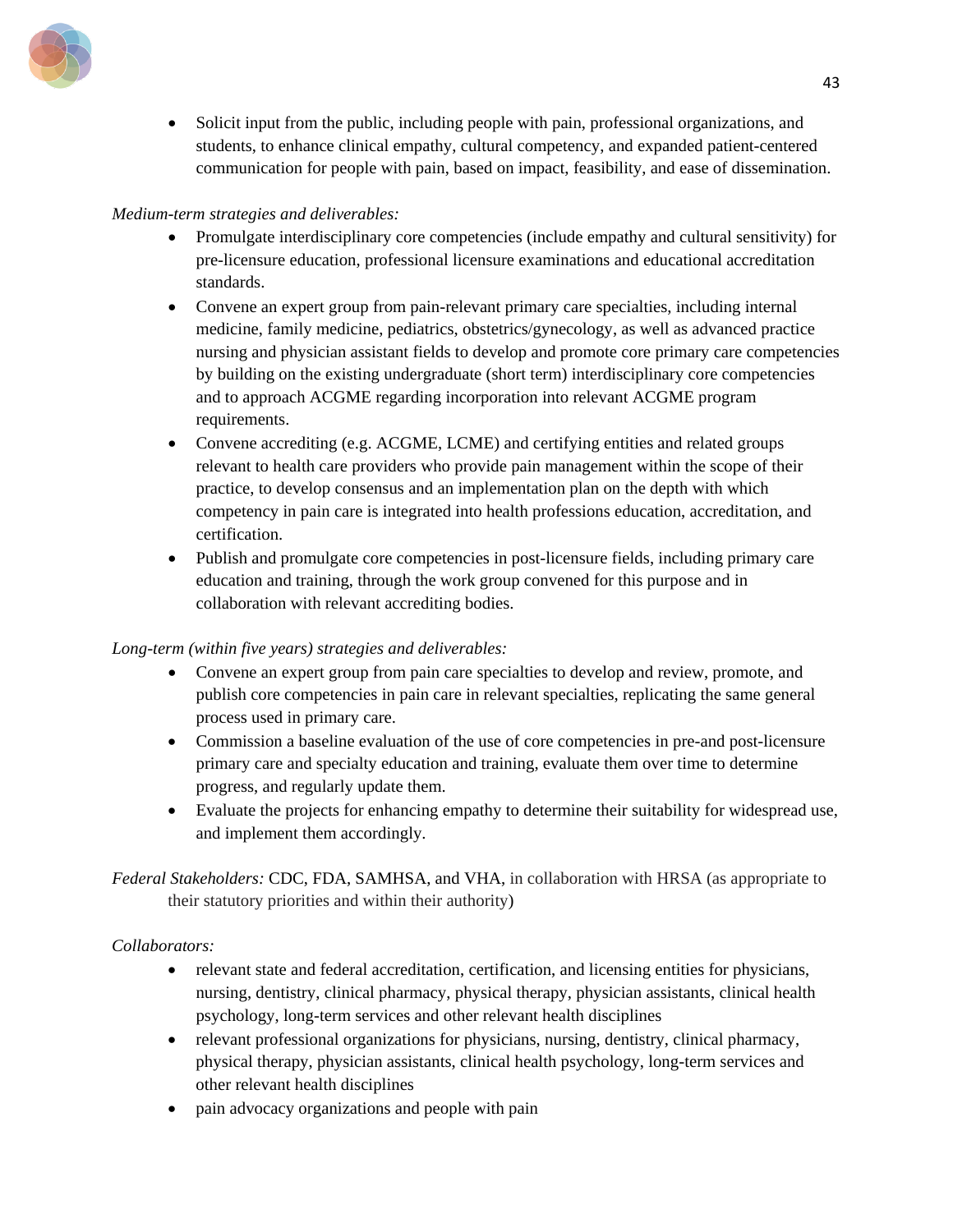

• addiction and opioid use disorder advocacy organizations

*Metrics:* The validity and reliability of core competencies should be evaluated through the pilot projects based on the learning objectives developed by the expert group. The incorporation of core competencies into pre- and post-licensure disciplines should be tracked on an annual basis.

*Objective 2:* **Develop a pain education portal that leverages current activities and contains a comprehensive array of standardized materials to enhance available curricular and competency tools to address management across the continuum of pain and across the lifespan.** The portal will serve as a central, comprehensive source for pain education materials and will be monitored regularly and updated as new evidence-based guidelines and resources are available. The need for knowledge and skills that address how clinician empathy influences the effectiveness of care should be included in the available educational materials. The portal also should support an expanded knowledge base among providers to assess, identify, and refer individuals at risk for mental health and substance use disorders to behavioral health specialty care when needed.<sup>[54](#page-83-4)</sup>

#### *Short-term strategies and deliverables:*

- Convene expert stakeholders to survey current resources, link to other relevant electronic artifact portals, and determine the content for a pain education portal. The portal would contain evidence-based and/or peer reviewed best practices material about pain assessment and care for use by educators and learners across all health, long-term services and supports, and social service settings and for all patients, including vulnerable populations.
- Develop and evaluate a pilot portal that leverages the NIH Pain Consortium Centers of Excellence in Pain Education and the AHRQ's U.S. Health Knowledge Information Database.

#### *Medium-term strategies and deliverables:*

- Coordinate efforts and existing resources to launch the publically accessible portal and broadly disseminate and promote its availability and use.
- Reconvene stakeholders to develop an annual survey to measure each school's progress in teaching about pain and to develop learning objectives to assess effects of enhanced pain education. Systematic reviews of studies about pain education would be a starting point in developing the content of the survey.
- Conduct the initial survey of schools.

#### *Long-term (within five years) strategies and deliverables:*

- Monitor and continue to update the portal, which would be fully developed over a five-year horizon. Conduct an annual online survey to solicit feedback on quality and utility of the portal.
- Repeat the survey (five year intervals) of schools and otherwise monitor pain education to assure that core competencies are taught.

*Federal Stakeholders:* AHRQ, CDC, DoD, FDA, HRSA, NIH, NLM, ONC, SAMHSA, VHA (to develop content and architecture and strategies to monitor and promote the portal)

#### *Collaborators:*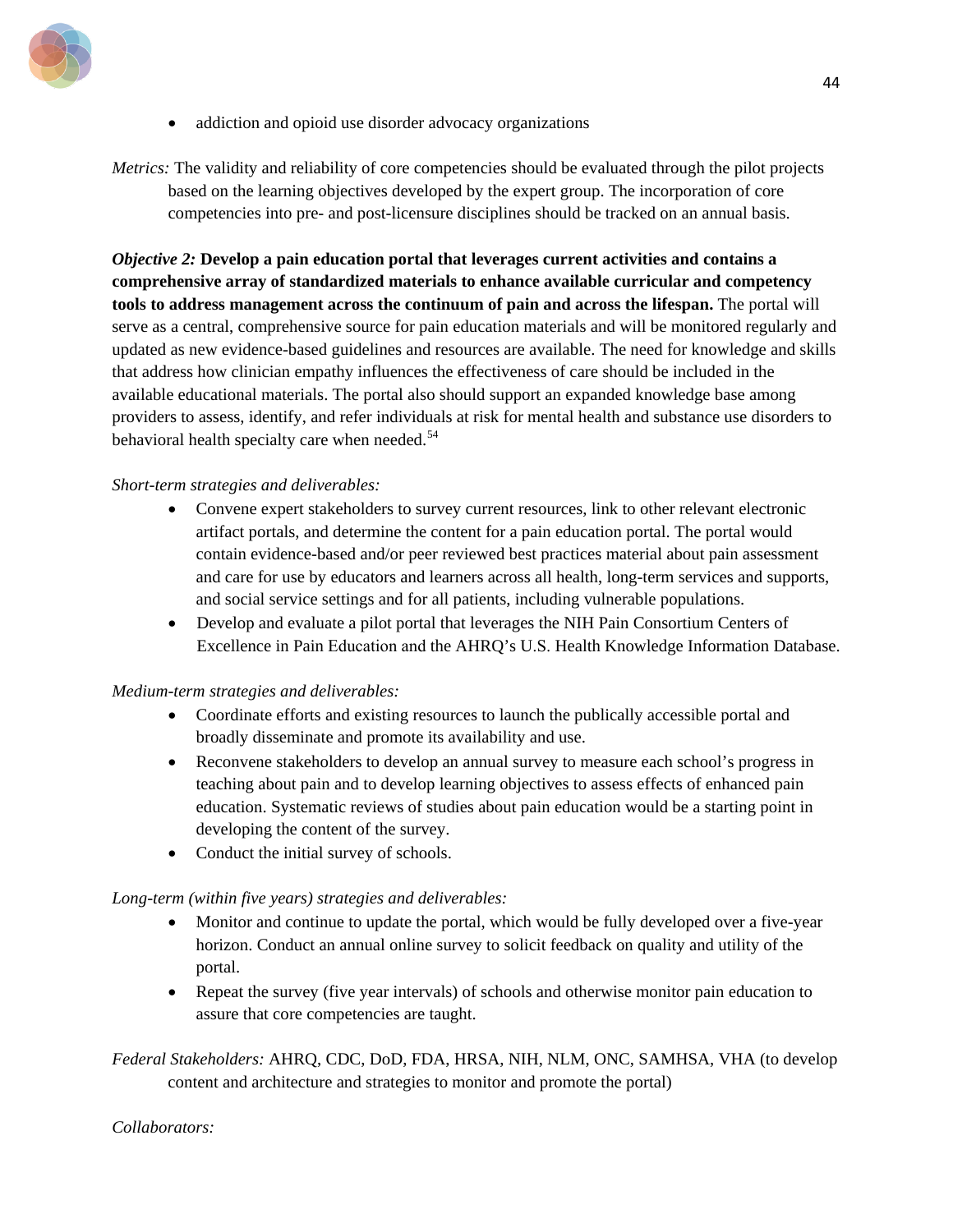

- professional medical organizations
- educators (to help develop survey and portal content)
- pain advocacy organizations and people with pain

*Metrics:* Frequency of access to, and downloads from the portal should be monitored and reported annually. Feedback from the annual online survey of the portal should be used to update and improve its quality and utility. Results of the annual survey of school's progress should be promptly reported. Progress in enhancing educational content on core competencies should be linked to achievement of learning objectives.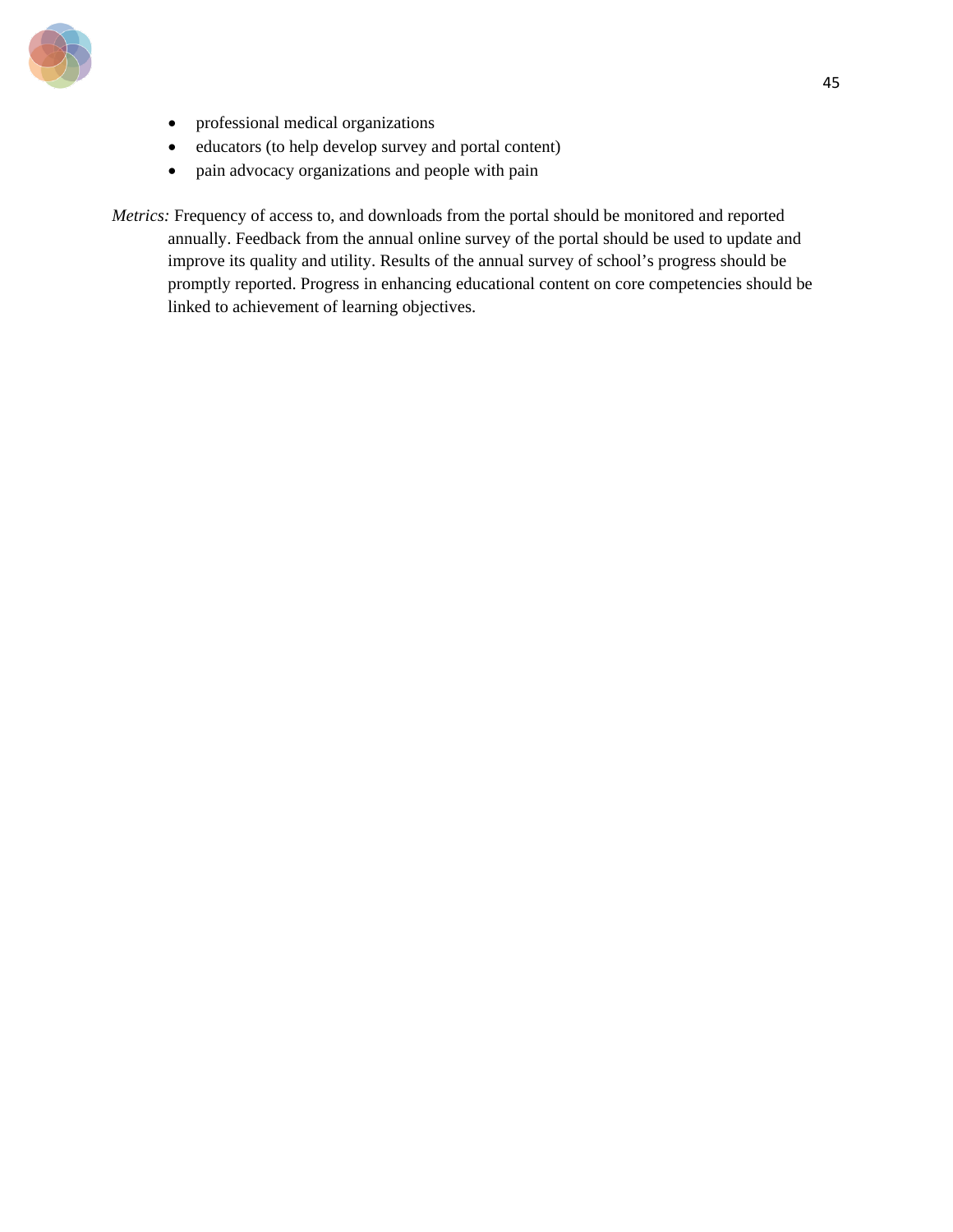

 $\ddot{\phantom{a}}$ 

#### **Public Education and Communication**

The Institute of Medicine considered education central to a cultural transformation in pain care and recommended expanded and redesigned programs aimed at increasing public and patient understanding of pain. A national pain awareness campaign could draw on the experience of numerous federal agencies that have managed communications campaigns about public health topics as diverse as childhood immunizations, tobacco control, HIV/AIDS, depression, and nutrition.

Such campaigns generally involve numerous public and private partner organizations, each able to reach different segments of the population, use multiple media (including entertainment and social media), and require careful planning, research on audience segments' attitudes and beliefs and receptivity to test messages, and evaluation. A campaign with multiple components, heavy media buys, and other activities can be costly, which underscores the importance of focused strategy development.

The National Pain Strategy envisions a significant effort to increase public awareness about pain and recommends two campaigns. The priority campaign is an extensive public awareness campaign about pain, to reach all people including patients, their caregivers, and health care, long-term services and supports, and social service providers, and the secondary campaign would promote safer medication use by patients. Both should use a scientific approach, integrate health literacy principles and cross-cultural awareness and be tailored to specific audiences segmented by health status, demographic and cultural characteristics, and preferred informational media.<sup>[xxi](#page-46-0)</sup> These campaigns should be undertaken in such a way that they do not compete.

*The Problem:* Pervasive stigmatization and misperceptions about pain are a root cause of significant and costly barriers to treatment and make it difficult for people with chronic pain to live productively and with dignity. Education is key to unlocking a necessary cultural transformation in the understanding of chronic pain, its care and treatment and treatment risks. In part, these problems arise because of the lack of highquality, evidence-based communications campaigns that:

- Increase public awareness and knowledge about the pervasiveness of chronic pain, its complexity, and the importance of access to prompt and effective treatments.
- Change cultural attitudes about chronic pain, debunking stereotypes and myths related to people with chronic pain and various pain treatment options and emphasizing the value of pain self-management programs in enabling people to live better with chronic pain.
- Foster coalitions involving federal agencies*,* health care, long-term services and supports, and social service professionals and institutions, training and accreditation agencies, insurers, employers, foundations, patient advocate organizations, and others to participate in such campaigns and promote core messages.
- Deliver provider, public and patient education on risks and benefits of pain treatments and safer use of pain medications, including awareness of the risks for opioid use disorders that are associated with these prescription pain medications.

<span id="page-46-0"></span><sup>&</sup>lt;sup>xxi</sup> In general, the planning and implementation for the campaigns follow the stages outlined in the National Cancer Institute's Making Health Communication Programs Work [\(http://www.cancer.gov/cancertopics/cancerlibrary/pinkbook/page1\)](http://www.cancer.gov/cancertopics/cancerlibrary/pinkbook/page1).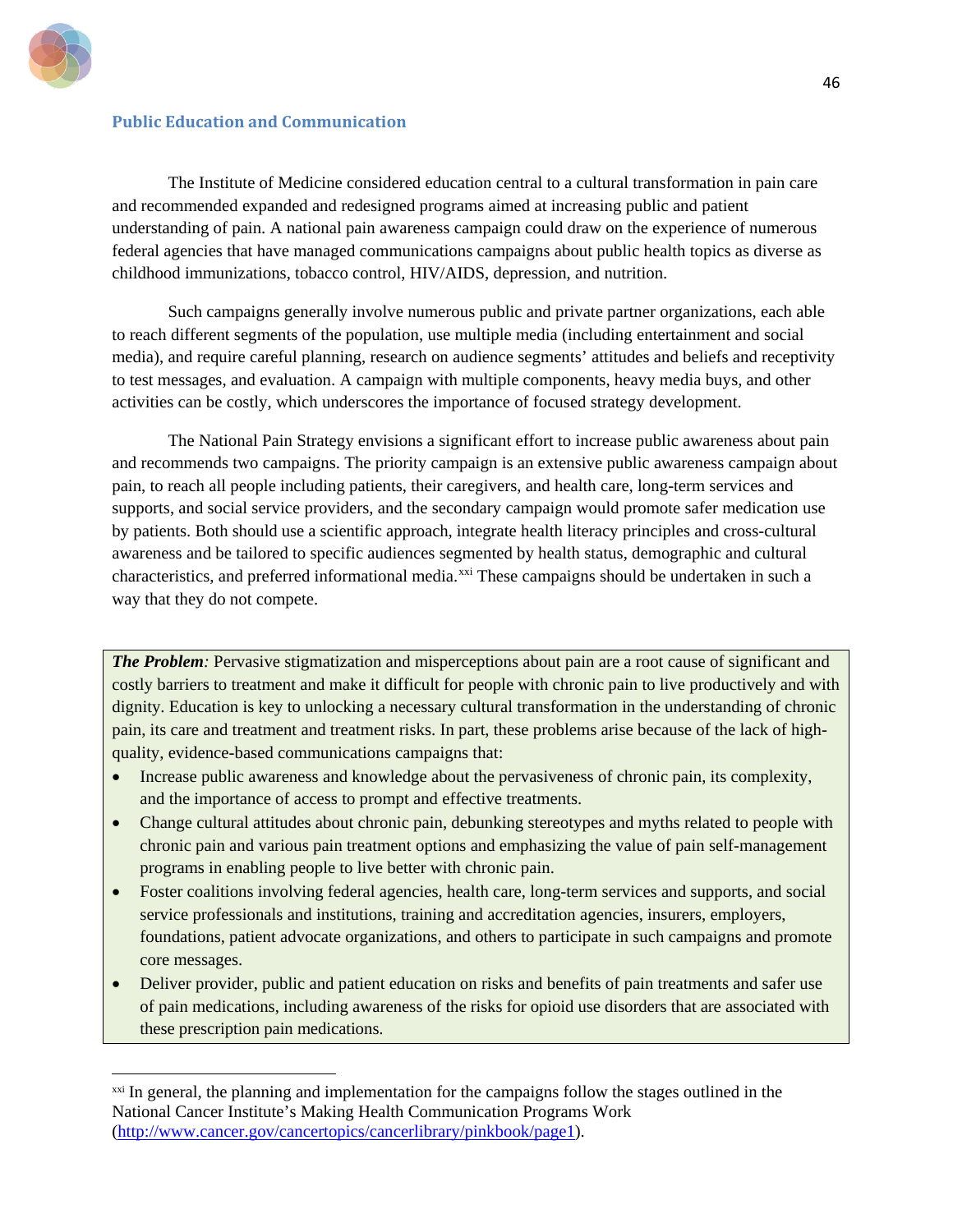

*The intent of the Public Education and Communication section is* to assure that chronic pain is recognized as a serious public health issue in the United States and that people with chronic pain have timely access to appropriate, safe pain management.

*Objective 1:* **Develop and implement a national public awareness and information campaign about the impact and seriousness of chronic pain, in order to counter stigmatization and correct common misperceptions.** 

#### *Short-term strategies and deliverables:*

- Perform an environmental scan of existing relevant campaigns on chronic conditions and assess their impact in order to draw on successes in the design of this campaign.
- Establish a broadly representative advisory panel of stakeholders, to include patients with pain and members of their families, advocacy groups, professional societies, policy groups.
- Define campaign learning objectives (suggested concepts are in Appendix K), intended audiences, advisory structure, and budget.
- Develop requests for proposals from strategic communications firms to develop and conduct the campaign, review proposals, and select a firm (a separate firm may be engaged to conduct the evaluation).
- The selected firm would, as needed:
	- o review available psychographic information regarding attitudes about pain (in the general population, in population subsets of interest, and in key stakeholder groups) and commission additional research, including surveys.
	- o review available evidence about settings, channels, and activities best suited to reach these audiences, and commission additional research.
	- o review existing information and educational materials.
	- o develop a communications strategy based on behavior change theories for each targeted audience.
	- o work with the advisory board to identify and recruit partner organizations and define their roles in the campaign.
- Based on this preliminary work, develop and pretest messages and materials using, wherever possible, information developed by other components of the National Pain Strategy.

#### *Medium-term strategies and deliverables:*

- Implement the program, including partner participation strategies, spokesperson training, and program-related services (e.g., pain self-management programs suggested in the Prevention and Care section), media (news, entertainment, social) strategies, and promotional materials.
- Monitor audience reach, feedback and partner engagement; adjust strategies as necessary.

#### *Long-term (within five years) strategies and deliverables:*

- Conduct an outcome evaluation to assess campaign effectiveness, as measured by changes in public opinion related to the campaign's learning objectives.
- Prepare a report based on the campaign evaluations for submission to a peer-reviewed scientific journal.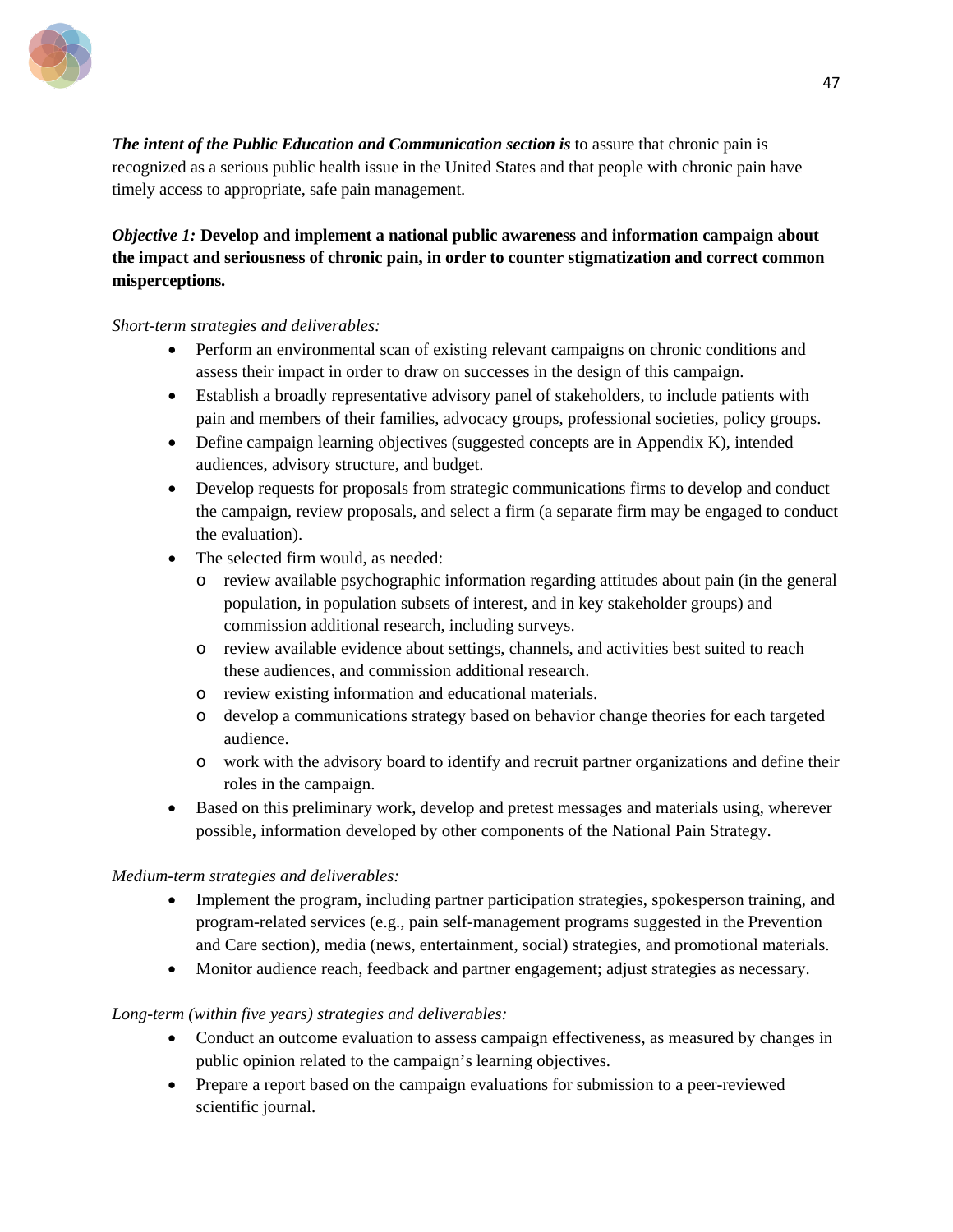

• As funds are available, continue to monitor, implement, assess, and adapt campaign components, as needed, and report on campaign outcomes in a peer-reviewed journal.

*Federal Stakeholders:* ACL, CDC, FDA, NPC, OASH (ODPHP, Office of the Surgeon General, Regional Health Administrators)

#### *Collaborators:*

- public health organizations
- professional organizations
- private and public insurers
- human resources professionals
- health care providers
- patient advocacy organizations and people with pain
- employee assistance programs

*Metrics:* the outcome evaluations would provide data on changes in public (and those of relevant demographic or other subgroups) attitudes based on campaign learning objectives, which are to be developed by the advisory panel, which ideally could be compared with baseline data to determine any short-term trends and refined and updated over time to maintain the campaign messaging based on achievements of the learning objectives.

## *Objective 2:* **Develop and implement a national educational campaign to promote safer use of all medications, especially opioid use, among patients with pain.**

#### *Short-term strategies and deliverables:*

- Identify an HHS team and select an advisory board with broad representation, including people with pain, as well as experts in health communications and public relations, to develop, plan, implement, and evaluate the campaign. The selected team would:
	- o define the advisory structure and budget.
	- o review existing information and educational materials.
	- o review available research on attitudes, knowledge, and medication practices of patients with chronic pain who take prescription medications, especially opioids.
	- o review available evidence about settings, channels, and activities best suited to reach these patients, and commission additional research, as needed.
	- o develop a communications strategy.
	- o identify and recruit partner organizations.
- Align campaign messages and approaches with ongoing HHS efforts to promote safer and more appropriate use of prescription medications by patients and prescribers, such as:
	- o promoting appropriate, safer, and effective use of opioids to manage chronic pain through the interactive tool *[Pathways to Safer Opioid Use](http://health.gov/hcq/trainings/pathways/index.html)[xxii](#page-48-0)*
	- o electronic prescribing of controlled substances (EPCS).
	- o facilitating use of state prescription drug monitoring programs.

<span id="page-48-0"></span> $\overline{a}$ xxii http://health.gov/hcq/trainings/pathways/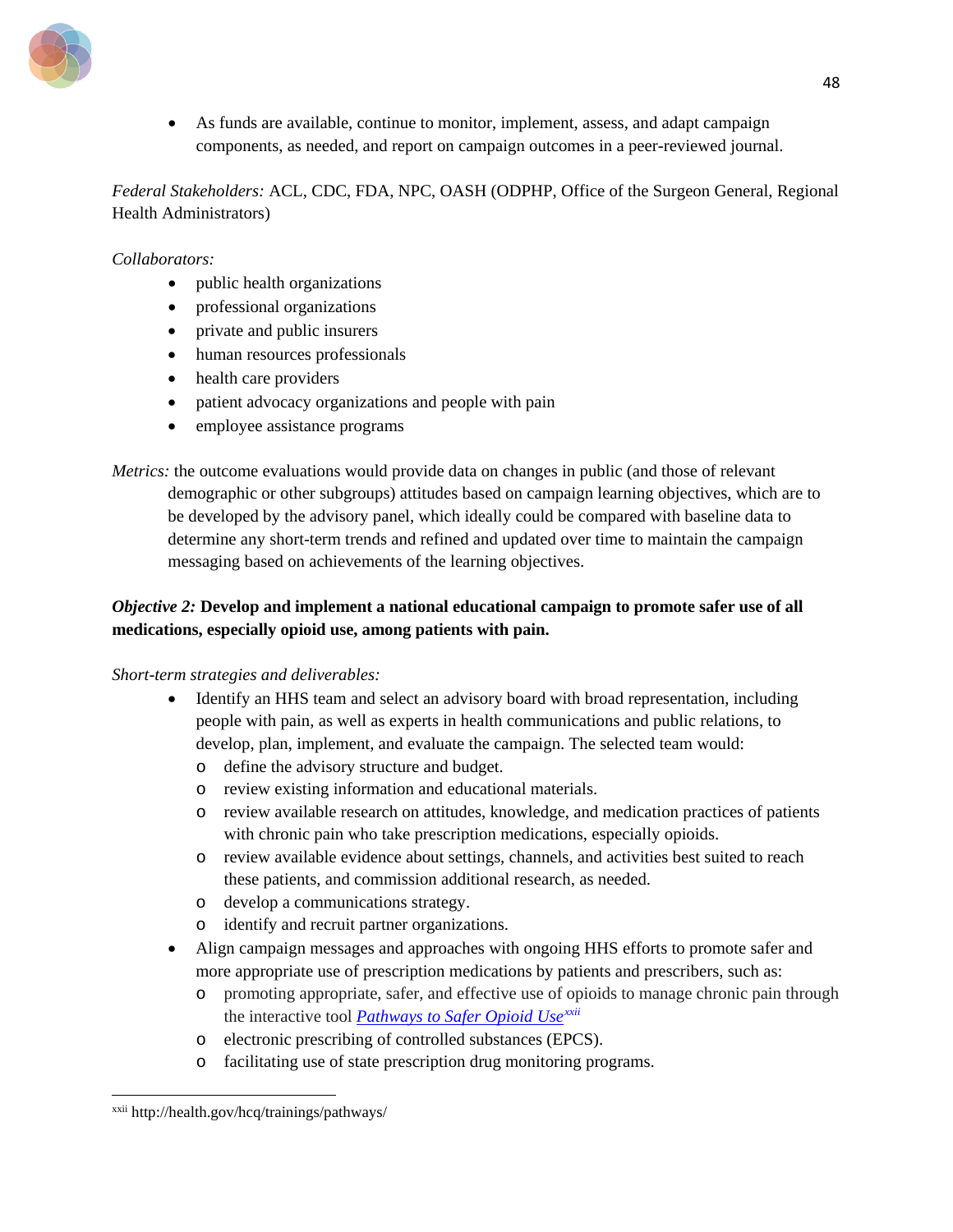

- o promoting clinical prescribing guidelines, such as the pending CDC Guidelines for Prescribing Opioids for Chronic Pain and the FDA Medication Guide for ER/LA Opioids  $(REMS^{xxiii})$ .
- Cover the learning objectives and outcomes outlined in Appendix L in the campaign.
- Develop and pretest messages and materials based on preliminary work.

## *Medium-term strategies and deliverables:*

- Implement the program, including partner participation strategies, spokesperson training, program-related services (e.g., a hotline), media (news, entertainment, social) strategies, and promotional materials.
- Monitor campaign reach and feedback and partner engagement; adjust strategies as necessary.

### *Long-term (within five years) strategies and deliverables:*

- Conduct an outcome evaluation through nationally representative surveys and when appropriate through pre- and post-test surveys, using outcome measures tailored to the learning objectives to assess campaign effectiveness.
- Continue to implement, assess, and adapt campaign components as needed.
- Conduct a five year progress assessment of the issue of safer use of pain medications.
- Prepare reports based on the campaign evaluations for submission to a peer-reviewed scientific journal.

*Federal Stakeholders:* CDC, FDA, NPC, OASH (ODPHP, Office of the Surgeon General, Regional Health Administrators), and SAMHSA

#### *Collaborators:*

 $\overline{a}$ 

- public health organizations
- professional organizations
- health, long-term services and supports, and social services providers
- public and private insurers
- human resources professionals
- health care providers
- credentialing bodies
- major retail pharmacy chains
- National Association of Boards of Pharmacy
- professional pharmacy organizations and pharmacists
- pain patient advocacy organizations and people with pain
- addiction and opioid use disorder advocacy organizations

*Metrics:* the outcome evaluations would provide current data on the medication practices of patients with pain based on campaign learning objectives, which ideally could be compared with baseline data

<span id="page-49-0"></span>xxiii http://www.fda.gov/Drugs/DrugSafety/InformationbyDrugClass/ucm163647.htm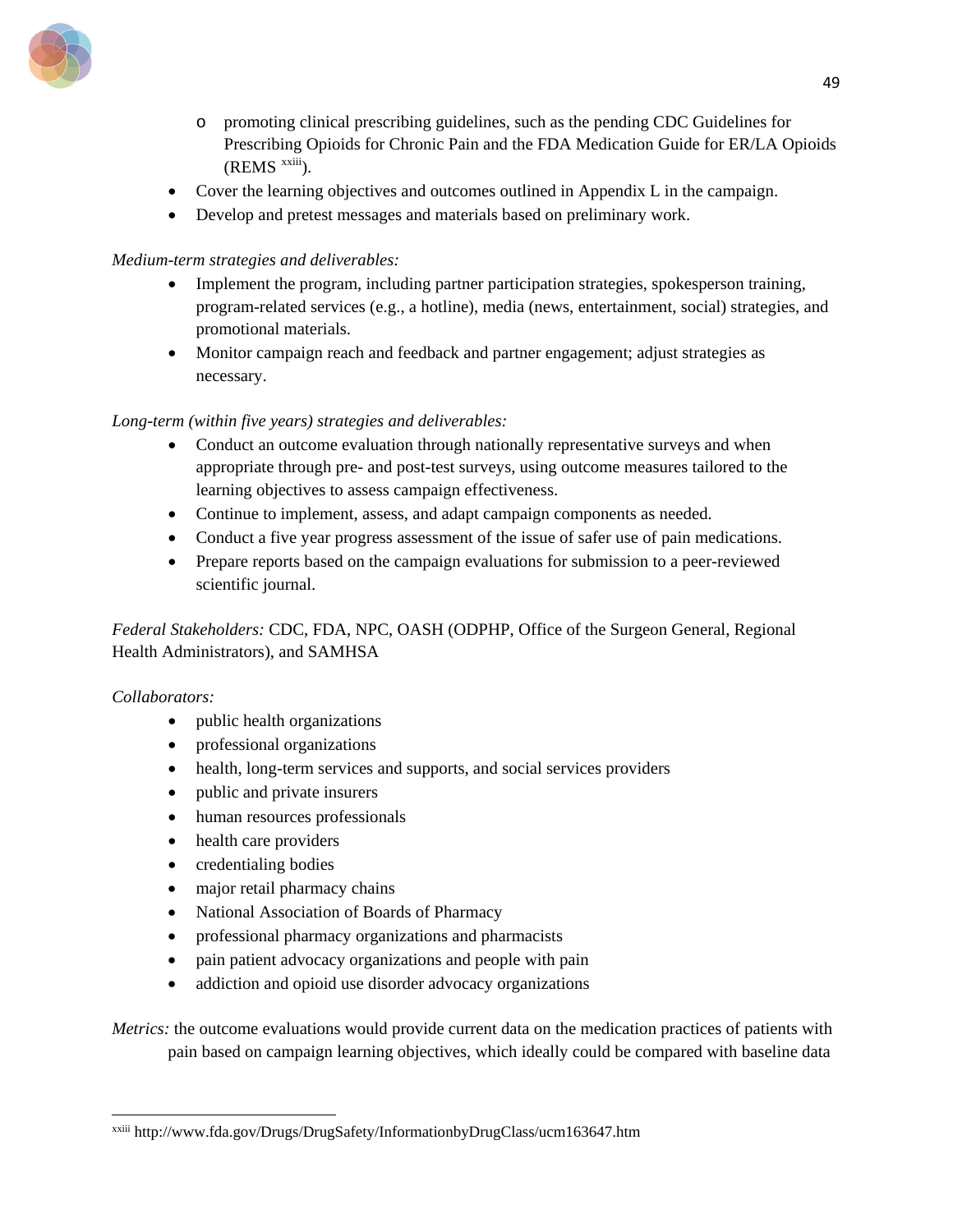

to determine any short-term trends and refined and updated over time to maintain the campaign messaging based on achievements of the learning objectives.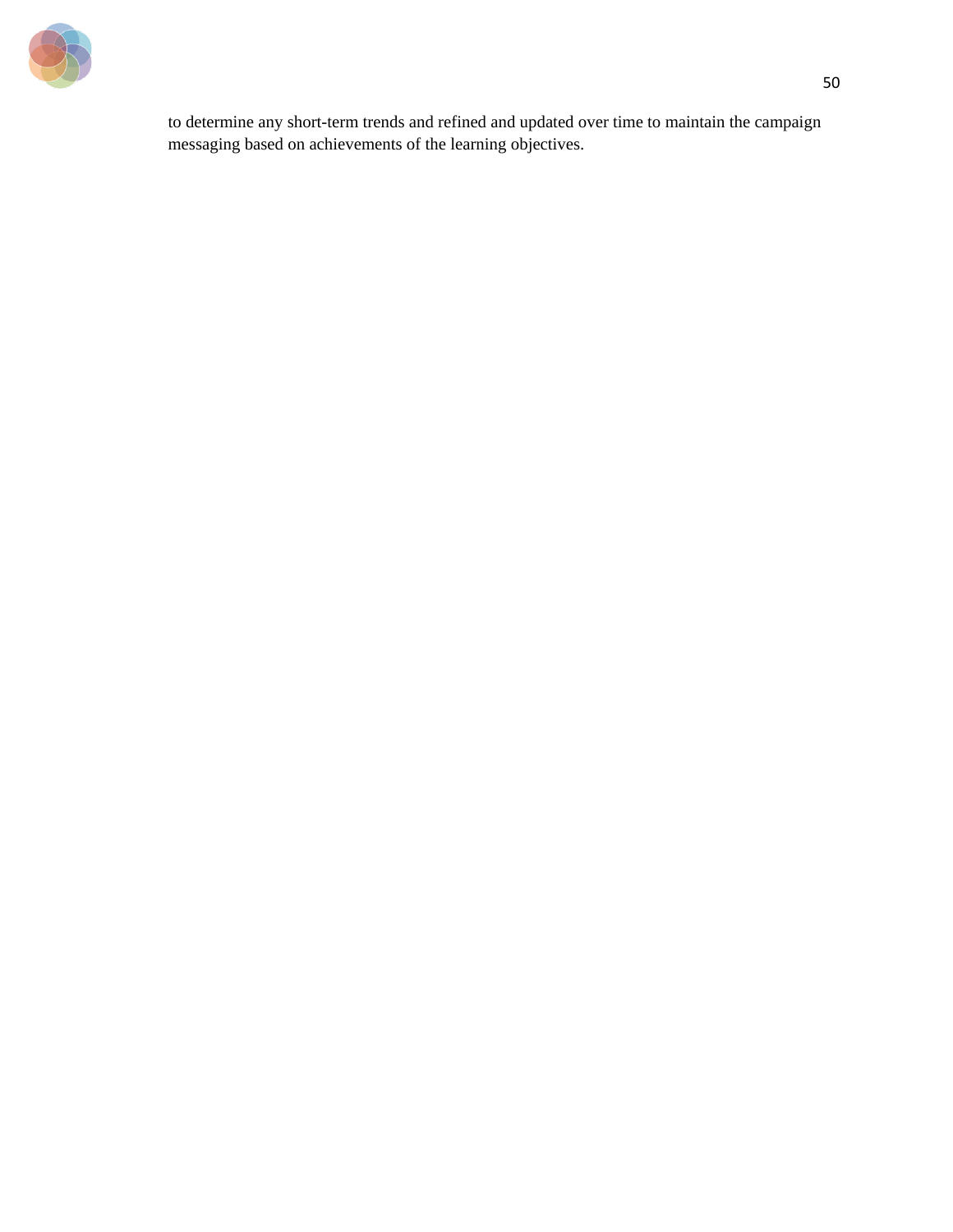

## **APPENDICES**

- A. List of oversight panel members
- B. List of working group members, expert consultants, and staff
- C. Member nomination process and conflict of interest disclosure
- D. Chronic pain screener questions
- E. Operational questions for determining high-impact chronic pain
- F. Diagnostic clusters for population pain research
- G. Pain treatment indicators: Health care services for pain measurable with electronic health care data
- H. Public and private payer coverage and payment methodologies for pain-related treatments
- I. The Stepped Care Model of pain care
- J. Core competencies for pain education
- K. Public education general campaign learning objectives
- L. Learning objectives and potential outcome measures for an educational campaign on safe use of pain

medications

M. Conflicts of Interests/Financial Disclosures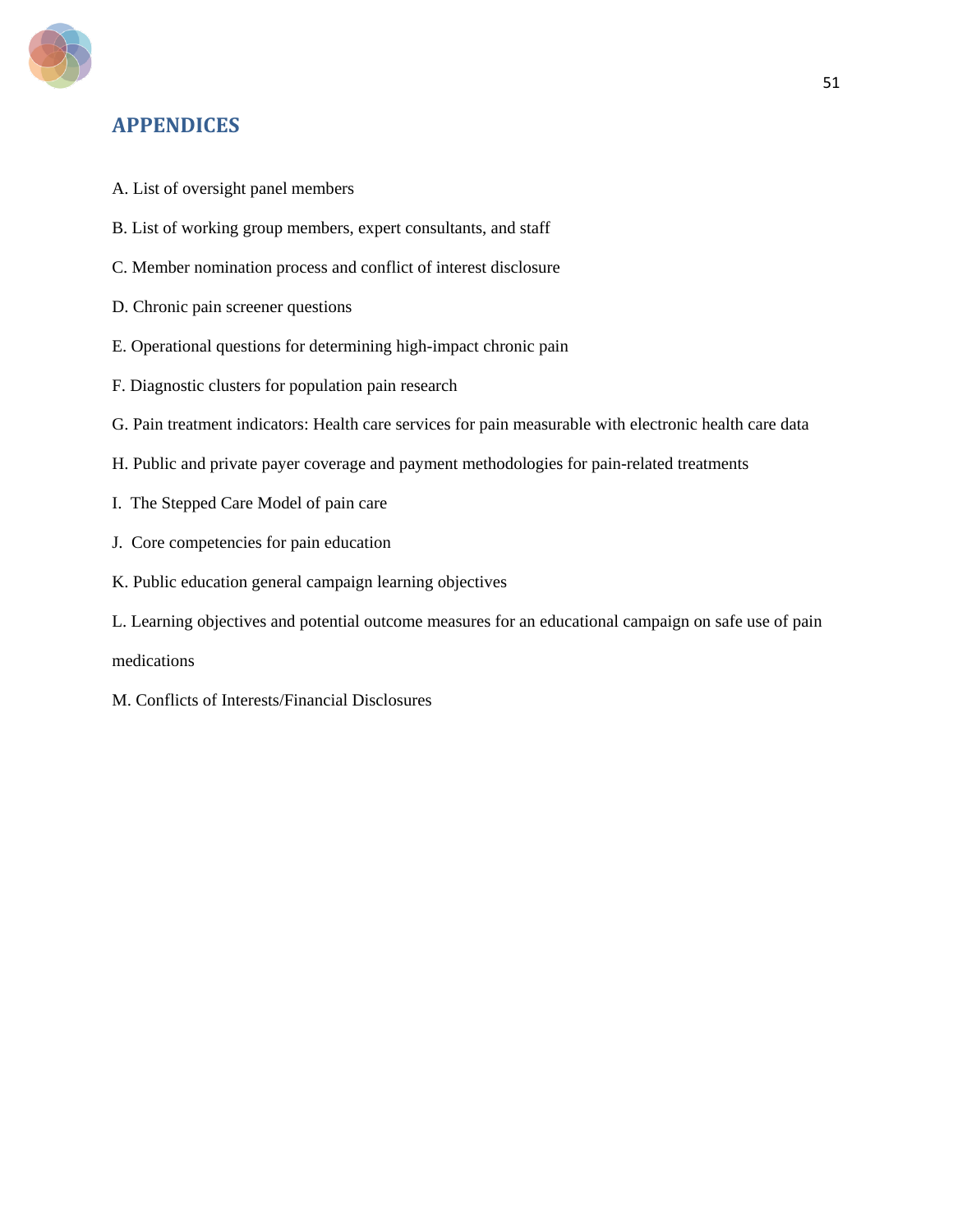

## **Appendix A. List of Oversight Panel Members**

*Sean C. Mackey, MD, PhD – Co-Chair*

Chief, Division of Pain Medicine Redlich Professor of Anesthesiology, Perioperative and Pain Medicine; Neurosciences; and Neurology (by courtesy) Stanford University School of Medicine

*Linda Porter, PhD – Co-Chair* Policy Advisor for Pain and Director, Office of Pain Policy National Institute of Neurological Disorders and Stroke National Institutes of Health

Colonel Chester Buckenmaier III, MD for: Major General Richard W. Thomas, MD, DDS, FACS Director of Defense and Veterans Center for Integrative Pain Management Professor Anesthesiology Uniformed Services University

Daniel B. Carr, MD, MA Professor, Public Health and Community Medicine, Anesthesiology and Medicine Director, Pain Research, Education, and Policy Program Tufts University School of Medicine

Myra Christopher, BA Kathleen M. Foley Chair in Pain and Palliative Care Center for Practical Bioethics

Terrie Cowley, BA President and Co-Founder TMJ Association

David W. Dodick, MD Professor, Neurology Director, Headache Program and Sport Neurology and Concussion Program Mayo Clinic College of Medicine

Carmen R. Green, MD Associate Vice President and Associate Dean for Health Equity and Inclusion Professor, Anesthesiology, Obstetrics and Gynecology, and Health Management and Policy University of Michigan

Charles G. Helmick III, MD Senior Medical Epidemiologist, Arthritis Program National Center for Chronic Disease Prevention and Health Promotion Centers for Disease Control and Prevention

Robert D. Kerns, PhD Special Advisor for Pain Research, and Director, Pain Research, Informatics, Multi-morbidities, and Education (PRIME) Center Veterans Health Administration, Department of Veterans Affairs Professor, Psychiatry, Neurology, and Psychology, Yale University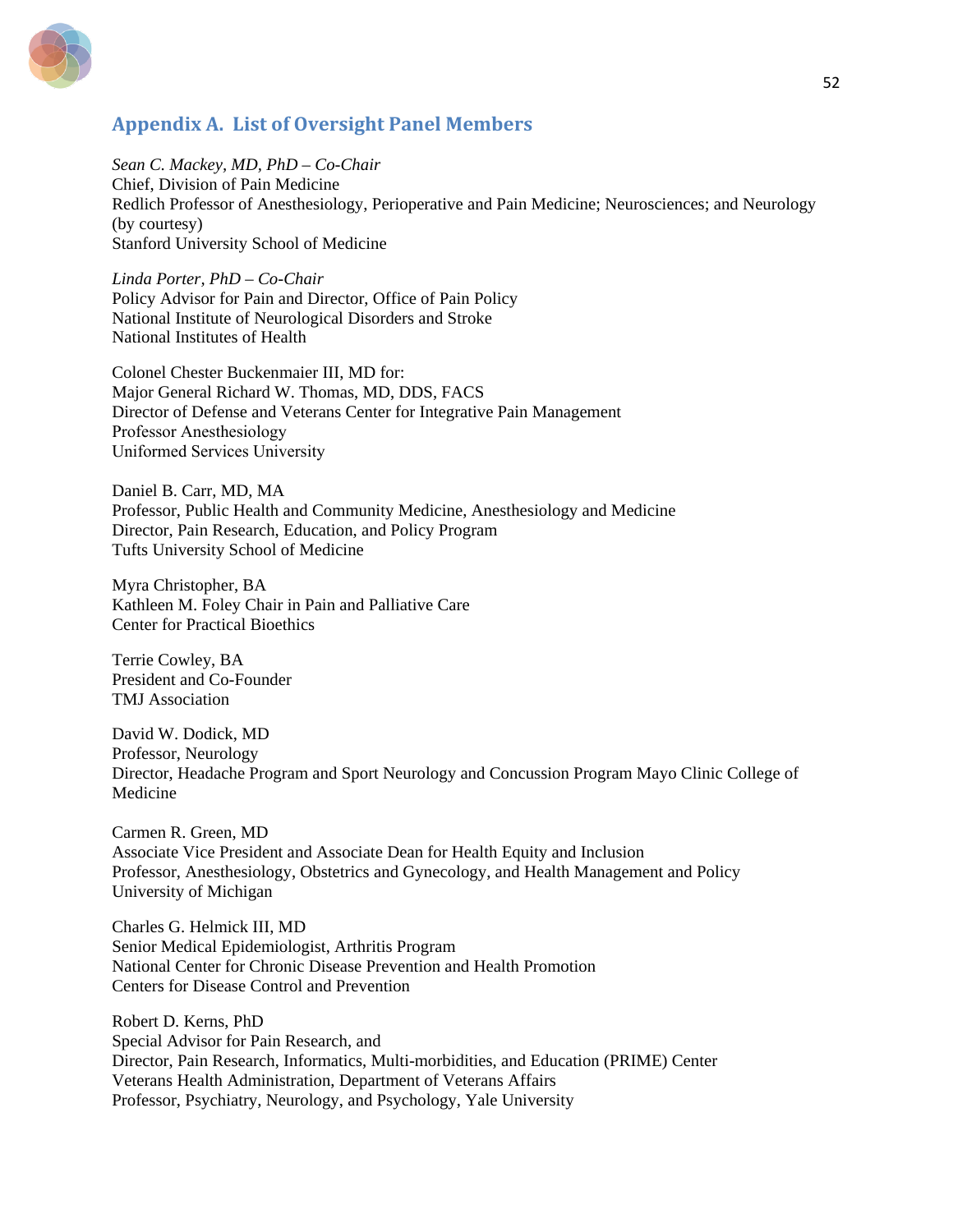

Audrey Kusiak, PhD Portfolio Manager, Rehabilitation Research and Development Service Office of Research and Development Department of Veterans Affairs

Judith Paice, PhD, RN, FAAN Director, Cancer Pain Program, Division of Hematology-Oncology Research Professor, Medicine Northwestern University Feinberg School of Medicine

Gregory Terman, MD, PhD Professor, Anesthesiology and Pain Medicine University of Washington

Christin L. Veasley, BSc Co-Founder Chronic Pain Research Alliance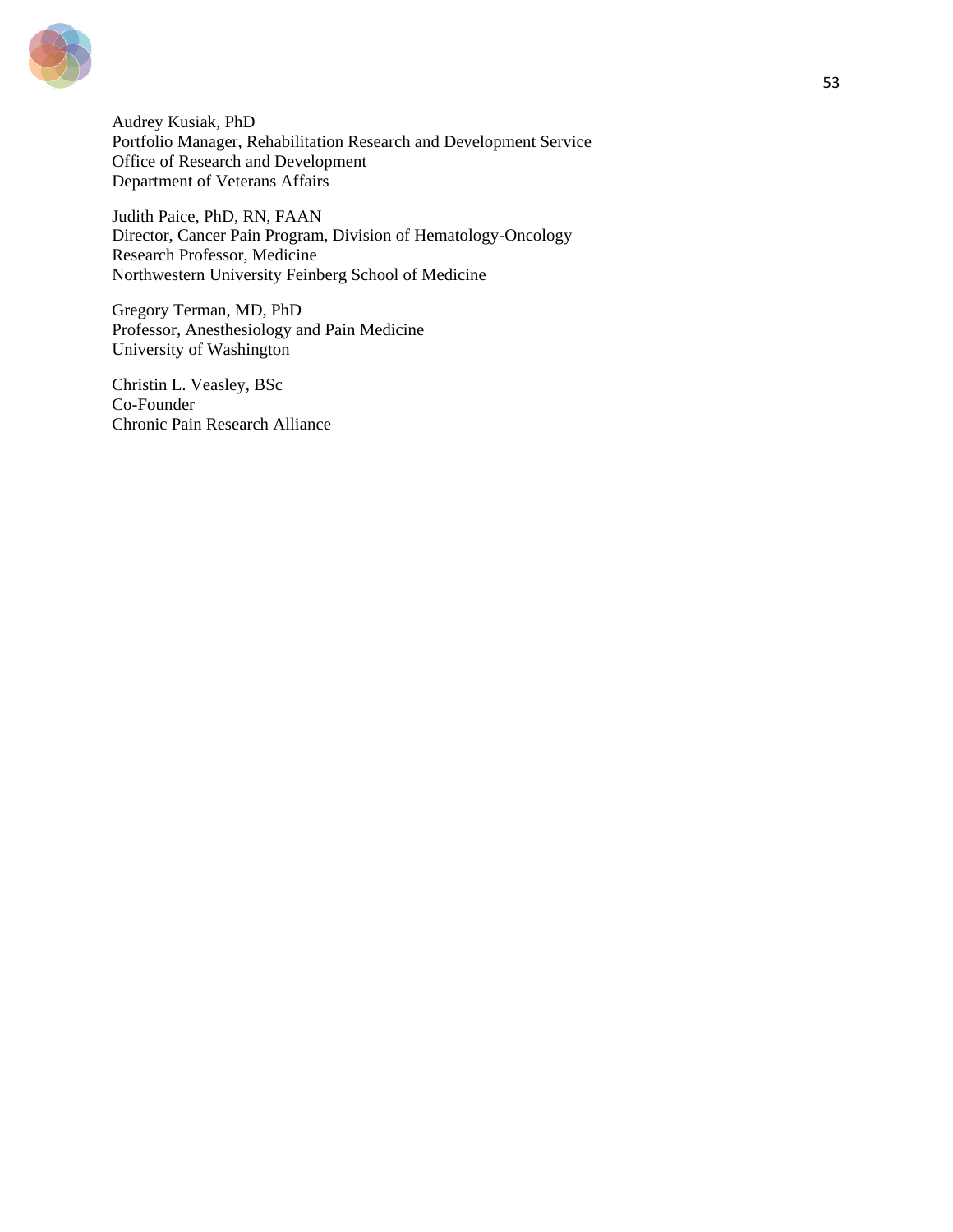

## **Appendix B. List of work group members, expert consultants, and staff**

#### *Population Research*

*Ann Scher, PhD – Co-Chair* Associate Professor of Epidemiology Uniformed Services University of the Health Sciences

*Michael Von Korff, ScD Co-Chair* Senior Investigator, Group Health Research Institute Group Health Cooperative Olivia Carter-Pokras, PhD Associate Professor, Epidemiology University of Maryland College Park School of Public Health

David W. Dodick, MD Professor, Neurology Program Director, Neurology Residency Program and Headache Medicine Fellowship Program Mayo Clinic College of Medicine

Joseph L. Goulet, MS, PhD Director, Statistics and Methodology Core Pain Research, Informatics, Multi-morbidities, and Education (PRIME) Center VA Connecticut Healthcare System Assistant Professor, Psychiatry Yale University

Scott R. Griffith, MD, LTC, MC, USA Director, NCC Pain Management Fellowship Walter Reed National Military Medical Center

Robin J. Hamill-Ruth, MD Associate Professor, Anesthesiology, Critical Care Medicine, and Pain Medicine Co-Director, Pain Management Center University of Virginia Health System

John Kusiak, PhD Director, Molecular and Cellular Neuroscience Program Center for Integrative Biology and Infectious Diseases National Institute of Dental and Craniofacial Research National Institutes of Health

Linda LeResche, ScD Professor, Oral Medicine Adjunct Professor, Oral Health Sciences Associate Dean for Research University of Washington School of Dentistry

Walter F. Stewart, MPH, PhD Vice President and Chief Research & Development Officer Sutter Health Raymond C. Tait, PhD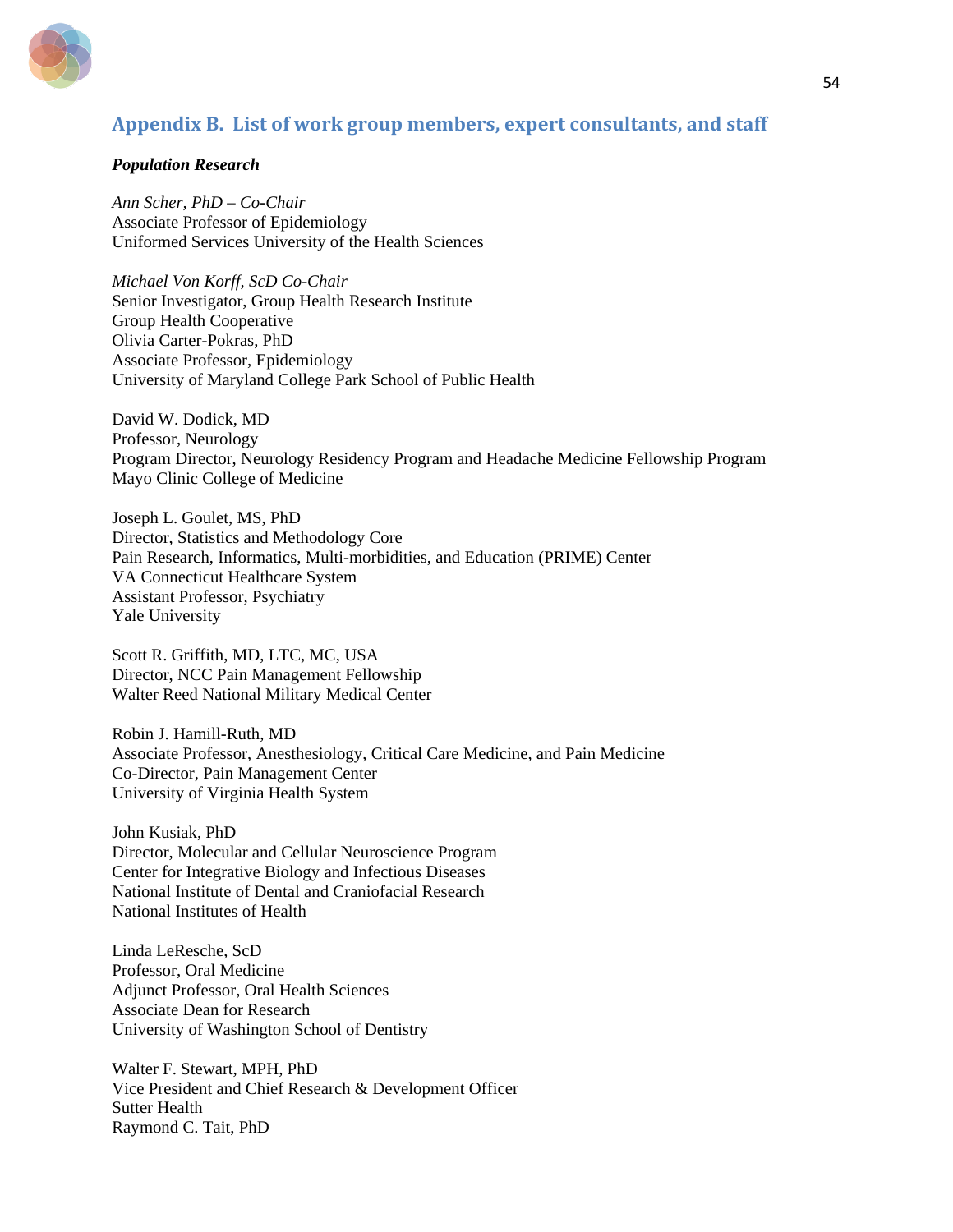

Vice President for Research Professor, Neurology and Psychiatry Saint Louis University

Gregory Terman, MD, PhD Professor, Anesthesiology and Pain Medicine University of Washington

Christin Veasley, BSc Co-Founder Chronic Pain Research Alliance

#### *Prevention and Care*

*Daniel B. Carr, MD, MA* Professor, Public Health and Community Medicine, Anesthesiology and Medicine Director, Pain Research, Education, and Policy Program Tufts University School of Medicine

*Sean C. Mackey, MD, PhD – Co-Chair* Chief, Division of Pain Medicine Redlich Professor of Anesthesiology, Perioperative and Pain Medicine; Neurosciences; and Neurology (by courtesy) Stanford University School of Medicine

Christine Branche, PhD, FACE Principal Associate Director National Institute for Occupational Safety and Health Centers for Disease Control and Prevention

Colonel Chester Buckenmaier III, MD for: Major General Richard W. Thomas, MD, DDS, FACS Director, Defense and Veterans Center for Integrative Pain Management Professor Anesthesiology Uniformed Services University

Kathleen M. Foley, MD Attending Neurologist, Pain and Palliative Care Service Memorial Sloan-Kettering Cancer Center Professor, Neurology, Neuroscience, and Clinical Pharmacology Weill Medical College of Cornell University

Sharon Hertz, MD Deputy Director, Division of Anesthesia, Analgesia, and Addiction Products U.S. Food and Drug Administration

Richard Ricciardi, PhD, NP Health Scientist, Center for Primary Care, Prevention, and Clinical Partnerships Agency for Healthcare Research and Quality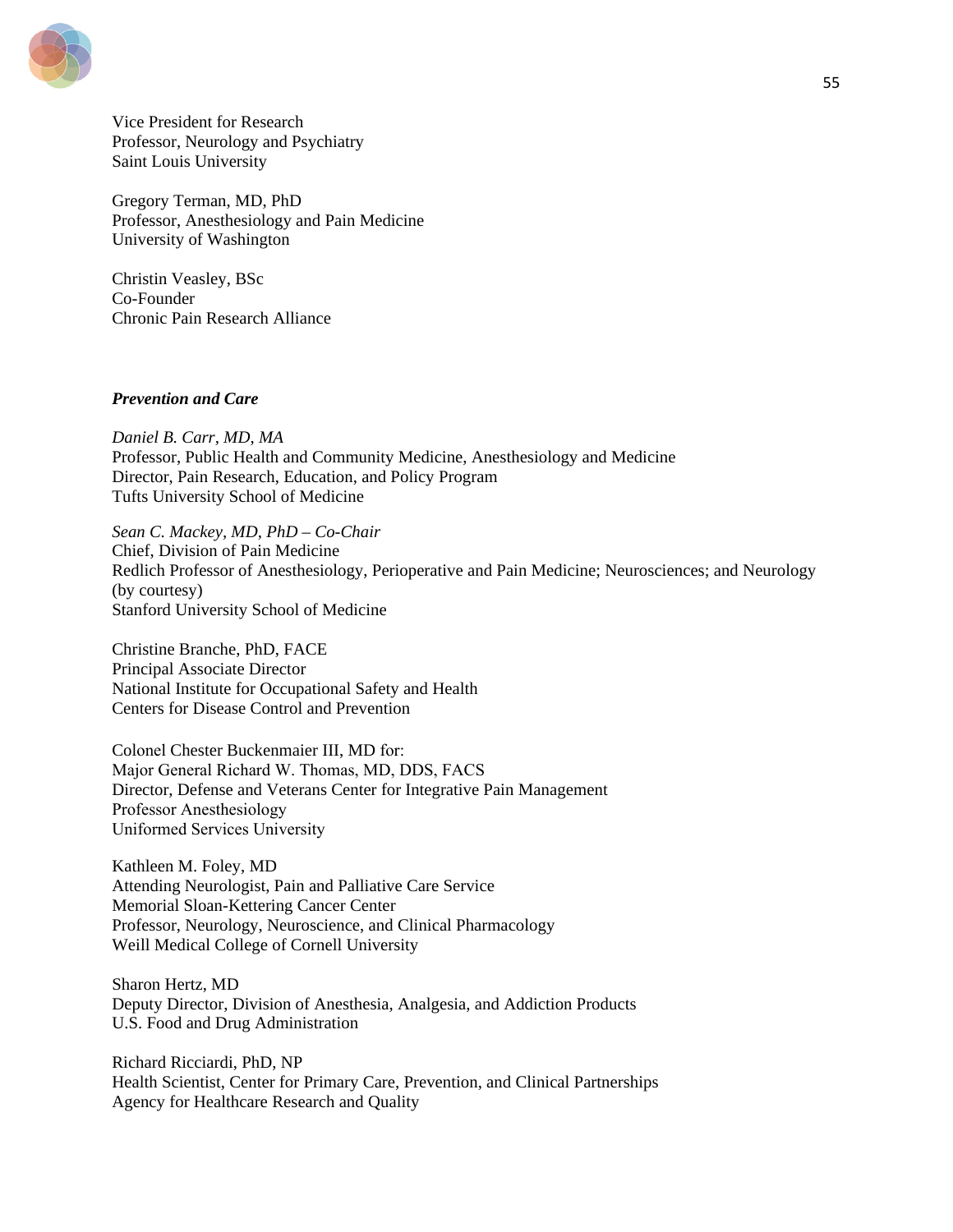

Jackie Rowles, MBA, MA, CRNA, ANP, FAAPM, DPNAP, FAAN Certified Registered Nurse Anesthetist and Adult Nurse Practitioner Pain Specialist Meridian Pain Group

Cindy Steinberg National Director of Policy and Advocacy U.S. Pain Foundation Chair, Massachusetts Pain Initiative (MassPI) Policy Council

#### *Disparities*

*J. Nadine Gracia, MD, MSCE – Co-Chair* Deputy Assistant Secretary for Minority Health Director, Office of Minority Health U.S. Department of Health and Human Services

*Carmen R. Green, MD – Co-Chair*  Associate Vice President and Associate Dean for Health Equity and Inclusion Professor, Anesthesiology, Obstetrics and Gynecology, and Health Management and Policy University of Michigan

Diana Burgess, PhD Associate Professor, Medicine University of Minnesota Research Scientist, Center for Chronic Disease Outcomes Research Veterans Affairs Health Services & Development (VA HSR&D) Center of Innovation (COIN).

Vyjeyanthi Periyakoil, MD Clinical Associate Professor, Medicine Director, Stanford Palliative Care Education and Training Program Stanford University School of Medicine

Beverly Thorn, PhD, ABPP Professor and Chair, Psychology University of Alabama

Elizabeth Unger, MD, PhD Chief, Chronic Viral Diseases Branch National Center for Emerging and Zoonotic Infectious Diseases Centers for Disease Control and Prevention

Salina Waddy, MD Program Director, Health Disparities National Institute of Neurological Disorders and Stroke National Institutes of Health

Diana Wilkie, PhD, RN, FAAN Professor, Biobehavioral Health Science Harriet H. Werley Endowed Chair for Nursing Research University of Illinois at Chicago College of Nursing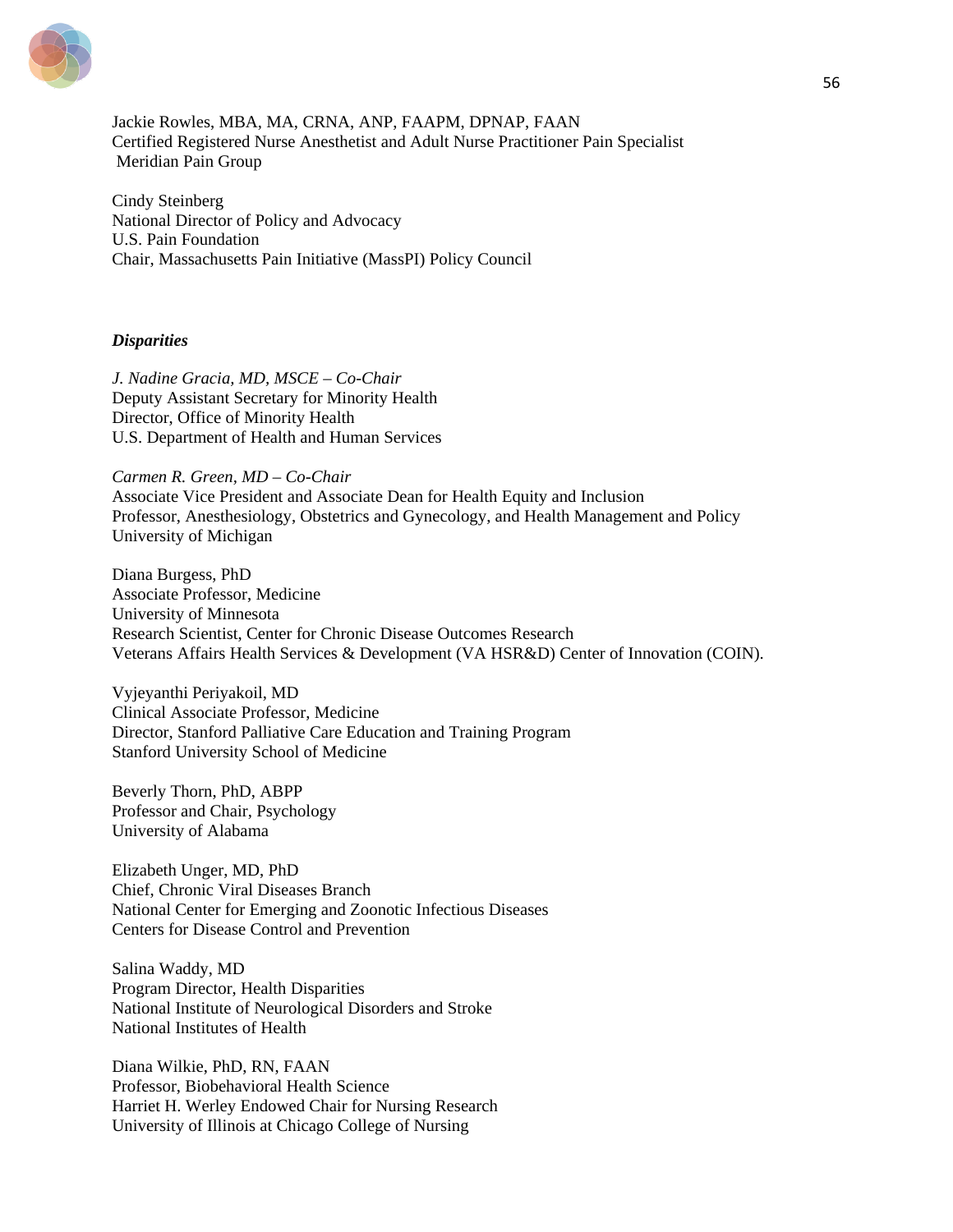

#### *Service Delivery and Payment*

*Robert D. Kerns, PhD – Co-Chair*  Special Advisor for Pain Research, Pain Management, and Director, Pain Research, Informatics, Multi-morbidities, and Education (PRIME) Center, Veterans Health Administration, Department of Veterans Affairs Professor, Psychiatry, Neurology, and Psychology, Yale University

*Mark Wallace, MD – Co-Chair* Chief, Division of Pain Medicine, Anesthesiology Director, Division of Clinical Research, UCSD Clinical and Translational Institute University of California, San Diego

Paul Arnstein, PhD, RN, FAAN Pain Relief Specialist Certified Family Nurse Practitioner, Clinical Nurse Specialist and Pain Management Nurse Massachusetts General Hospital

Sean Cavanaugh Deputy Administrator and Director, Centers for Medicare Centers for Medicare & Medicaid Services

Jan Favero Chambers President and Founder National Fibromyalgia and Chronic Pain Association (NFMCPA) Editor-in-Chief Fibromyalgia & Chronic Pain LIFE magazine

Jack Conway, JD 49th Attorney General Commonwealth of Kentucky Elizabeth B. Gilbertson, MA Chief of Strategy Unite Here Health

Karl Lorenz, MD, MSHS General Internist and Palliative Care Physician Director, VA palliative care Quality Improvement Resource Center (QuIRC) VA Greater Los Angeles Associate Professor, Medicine University of California, Los Angeles Professor, RAND

Brook I. Martin, MPH, PhD Assistant Professor, Orthopaedic Surgery and The Dartmouth Institute for Health Policy and Clinical **Practice** Dartmouth Hitchcock Medical Center Dartmouth College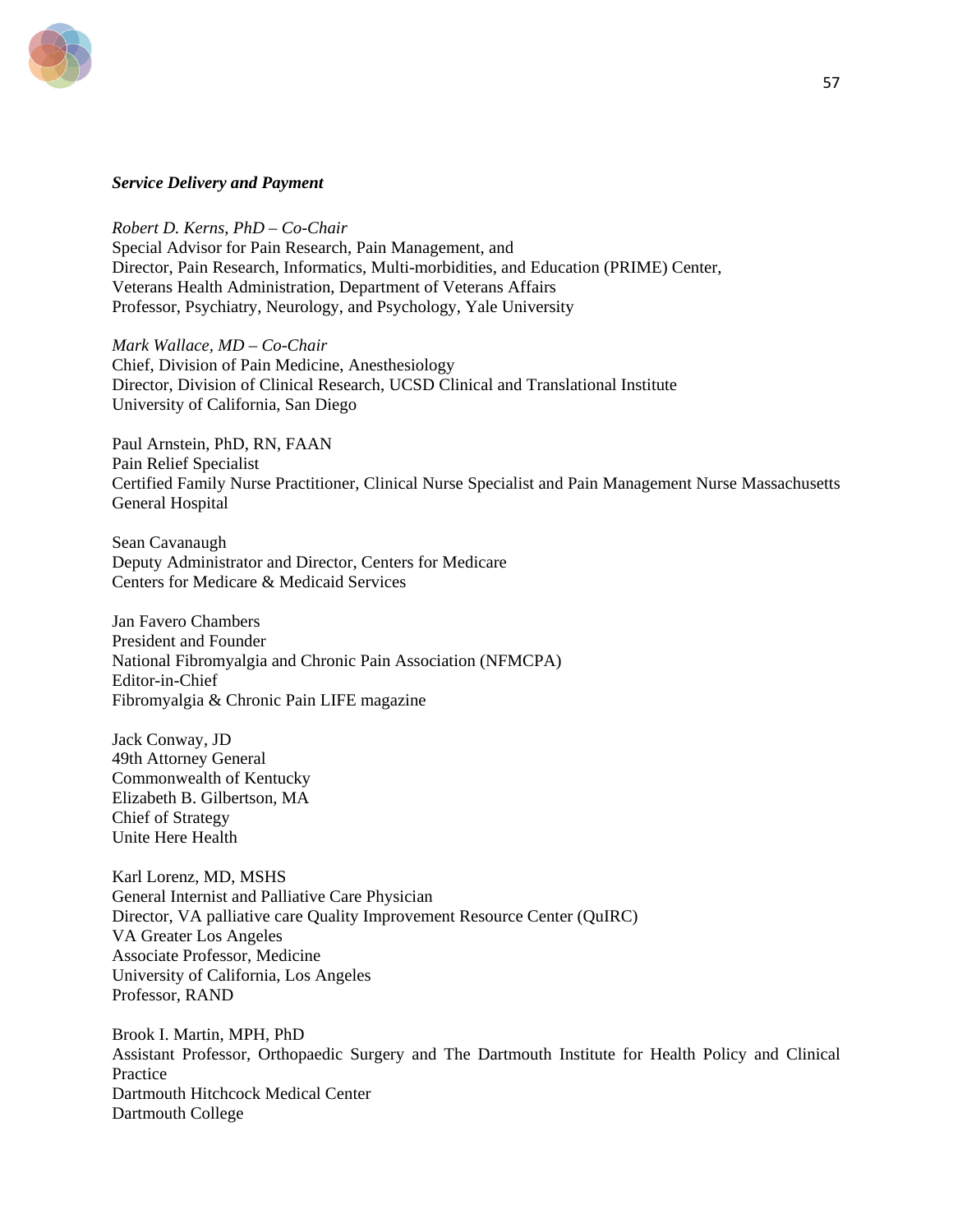

Judith Paice, PhD, RN, FAAN Director, Cancer Pain Program, Division of Hematology-Oncology Research Professor, Medicine Northwestern University Feinberg School of Medicine

Patricia Sinnott, PT, MPH, PhD Health Economist VA Health Economics Resource Center (HERC) Department of Veterans Affairs

Steven P. Stanos, Jr, DO Director, Corporate Pain Services Rehabilitation Institute of Chicago (RIC)

Marianne Udow-Phillips Director, Center for Healthcare Research & Transformation University of Michigan

Catherine H. Underwood, MBS, CAE Chief Executive Officer American Pain Society

CAPT Sherri Yoder, PharmD, BCPS Director, Pharmacy Services Crow Service Unit in Crow Agency, Montana

#### *Professional Education and Training*

*Rollin Gallagher, MD, MPH – Co-Chair* National Program Director, Pain Management Veterans Health Administration Philadelphia Veteran Affairs Medical Center Director, Pain Policy Research and Primary Care University of Pennsylvania School of Medicine

*James Rathmell, MD – Co-Chair*  Professor, Anaesthesia Harvard Medical School Executive Vice-Chair and Chief, Division of Pain Medicine Massachusetts General Hospital

Brian Berman, MD Professor, Family and Community Medicine Director, Center for Integrative Medicine University of Maryland School of Medicine

Colonel Chester Buckenmaier III, MD for: Major General Richard W. Thomas, MD, DDS, FACS Director of Defense and Veterans Center for Integrative Pain Management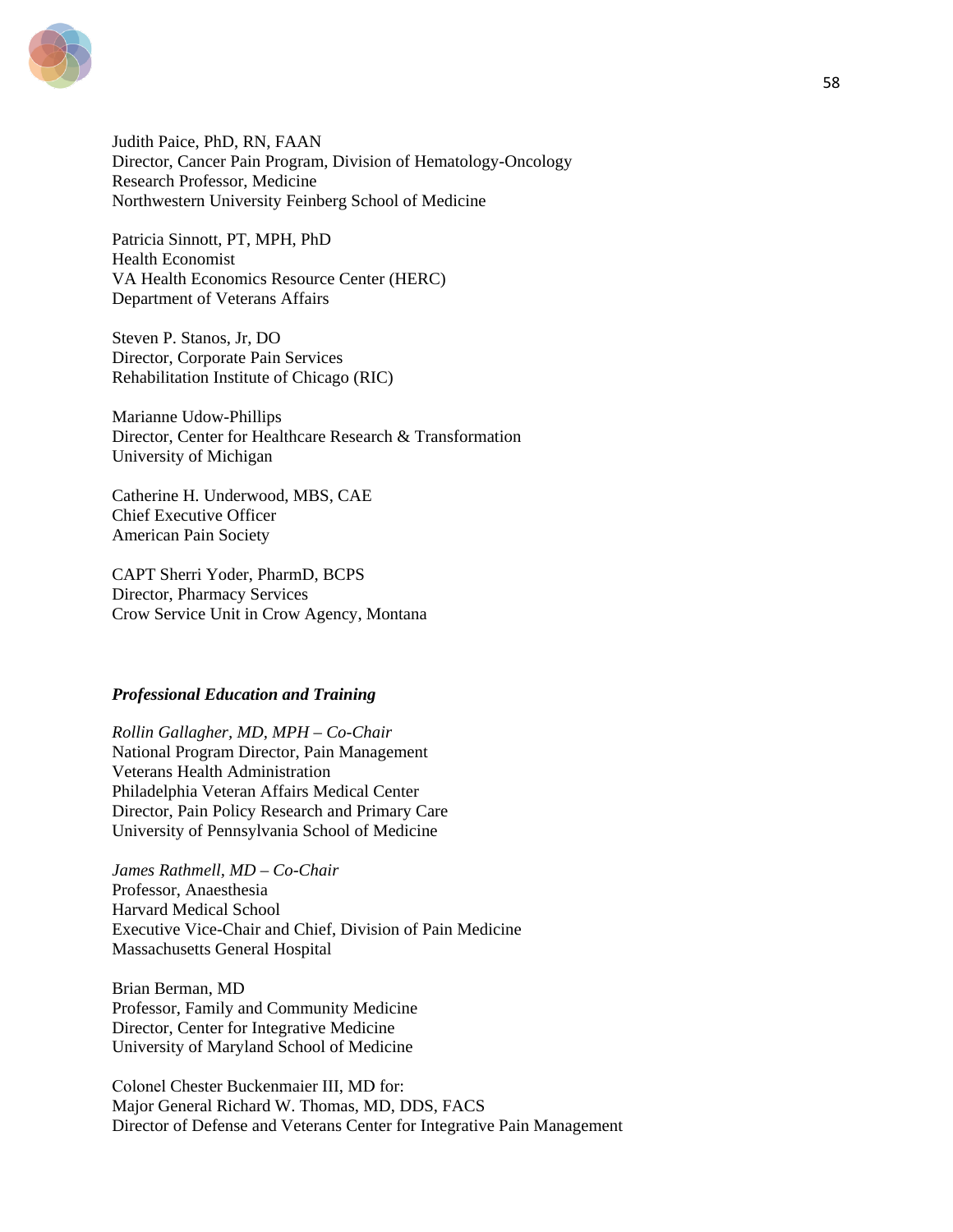

Professor Anesthesiology Uniformed Services University

Daniel B. Carr, MD, MA Professor, Public Health and Community Medicine, Anesthesiology and Medicine Director, Pain Research, Education, and Policy Program Tufts University School of Medicine

Steven P. Cohen, MD Professor, Anesthesiology and Critical Care Medicine Johns Hopkins School of Medicine and Uniformed Services University of the Health Sciences Director, Medical Education and Quality Assurance, Pain Management Division Johns Hopkins School of Medicine Director, Pain Research Walter Reed National Military Medical Center

Terrie Cowley, BA President and Co-Founder TMJ Association

Margaret Faut-Callahan, CRNA, PhD, FNAP, FAAN Interim Provost, Dean, and Professor, Nursing Marquette University

Scott M. Fishman, MD Charles and Patricia Fullerton Endowed Chair of Pain Medicine Executive Vice Chair and Professor, Anesthesiology and Pain Medicine Chief, Division of Pain Medicine University of California, Davis School of Medicine

Francis Keefe, PhD – Liaison Professor, Psychiatry and Behavioral Sciences Director, Duke Pain Prevention and Treatment Research Program Duke University Medical Center

Bill McCarberg, MD Founder Chronic Pain Management Program for Kaiser Permanente (retired) Physician Neighborhood Healthcare in Escondido California

Brian Schmidt, DDS, MD, PhD Director, Bluestone Center for Clinical Research Professor, Oral and Maxillofacial Surgery and Physiology and Neuroscience New York University

Christina Spellman, PhD Executive Director The Mayday Fund

David J. Tauben, MD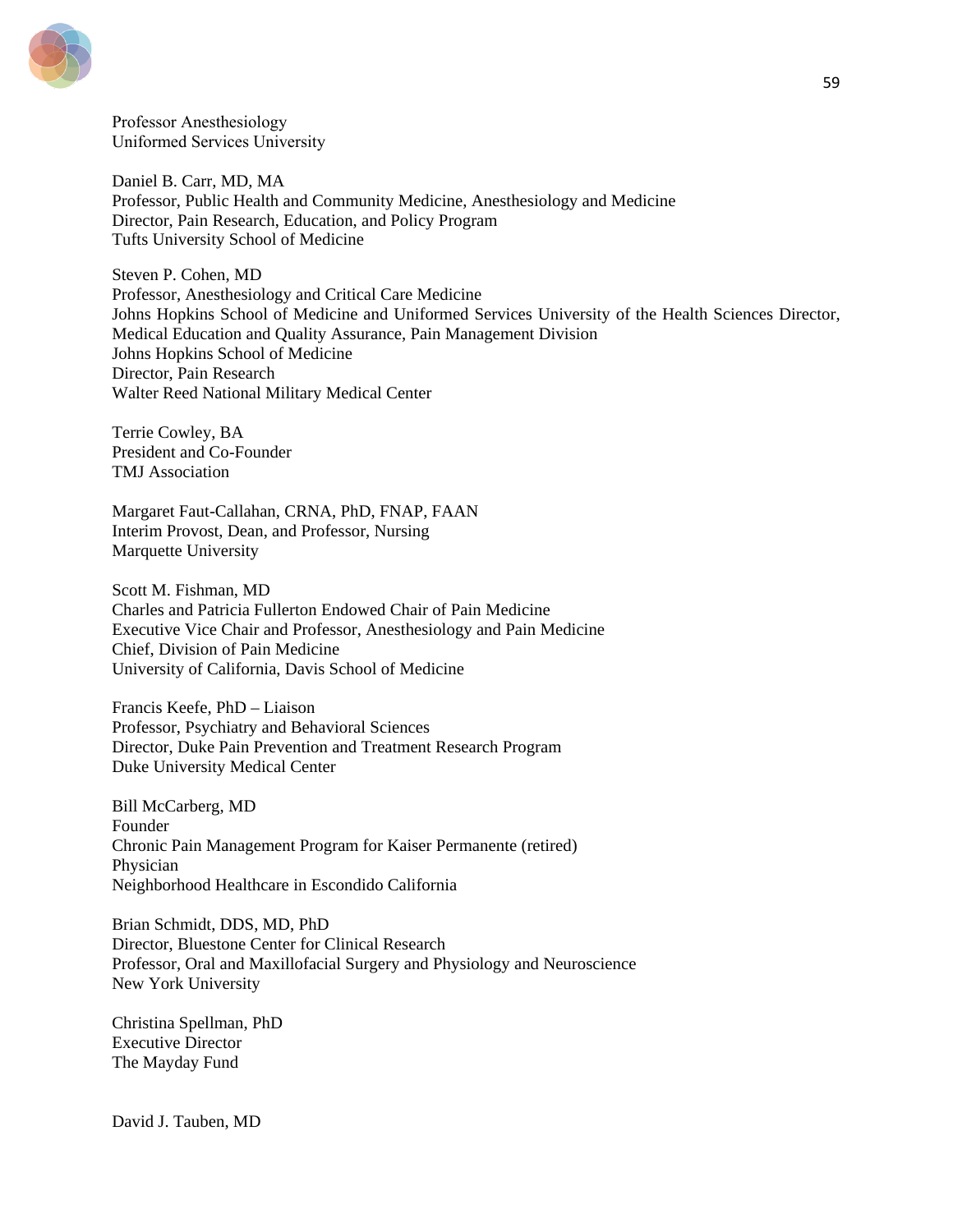

Interim Chief, Division of Pain Medicine Medical Director, Center for Pain Relief Director, Medical Student Education in Pain Medicine Clinical Associate Professor, Medicine and Anesthesia and Pain Medicine University of Washington

David Thomas, PhD Deputy Director, Division of Clinical Neuroscience and Behavioral Research National Institute of Drug Abuse National Institute of Health

Mary Willy, MPH, PhD *(retired 2015)* Associate Director, Division of Risk Management Office of Medication Error Prevention and Risk Management Center for Drug Evaluation and Research Food and Drug Administration

#### *Public Education and Communication*

*Penney Cowan – Co-Chair* Founder and Chief Executive Officer American Chronic Pain Association (ACPA)

*Linda M. Harris, PhD – Co-Chair* Senior Health Communication and ehealth Advisor to the Deputy Assistant Secretary for Health, Disease Prevention and Health Promotion Team Lead, Health Communication and ehealth Office of Disease Prevention and Health Promotion Office of the Secretary Department of Health and Human Services

Humayun J. Chaudhry, D.O., M.S., MACP, FACOI, FAODME President and CEO Federation of State Medical Boards (FSMB) of the United States

Myra Christopher, BA Kathleen M. Foley Chair in Pain and Palliative Care Center for Practical Bioethics

Lee Claassen, CAE Executive Director Interstitial Cystitis Association (ICA)

Ronald Dubner, DDS, PhD Professor, Neural and Pain Sciences University of Maryland School of Dentistry

Keith Humphreys, PhD Professor, Psychiatry Stanford University School of Medicine Career Research Scientist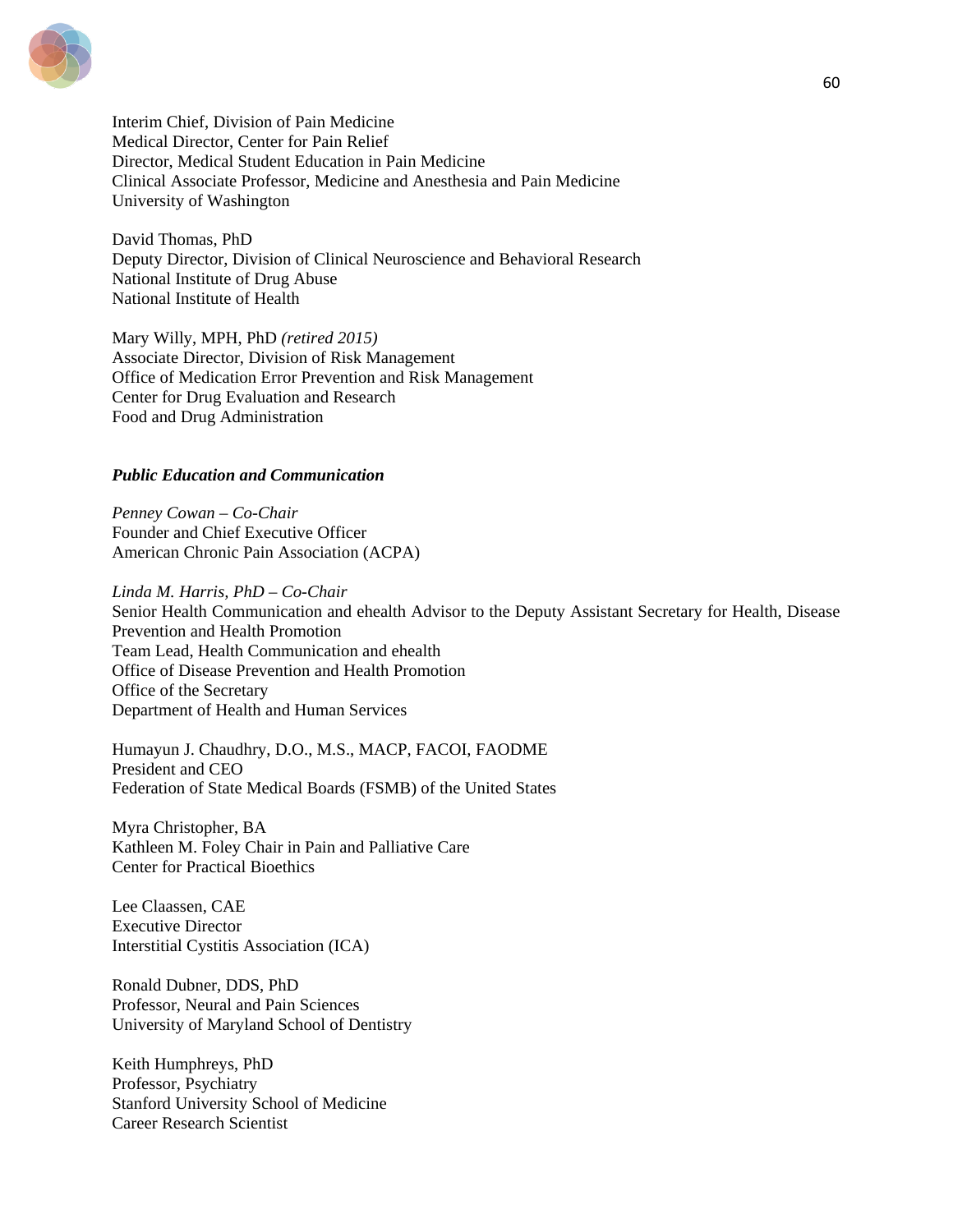

#### U.S. Department of Veterans Affairs

Francis Keefe, PhD Professor, Psychiatry and Behavioral Sciences Director, Duke Pain Prevention and Treatment Research Program Duke University Medical Center

Rebecca Kirch, JD Director, Quality of Life & Survivorship American Cancer Society

Julie Madden, MA Associate Director, Policy for the Human Capital and Resources Management Office Centers for Disease Control and Prevention

Susan E. Maier, PhD Deputy Director Office of Research on Women's Health Office of the Director National Institutes of Health

John Piette, PhD Professor, Health Behavior and Health Education Co-Director, Center for Chronic Disease Management University of Michigan School of Public Health

Tina M. Tockarshewsky, BA President and Chief Executive Officer The Neuropathy Association

Mary Vargas, JD Founding Partner Stein & Vargas, LLP

Lynn Webster, MD, FACPM, FASAM Vice President, Scientific Affairs PRA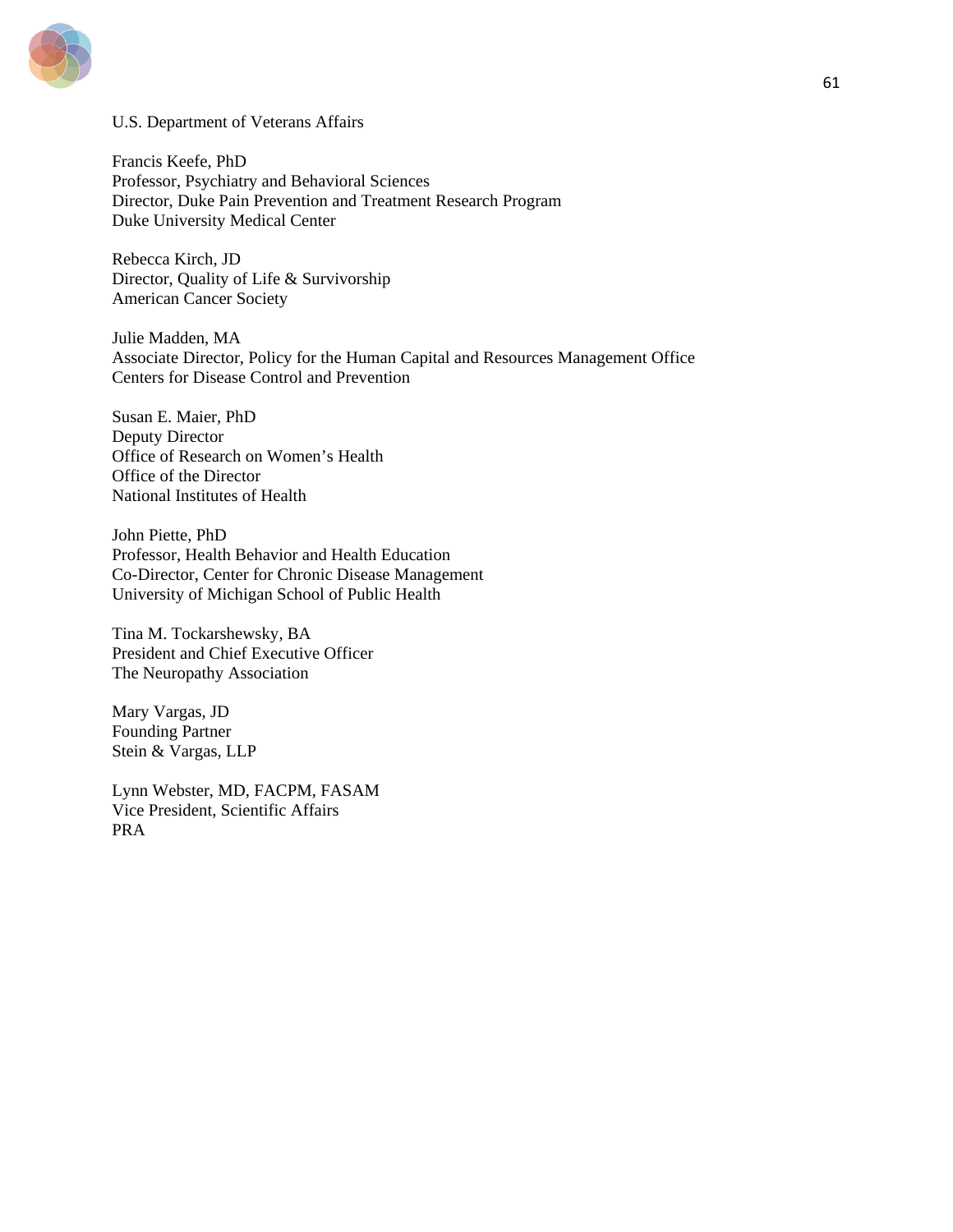

#### *Support and consulting staff*

Jordan Broderick, MA Office of Disease Prevention and Health Promotion Office of the Secretary Department of Health and Human Services

Chazeman Jackson, MA, PhD Health Science Advisor Office of Minority Health Department of Health and Human Services

Nicole Kelly Board of Directors American Chronic Pain Association

Cheryse Sankar, PhD Health Science Policy Analyst National Institute of Neurological Disorders and Stroke National Institutes of Health

Tara A. Schwetz, PhD Health Science Policy Analyst National Institute of Neurological Disorders and Stroke National Institutes of Health

Lindsay R. St. Louis, BS Candidate, MS in Pain Research, Education and Policy Tufts University School of Medicine

#### *Expert Consultants*

Eugene Hsu, MD, MBA Pain Medicine Fellow Oregon Health & Science University Adjunct Professor Anesthesiology and Critical Care Medicine Johns Hopkins University School of Medicine

Timothy Furnish, MD Assistant Clinical Professor, Anesthesiology University of California, San Diego

Beth Murinson, MD Assistant Professor, Department of Neurology Johns Hopkins School of Medicine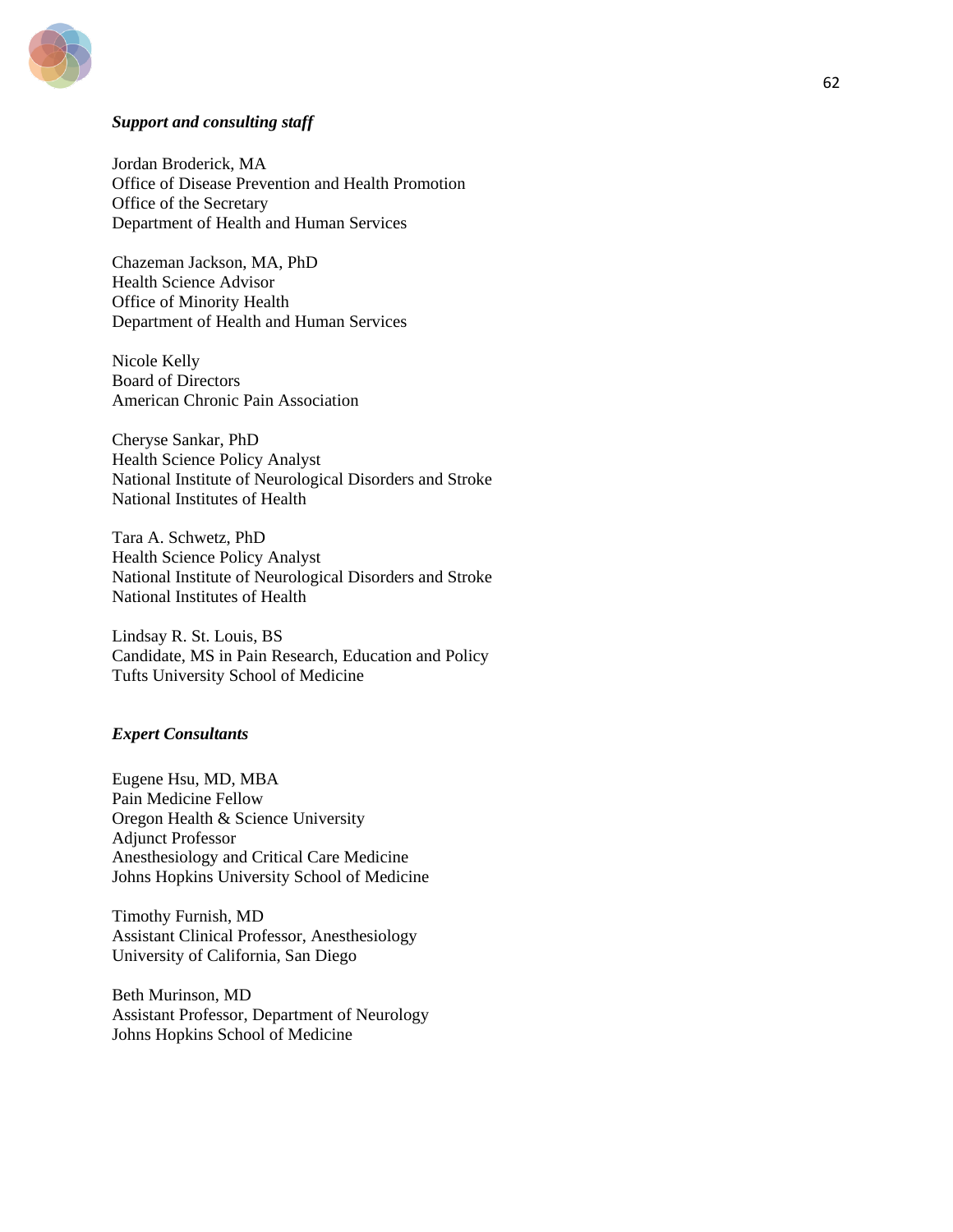

## *Science Writers*

Neil E.Weisfeld, JD, MsHyg Victoria D. Weisfeld, MPH Co-Principals NEW Associates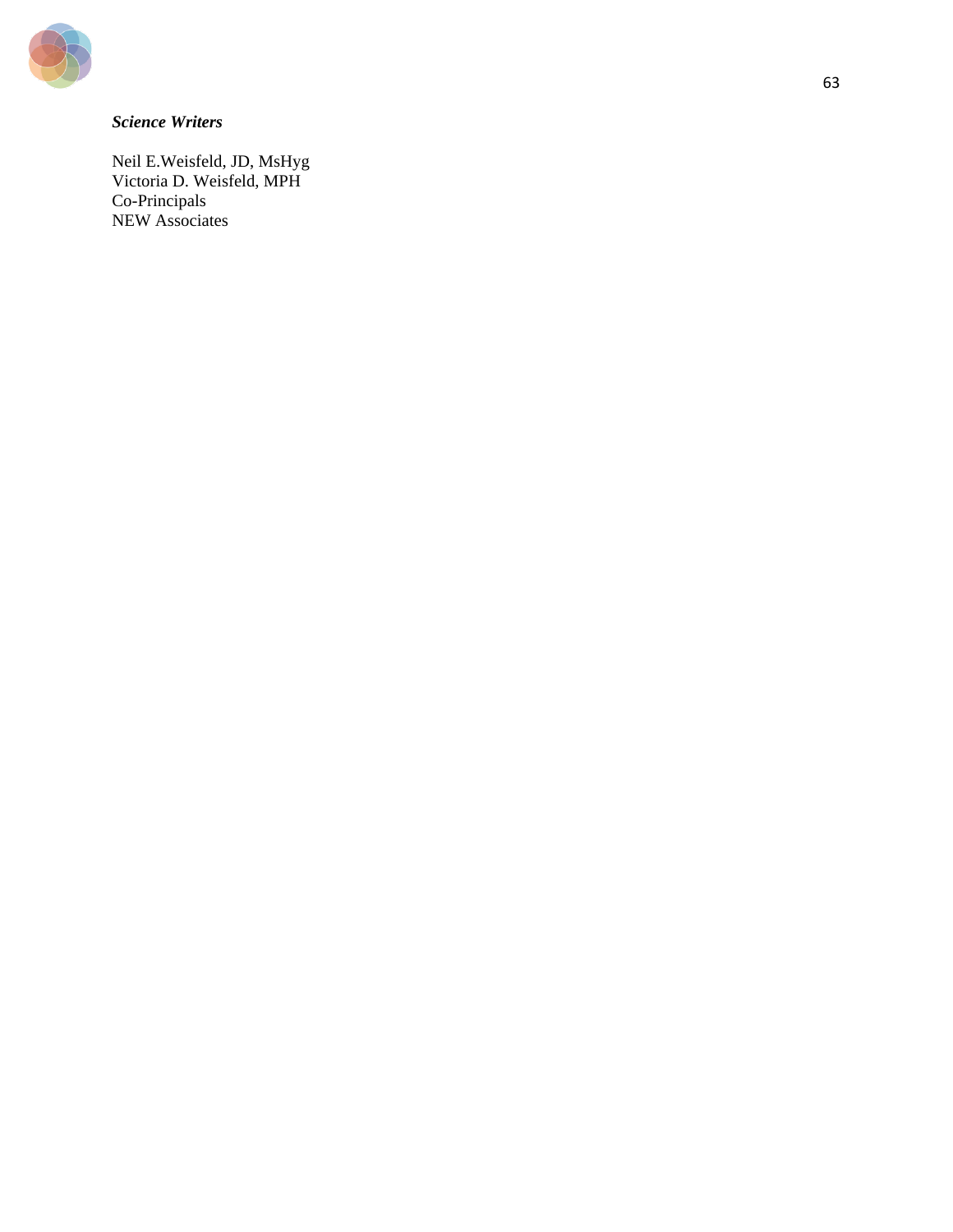

## **Appendix C. Member nomination process and conflict of interest disclosure**

The National Pain Strategy (NPS) is a nationwide plan to address the core recommendations of the Institute of Medicine's (IOM) report[,](http://www.ninds.nih.gov/exit_disclaimer.htm) *[Relieving Pain in America](https://www.nap.edu/read/13172/chapter/1)*  $\mathbb{F}$ , on pain prevention, treatment, management, education, and research. The entity charged by HHS to address the IOM recommendations is the Interagency Pain Research Coordinating Committee (IPRCC), which was established under the ACA and, as such, is subject to rules and guidelines of the Federal Advisory Committee Act (FACA). The IPRCC's Task Force of experts, established to develop the NPS plan, also falls under the FACA rules and guidelines.

The Task Force is organized into six thematic working groups and an oversight panel and comprises approximately 80 members, with broad representation and expertise in accord with the recommendations of the IOM committee. Screening and selection of the NPS Task Force members was a multi-step process, performed according to FACA's requirements. A call for nominations was made through distribution to advocacy groups, professional societies, website notification, and email distribution. It was published as a Federal Register Notice as well. Candidates were selected based on expertise and knowledge, and the overall Task Force representation fulfilled IOM recommendations. A working group of the IPRCC screened and approved the slate of working group members.

Nominees were informed of the nature of conflicts of interests that would preclude their service and were required to disclose any potential conflicts and the nature of the conflicts. They were also required to disclose whether they were registered lobbyists, which precludes service under FACA. Conflict of interest disclosures were reviewed by the FACA Committee Management Officer and the IPRCC's Designated Federal Officer. If potential conflicts were identified, the nominee's conflict situation was reviewed by the NINDS Deputy Ethics Counselor to determine eligibility for service on the working group.

The working groups were advised of the needs and guidelines to protect the confidentiality of discussions to develop the NPS. Requests from all outside entities to present or provide unsolicited information to the working groups during the process were directed to the IPRCC's Designated Federal Officer.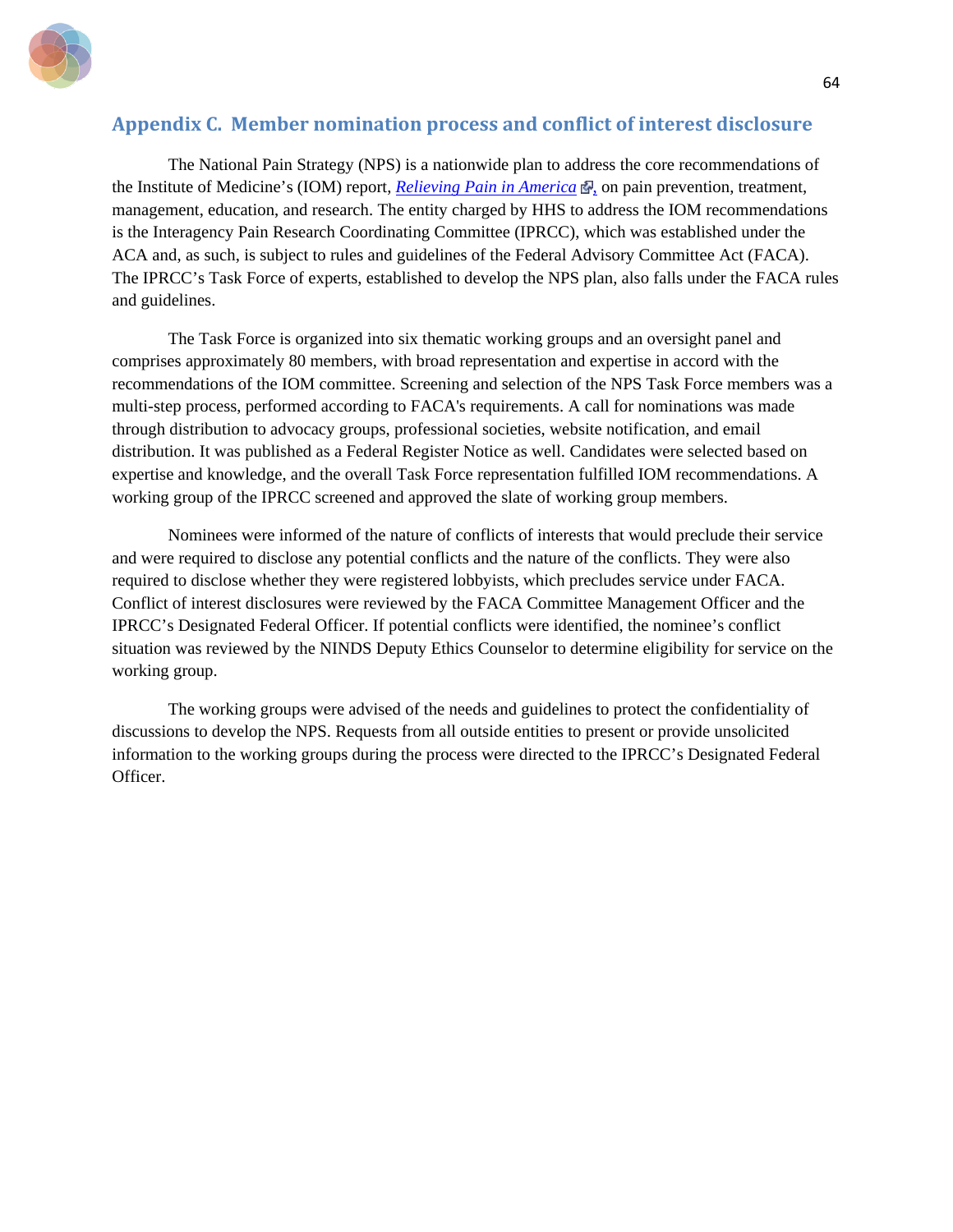

# **Appendix D. Chronic pain screener questions**

| <b>Definition</b>                                          | <b>Item</b>                                                                                                                                                                                                                                                                                                                                                                    | <b>Criteria</b>                                                                                                                     |  |  |
|------------------------------------------------------------|--------------------------------------------------------------------------------------------------------------------------------------------------------------------------------------------------------------------------------------------------------------------------------------------------------------------------------------------------------------------------------|-------------------------------------------------------------------------------------------------------------------------------------|--|--|
| Pain on at<br>least half the<br>days for 6<br>months       | Over the last six months, on about how many days<br>have you had pain?<br>$\Box$ I have not had pain<br>I have had pain, but on less than half the<br>$\Box$<br>days<br>$\Box$ I have had pain on more than half the<br>days, but not every day<br>$\Box$ I have had pain every day, but not all the<br>time<br>I have had pain all day, every day,<br>$\Box$<br>without break | Chronic pain is pain on at least half the<br>days over the past six months.                                                         |  |  |
| Chronic pain<br>severity<br>(mild,<br>moderate,<br>severe) | In the past 7 days, how would you rate your pain<br>on average?<br>$0 = No$ pain<br>10= Worst imaginable pain                                                                                                                                                                                                                                                                  | Mean or sum of the three<br>0-10 pain ratings.<br><b>Mean</b><br><b>Sum</b><br>Mild<br>< 12<br>< 4                                  |  |  |
|                                                            | In the past 7 days, how much did pain interfere<br>with your day-to-day activities?                                                                                                                                                                                                                                                                                            | Moderate $4$ to $<$ 7<br>12 to 20<br>7 to 10<br>Severe<br>21 to 30                                                                  |  |  |
|                                                            | $0 = No$ interference<br>10=Completely interferes<br>In the past 7 days, how much did pain interfere<br>with your enjoyment of life?                                                                                                                                                                                                                                           | NOTE: If only two pain ratings are<br>available, divide by the sum by two and<br>multiple by 3 to obtain an estimated<br>sum score. |  |  |
|                                                            | 0=No interference<br>10=Completely interferes                                                                                                                                                                                                                                                                                                                                  |                                                                                                                                     |  |  |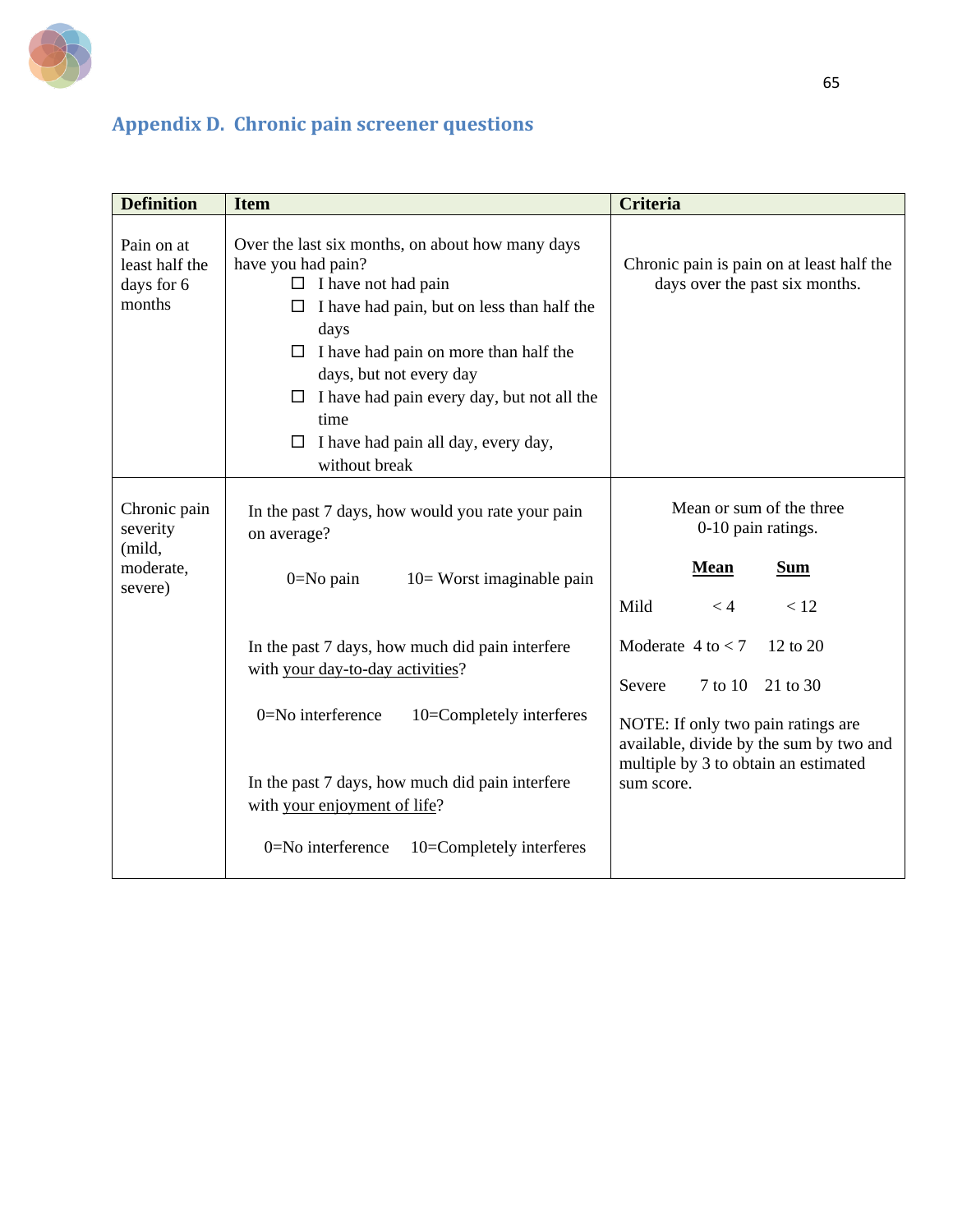

# **Appendix E. Operational questions for determining high-impact chronic pain**

| Among people with chronic pain (as determined by screener questions in Appendix D), high-impact<br>chronic pain is operationally defined by enduring participation restrictions because of pain, including: |                                                                                                                                                                                     |  |  |  |  |
|-------------------------------------------------------------------------------------------------------------------------------------------------------------------------------------------------------------|-------------------------------------------------------------------------------------------------------------------------------------------------------------------------------------|--|--|--|--|
| Participation                                                                                                                                                                                               |                                                                                                                                                                                     |  |  |  |  |
| restrictions<br>because<br>of pain                                                                                                                                                                          | I have had trouble doing my usual work (including work<br>for pay, work around the home, volunteer work).<br>Rarely Sometimes<br>Usually<br>Always<br>Never                         |  |  |  |  |
|                                                                                                                                                                                                             | I have had trouble doing my regular social and recreational<br>$\bullet$<br>activities (such as visiting friends, going to the movies,<br>attending clubs or religious activities). |  |  |  |  |
|                                                                                                                                                                                                             | Sometimes<br>Usually<br>Rarely<br>Never<br>Always                                                                                                                                   |  |  |  |  |
|                                                                                                                                                                                                             |                                                                                                                                                                                     |  |  |  |  |
|                                                                                                                                                                                                             | Sometimes<br>Usually<br>Rarely<br>Never<br>Always                                                                                                                                   |  |  |  |  |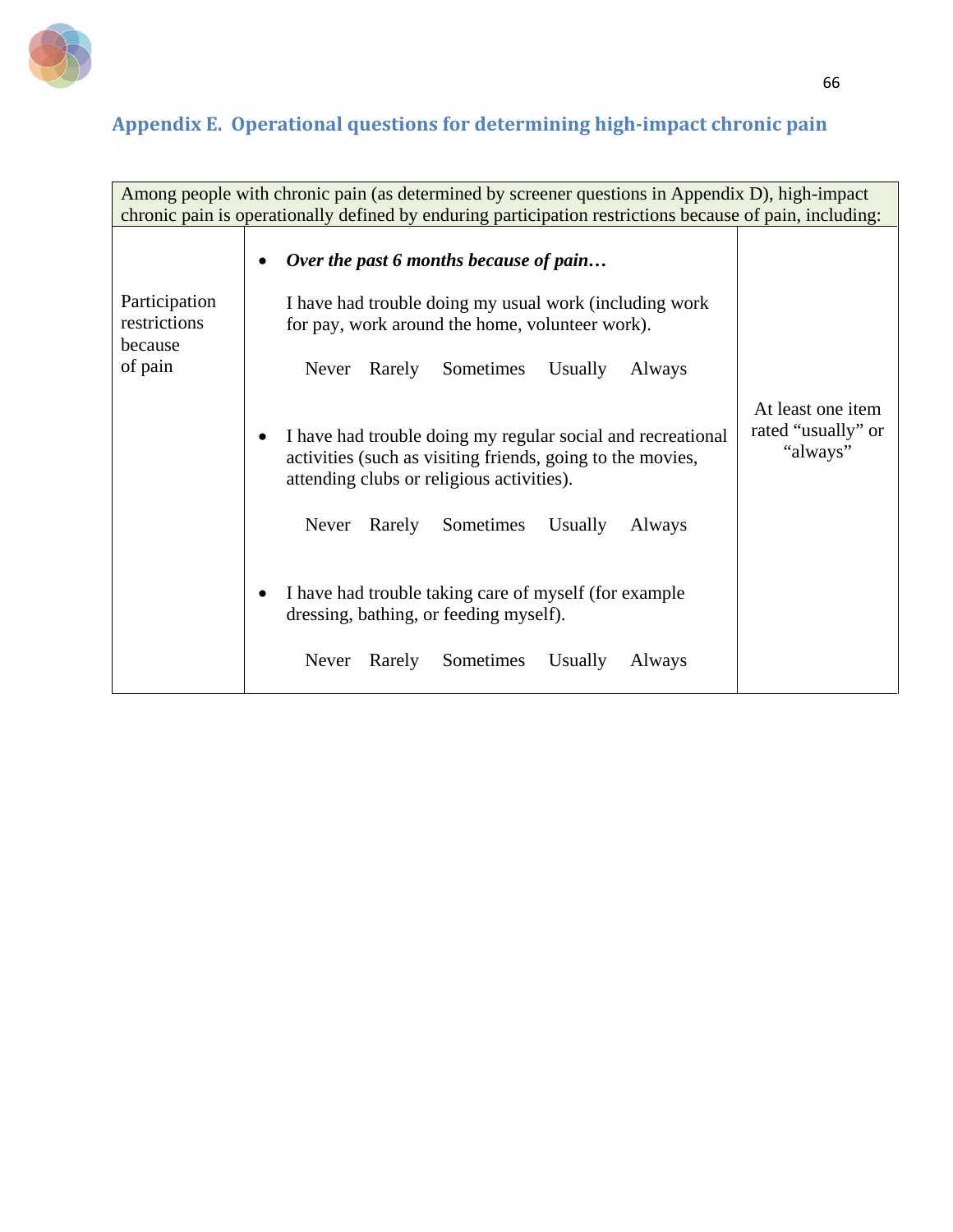

## **Appendix F. Diagnostic clusters for population pain research**

| 1. Back pain                                                                          |
|---------------------------------------------------------------------------------------|
| 2. Neck pain                                                                          |
| 3. Limb/extremity pain, arthritis disorders (including osteoarthritis and joint pain) |
| 4. Fibromyalgia and wide-spread muscle pain                                           |
| 5. Headache                                                                           |
| 6. Orofacial, ear, and temporomandibular disorder pain                                |
| 7. Abdominal pain and bowel pain                                                      |
| 8. Chest pain                                                                         |
| 9. Urogenital, pelvic, and menstrual pain                                             |
| 10. Fractures, contusions, sprains and strains                                        |
| 11. Other painful conditions.                                                         |
| This includes sickle cell disease, Complex Regional Pain Syndrome, systemic lupus     |
| erythematosus, acquired deformities (excluding spinal disorders), spinal cord injury, |
| Lyme disease, Neuropathic pain. Note: Cancer pain is included here, but relevant      |
| diagnostic codes need to be identified.                                               |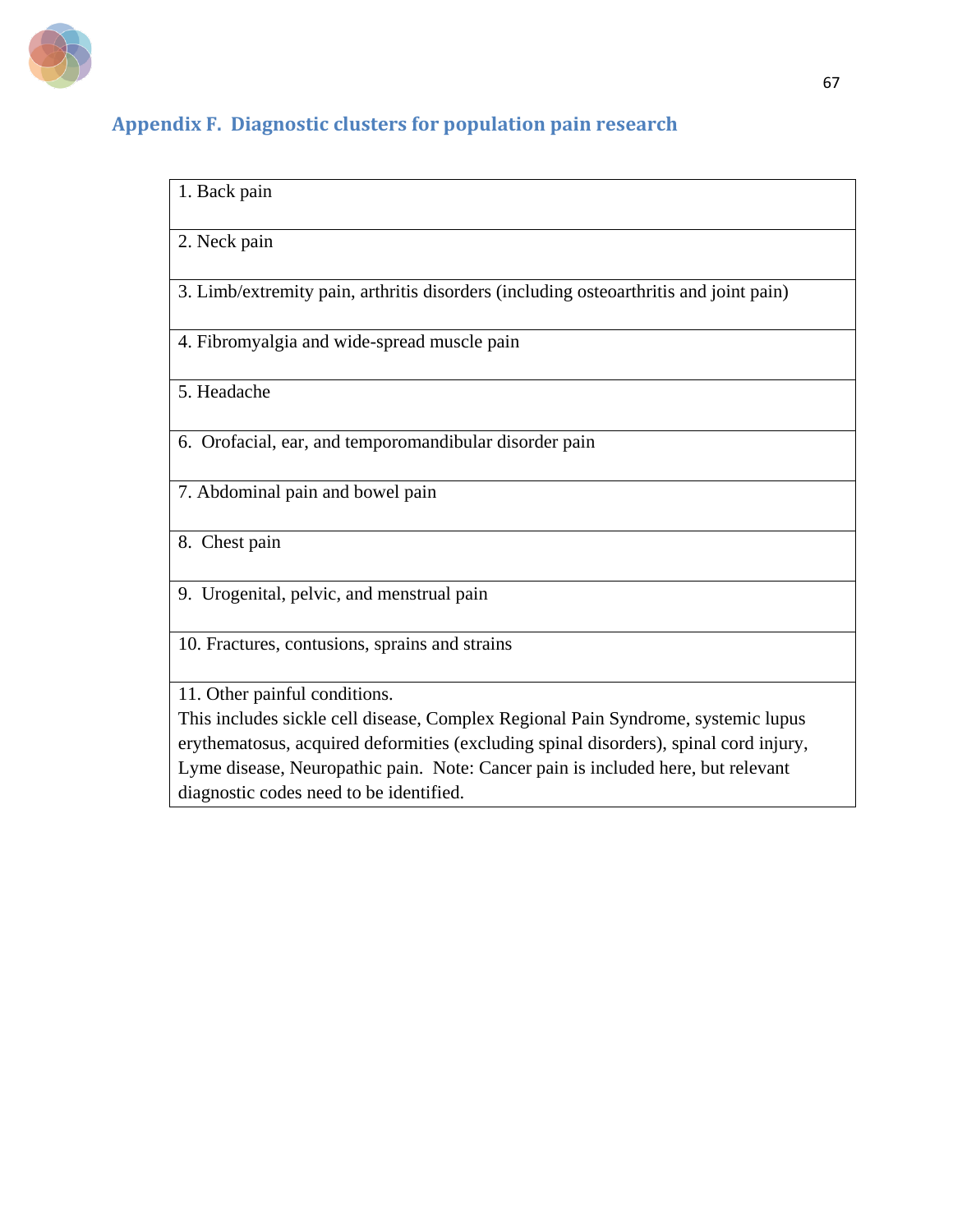

## **Appendix G. Pain treatment indicators: Health care services for pain measurable with electronic health care data**

| <b>Type of service</b>  | <b>Sub-types</b>                                  | <b>Notes</b>                                                                                      | <b>Identification</b>                      |
|-------------------------|---------------------------------------------------|---------------------------------------------------------------------------------------------------|--------------------------------------------|
| Professional            | Primary care visits                               |                                                                                                   | Provider codes in                          |
| services                |                                                   |                                                                                                   | combination with                           |
|                         | Pain specialist visits                            | Differentiate type of specialist (e.g. neurology,<br>orthopedic surgery, rehabilitation medicine, | Diagnostic Clusters                        |
|                         |                                                   | anesthesiology, rheumatology)                                                                     |                                            |
| Physical therapy visits |                                                   |                                                                                                   |                                            |
|                         | Occupational therapy visits                       |                                                                                                   |                                            |
|                         | Psychologist visits                               |                                                                                                   |                                            |
|                         | Chiropractic visits                               | These may not be routinely available in many                                                      |                                            |
|                         | Alternative/complementary                         | electronic health care databases.                                                                 |                                            |
|                         | care visits                                       |                                                                                                   |                                            |
| Oral medications        | Opioids                                           | Differentiate short-acting and extended release.                                                  | <b>National Drug</b>                       |
|                         |                                                   | Chronic use may be defined by $70+$ days supply in a                                              | Classification (NDC)                       |
|                         |                                                   | 90 day period, receiving 6+ dispensings in a year, or<br>other indication of sustained use.       | codes) in combination                      |
|                         | <b>NSAIDS</b>                                     |                                                                                                   | with Diagnostic Clusters<br>when necessary |
|                         |                                                   | Only available when prescribed, not over-the-counter.                                             |                                            |
|                         | Sedatives, anti-anxiety                           | Chronic use may be defined by $45+$ days supply in a                                              |                                            |
|                         | agents, sleep medications<br>and muscle relaxants | 90 day period or other indication of sustained,                                                   |                                            |
|                         |                                                   | frequent use.                                                                                     |                                            |
|                         | Triptans                                          |                                                                                                   |                                            |
|                         | <b>Anticonvulsants</b>                            |                                                                                                   |                                            |
|                         | Antidepressants                                   | SSRI, SNRI, Tricyclic antidepressants and other                                                   |                                            |
|                         |                                                   | heterocyclic medications may be differentiated.                                                   |                                            |
|                         | Aspirin and                                       | These will not be adequately captured by electronic                                               |                                            |
|                         | acetaminophen                                     | health care data because they are generally taken                                                 |                                            |
|                         | over-the-counter.                                 |                                                                                                   |                                            |
| Procedures              | Surgery                                           | Differentiate anatomical site of surgery (back, hip,                                              | Procedure codes in                         |
|                         |                                                   | knee, shoulder, etc.) and type of surgery within                                                  | combination with                           |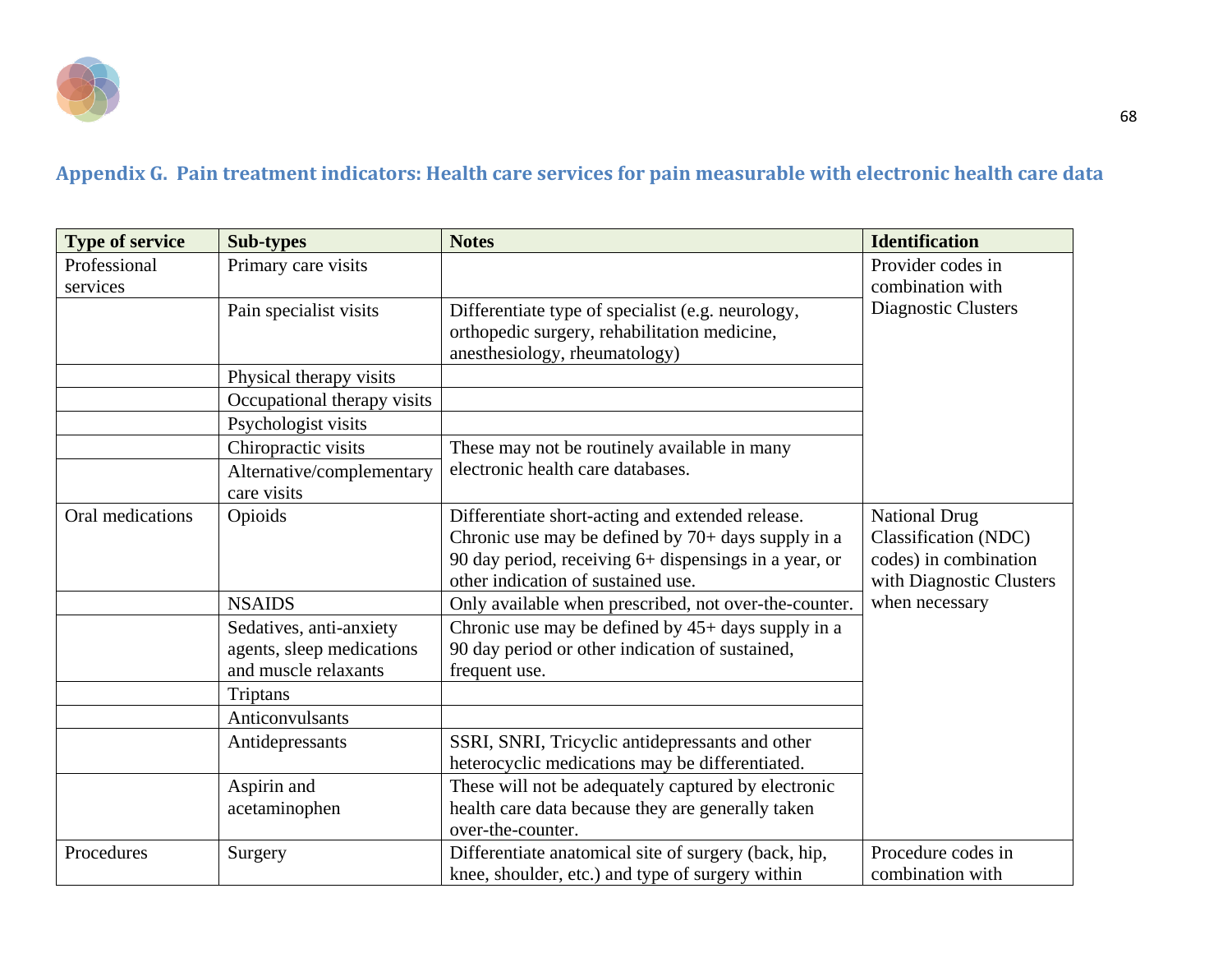

|                |                                                             | anatomical site (e.g. laminectomy, fusion, discectomy<br>for back surgery).                                                                                                                                               | Diagnostic Clusters when<br>necessary                           |
|----------------|-------------------------------------------------------------|---------------------------------------------------------------------------------------------------------------------------------------------------------------------------------------------------------------------------|-----------------------------------------------------------------|
|                | Injections, blocks and<br>infusions                         | Differentiate type (e.g., epidural steroid injections,<br>selective nerve root blocks, trigger point injections,<br>facet point injections, sympathetic nerve root blocks,<br>joint injections, peripheral nerve blocks). |                                                                 |
|                | TENS, spinal cord<br>stimulation, deep brain<br>stimulation |                                                                                                                                                                                                                           |                                                                 |
| Inpatient care | Surgical admission<br>Non-surgical admission                |                                                                                                                                                                                                                           | Diagnostic codes<br>identifying primary<br>reason for admission |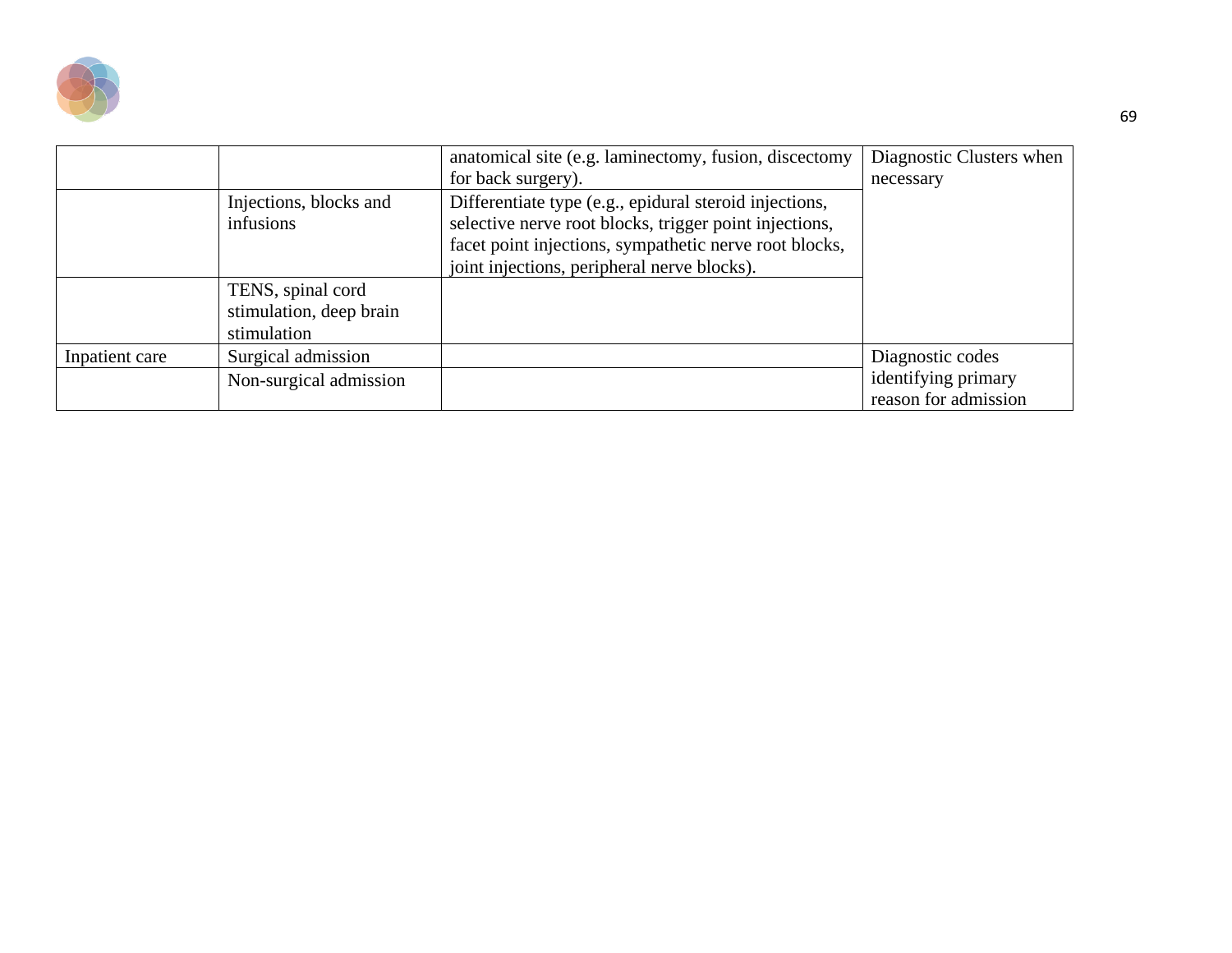

## **Appendix H. Public and private payer coverage and payment methodologies for pain-related treatments**

| <b>Public &amp; Private Payer Coverage of Pain-Related Treatments</b>                |                                |                                                       |                                                                |                                                      |                                                  |                                                                  |
|--------------------------------------------------------------------------------------|--------------------------------|-------------------------------------------------------|----------------------------------------------------------------|------------------------------------------------------|--------------------------------------------------|------------------------------------------------------------------|
| Payer                                                                                | <b>Pain-related Treatments</b> |                                                       |                                                                |                                                      |                                                  |                                                                  |
|                                                                                      | <b>Medications</b>             | <b>Regional</b><br>Anesthetic<br><b>Interventions</b> | <b>Surgery</b>                                                 | Psychological<br><b>Therapies</b>                    | <b>Rehabilitative/Physical</b><br><b>Therapy</b> | <b>Complementary and</b><br><b>Alternative Medicine</b><br>(CAM) |
| X<br><b>Medicaid</b>                                                                 |                                | No state specific<br>data found                       | X                                                              | X                                                    | X                                                | $X^5$                                                            |
| <b>Medicare</b>                                                                      | X                              | X                                                     | $\mathbf X$                                                    | $X^3$                                                | $X^4$                                            | $X^5$                                                            |
| <b>Private Insurers</b><br>(BCBSM example)                                           | X                              | X                                                     | X                                                              | X                                                    | X                                                | $\mathbf X$                                                      |
| <b>Veterans Health</b><br><b>Administration</b><br>(VHA)                             | $\mathbf X$                    | $\mathbf X$                                           | $\mathbf X$                                                    | $\boldsymbol{X}$                                     | X                                                | $X^6$                                                            |
| <b>U.S. Department of</b><br>Defense (DoD)/<br>TRICARE <sup>1</sup>                  | X                              | X                                                     | X                                                              | X                                                    | X                                                | $X^7$                                                            |
| <b>Federal and State</b><br>Workers'<br><b>Compensation</b><br>Programs <sup>2</sup> | X<br>State:<br>X<br>Federal:   | X<br>State:<br>$\boldsymbol{\mathrm{X}}$<br>Federal:  | $\mathbf X$<br>State:<br>Federal:<br>$\boldsymbol{\mathrm{X}}$ | State: No state<br>specific data found<br>Federal: X | $\boldsymbol{X}$<br>State:<br>X<br>Federal:      | State: No state specific<br>data found<br>Federal: X             |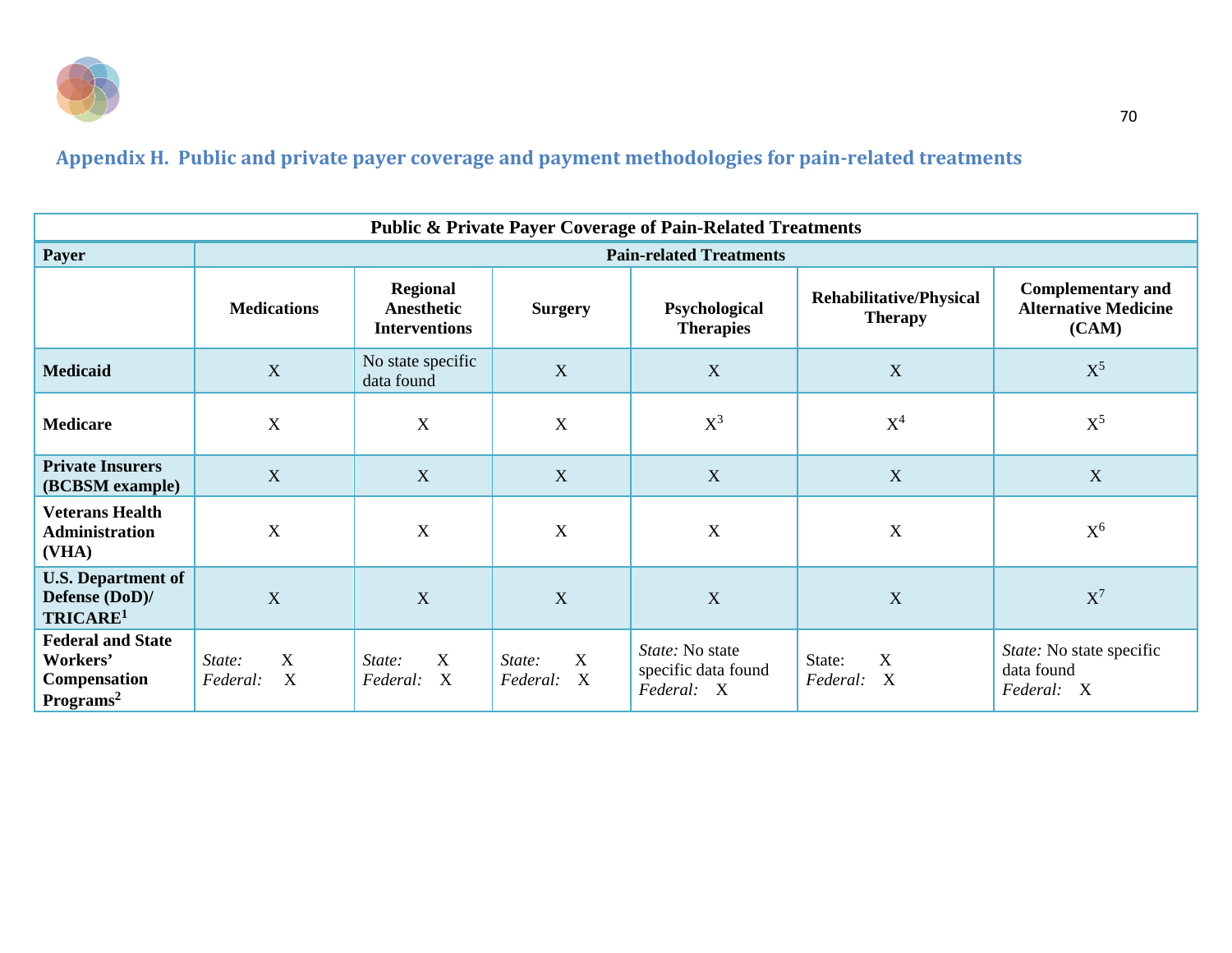

## **"X" indicates the payer offers coverage for procedure(s) within the treatment category**

<sup>1</sup> TRICARE is the health care program of the DoD Military Health System and is administered through managed care support contracts. The program offers service members and their families three main health plan options (TRICARE Prime, TRICARE Standard, and TRICARE Extra) that allow them to receive care from private health care providers.

 $2$  The Federal Employees' Compensation Act (FECA) is the workers' compensation program for federal employees and provides medical benefits to employees who are injured or become ill in the course of their federal employment. FECA covers all medical costs associated with the treatment of the work-related injury or illness. FECA benefits are paid out of the congressionally appropriated Federal Employees' Compensation Fund. In contrast, state workers' compensation programs are regulated by the state and provided through private insurance, state insurance funds, or self-insurance. Policies and programs vary widely among states.

 $3$  In 2014 and 2015, Medicare beneficiaries were responsible for a 20% coinsurance for outpatient psychological counseling services. Before 2014, the coinsurance was 35 to 50 percent.

<sup>4</sup> Most health plans have limitations on physical therapy and occupational therapy services. For 2015, Medicare had a \$1,940 combined annual cap for physical therapy and speechlanguage pathology services, and a \$1,940 annual cap for occupational therapy services. Many Medicare Advantage plans have chosen not to institute a therapy cap.

<sup>5</sup> Medicare and most state Medicaid programs only cover chiropractic services for manual manipulation of the spine to treat a subluxation (when one or more bones in the spine move out of position). A few state Medicaid programs, such as Florida and Rhode Island, have covered other CAM services, including acupuncture and massage therapy.

 $<sup>6</sup>$  Every VHA provider has a specific requirement to make chiropractic services available onsite.</sup>

 $7$  While some military medical facilities may offer services like acupuncture and chiropractic care, these are reserved for active duty members only. CAM services are largely excluded under TRICARE.

**Sources:** Kaiser Family Foundation, State Facts, Medicaid Benefits, 2011; Centers for Medicare & Medicaid Services; BCBSM; TRICARE; VHA; Department of Defense, Report to the Congress: Complementary and Alternative Medicine within the Military Health System, 2011; Department of Defense, Report to the Congress: The Implementation of a Comprehensive Policy On Pain Management by the Military Health Care System; Congressional Research Service, The Federal Employees' Compensation Act (FECA): Workers' Compensation for Federal Employees, June 2013.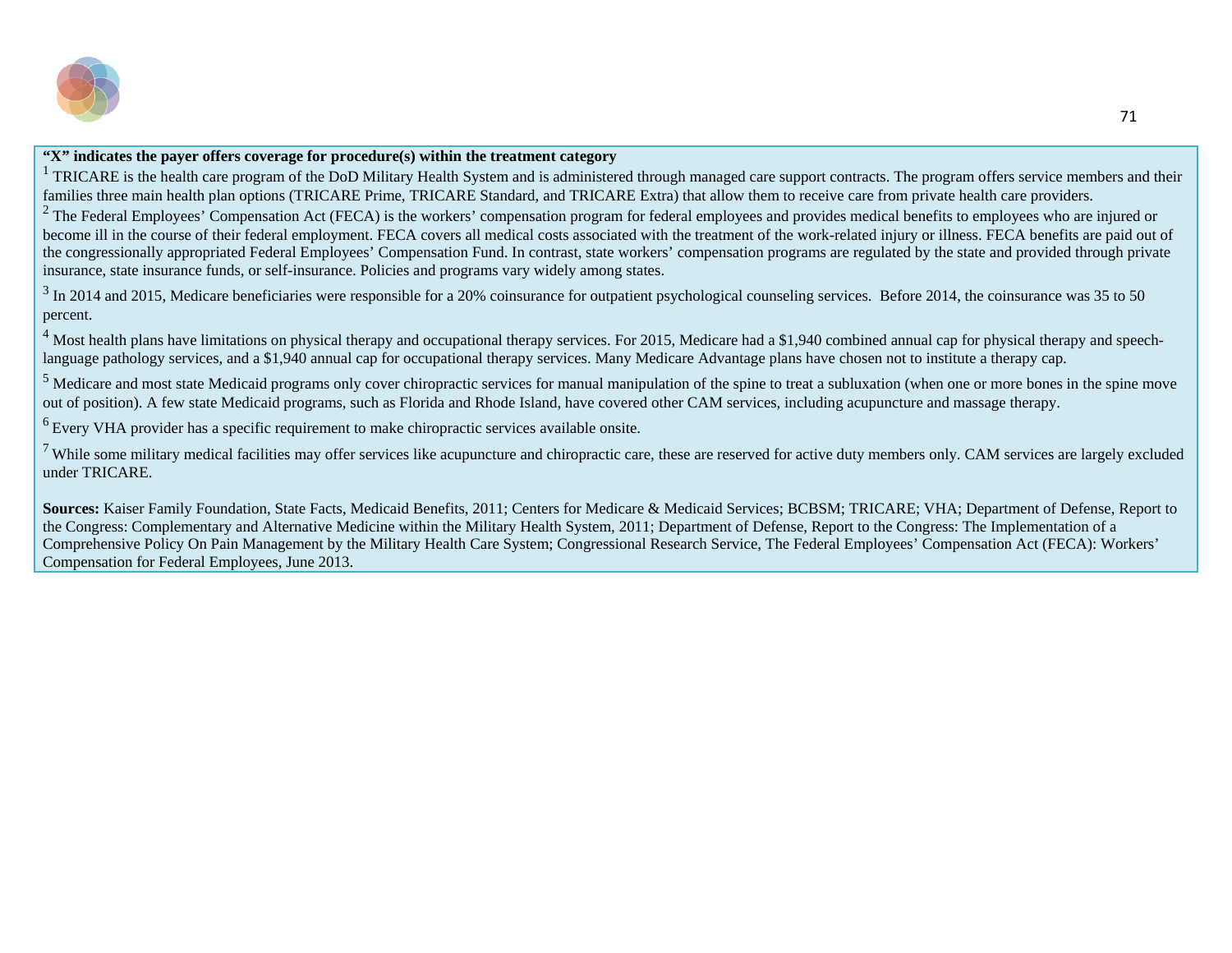

| <b>Public &amp; Private Payment Methodologies for Pain-Related Treatments</b>           |                                                                                                                                                                                                                                                                   |                                                                                         |                                                                                                |                                                                                                                               |                                                                                                                                                                                                                                                                |                                                                                                                            |
|-----------------------------------------------------------------------------------------|-------------------------------------------------------------------------------------------------------------------------------------------------------------------------------------------------------------------------------------------------------------------|-----------------------------------------------------------------------------------------|------------------------------------------------------------------------------------------------|-------------------------------------------------------------------------------------------------------------------------------|----------------------------------------------------------------------------------------------------------------------------------------------------------------------------------------------------------------------------------------------------------------|----------------------------------------------------------------------------------------------------------------------------|
| Payer <sup>1</sup>                                                                      | <b>Pain-related Treatments</b>                                                                                                                                                                                                                                    |                                                                                         |                                                                                                |                                                                                                                               |                                                                                                                                                                                                                                                                |                                                                                                                            |
|                                                                                         | <b>Medications</b>                                                                                                                                                                                                                                                | <b>Regional</b><br><b>Anesthetic</b><br><b>Interventions</b>                            | <b>Surgery</b>                                                                                 | Psychological<br><b>Therapies</b>                                                                                             | <b>Rehabilitative/Physical</b><br><b>Therapy</b>                                                                                                                                                                                                               | Complementary<br>and Alternative<br><b>Medicines (CAM)</b>                                                                 |
| Medicaid <sup>2</sup>                                                                   | Pharmacies are reimbursed for the<br>acquisition cost of the drug plus a<br>dispensing fee, both of which can<br>vary by state.<br>For states that contract with a<br>managed care entity (MCE) to<br>provide drug benefits, the MCE<br>would negotiate payments. | No state<br>specific data<br>found                                                      | Varies by state                                                                                | 35 states use fee-<br>for-service to pay<br>for psychologist<br>services for<br>individuals<br>enrolled in adult<br>Medicaid. | 33 states use fee-for-service to<br>pay for occupational therapy<br>services for individuals<br>enrolled in adult Medicaid.<br>35 states and DC use fee-for-<br>service to pay for physical<br>therapy services for individuals<br>enrolled in adult Medicaid. | 26 states use fee-for<br>services to pay for<br>chiropractic services<br>for individuals<br>enrolled in adult<br>Medicaid. |
| <b>Medicare</b>                                                                         | Medicare Part D plans negotiate<br>prices with pharmacies and<br>manufacturers. The negotiated<br>price includes the ingredient cost<br>and dispensing fee.                                                                                                       | Fee schedule<br>and/or<br>Prospective<br>Payment<br>System<br>(depending on<br>setting) | Fee schedule<br>and/or<br>Prospective<br>Payment System<br>(depending on<br>setting)           | Fee schedule<br>and/or<br>Prospective<br><b>Payment System</b><br>(depending on<br>setting)                                   | Fee schedule and/or<br>Prospective Payment System<br>(depending on setting)                                                                                                                                                                                    | Fee schedule                                                                                                               |
| <b>Private Insurers</b><br>(BCBSM<br>example)                                           | Fee-for-Service                                                                                                                                                                                                                                                   | Fee-for-<br>Service                                                                     | Fee-for-Service                                                                                | Fee-for-Service                                                                                                               | Fee-for-Service                                                                                                                                                                                                                                                | Fee-for-Service                                                                                                            |
| <b>Veterans Health</b><br>Administration<br>$(VHA)^3$                                   | VA negotiates pricing and<br>purchases directly from<br>wholesalers and manufacturers.                                                                                                                                                                            | Global Budget                                                                           | <b>Global Budget</b>                                                                           | Global Budget                                                                                                                 | <b>Global Budget</b>                                                                                                                                                                                                                                           | <b>Global Budget</b>                                                                                                       |
| <b>U.S. Department</b><br>of Defense<br>$(DoD)$ /<br>TRICARE <sup>4</sup>               | DoD negotiates prices with<br>pharmacies and manufacturers.                                                                                                                                                                                                       | Fee-for-<br>Service                                                                     | Fee-for-Service<br>and Prospective<br>Payment System                                           | Fee-for-Service                                                                                                               | Fee-for-Service<br>and<br>Prospective Payment System                                                                                                                                                                                                           | Fee-for-Service                                                                                                            |
| <b>Federal and</b><br><b>State</b><br>Workers'<br>Compensation<br>Programs <sup>5</sup> | State: Varies by state<br>Federal: Based on the Average<br>Wholesale Price (AWP) for<br>prescription drugs plus a<br>dispensing fee, or on the Usual<br>and Customary charge amount<br>(whichever is less).                                                       | State: Fee-for-<br>Service<br>Federal: Fee-<br>for-Service                              | State: Varies by<br>state<br>Federal: Fee-for-<br>Service<br>and Prospective<br>Payment System | State: Fee-for-<br>Service<br>Federal: Fee-<br>for-Service                                                                    | State: Varies by state<br>Federal: Fee-for-Service and<br>Prospective Payment System                                                                                                                                                                           | State: Fee-for-<br>Service<br>Federal: Fee-for-<br>Service                                                                 |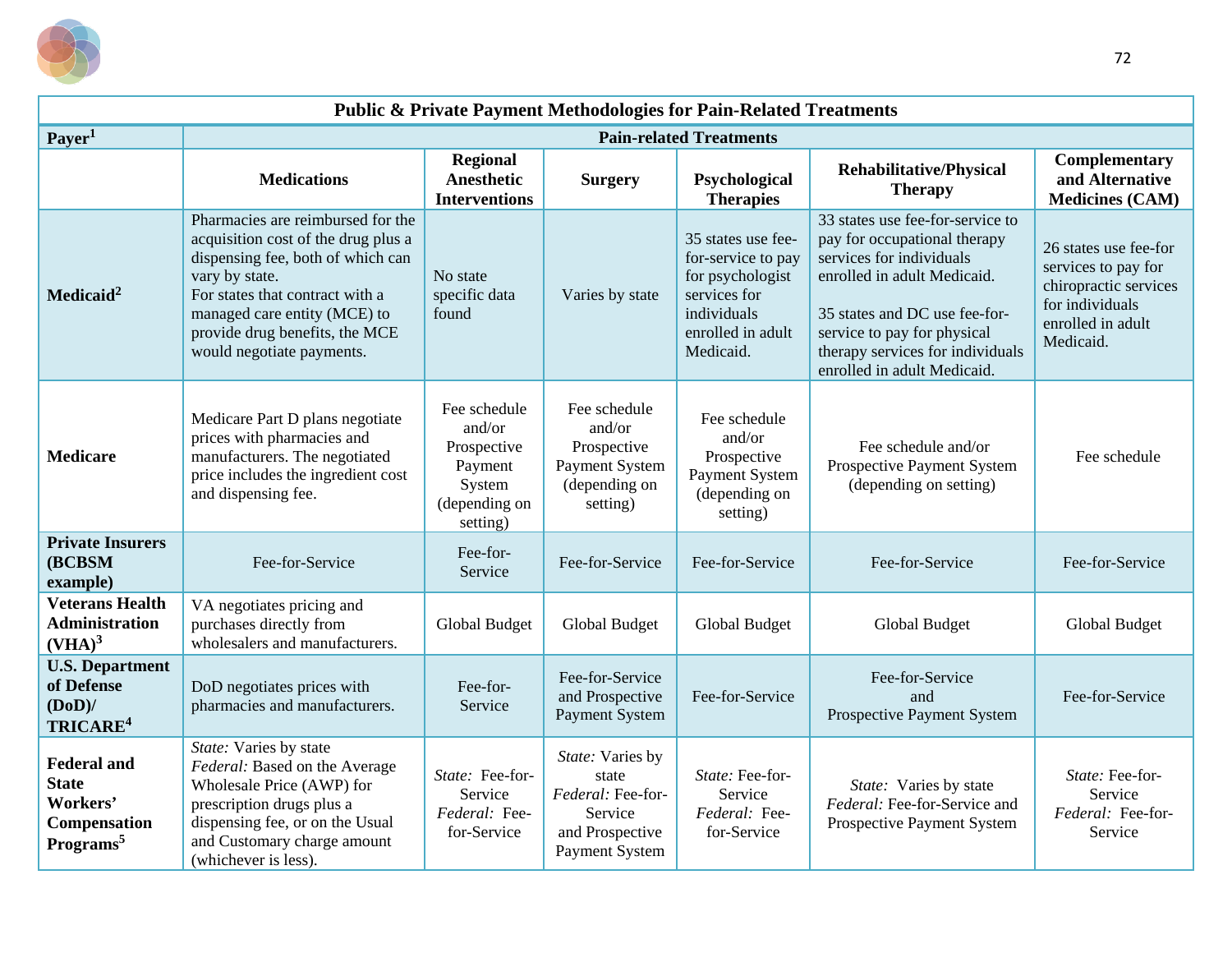

 $<sup>1</sup>$  All payers appear to be relying largely on single modality approaches.</sup>

 $^{2}$  In July 2011, almost 75% of Medicaid beneficiaries were enrolled in some type of managed care program. Benefits that are not included in a state's managed care contract are often provided on a fee-for-service basis or by a non-comprehensive prepaid health plan.

 $3$  The VHA, within the Department of Veterans Affairs, is appropriated a fixed amount of funds by Congress. Those funds are distributed to 23 regional service networks. The amount distributed to each region is determined by the Veterans Equitable Resource Allocation (VERA) system, an allocation method based on the number of patients served in the region and the severity of their conditions. VHA facilities do bill third-party payers (e.g., private insurance) for non-service-connected care. The funds generated from third-party payers go to the billing VHA facility. The VHA does reimburse for care provided at non-VHA facilities, using fee-for-service, when a veteran is unable to access care at a VHA facility in emergencies, if a covered service cannot be provided at a VHA facility, or due to geographic inaccessibility.

<sup>4</sup> Payment rates for TRICARE are generally aligned with Medicare. Health care providers who are employed at military medical facilities are salaried, like the VHA, and do not receive payment from TRICARE for the care they provide.

<sup>5</sup> Payment rates for the services covered by FECA are determined by the Department of Labor's Office of Workers' Compensation Programs fee schedule, which are generally aligned with Medicare. Similar to FECA, fee-for-service is the most common payment method among state workers' compensation programs. Payments made under state programs are generally greater than Medicare payments.

**Sources:** Kaiser Family Foundation, State Facts, Medicaid Benefits, 2011; Centers for Medicare & Medicaid Services; BCBSM; Congressional Research Service, Military Medical Care: Questions and Answers, January 2014; Congressional Research Service, Health Care for Veterans: Answers to Frequently Asked Questions, February 2014; Government Accountability Office, Access to Civilian Providers under TRICARE Standard and Extra, June 2011; U.S. Department of Labor, OWCP Medical Fee Schedule 2013.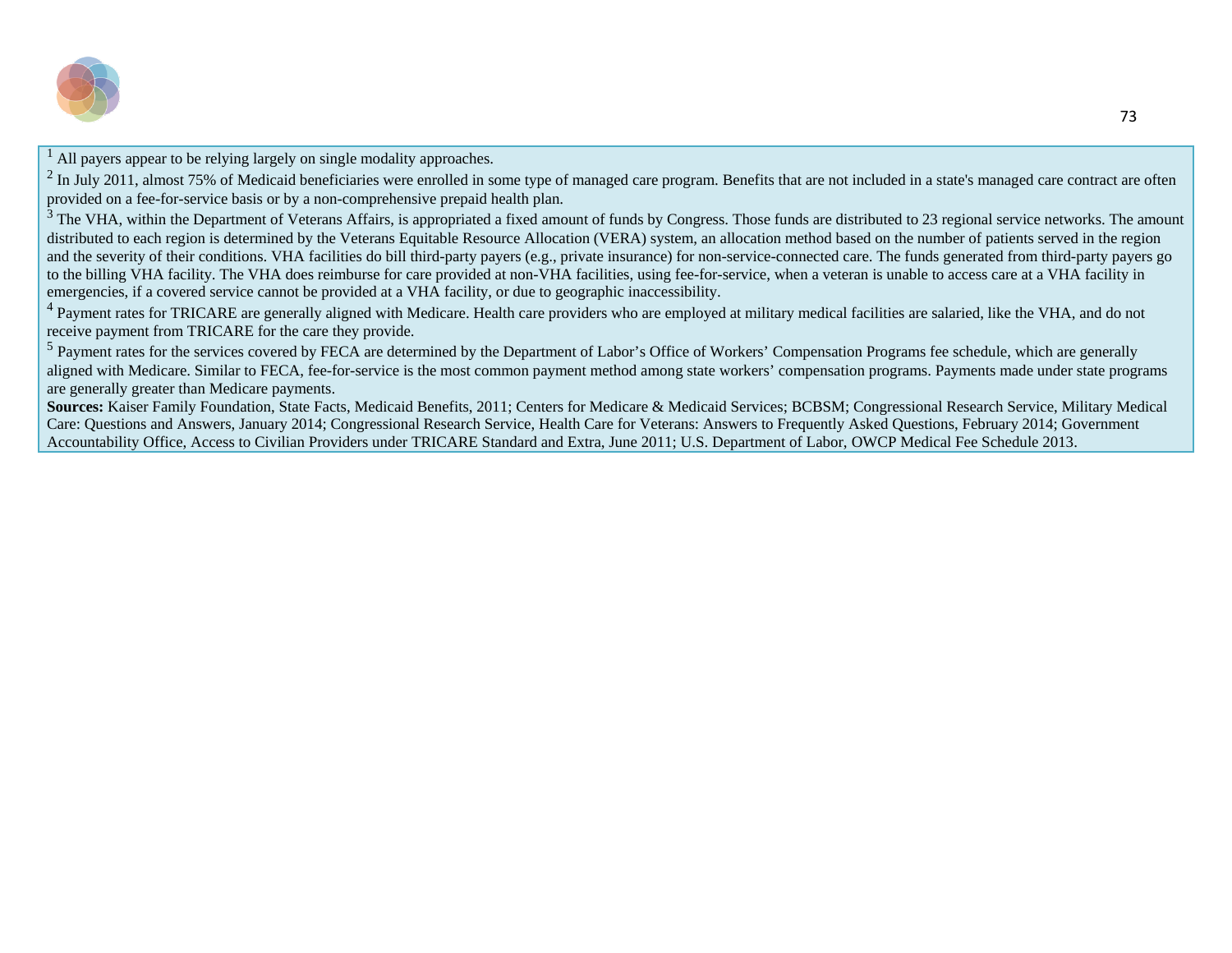

### **Appendix I. The VA Stepped Care Model of pain care**

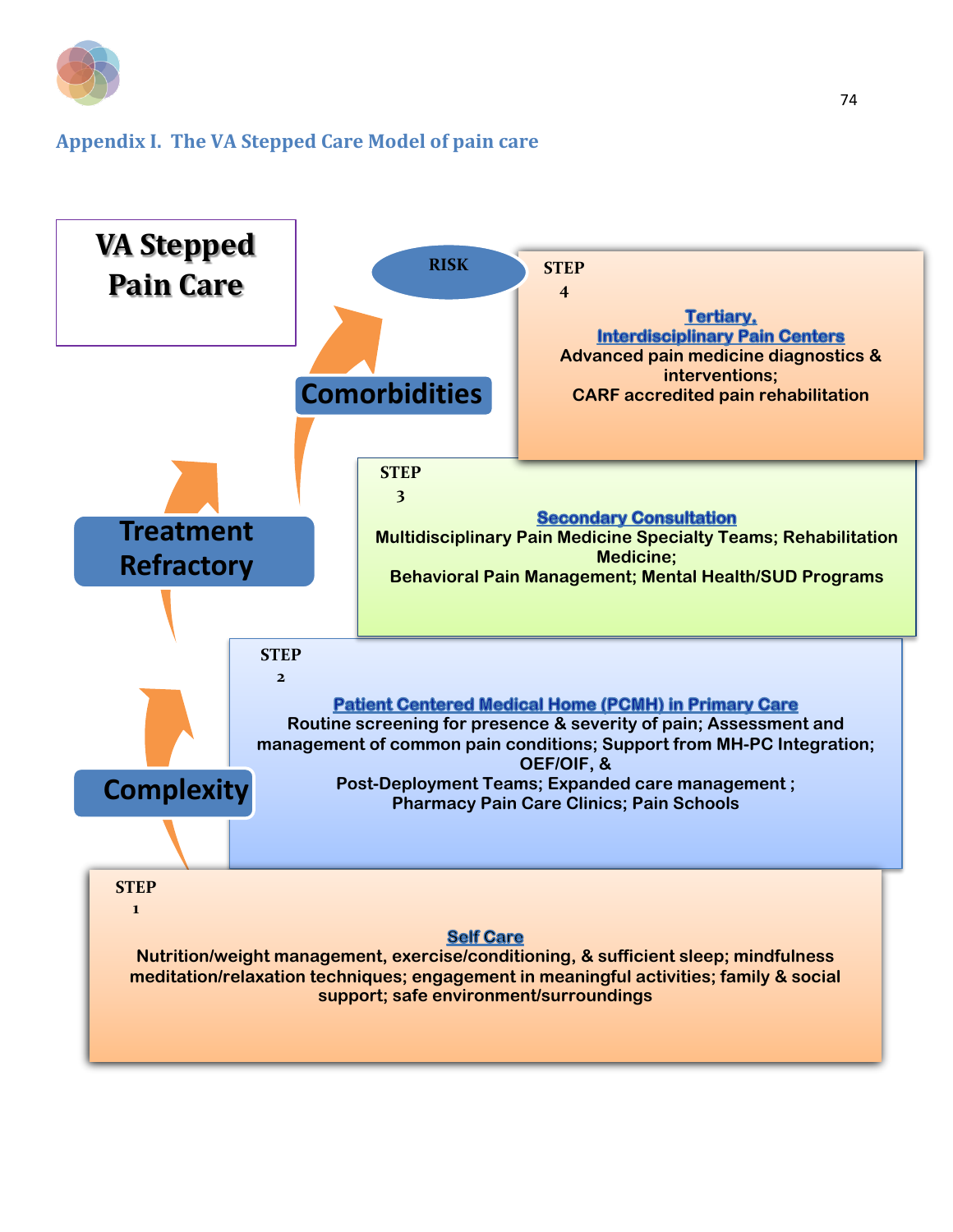

## **Appendix J. Core competencies for pain education**

Core competencies for pain management from an inter-professional consensus summit have been endorsed widely and supported by national healthcare organizations across the major health professions. 51 They provide a starting point for accrediting and credentialing organizations to help guide educators to develop and revise curriculum that advances care for effectively preventing and managing pain.

**Box 1** Pain management domains and core competencies

### Domain one

Multidimensional nature of pain: What is pain?

This domain focuses on the fundamental concepts of pain including the science, nomenclature, and experience of pain, and pain's impact on the individual and society.

- 1. Explain the complex, multidimensional, and individual-specific nature of pain.
- 2. Present theories and science for understanding pain.
- 3. Define terminology for describing pain and associated conditions.
- 4. Describe the impact of pain on society.
- 5. Explain how cultural, institutional, societal, and regulatory influences affect assessment and management of pain.

#### Domain two

Pain assessment and measurement: How is pain recognized?

This domain relates to how pain is assessed, quantified, and communicated, in addition to how the individual, the health system, and society affect these activities.

- 1. Use valid and reliable tools for measuring pain and associated symptoms to assess and reassess related outcomes as appropriate for the clinical context and population.
- 2. Describe patient, provider, and system factors that can facilitate or interfere with effective pain assessment and management.
- 3. Assess patient preferences and values to determine pain-related goals and priorities.
- 4. Demonstrate empathic and compassionate communication during pain assessment.

#### Domain three

Management of pain: How is pain relieved?

This domain focuses on collaborative approaches to decision-making, diversity of treatment options, the importance of patient agency, risk management, flexibility in care, and treatment based on appropriate understanding of the clinical condition.

- 1. Demonstrate the inclusion of patient and others, as appropriate, in the education and shared decision-making process for pain care.
- 2. Identify pain treatment options that can be accessed in a comprehensive pain management plan.
- 3. Explain how health promotion and self-management strategies are important to the management of pain.
- 4. Develop a pain treatment plan based on benefits and risks of available treatments.
- 5. Monitor effects of pain management approaches to adjust the plan of care as needed.
- 6. Differentiate physical dependence, substance use disorder, misuse, tolerance, addiction, and nonadherence,
- 7. Develop a treatment plan that takes into account the differences between acute pain, acute-on-chronic pain, chronic/persistent pain, and pain at the end of life.

### Domain four

Clinical conditions: How does context influence pain management?

This domain focuses on the role of the clinician in the application of the competencies developed in domains 1-3 and in the context of varied patient populations, settings, and care teams.

- 1. Describe the unique pain assessment and management needs of special populations.
- 2. Explain how to assess and manage pain across settings and transitions of care.
- 3. Describe the role, scope of practice, and contribution of the different professions within a pain management care team.
- 4. Implement an individualized pain management plan that integrates the perspectives of patients, their social support systems, and health care providers in the context of available resources.
- 5. Describe the role of the clinician as an advocate in assisting patients to meet treatment goals.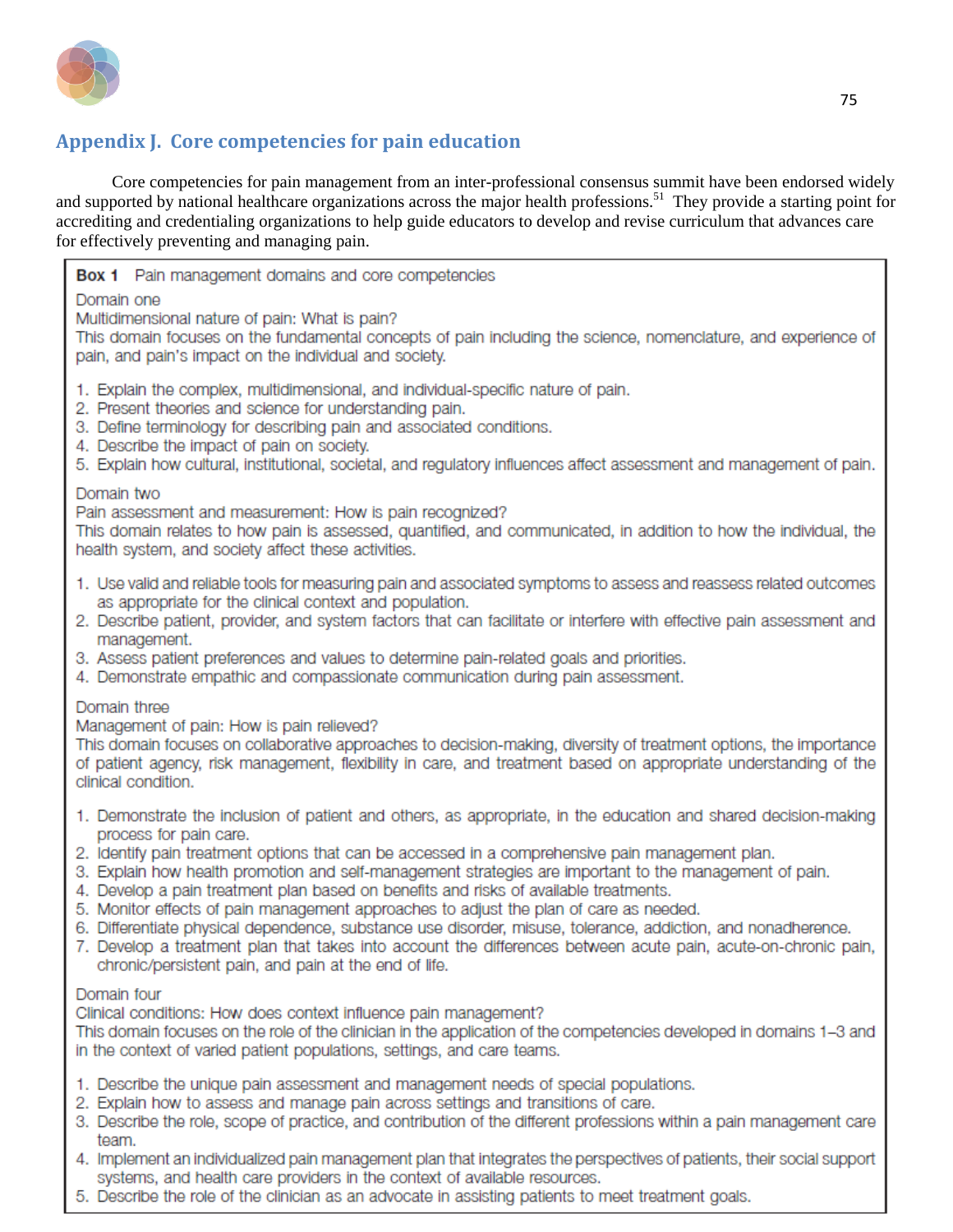

### **Appendix K. Suggested learning objectives for a public awareness campaign**

To increase public awareness about pain and people with pain, the committee recommends developing a campaign that will cover the following learning objectives (listed in order of priority):

- 1. Chronic pain is a disease.
- 2. Chronic pain is manageable.
- 3. Chronic pain is more prevalent than cancer, diabetes, and heart disease combined.
- 4. Chronic pain is real.
- 5. Most Americans will experience chronic pain or care for someone with chronic pain.
- 6. People in chronic pain deserve respect, compassion, and access to timely treatment.
- 7. Many people in chronic pain nevertheless live productive lives.
- 8. The goal for chronic pain management is to alleviate pain and restore function. Patients should be aware of realistic treatment expectations.
- 9. Chronic pain may cause depression and depression increases the severity of pain.
- 10. Chronic pain may require a spectrum of medical and surgical treatments and/or non-medical interventions, including self-management strategies along with the active participation of people with chronic pain in their own pain care management.
- 11. Appropriate chronic pain management may involve prescription medications, which require knowledge of risks for adverse effects such as dependency and addiction.
- 12. Activity level and mood may vary depending on the intensity of chronic pain (good days and bad days).
- 13. Awareness of conditions and activities that contribute to injury, especially in the workplace, can prevent pain.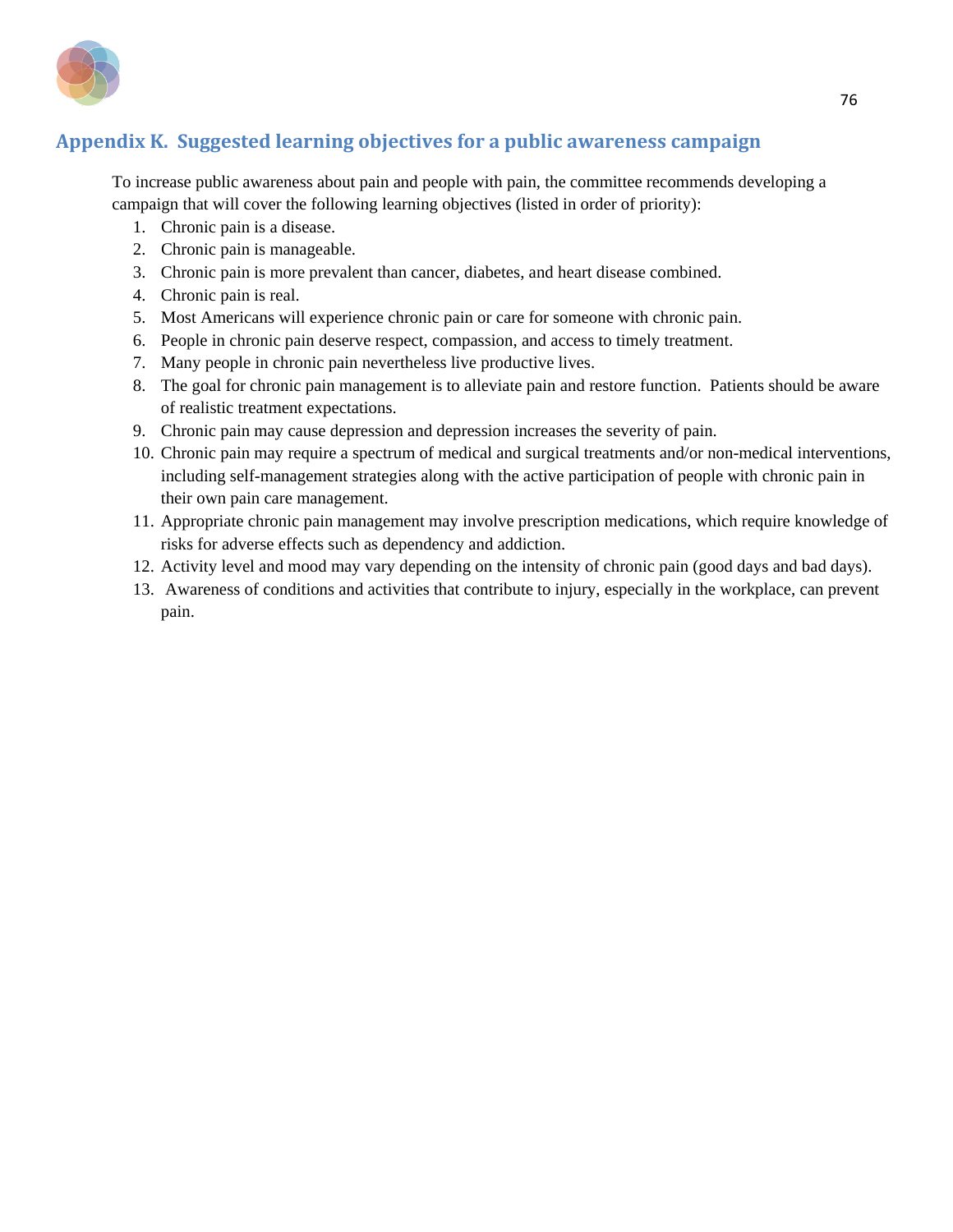

## **Appendix L. Learning objectives and potential outcome measures for an educational campaign on safer use of pain medications**

### *Learning Objectives*

Increasing the number of people with chronic pain who report that they:

- 1. Talk with their clinician about their hopes and expectations and share activities of daily living or function that are important to them.
- 2. Work with their clinician to develop a plan of treatment consistent with their goals.
- 3. Know that analgesic medications can be an appropriate pain management option in selected and monitored patients and they are not the only option.
- 4. Know their prescription medication is only for them and do not share it with others.
- 5. Store their medicine in a safe place where children or pets cannot reach it.
- 6. Dispose of unused medication properly.
- 7. Take medicine only if it has been prescribed or approved by their doctor.
- 8. Do not take more medicine or take it more often than instructed. They call their doctor if their pain worsens.
- 9. Know how to understand and recognize expected and unexpected adverse effects such as dependency and addiction and to discuss risks with their doctor.
- 10. They talk to their doctor before taking prescription medications in combination with other drugs, including alcohol, sleeping pills, or anti-anxiety medication.
- 11. Have discussed with family and friends how to recognize and respond to overdose, including the use of naloxone.
- 12. Encourage family and friends to utilize Poison Control Centers as a confidential resource and to report possible opioid exposure and/or abuse by calling the Poison Help line [24](#page-77-0)

### *Potential Outcome Measures*

Where possible, existing data sources should be employed to monitor measures such as:\*

- 1. Proportion of patients who
	- a. discuss daily activities (quality of life) with their provider
	- b. discuss expectations about the outcomes of pain treatment and side effects with their provider
	- c. have a functional contract (defined) with their provider and discuss with their provider other appropriate treatments
- 2. Number of patients taking opioids who:
	- a. report storing their medication safely
	- b. do not save expired un-wanted, or unused medications (CPDA)
	- c. report calling their doctor if pain worsens
	- d. dispose of unused medication properly (CPDA)
	- e. take opioids not prescribed for them
	- f. take higher or more frequent doses than prescribed
	- g. report mixing pain medicines with alcohol, sleeping pills, or any illicit substance
- 3. Number of overdoses reported in national emergency department data
- 4. Number of reports to the National Poison Data System

\*A potential data source for some of these research questions is Research America's National Poll on Chronic Pain and Drug Addiction (CPDA).

<span id="page-77-0"></span> $\overline{a}$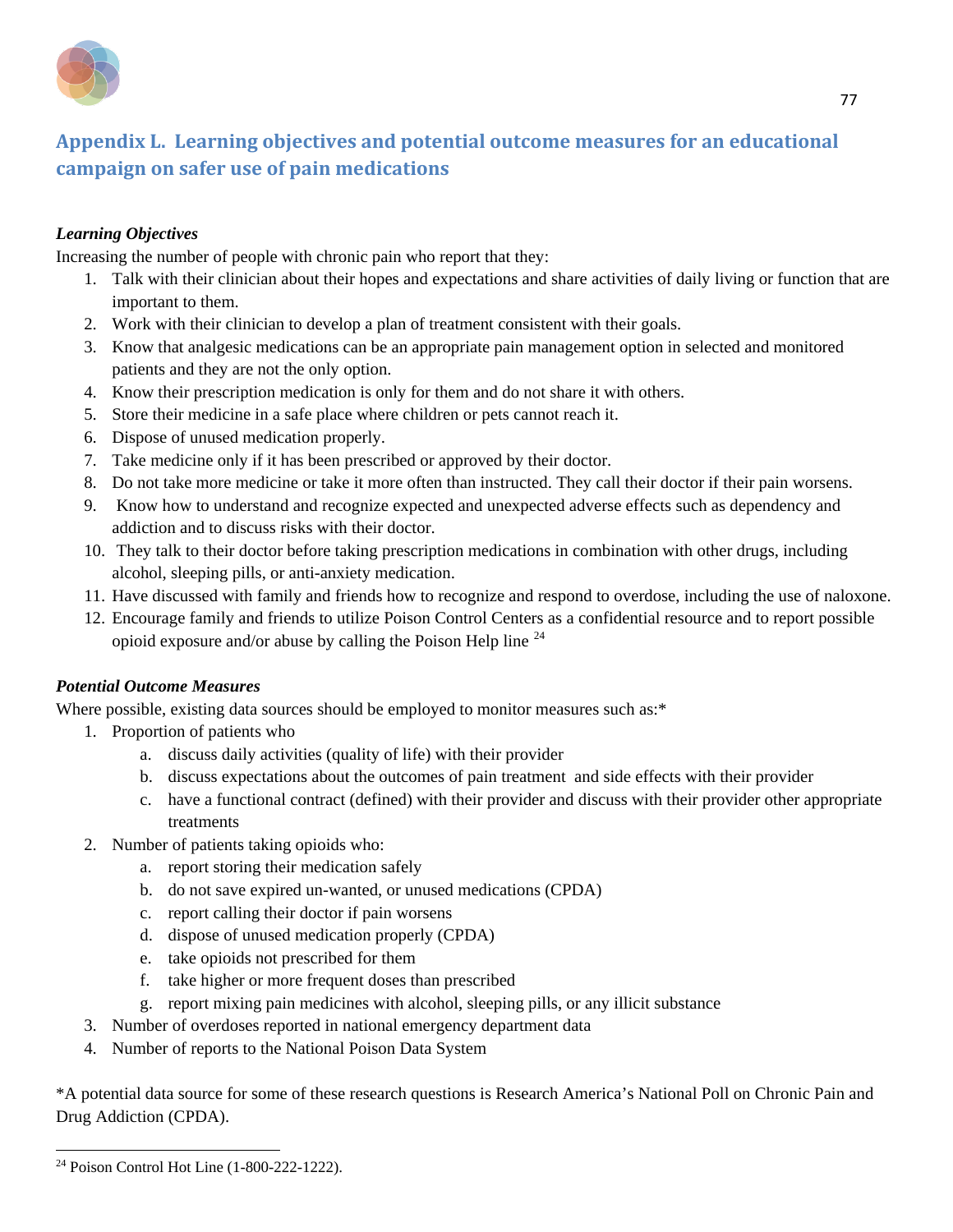

### **Appendix M. Conflicts of Interests/Financial Disclosures**

#### **The following members reported no conflicts of interest:**

Paul Arnstein, PhD, RN, FAAN Brian Berman, MD Christine Branche, PhD, FACE Chester Buckenmaier III, Colonel, MD Diana Burgess, PhD Daniel B. Carr, MD, MA Olivia Carter-Pokras, PhD Sean Cavanaugh, Ph.D. Jan Favero Chambers Humayun J. Chaudhry, D.O., M.S., MACP, FACOI, FAODME Lee Claassen, CAE Steven P. Cohen, MD Jack Conway, JD Penney Cowan Ronald Dubner, DDS, PhD Margaret Faut-Callahan, CRNA, PhD, FNAP, FAAN Kathleen M. Foley, MD Rollin Gallagher, MD, MPH J. Nadine Gracia, MD, MSCE - Co-Chair Scott R. Griffith, MD, LTC, MC, USA Joseph L. Goulet, MS, PhD Robin J. Hamill-Ruth, MD Linda M. Harris, PhD Charles G. Helmick III, MD Sharon Hertz, MD Keith Humphreys, PhD Francis Keefe, PhD Robert D. Kerns, PhD Rebecca Kirch, JD Audrey Kusiak, PhD John Kusiak, PhD Linda LeResche, ScD Karl Lorenz, MD, MSHS Sean C. Mackey, MD, PhD Julie Madden, MA Susan E. Maier, PhD Brook I. Martin, MPH, PhD Bill McCarberg, MD Judith Paice, PhD, RN, FAAN Vyjeyanthi Periyakoil, MD John Piette, PhD Linda Porter, PhD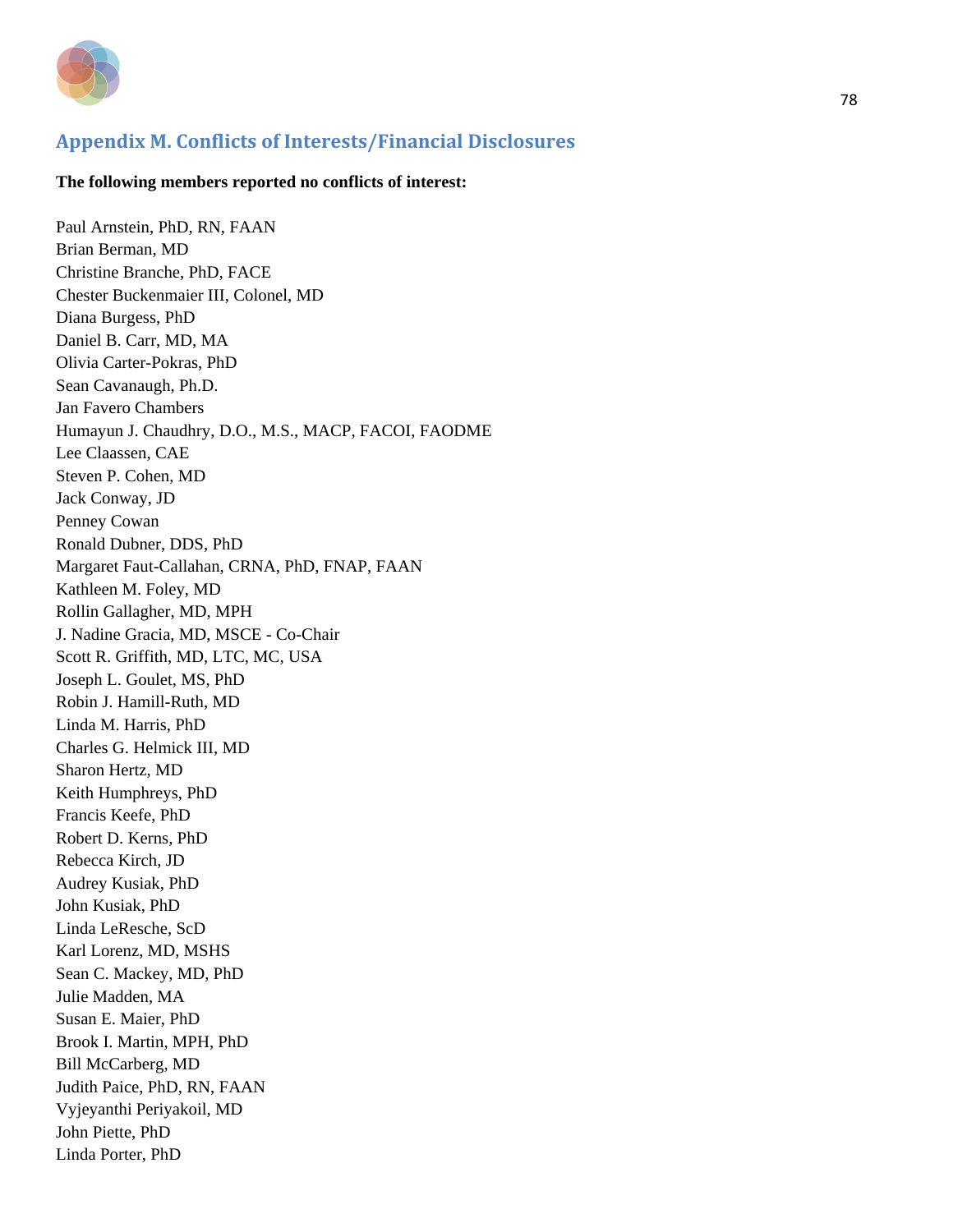

James Rathmell, MD Richard Ricciardi, PhD, NP Jackie Rowles, MBA, MA, CRNA, ANP, FAAPM, DPNAP, FAAN Ann Scher, PhD Brian Schmidt, DDS, MD, PhD Patricia Sinnott, PT, MPH, PhD Christina Spellman, PhD Cindy Steinberg Walter F. Stewart, MPH, PhD Raymond C. Tait, PhD David J. Tauben, MD Gregory Terman, MD, PhD David Thomas, PhD Beverly Thorn, PhD, ABPP Tina M. Tockarshewsky, BA Marianne Udow-Phillips, MHSA Elizabeth Unger, MD, PhD Mary Vargas, JD Michael Von Korff, ScD Salina Waddy, MD Lynn Webster, MD, FACPM, FASAM Diana Wilkie, PhD, RN, FAAN Mary Willy, MPH, PhD CAPT Sherri Yoder, PharmD, BCPS

#### **The following members reported conflicts of interest as required. Public Disclosures:**

| Myra Christopher, BA                                                                                    |
|---------------------------------------------------------------------------------------------------------|
| <b>Employer: Center for Practical Bioethics</b>                                                         |
| Terrie Cowley, BA                                                                                       |
| President: The TMJ Association                                                                          |
| Steering Committee Member: Consumers United for Evidence                                                |
| David W. Dodick, MD                                                                                     |
| Advisor/Consultant: Allergan, Inc., Alder Biopharmaceuticals Inc., Pfizer Inc, Merck & Co. Inc., eNeura |
| Therapeutics, Boston Scientific, CoLucid Pharmaceuticals Inc., Autonomic Technologies Inc.,             |
| MAP Pharmaceuticals, Inc., Bristol-Meyers Squibb Company, Arteaus Therapeutics, Amgen Inc.,             |
| St. Jude Medical                                                                                        |
| Received Grants for Clinical Research: St. Jude Medical                                                 |
| Scott M. Fishman, MD                                                                                    |
| Past President/Board Member: American Academy of Pain Medicine                                          |
| Past President/Chair: American Pain Foundation                                                          |
| <b>Chair: Pain Care Coalition</b>                                                                       |
| Elizabeth B. Gilbertson, MA                                                                             |
| Employer: Unite HERE Health                                                                             |
| Member, Board of Directors: National Committee for Quality Assurance                                    |
| Carmen R. Green, MD                                                                                     |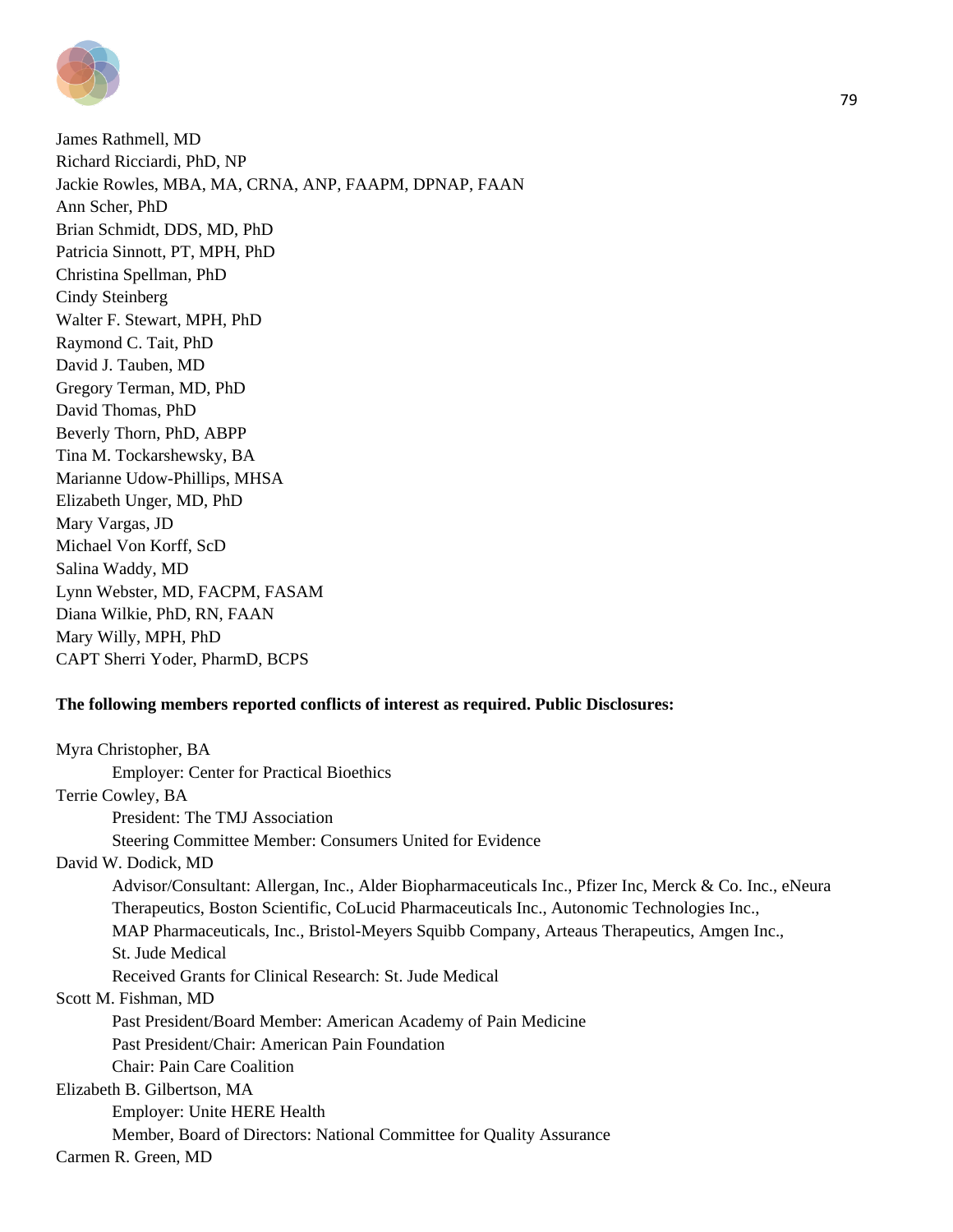

Employer: University of Michigan Advisory Board Member: University of New Mexico Committee Member: American Pain Society, Mayday Fellowship Advisory Committee Member: American Cancer Society Council for Extramural Grants Steven P. Stanos, Jr, DO Consultant: Zogenix, Pfizer, myMatrixx, Mallinckrodt Catherine H. Underwood, MBS, CAE Chief Executive Officer: American Pain Society Christin L. Veasley, BSc Employer: National Vulvodynia Association Mark Wallace, MD Consultant: Boston Scientific, Jazz Pharmaceutical, Pfizer Advisory Board: Jazz Pharmaceutical, Insys,

Depomed, Pfizer, Inergetics, Speaker Bureau: Jazz Pharmaceutical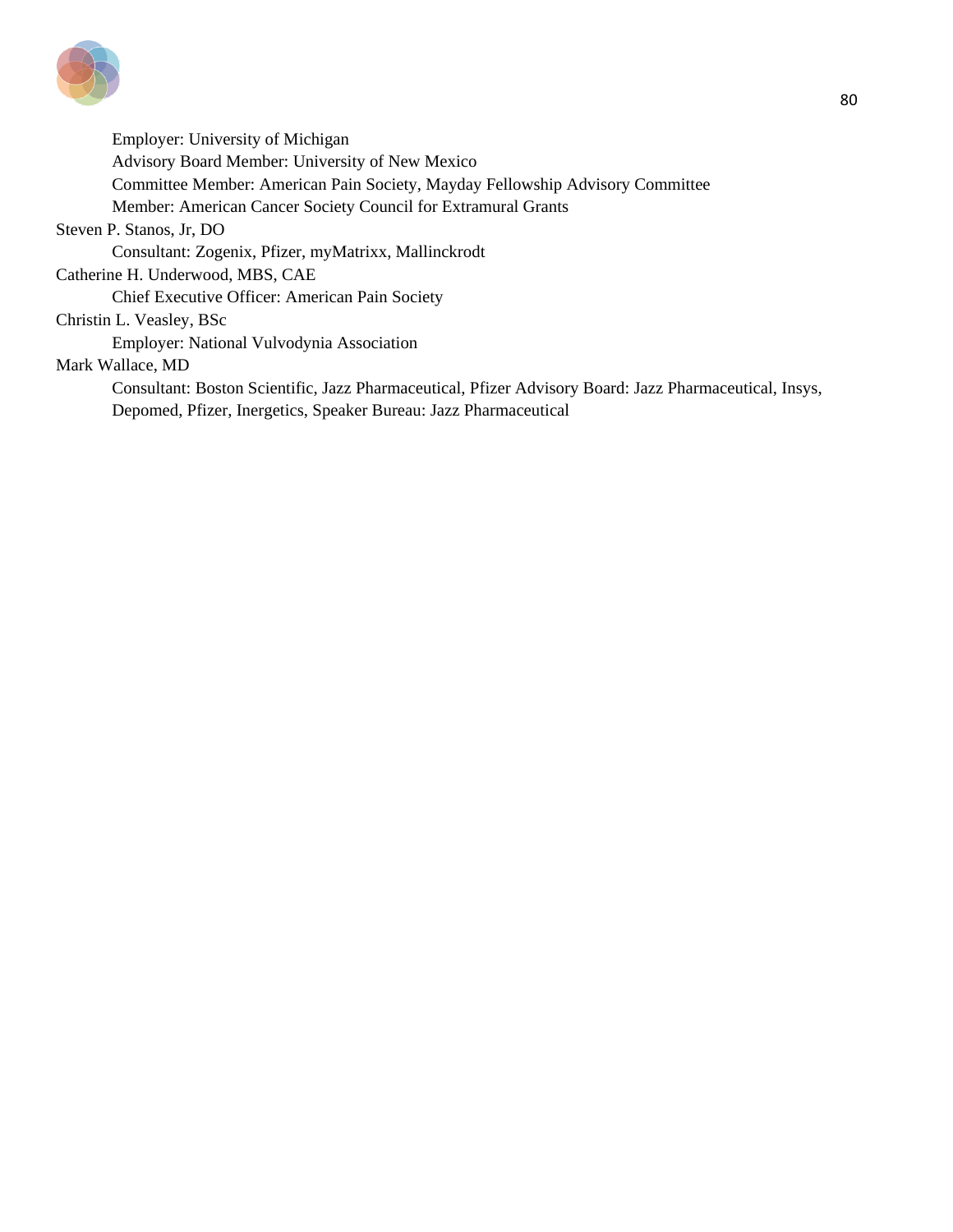# **BIBLIOGRAPHY**

 $\overline{a}$ 

<sup>4</sup> [Mathur, V. A., J. A. Richeson, J. A. Paice, M. Muzyka and J. Y. Chiao \(2014\). "Racial bias in pain perception](http://www.ncbi.nlm.nih.gov/pubmed/24462976)  [and response: experimental examination of automatic and deliberate processes." J Pain 15\(5\): 476-484.](http://www.ncbi.nlm.nih.gov/pubmed/24462976)

<sup>5</sup> [Upshur, C. C., G. Bacigalupe, and R. LuckmanCitn. 2010. "They don't want anything to do with you": Patient](http://www.ncbi.nlm.nih.gov/pubmed/?term=Upshur%2C+C.+C.%2C+G.+Bacigalupe%2C+and+R.+Luckmann.+2010.+%E2%80%9CThey+don%E2%80%99t+want+anything+to+do+with+you%E2%80%9D%3A+Patient+views+of+primary+care+management+of+chronic+pain)  [views of primary care management of chronic pain.](http://www.ncbi.nlm.nih.gov/pubmed/?term=Upshur%2C+C.+C.%2C+G.+Bacigalupe%2C+and+R.+Luckmann.+2010.+%E2%80%9CThey+don%E2%80%99t+want+anything+to+do+with+you%E2%80%9D%3A+Patient+views+of+primary+care+management+of+chronic+pain) *Pain Medicine* 11(12):1791-1798.

<sup>6</sup> [Turk, D. C., H. D. Wilson, and A. Cahana. 2011. Treatment of chronic non-cancer pain.](http://www.ncbi.nlm.nih.gov/pubmed/21704872) *Lancet* 377(9784): [2226-2235](http://www.ncbi.nlm.nih.gov/pubmed/21704872)

<sup>7</sup> Epstein, N.E. The risks of epidural and transforaminal steroid injections in the Spine: Commentary and a comprehensive review of the literature. [Surg Neurol Int.;](http://www.ncbi.nlm.nih.gov/pubmed/23646278) 2013: 4(Suppl 2):S74-93.

8 Mezei L, Murinson B. Pain education in North American medical schools. J Pain 2011; 12(12): 1199–1208 <sup>9</sup> International Association for the Study of Pain Declaration; [http://www.iasp-](http://www.iasp-/)

pain.org/files/Content/ContentFolders/GlobalYearAgainstPain2/20042005RighttoPainRelief/painasadisease.pdf <sup>10</sup> [Stewart WF,](http://www.ncbi.nlm.nih.gov/pubmed/?term=Stewart%20WF%5BAuthor%5D&cauthor=true&cauthor_uid=9601624) [Lipton RB,](http://www.ncbi.nlm.nih.gov/pubmed/?term=Lipton%20RB%5BAuthor%5D&cauthor=true&cauthor_uid=9601624) [Simon D,](http://www.ncbi.nlm.nih.gov/pubmed/?term=Simon%20D%5BAuthor%5D&cauthor=true&cauthor_uid=9601624) [Von Korff M,](http://www.ncbi.nlm.nih.gov/pubmed/?term=Von%20Korff%20M%5BAuthor%5D&cauthor=true&cauthor_uid=9601624) [Liberman J,](http://www.ncbi.nlm.nih.gov/pubmed/?term=Liberman%20J%5BAuthor%5D&cauthor=true&cauthor_uid=9601624) 1998 Reliability of an illness severity measure for headache in a population sample of migraine sufferers. [Cephalalgia.](http://www.ncbi.nlm.nih.gov/pubmed/9601624) 1998;18(1):44-51

<sup>11</sup> [Breivik H,](http://www.ncbi.nlm.nih.gov/pubmed/?term=Breivik%20H%5BAuthor%5D&cauthor=true&cauthor_uid=16095934) [Collett B,](http://www.ncbi.nlm.nih.gov/pubmed/?term=Collett%20B%5BAuthor%5D&cauthor=true&cauthor_uid=16095934) [Ventafridda V,](http://www.ncbi.nlm.nih.gov/pubmed/?term=Ventafridda%20V%5BAuthor%5D&cauthor=true&cauthor_uid=16095934) [Cohen R,](http://www.ncbi.nlm.nih.gov/pubmed/?term=Cohen%20R%5BAuthor%5D&cauthor=true&cauthor_uid=16095934) [Gallacher D.](http://www.ncbi.nlm.nih.gov/pubmed/?term=Gallacher%20D%5BAuthor%5D&cauthor=true&cauthor_uid=16095934) 2006 Survey of chronic pain in Europe: prevalence, impact on daily life, and treatment. Eur J Pain:10(4):287-333.

<sup>12</sup> [Davis LL,](http://www.ncbi.nlm.nih.gov/pubmed/?term=Davis%20LL%5BAuthor%5D&cauthor=true&cauthor_uid=26295379) [Kroenke K,](http://www.ncbi.nlm.nih.gov/pubmed/?term=Kroenke%20K%5BAuthor%5D&cauthor=true&cauthor_uid=26295379) [Monahan P,](http://www.ncbi.nlm.nih.gov/pubmed/?term=Monahan%20P%5BAuthor%5D&cauthor=true&cauthor_uid=26295379) [Kean J,](http://www.ncbi.nlm.nih.gov/pubmed/?term=Kean%20J%5BAuthor%5D&cauthor=true&cauthor_uid=26295379) Stump TE, 2015 The SPADE Symptom Cluster in Primary Care Patients with Chronic Pain. [Clin J Pain.](http://www.ncbi.nlm.nih.gov/pubmed/26295379) 2015 Aug 20 DOI:10.1097/AJP.0000000000000286 Ahead of Print  $13$  Jansson, C<sup>\*</sup>., Mittendorfer-Rutz, E.; Alexanderson, K. 2012 Sickness absence because of musculoskeletal diagnoses and risk of all-cause and cause-specific mortality: A nationwide Swedish cohort study. Pain 153(5), May 2012, p 998–1005.

 $14$  Tang, N. K., and C. Crane. 2006. Suicidality in chronic pain: A review of the prevalence, risk factors and psychological links. *[Psychological Medicine](http://www.ncbi.nlm.nih.gov/pubmed/16420727)* 36(5):575-586.

<sup>15</sup> Fishbain, D. A., Lewis, J. E. and Gao, J. (2014), The Pain Suicidality Association: A Narrative Review. Pain [Medicine, 15: 1835–1849. doi: 10.1111/pme.12463](http://www.ncbi.nlm.nih.gov/pubmed/24995953)

<sup>16</sup> Newton, B. J., J. L. Southall, J. H. Raphael, R. L. Ashford and K. LeMarchand (2013). "A narrative review of [the impact of disbelief in chronic pain." Pain Manag Nurs 14\(3\): 161-171.](http://www.ncbi.nlm.nih.gov/pubmed/23972867)

17 Narayan, M. C. 2010. Culture's effects on pain assessment and management. *American Journal of Nursing* 110(4):38-47.

<sup>18</sup> Johannes C, et al. The Prevalence of Chronic Pain in United States Adults: Results of an Internet-Based Survey. *J Pain.* 2010 November; 11(11): 1230–1239.

<sup>19</sup> Portenoy RK, et al. Population-based survey of pain in the United States: differences among white, African American, and Hispanic subjects. *J Pain*. 2004 Aug; 5(6): 317-28.

<sup>20</sup> Peter Croft, Fiona M. Blyth, Danielle van der Windt. Chronic Pain Epidemiology: From Aetiology to Public Health. 2010.

<sup>&</sup>lt;sup>1</sup> (2011). Relieving Pain in America: A Blueprint for Transforming Prevention, Care, Education, and Research. Washington, DC, Institute of Medicine.

<sup>&</sup>lt;sup>2</sup> Anderson, K. O., C. R. Green and R. Payne (2009). "Racial and ethnic disparities in pain: causes and [consequences of unequal care." J Pain 10\(12\): 1187-1204.](http://www.ncbi.nlm.nih.gov/pubmed/19944378)

<sup>3</sup> [Tait, R. C. and J. T. Chibnall \(2014\). "Racial/ethnic disparities in the assessment and treatment of pain:](http://www.ncbi.nlm.nih.gov/pubmed/24547799)  [psychosocial perspectives." Am Psychol 69\(2\): 131-141.](http://www.ncbi.nlm.nih.gov/pubmed/24547799)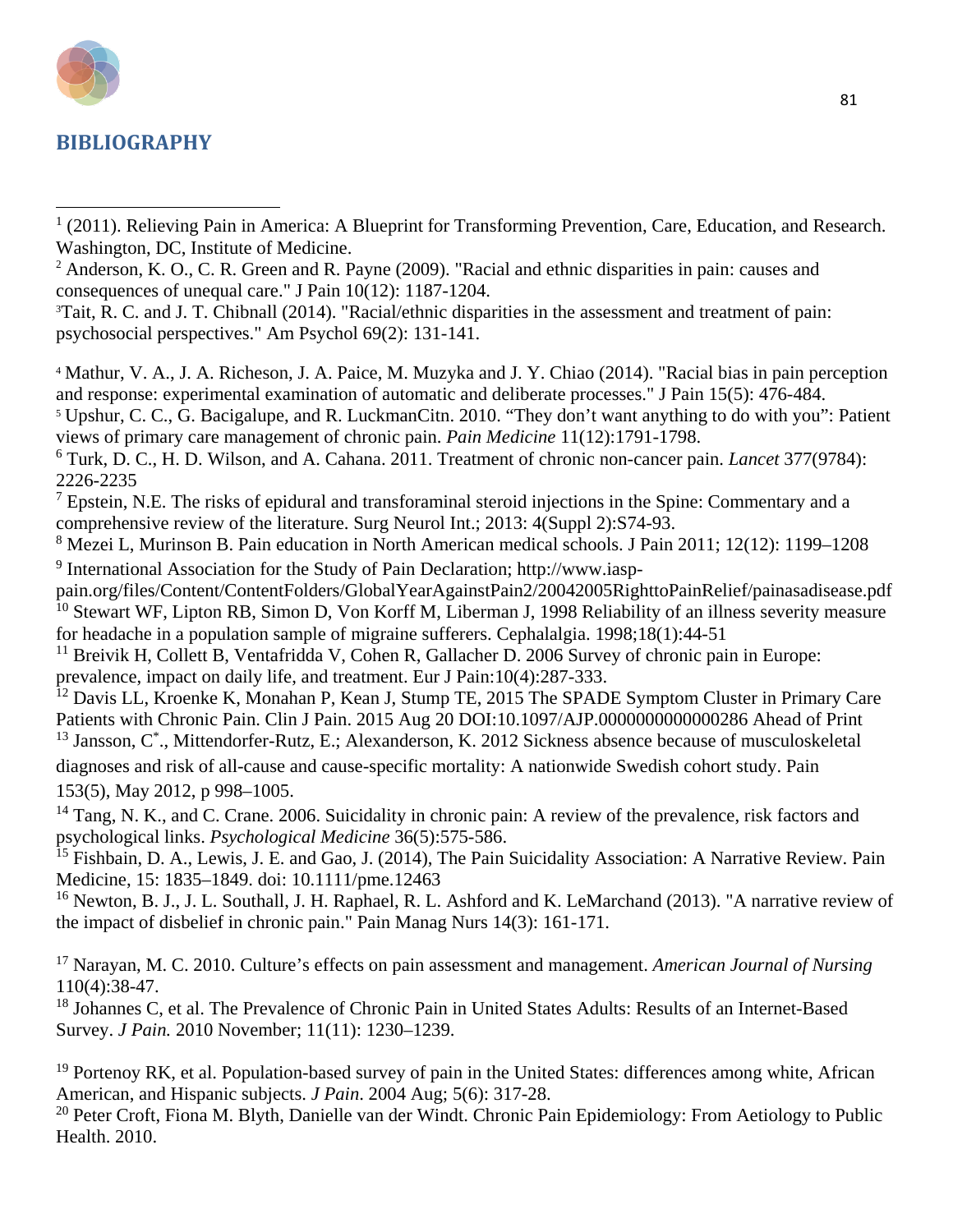

<sup>21</sup> Nahin, R. 2015 Estimates of Pain Prevalence and Severity in Adults: United States 2012. The Journal of Pain: 16(8):769-780.

22 Gaskin DJ, Richard P. The economic costs of pain in the United States. *J Pain*. 2012 Aug; 13(8): 715-24. These cost estimates were based on the U.S. adult non-institutionalized civilian population and, therefore, exclude children, prisoners, people in nursing homes or other institutional settings, and the military.

<sup>23</sup> 2008 Medical Expenditure Panel Survey, AHRQ

[http://meps.ahrq.gov/mepsweb/data\\_files/publications/st342/stat342.pdf.](http://meps.ahrq.gov/mepsweb/data_files/publications/st342/stat342.pdf)

<sup>24</sup> IMS Health, Vector One: National, Years 1991-1996, Data Extracted 201. IMS Health, National Prescription Audit, Years 1997-2013, Data Extracted 2014.

<sup>25</sup> Kenan K. Mack K, Paulozzi L. Trends in prescriptions for oxycodone and other commonly used opioids in the United States, 2000-2010. *Open Med.*2012;6(2):41–47. [http://www.drugabuse.gov/related-topics/trends](http://www.drugabuse.gov/related-topics/trends-statistics/monitoring-future)[statistics/monitoring-future](http://www.drugabuse.gov/related-topics/trends-statistics/monitoring-future)

<sup>26</sup> Substance Abuse and Mental Health Services Administration. Drug Abuse Warning Network, 2007: national estimates of drug-related emergency department visits.

 $27$  Mack, K.A. Drug-induced deaths - United States, 1999-2010. [MMWR Surveill Summ.](http://www.ncbi.nlm.nih.gov/pubmed/24264508) 2013 Nov 22;62 Suppl 3:161-3. CDC

 $^{28}$  Increases in Drug and Opioid Overdose Deaths — United States, 2000–2014,

http://www.cdc.gov/mmwr/preview/mmwrhtml/mm6450a3.htm?s\_cid=mm6450a3\_w

29 http://www.cdc.gov/drugoverdose/epidemic/riskfactors.html.

<sup>30</sup> Blake H, et al. Prescribing Opioid Analgesics for Chronic non-Malignant Pain in General Practice- a Survey of Attitudes and Practice. Br.J. Pain, 2015 9(4) 225-232.

<sup>31</sup> Jamison RN et al., Beliefs and Attitudes About Opioid Prescribing and Chronic Pain Management: Survey of Primary Care providers. J. Opioid Manag. 2014 10(6): 375-82.

<sup>32</sup> Breuer B, et al. Pain management by primary care physicians, pain physicians, chiropractors, and acupuncturists: a national survey. *South Med J*. 2010 Aug; 103(8): 738-47.

<sup>33</sup> Nwokeji ED, et al. Influences of attitudes on family physicians' willingness to prescribe long-acting opioid analgesics for patients with chronic nonmalignant pain. *Clin Ther*. 2007; 29 Suppl: 2589-602.

34 Foreman, Judy. "Backlash Against Walgreen's New Painkiller Crackdown." wbur's Common Health. 2013 Aug http://commonhealth.wbur.org/2013/08/walgreens-painkiller-crackdown<br><sup>35</sup> Fishbain DA, et al. What percentage of chronic nonmalignant pain patients exposed to chronic opioid

analgesic therapy develop abuse/addiction and/or aberrant drug-related behaviors? A structured evidence-based review. *Pain Med*. 2008 May-Jun; 9(4): 444-59.

<sup>36</sup> Fleming MF et al., Substance Use Disorders in a Primary Care Sample Receiving Daily Opioid Therapy. 2007. J. Pain 8(7):573-82.

<sup>37</sup> Hojsted J et al., Addictive Behaviors Related to Opioid Use for Chronic Pain: A Population-Based Study: 2013. Pain 154(12): 2677-83.

38 Pathways to prevention https://prevention.nih.gov/docs/programs/p2p/ODPPainPanelStatementFinal\_10-02- 14.pdf

<sup>39</sup> World Health Organization. International Classification of Functioning, Disability and Health. Geneva, 2001. <sup>40</sup> Tucker CA, Cieza A, Riley AW, Stucki G, Lai JS, Ustun TB, Kostanjsek N, Riley W, Cella D. Concept analysis of the Patient Reported Outcomes Measurement Information system (PROMIS)

<sup>41</sup> Stier-Jarmer M, Cieza A, Borchers M, Stucki G, World Health Organization. How to apply the ICF and ICF core sets for low back pain. *Clin J Pain* 2009; 25:29-38.

 $42$  Leonardi M, Steiner TJ, Scher AT, Lipton RB. The global burden of migraine: measuring disability in headache disorders with WHO's Classification of Functioning, Disability and Health (ICF). *J Headache Pain* 2005; 6:429-40.